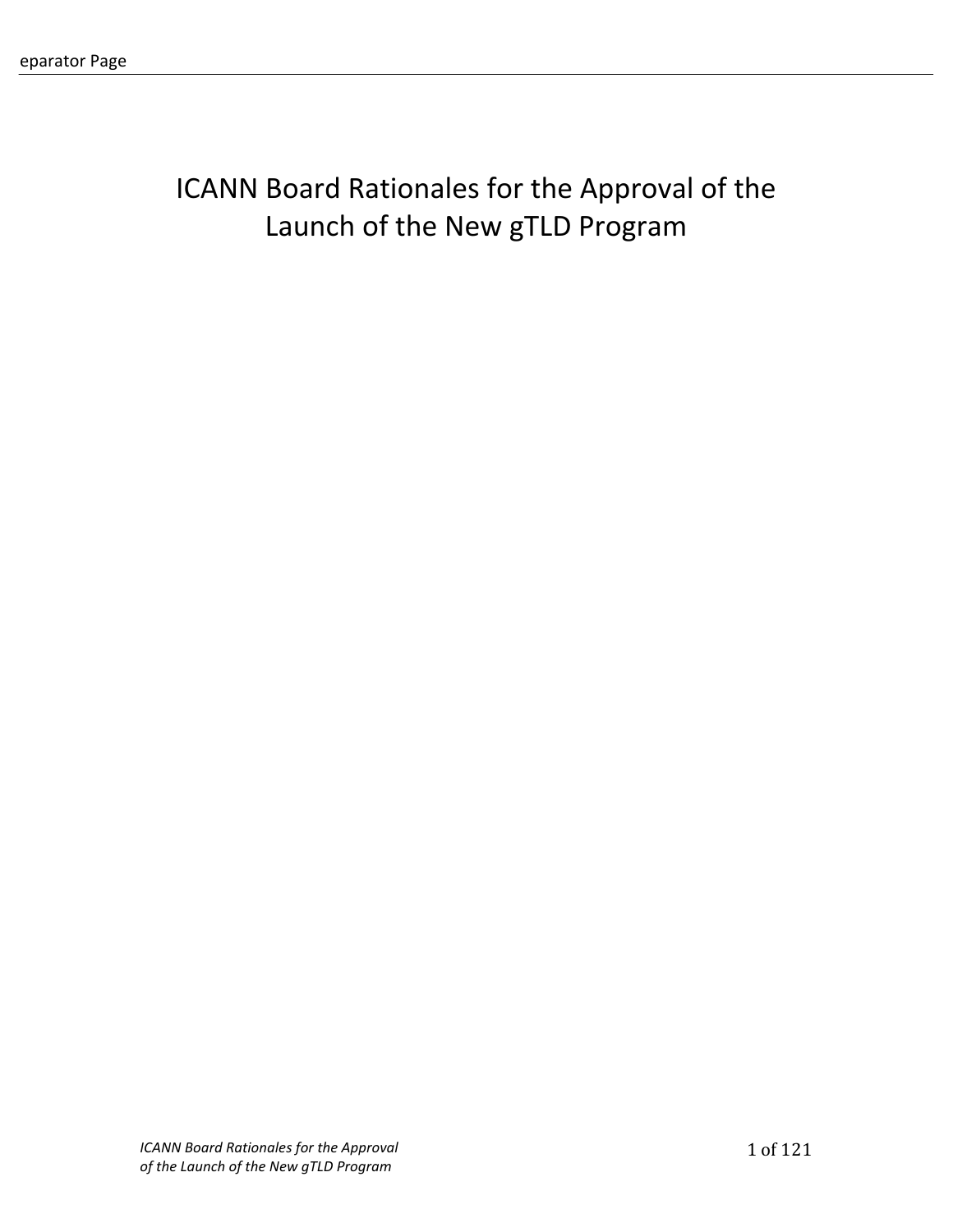# Table of Contents

# ICANN!Board!Rationales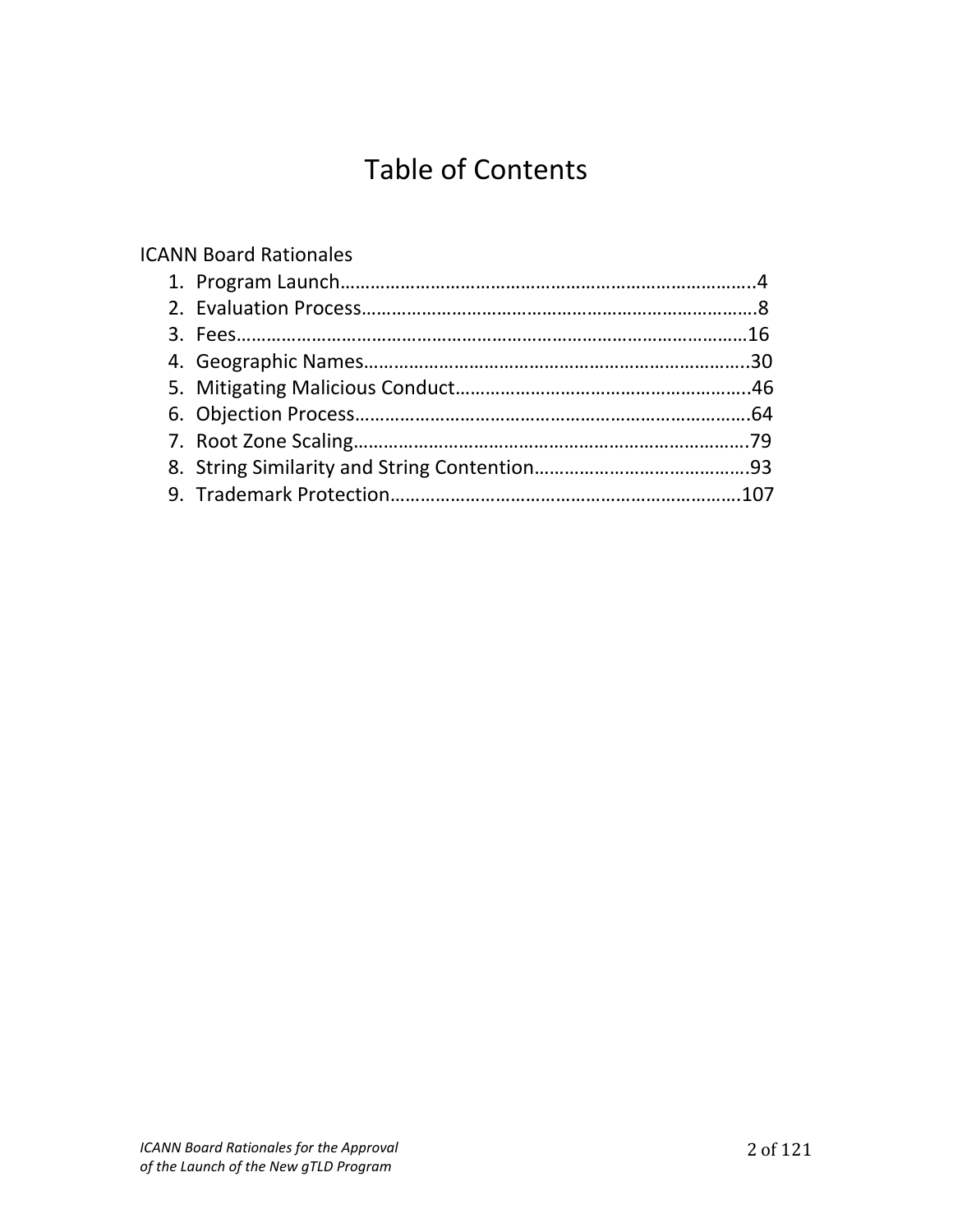# 1. ICANN Board Rationale for the Approval of the Launch of the New gTLD Program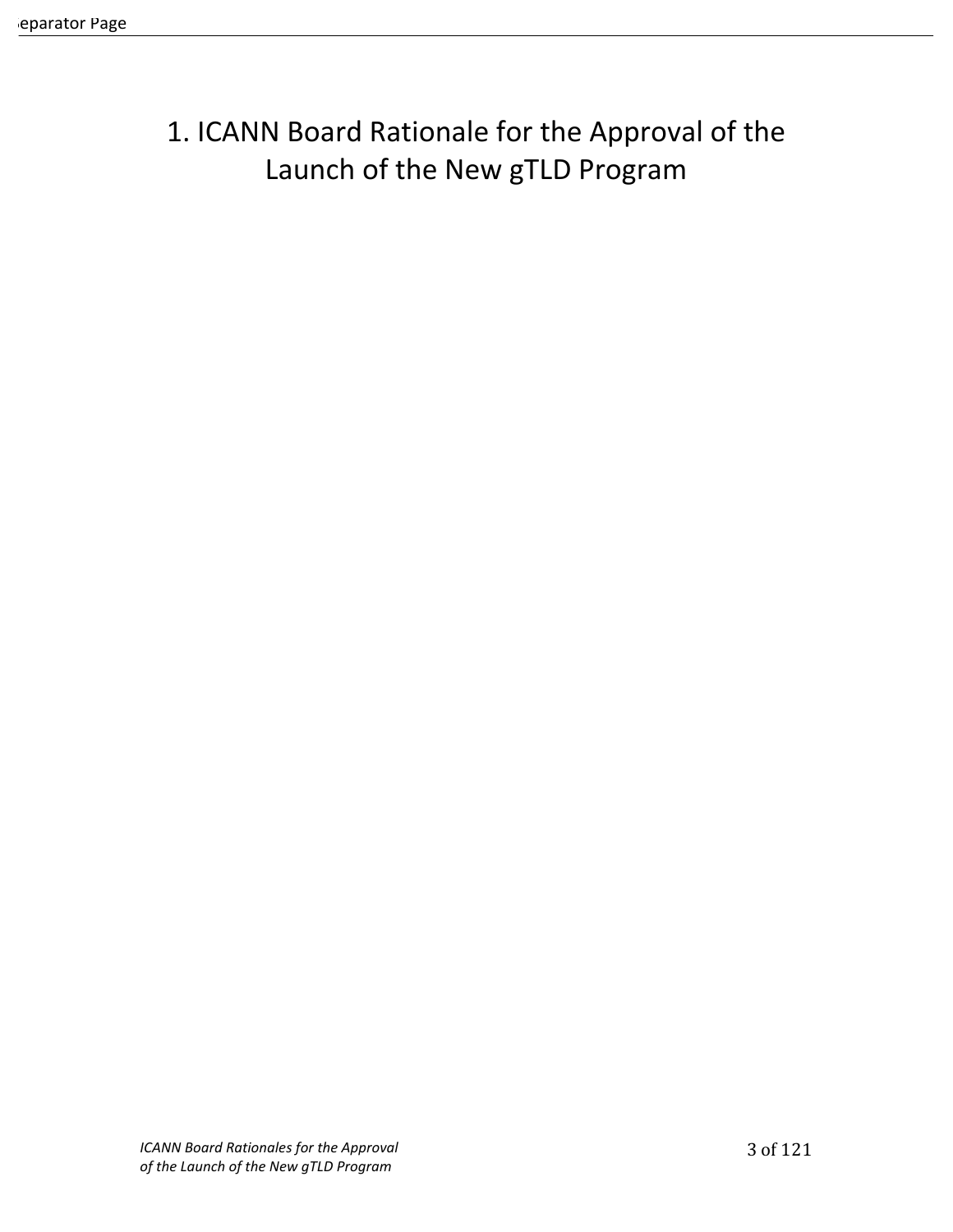# 1. ICANN Board Rationale for the Approval of the Launch of the New gTLD Program

## **I. WHY NEW gTLDs ARE BEING INTRODUCED**

New gTLDs are being introduced because the community has asked for them. The launch of the new generic top-level domain (gTLD) program will allow for more innovation, choice and change to the Internet's addressing system, now constrained by only 22 gTLDs. In a world with over 2 billion Internet users – and growing – diversity, choice and competition are key to the continued success and reach of the global network. New gTLDs will bring new protections to consumers (as well as brand holders and others) that do not exist today in the Domain Name System (DNS). Within this safer environment, community and cultural groups are already anticipating how they can bring their groups together in new and innovative ways. Companies and consumers that do not use the Latin alphabet will be brought online in their own scripts and languages. Industries and companies will have the opportunity to explore new ways to reach customers. The years of community work in planning have produced a robust implementation plan, and it is time to see that plan through to fruition.

## **II. FOLLOWING ICANN'S MISSION AND COMMUNITY DEVELOPED PROCESSES**

# A. Introduction of new TLDs is a core part of ICANN's Mission

When ICANN was formed in 1998 as a not for profit, multi-stakeholder organization dedicated to coordinating the Internet's addressing system, a purpose was to promote competition in the DNS marketplace, including by developing a process for the introduction of new generic top-level domains while ensuring internet security and stability. The introduction of new top-level domains into the DNS has thus been a fundamental part of ICANN's mission from its inception, and was specified in ICANN's Memorandum of Understanding and Joint Project Agreement with the U.S. Department of Commerce. $^{\rm 1}$ 

ICANN initially created significant competition at the registrar level, which has resulted in enormous benefits for consumers. ICANN's community and Board has now turned its attention to fostering competition in the registry market. ICANN began this process with the "proof of concept" round for the addition of a limited number of new generic Top Level Domains ("gTLDs") in 2000, and then permitted a limited number of additional "sponsored" TLDs in 2004-2005. These additions to the root demonstrated that TLDs could be added without adversely affecting the security and stability of the domain name system. Follow on economic studies indicated that, while benefits accruing from innovation are difficult to predict, that the introduction of new gTLDs will bring benefits in the form of increased competition, choice and new services to Internet users. The

"""""""""""""""""""""""""""""""""""""""""""""""""""""""

 $<sup>1</sup>$  ICANN's Bylaws articulate that the promotion of competition in the registration of domain names is</sup> one of ICANN's core missions. See ICANN Bylaws, Article 1, Section 2.6.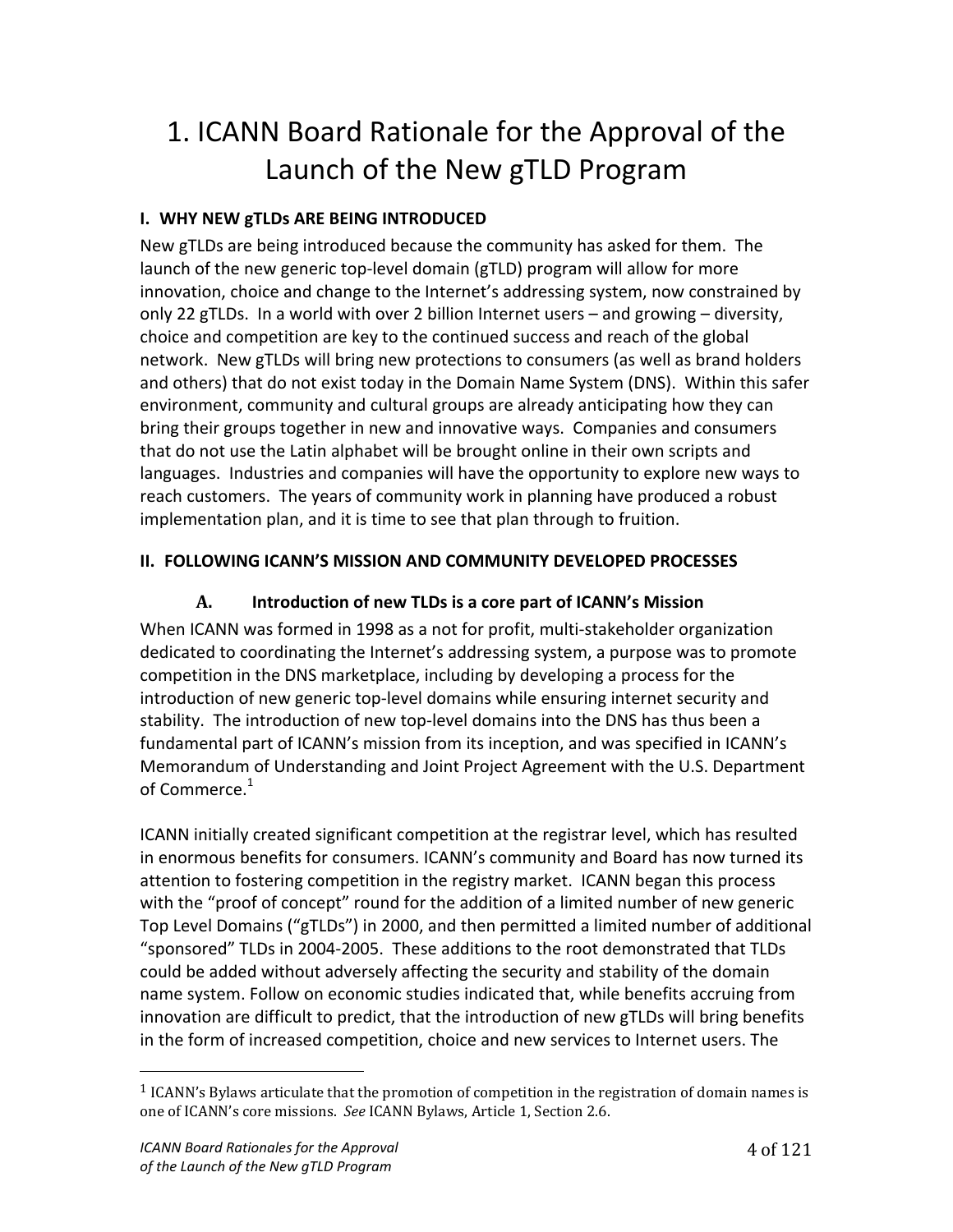studies also stated that taking steps to mitigate the possibility of rights infringement and other forms of malicious conduct would result in maximum net social benefits.

### **B.** The Community Created a Policy Relating to the Introduction of new **gTLDs**

After an intensive policy development process, in August 2007, the Generic Names Supporting Organization issued a lengthy report in which it recommended that ICANN expand the number of gTLDs. See http://gnso.icann.org/issues/new-gtlds/pdp-dec05-frparta-08aug07.htm. Contributing to this policy work were ICANN's Governmental Advisory Committee ("GAC"), At-Large Advisory Committee ("ALAC"), County Code Names Supporting Organization ("ccNSO") and Security and Stability Advisory Committee ("SSAC"). The policy development process culminated with Board approval in June 2008. See http://www.icann.org/en/minutes/resolutions-26jun08.htm#\_Toc76113171.!

## **III. COMMUNITY INVOLEMENT WAS KEY IN IMPLEMENTATION PLANNING**

Since the June 2008 decision, the community has been hard at work creating, commenting on, and refining the implementation of this policy.

Seven versions of the Applicant Guidebook have been published. Fifty-eight explanatory memoranda have been produced. There have been nearly 50 new gTLD-related public comment sessions, over these documents as well as a variety of excerpts and working group reports. Over 2,400 comments were received through those public comment fora, which have been summarized and analyzed, and considered in revisions to the new gTLD program. Over 1,350 pages of summary and analysis have been produced. The community has also participated in numerous workshops and sessions and open microphone public forums at ICANN meetings, providing additional suggestions for the improvement of the new gTLD program. ICANN has listened to all of these community comments in refining the program that is being approved today.

Nearly every ICANN Supporting Organization and Advisory Committee was represented in targeted community-based working groups or expert teams formed to address implementation issues. The GNSO and its component stakeholder groups and constituencies participated in all aspects of the implementation work arising out of its policy recommendations. The ccNSO was particularly active on issues relating to internationalized domain names (IDNs) and the treatment of geographical names in the new gTLD program.

ICANN's technical Advisory Committees provided direct input into the implementation work. For example, RSSAC and SSAC provided expert analysis that there is no expected significant impact of new gTLDs on the stability and scalability of the root server system.

ALAC members served on nearly every working group and team, and actively participated in all public comment fora, giving the world's Internet users a voice in implementation discussions.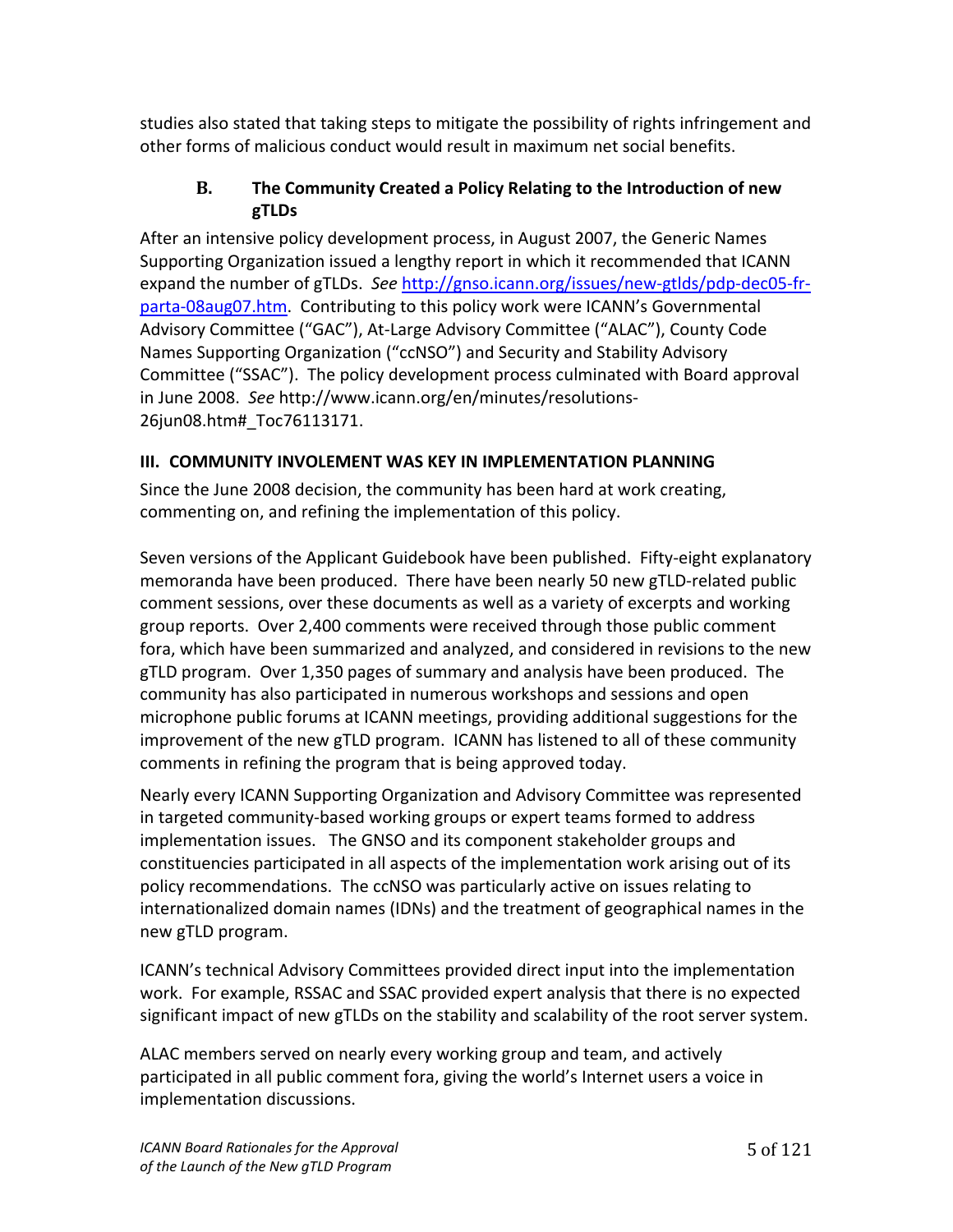#### **IV. CONSULTATION WITH THE GAC LEAD TO IMPROVEMENTS**

Under the ICANN Bylaws, the GAC has an assurance that the Board will take GAC advice into account. The Board, through an extensive and productive consultation process with the GAC, has considered the GAC's advice on the new gTLD program and resolved nearly all of the areas where there were likely differences between the GAC advice and the Board's positions.

The ICANN Board and the GAC held a landmark face-to-face consultation on 28 February - 1 March 2011 and subsequently exchanged written comments on various aspects of the new gTLD Program. On 15 April 2011, ICANN published a revised Applicant Guidebook, taking into account many compromises with the GAC as well as additional community comment. On 20 May 2011, the GAC and the ICANN Board convened another meeting by telephone, and continued working through the remaining differences between the Board and GAC positions. See

http://www.icann.org/en/announcements/announcement-22may11-en.htm. On 26 May 2011, the GAC provided its comments on the 15 April 2011 Applicant Guidebook, and the GAC comments were taken into consideration in the production of the 30 May 2011 Applicant Guidebook.

On 19 June 2011, the ICANN Board and GAC engaged in a further consultation over the remaining areas where the Board's approval of the launch of the new gTLD program may not be consistent with GAC advice. At the beginning of the GAC consultation process, there were 12 issues under review by the GAC and the Board, with 80 separate sub-issues. The GAC and the Board have identified mutually acceptable solutions for nearly all of these sub-issues. Despite this great progress and the good faith participation of the GAC and the Board in the consultation process, a few areas remain where the GAC and the Board were not able to reach full agreement. The reasons why these items of GAC advice were not followed are set forth in responses to the GAC such as Board responses to item of GAC Advice.

#### **V. MAJOR IMPLEMENTATION ISSUES HAVE BEEN THOROUGHLY CONSIDERED**

The launch of the new gTLDs has involved the careful consideration of many complex issues. Four overarching issues, along with several other major substantive topics have been addressed through the new gTLD implementation work. Detailed rationale papers discussing the approval of the launch of the program as it relates to nine of those topics are included here. These nine topics are:

- **Evaluation Process**
- **Fees**
- Geographic Names
- **Mitigating Malicious Conduct**
- Objection Process
- Root Zone Scaling
- **EXTEND String Similarity and String Contention**
- **Trademark Protection.**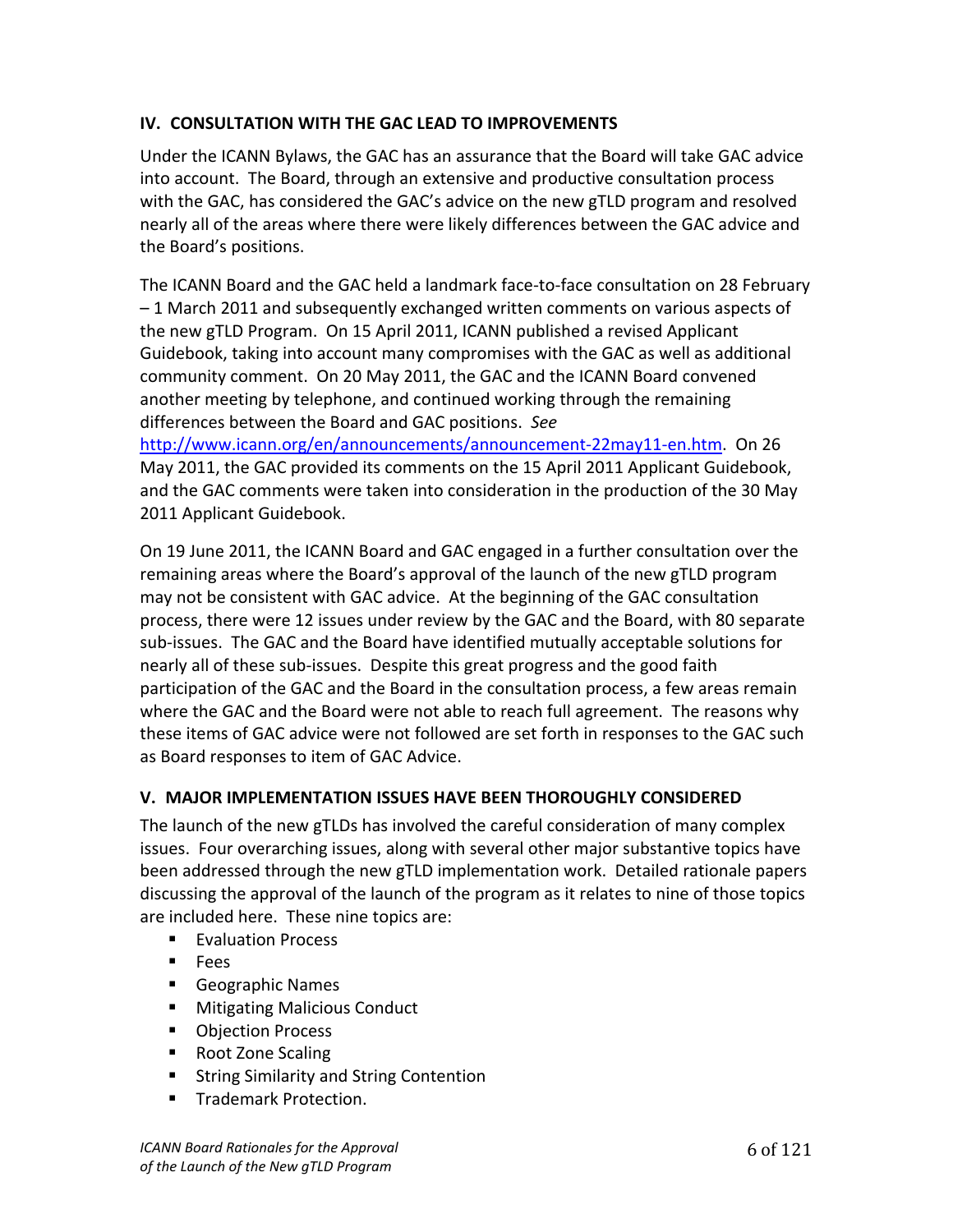Detailed rationales have already been produced and approved by the Board in support of its decisions relating to two other topics, Cross Ownership, at http://www.icann.org/en/minutes/rationale-cross-ownership-21mar11-en.pdf and Economic Studies, at http://www.icann.org/en/minutes/rationale-economic-studies-21 mar 11-en.pdf, each approved on 25 January 2011.

#### **VI.# CONCLUSION**

The launch of the new gTLD program is in fulfillment of a core part of ICANN's Bylaws: the introduction of competition and consumer choice in the DNS. After the ICANN community created a policy recommendation on the expansion of the number of gTLDs, the community and ICANN have worked tirelessly to form an implementation plan. The program approved for launch today is robust and will provide new protections and opportunities within the DNS.

The launch of the new gTLD program does not signal the end of ICANN's or the community's work. Rather, the launch represents the beginning of new opportunities to better shape the further introduction of new gTLDs, based upon experience. After the launch of the first round of new gTLDs, a second application window will only be opened after ICANN completes a series of assessments and refinements – again with the input of the community. The Board looks forward to the continual community input on the further evolution of this program.

The Board relied on all members of the ICANN community for the years of competent and thorough work leading up to the launch of the new gTLD program. Within the implementation phase alone, the community has devoted tens of thousands of hours to this process, and has created a program that reflects the best thought of the community. This decision represents ICANN's continued adherence to its mandate to introduce competition in the DNS, and also represents the culmination of an ICANN community policy recommendation of how this can be achieved.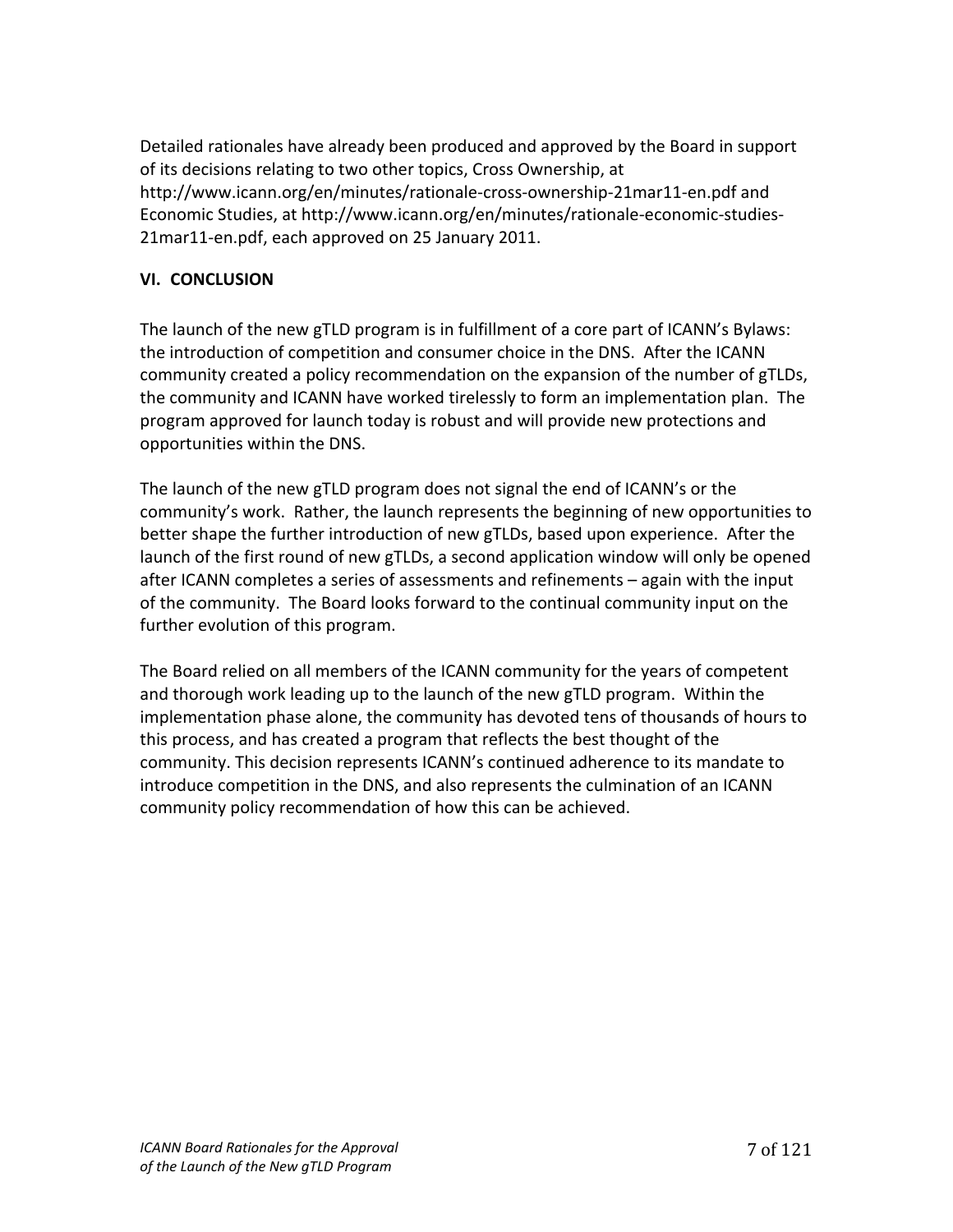# 2. ICANN Board Rationale on the Evaluation Process Associated with the gTLD Program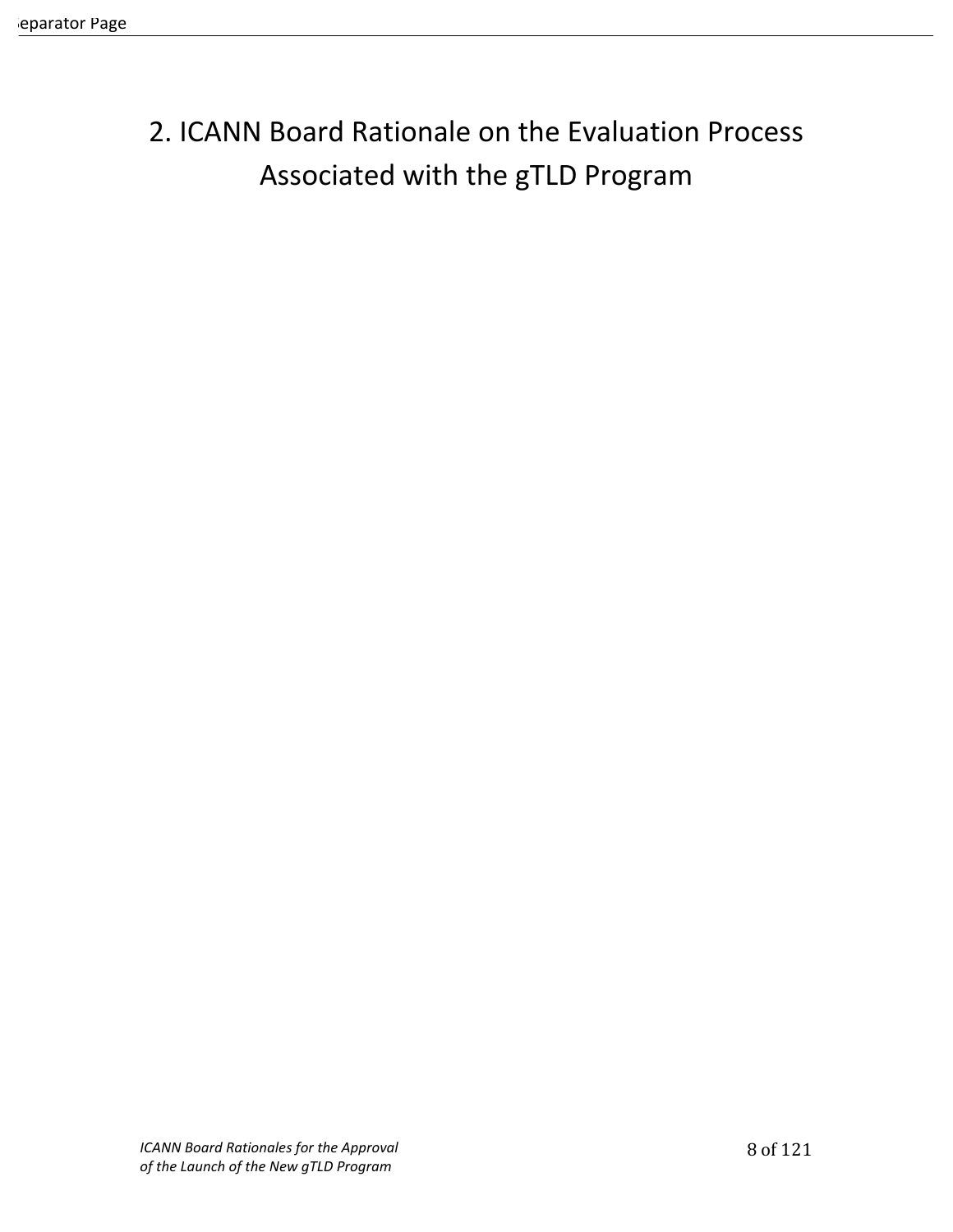# 2. ICANN Board Rationale on the Evaluation Process Associated with the gTLD Program

### **I. Introduction**

Through the development of the new gTLD program, one of the areas that required significant focus is a process that allows for the evaluation of applications for new gTLDs. The Board determined that the evaluation and selection procedure for new gTLD registries should respect the principles of fairness, transparency and non-discrimination.

Following the policy advice of the GNSO, the key goal for the evaluation process was to establish criteria that are as objective and measurable as possible. ICANN worked through the challenge of creating criteria that are measurable, meaningful (i.e., indicative of the applicant's capability and not easily manipulated), and also flexible enough to facilitate a diverse applicant pool. In the end, ICANN has implemented a global, robust, consistent and efficient process that will allow any public or private sector organization to apply to create and operate a new gTLD.

# **II.** Brief History of ICANN's Analysis of the Evaluation Process Associated **with the gTLD Program**

This section sets forth a brief history of the significant actions on the subject of the evaluation process associated with the gTLD program.

• In December 2005, the GNSO commenced a policy development process to determine whether (and the circumstances under which) new gTLDs would be added. A broad consensus was achieved that new gTLDs should be added to the root in order to stimulate competition further and for numerous other reasons.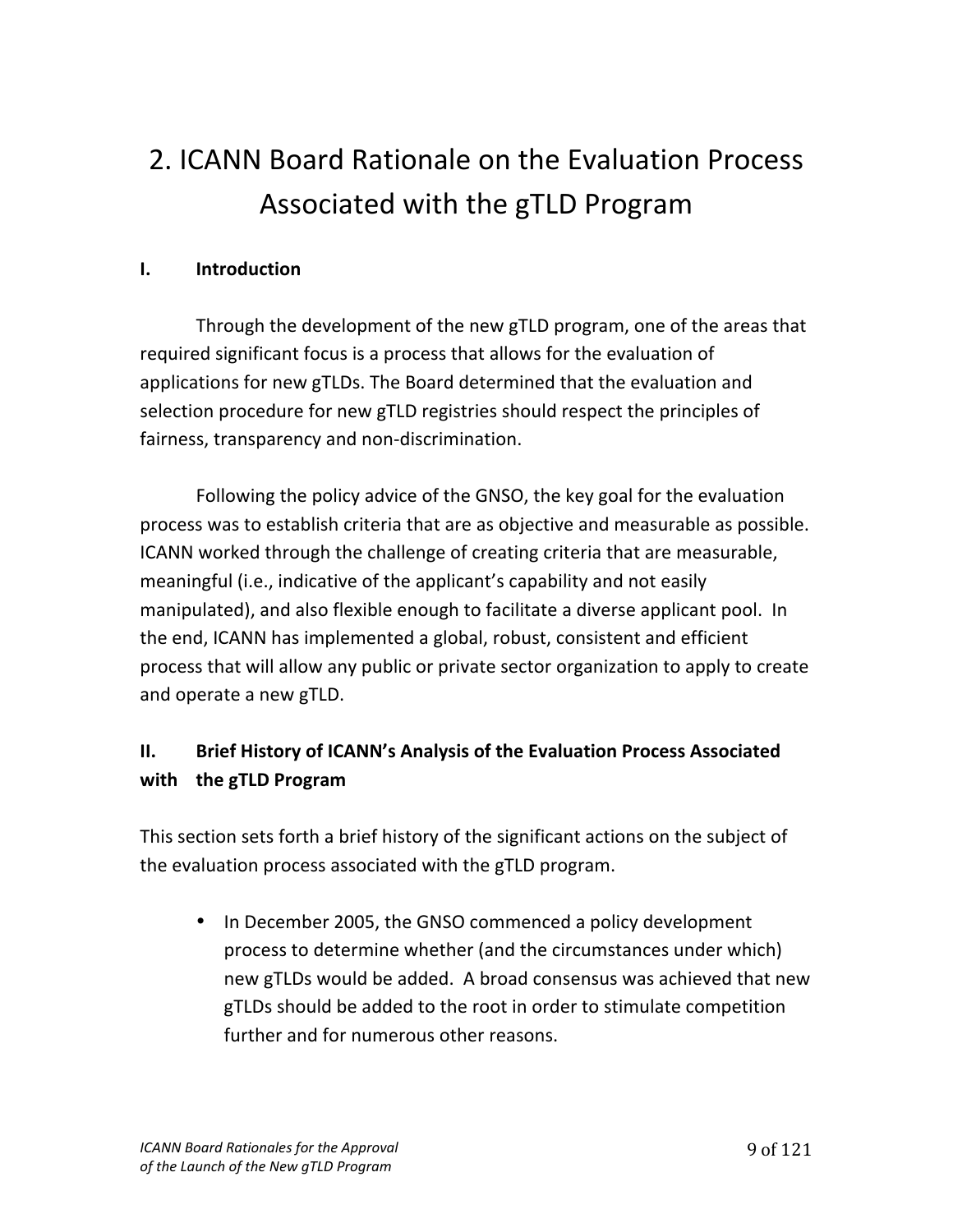- In August of 2007, the GNSO issued its final report regarding the introduction of new gTLDs. http://gnso.icann.org/issues/new-gtlds/pdp-dec05-fr-parta-08aug07.htm!!
- At the 2 November 2007 ICANN Board Meeting, the Board considered the GNSO's policy recommendation and passed a resolution requesting that ICANN staff continue working on the implementation analysis for the introduction of the new gTLD program and report back to the Board with a report on implementation issues. http://gnso.icann.org/issues/new-gtlds/pdp-dec05-fr-parta-08aug07.htm; http://www.icann.org/minutes/resolutions-

02nov06.htm# Toc89933880

- Starting with the November 2007 Board meeting, the Board began to consider issues related to the selection procedure for new gTLDs, including the need for the process to respect the principles of fairness, transparency and non-discrimination.
- On 20 November 2007, the Board discussed the need for a detailed and robust evaluation process, to allow applicants to understand what is expected of them in the process and to provide a roadmap. The process should include discussion of technical criteria, business and financial criteria, and other specifications. ICANN proceeded to work on the first draft of the anticipated request for proposals. http://www.icann.org/en/minutes/minutes-18dec07.htm
- On 23 October 2008, ICANN posted the Draft Applicant Guidebook, including an outline of the evaluation procedures (incorporating both reviews of the applied-for gTLD string and of the applicant), as well as the intended application questions and scoring criteria. These were continually revised, updated, and posted for comment through successive drafts of the Guidebook.

http://www.icann.org/en/topics/new-gtlds/comments-en.htm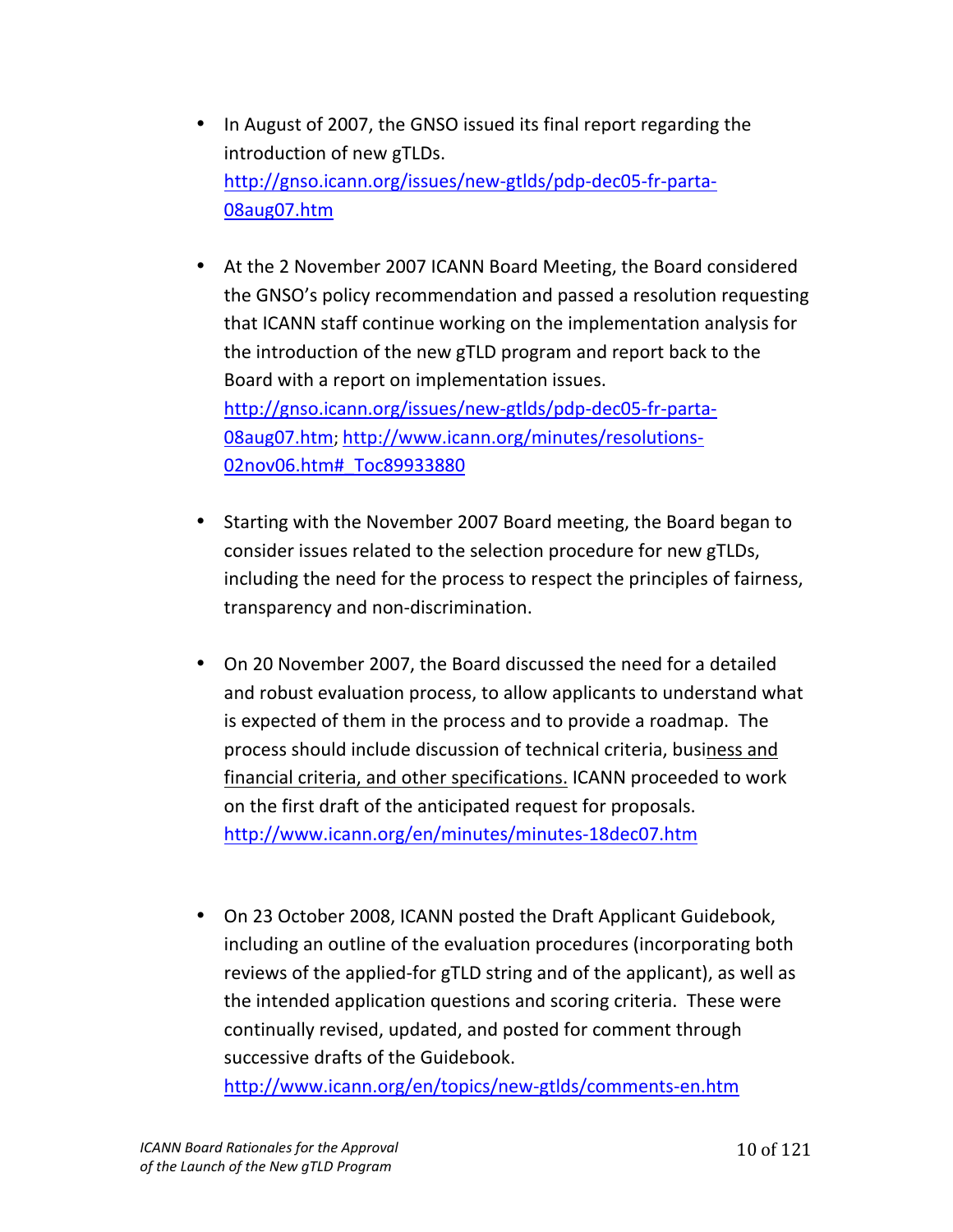- Between June and September 2009, KPMG conducted a benchmarking study on ICANN's behalf, with the objective of identifying benchmarks based on registry financial and operational data. The KPMG report on Benchmarking of Registry Operations ("KPMG Benchmarking Report") was designed to be used as a reference point during the review of new gTLD applications.
- In February 2010, ICANN published an overview of the KPMG Benchmarking Report. This overview stated that ICANN commissioned the study to gather industry data on registry operations as part of the ongoing implementation of the evaluation criteria and procedures for the new gTLD program.

http://icann.org/en/topics/new-gtlds/benchmarking-report-15feb10en.pdf Rationale-all -final-20110609.doc

• On 30 May 2011, ICANN posted the Applicant Guidebook for consideration by the Board. This lays out in full the proposed approach to the evaluation of gTLD applications.

#### **III.** Analysis and Consideration of the Evaluation Process

#### **A. Policy Development Guidance**

The GNSO's advice included the following:

- The evaluation and selection procedure for new gTLD registries should respect the principles of fairness, transparency and non-discrimination.
- All applicants for a new gTLD registry should therefore be evaluated against transparent and predictable criteria, fully available to the applicants prior to the initiation of the process. Normally, therefore, no subsequent additional selection criteria should be used in the selection process.
- Applicants must be able to demonstrate their technical capability to run a registry operation for the purpose that the applicant sets out.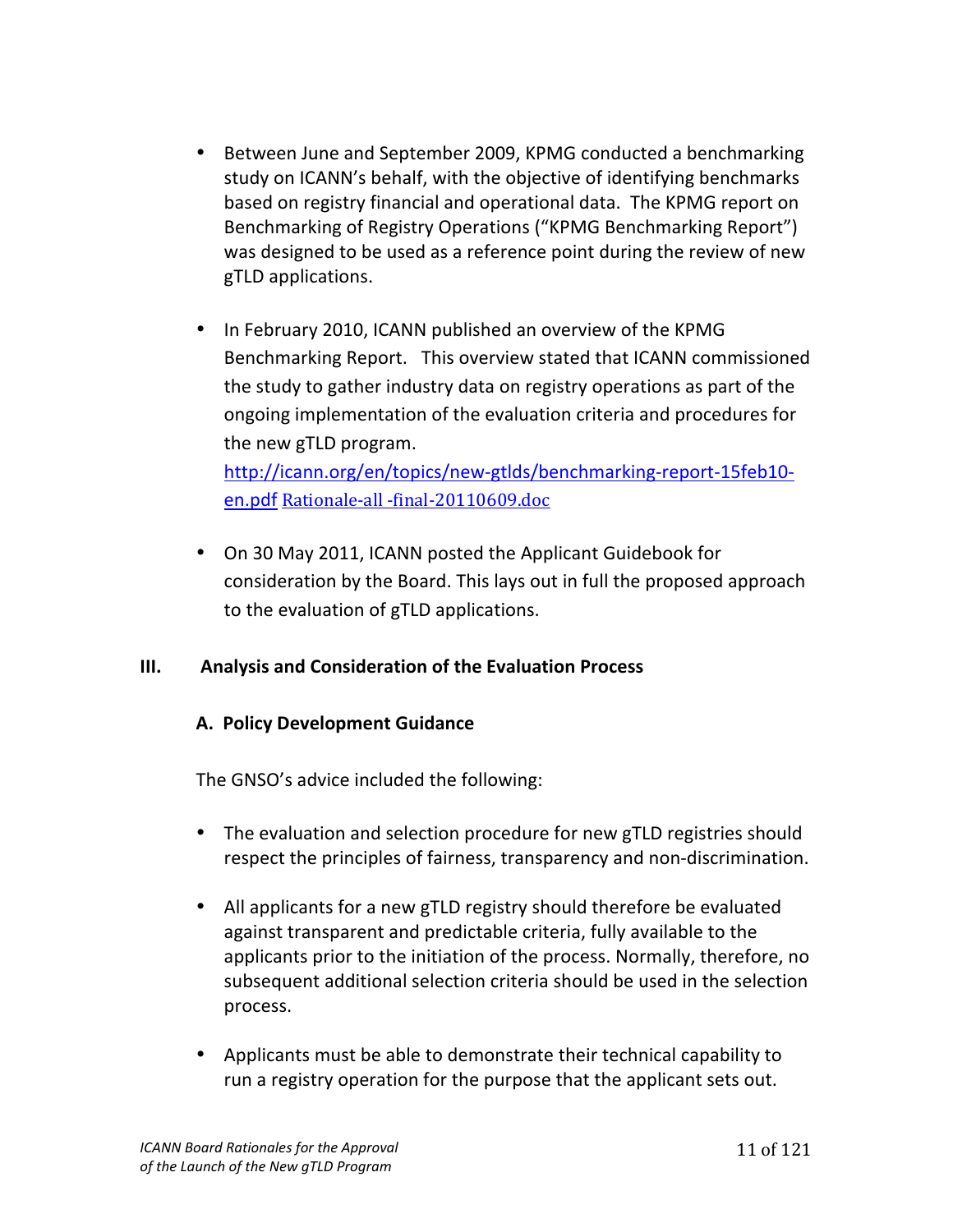- Applicants must be able to demonstrate their financial and organisational operational capability.
- There must be a clear and pre-published application process using objective and measurable criteria.

### **B. Implementation of Policy Principles**

Publication of the Applicant Guidebook has included a process flowchart which maps out the different phases an application must go through, or may encounter, during the evaluation process. There are six major components to the process: (1) Application Submission/Background Screening; (2) Initial Evaluation; (3) Extended Evaluation; (4) Dispute Resolution; (5) String Contention and (6) Transition to Delegation. All applications must pass the Initial Evaluation to be eligible for approval.

The criteria and evaluation processes used in Initial Evaluation are designed to be as objective as possible. With that goal in mind, an important objective of the new TLD process is to diversify the namespace, with different registry business models and target audiences. In some cases, criteria that are objective, but that ignore the differences in business models and target audiences of new registries, will tend to make the process exclusionary. The Board determined that the process must provide for an objective evaluation framework, but also allow for adaptation according to the differing models applicants will present.

The Board set out to create an evaluation process that strikes a correct balance between establishing the business and technical competence of the applicant to operate a registry, while not asking for the detailed sort of information that a venture capitalist may request. ICANN is not seeking to certify business success but instead seeks to encourage innovation while providing certain safeguards for registrants.

Furthermore, new registries must be added in a way that maintains DNS stability and security. Therefore, ICANN has created an evaluation process that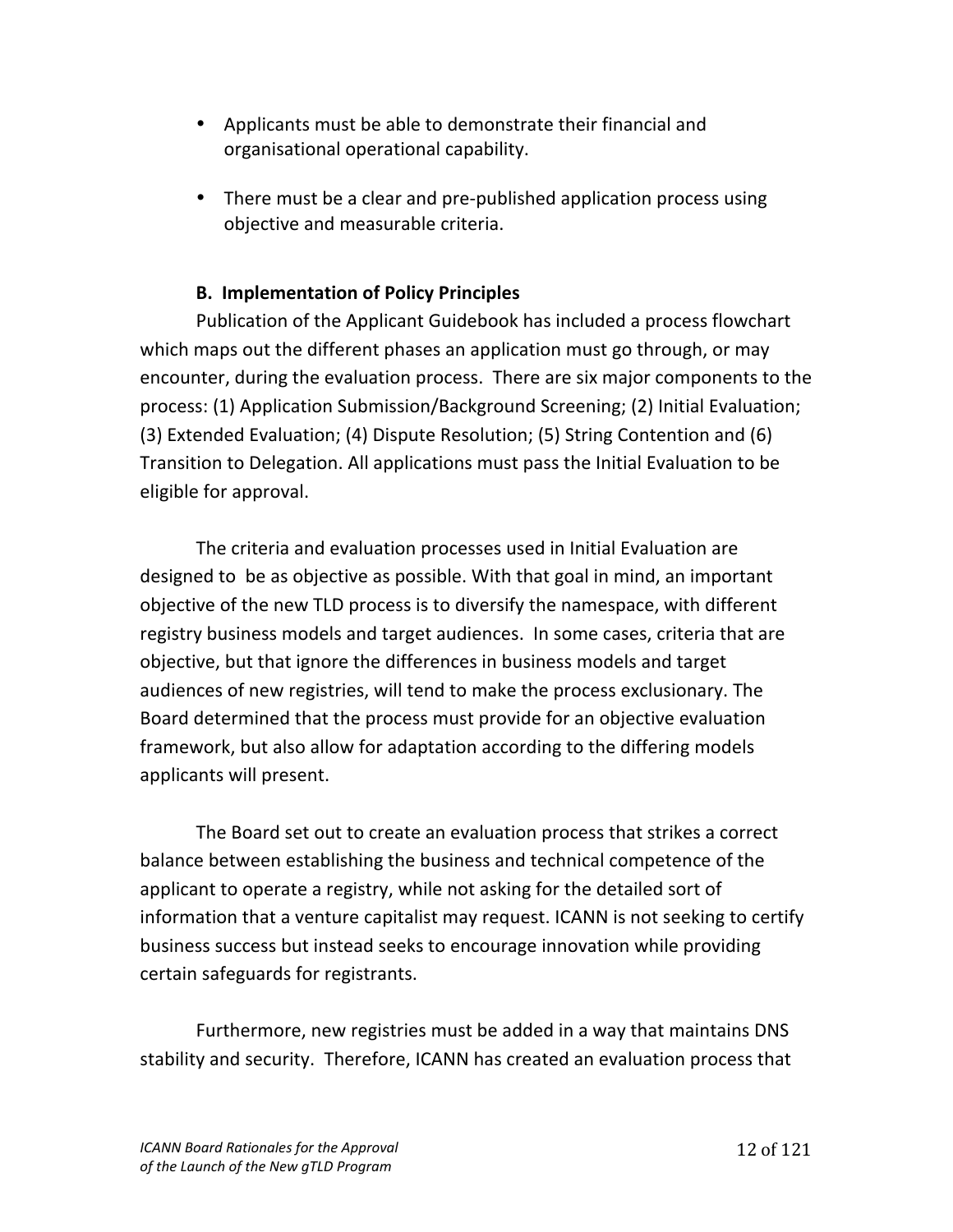asks several questions so that the applicant can demonstrate an understanding of the technical requirements to operate a registry.

After a gTLD application passes the financial and technical evaluations, the applicant will then be required to successfully complete a series of pre-delegation tests. These pre-delegation tests must be completed successfully within a specified period as a prerequisite for delegation into the root zone.

## **C. Public Comment**

Comments from the community on successive drafts of the evaluation procedures, application questions, and scoring criteria were also considered by the Board. In particular, changes were made to provide greater clarity on the information being sought, and to more clearly distinguish between the minimum requirements and additional scoring levels.

There was feedback from some that the evaluation questions were more complicated or cumbersome than necessary, while others proposed that ICANN should set a higher bar and perform more stringent evaluation, particularly in certain areas such as security. ICANN has sought to consider and incorporate these comments in establishing a balanced approach that results in a rigorous evaluation process in line with ICANN's mission for what is to be the initial gTLD evaluation round. See http://www.icann.org/en/topics/new-gtlds/commentsanalysis-en.htm.

# **IV.** The Board's Analysis of the Evaluation Process Associated with the gTLD **Program#**

- A. Who the Board Consulted Regarding the Evaluation Process
	- Legal Counsel
	- The GNSO stakeholder groups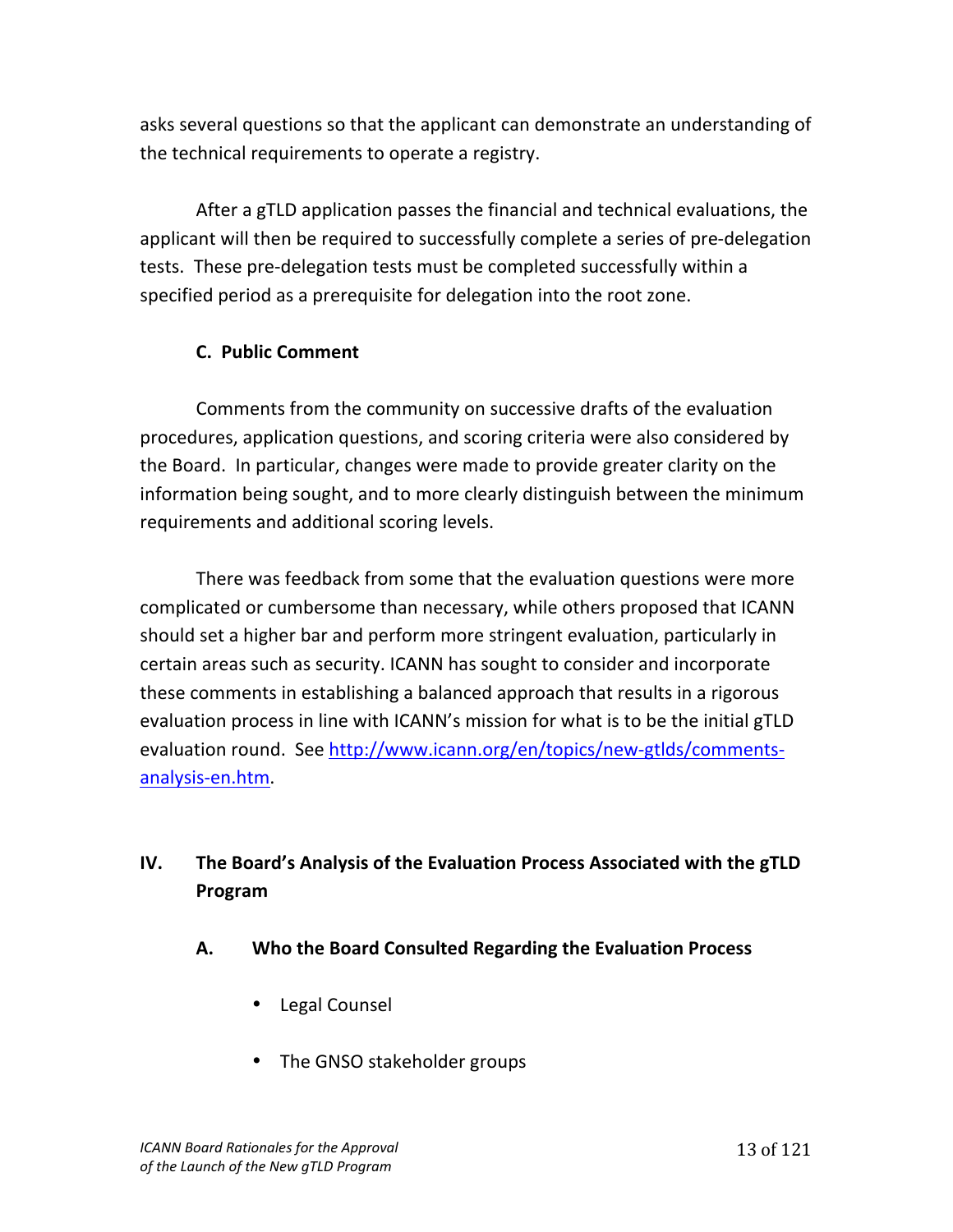- ICANN's Governmental Advisory Committee
- The At-Large Advisory Committee
- Various consultants were engaged throughout the process to assist in developing a methodology that would meet the above goals. These included InterIsle, Deloitte, KPMG, Gilbert and Tobin, and others.
- All other Stakeholders and Community members through public comment forums and other methods of participation.

## **B.** What Significant Non-Privileged Materials the Board Reviewed

- Public Comments; http://icann.org/en/topics/new-gtlds/comments-analysisen.htm
- Benchmarking of Registry Operations; http://icann.org/en/topics/new-gtlds/benchmarking-report-15feb10-en.pdf

## **C. What Factors the Board Found to Be Significant**

The Board considered a number of factors in its analysis of the evaluation process for the new gTLD program. The Board found the following factors to be significant:

- the principle that the Board should base its decision on solid factual investigation and expert consultation and study;
- the addition of new gTLDs to the root in order to stimulate competition at the registry level;
- the responsibility of ensuring that new gTLDs do not jeopardize the security or stability of the DNS;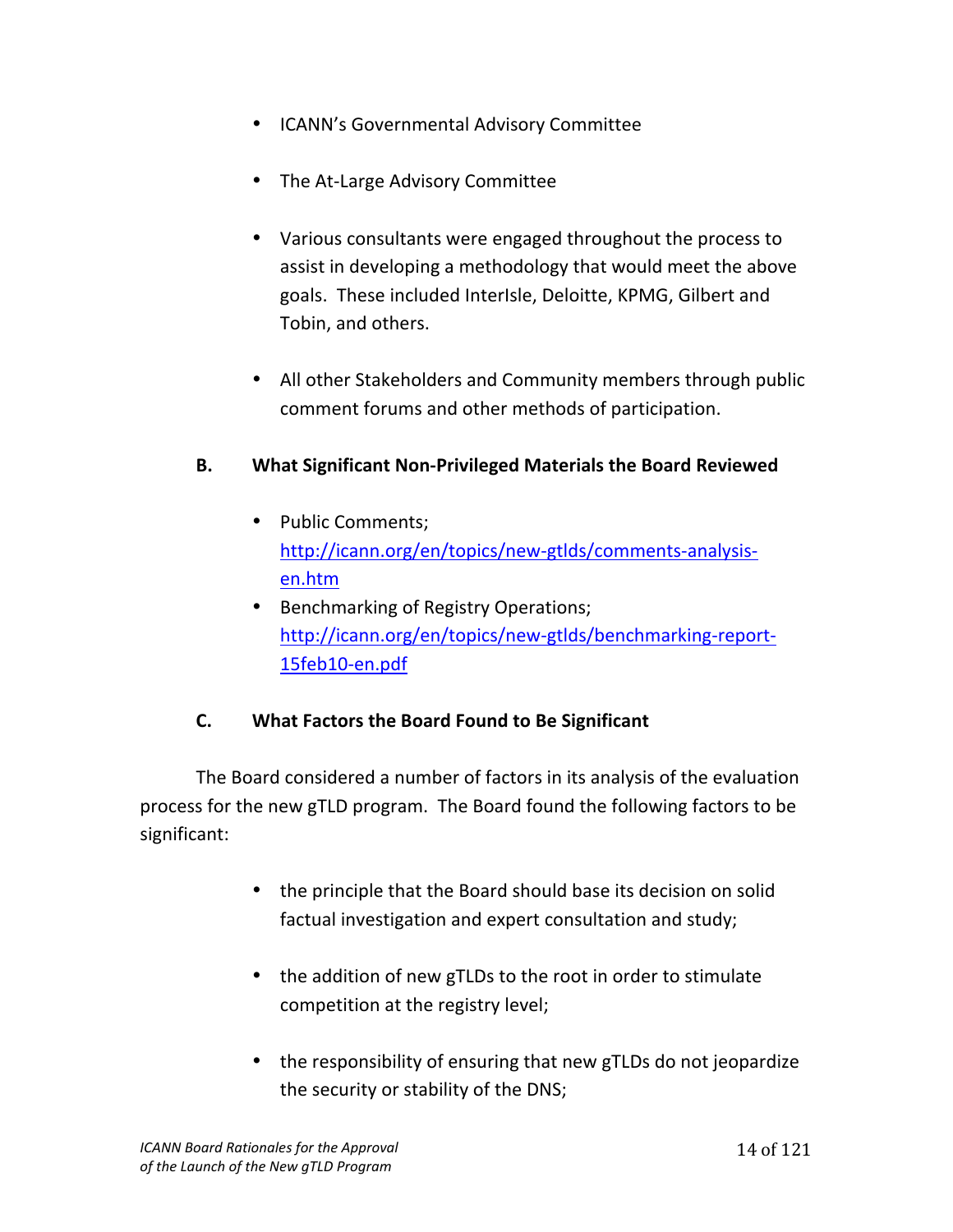- an established set of criteria that are as objective and measurable as possible;
- the selection of independent evaluation panels with sufficient expertise, resources and geographic diversity to review applications for the new gTLD program; and
- an evaluation and selection procedure for new gTLD registries that respects the principles of fairness, transparency and nondiscrimination.

# **V.** The Board's Reasons for Concluding the Evaluation Process was **Appropriate# for#the#gTLD#Program**

- The evaluation process allows for any public or private sector organization to apply to create and operate a new gTLD. However, the process is not like simply registering or buying a second-level domain. ICANN has developed an application process designed to evaluate and select candidates capable of running a registry. Any successful applicant will need to meet the published operational and technical criteria in order to ensure a preservation of internet stability and interoperability.
- ICANN's main goal for the evaluation process was to establish criteria that are as objective and measurable as possible while providing flexibility to address a wide range of business models. Following the policy advice, evaluating the public comments, and addressing concerns raised in discussions with the community, the Board decided on the proposed structure and procedures of the evaluation process to meet the goals established for the program.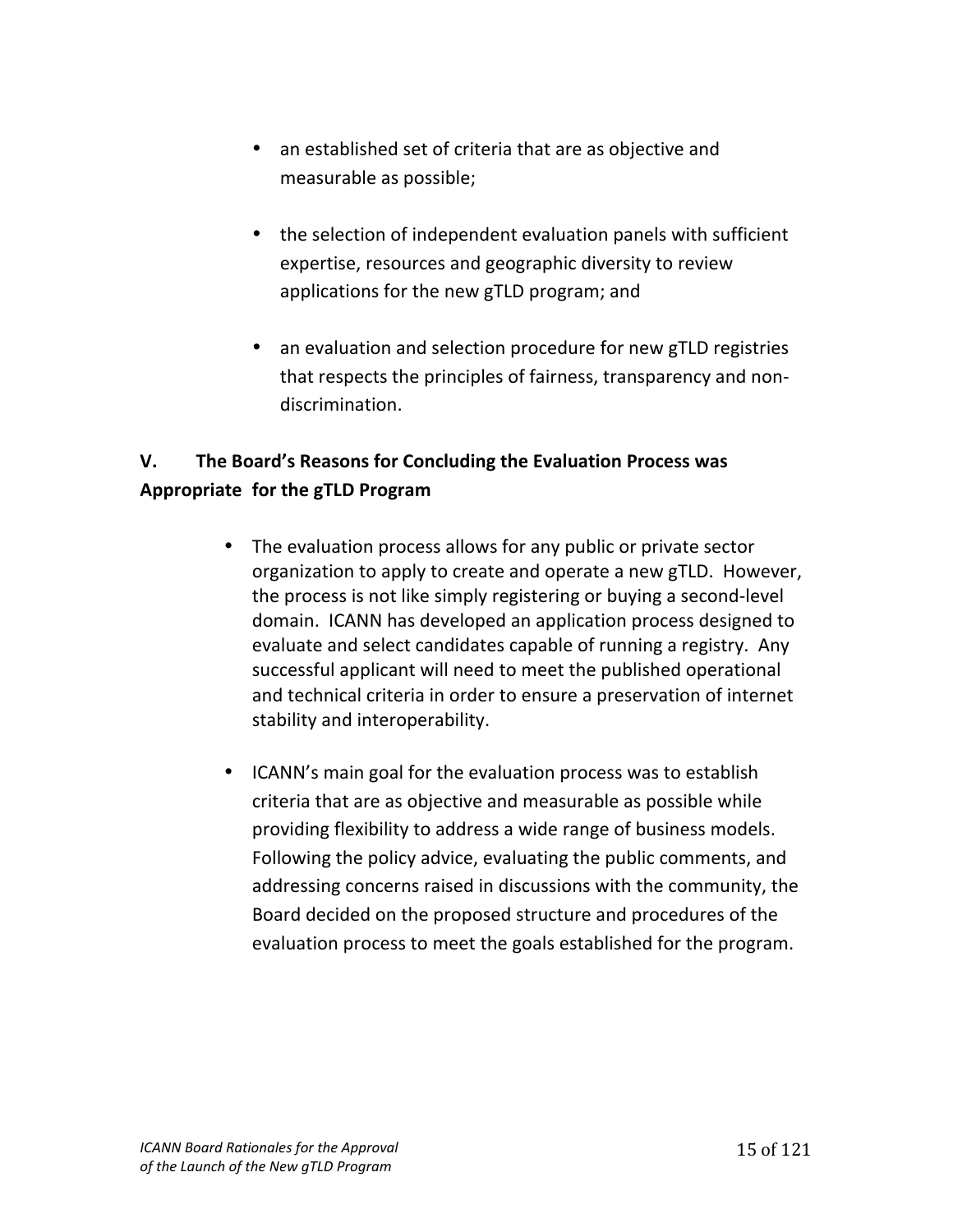# 3. ICANN Board Rationale on Fees Associated With the gTLD Program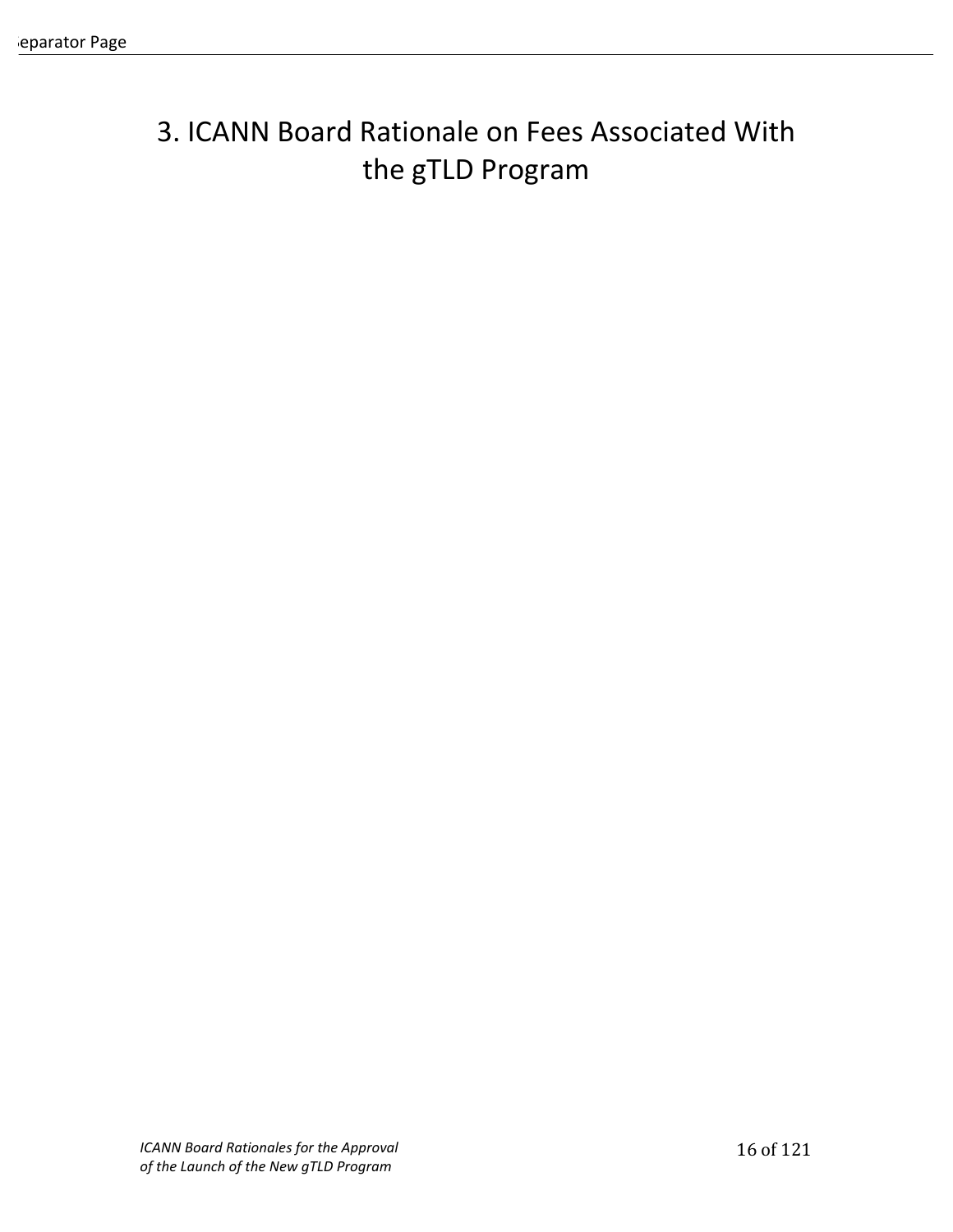# 3. ICANN Board Rationale on Fees Associated With the gTLD Program

### **I. Introduction**

The launch of the new gTLD program is anticipated to result in improvements to consumer choice and competition in the DNS. However, there are important cost implications, both to ICANN as a corporate entity and to gTLD applicants who participate in the program. It is ICANN's policy, developed through its bottom-up, multi-stakeholder process, that the application fees associated with new gTLD applications should be designed to ensure that adequate resources exist to cover the total cost of administering the new gTLD process. http://www.icann.org/en/topics/new-gtlds/cost-considerations-23oct08-en.pdf.

On 2 October 2009, the Board defined the directive approving the community's policy recommendations for the implementation of the new gTLD policy. That policy included that the implementation program should be fully self-funding. The Board has taken great care to estimate the costs with an eye toward ICANN's previous experience in TLD rounds, the best professional advice, and a detailed and thorough review of expected program costs. The new gTLD program requires a robust evaluation process to achieve its goals. This process has identifiable costs. The new gTLD implementation should be revenue neutral and existing ICANN activities regarding technical coordination of names, numbers and other identifiers should not cross-subsidize the new program. See http://icann.org/en/topics/new-gtlds/cost-considerations-04oct09-en.pdf

# **II.** Brief History of ICANN's Analysis of Fees Associated with the gTLD **Program**

This section sets forth a brief history of the significant Board consideration on the subject of fees associated with the gTLD program.

• In December 2005 – September 2007, the GNSO conducted a rigorous policy development process to determine whether (and the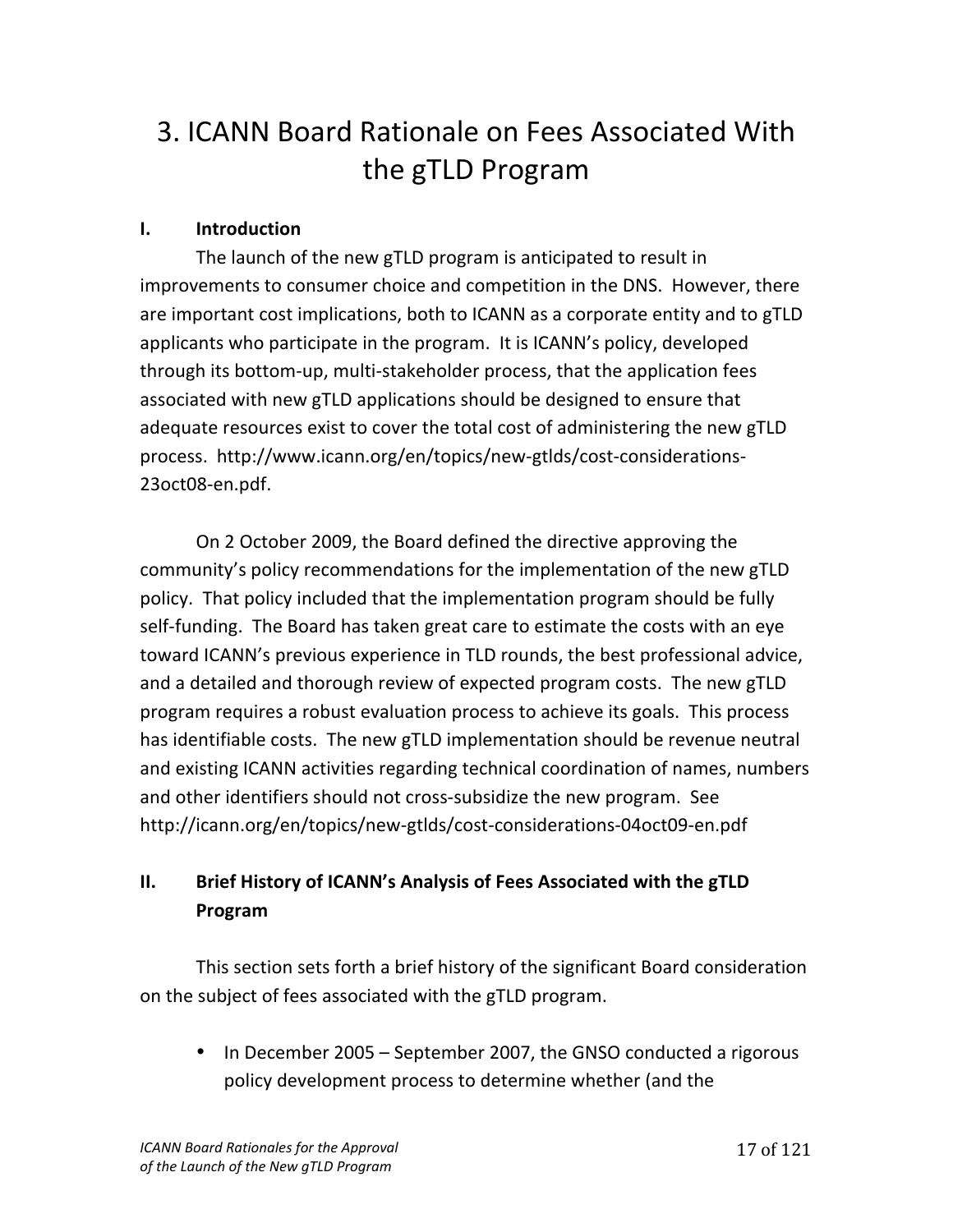circumstances under which) new gTLDs would be added. A broad consensus was achieved that new gTLDs should be added to the root in order to stimulate competition further and for numerous other reasons and that evaluation fees should remain cost neutral to ICANN. The GNSO's Implementation Guideline B stated: "Application fees will be designed to ensure that adequate resources exist to cover the total cost to administer the new gTLD process."

- At the 2 November 2007 ICANN Board Meeting, the Board considered the GNSO's policy recommendation and passed a resolution requesting that ICANN staff continue working on the implementation analysis for the introduction of the new gTLD program and report back to the Board with a report on implementation issues. http://gnso.icann.org/issues/new-gtlds/pdp-dec05-fr-parta-08aug07.htm; http://www.icann.org/minutes/resolutions-02nov06.htm# Toc89933880
- On 2 November 2007, the Board reviewed the ICANN Board or Committee Submission No. 2007-54 entitled Policy Development Process for the Delegation of New gTLDs. The submission discussed application fees and stated, "[a]pplication fees will be designed to ensure that adequate resources exist to cover the total cost to administer the new gTLD process. Application fees may differ for applicants."

http://www.icann.org/en/minutes/minutes-18dec07.htm.

- On 23 October 2008, ICANN published the initial draft version of the gTLD Applicant Guidebook, including an evaluation fee of USD 185,000 and an annual registry fee of USD 75,000. http://www.icann.org/en/topics/new-gtlds/comments-en.htm
- At the 12 February 2009 Board Meeting, the ICANN Board discussed the new version of the Applicant Guidebook ("AGB"). The Board determined that the application fee should remain at the proposed fee of USD 185,000 but the annual minimum registry fee should be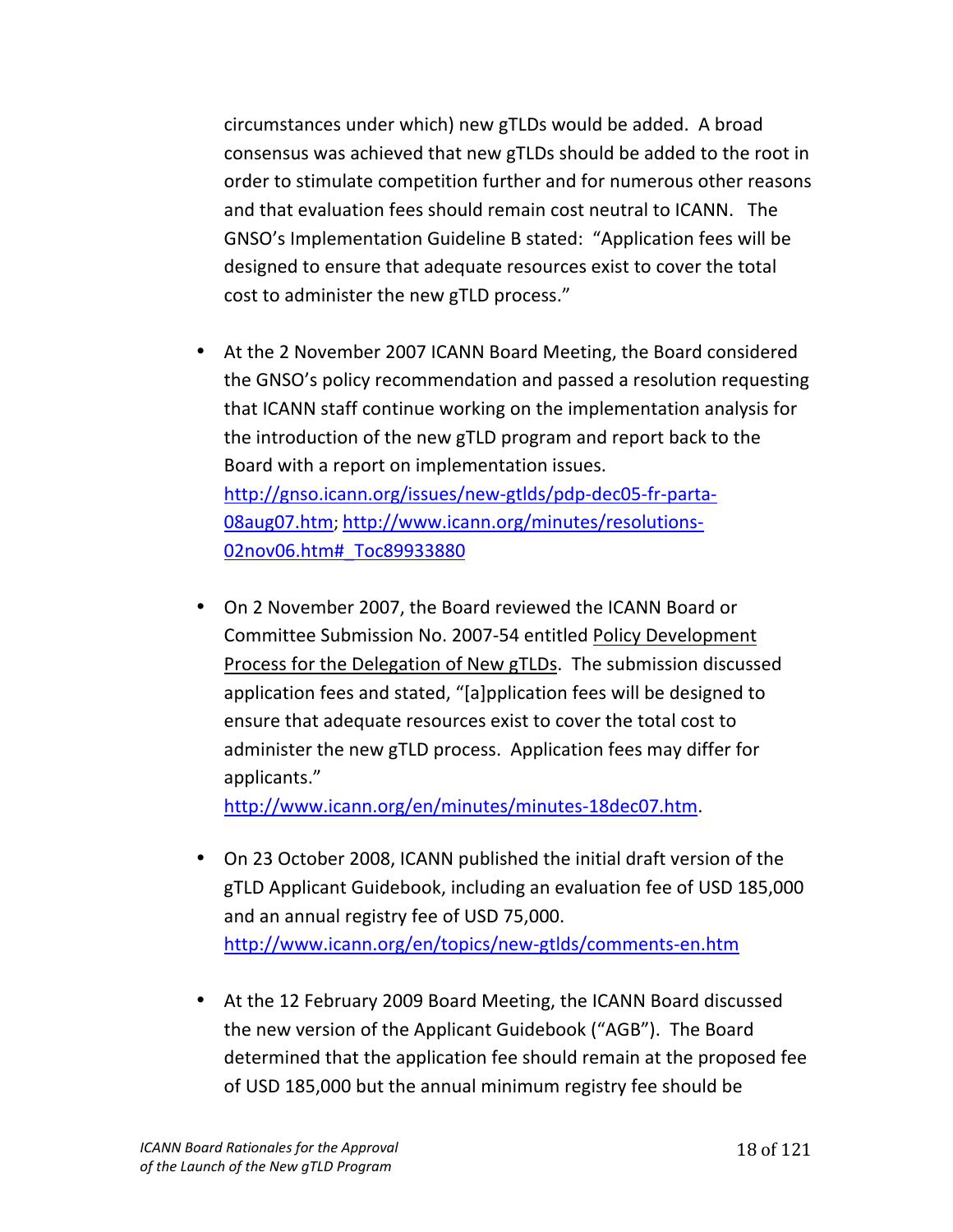reduced to USD 25,000, with a transaction fee at 25 cents per transaction. Analysis was conducted and budgets were provided to support the USD 185,000 fee. The decrease in of the registry fee to USD 25,000 was based on a level of effort to support registries. http://www.icann.org/en/minutes/minutes-12feb09.htm

- On 6 March 2009, the Board reviewed ICANN Board Submission No. 2009-03-06-05 entitled Update on new gTLDs. The submission analyzed recent public comments and detailed how ICANN incorporated those comments and changes into the fee structure. It also pointed out that the annual registry fee was reduced to a baseline of USD 25,000 plus a per transaction fee of 25 cents once the registry has registered 50,000 names. Also, the submission highlighted a refund structure for the USD 185,000 evaluation fee, with a minimum 20% refund to all unsuccessful applicants, and higher percentages to applicants who withdraw earlier in the process.
- On 25 June, ICANN Published the New gTLD Program Explanatory Memorandum – New gTLD Budget which broke down the cost components of the USD 185,000 application fee. http://www.icann.org/en/topics/new-gtlds/new-gtld-budget-28may10-en.pdf
- On 30 May 2011, ICANN posted a new version of the Applicant Guidebook, taking into account public comment and additional comments from the GAC. http://icann.org/en/topics/new-gtlds/comments-7-en.htm

#### **III.** Major Principles Considered by the Board

#### **A.** Important Financial Considerations

The ICANN Board identified several financial considerations it deemed to be important in evaluating and deciding on a fee structure for the new gTLD program. On 23 October 2008, ICANN published an explanatory memorandum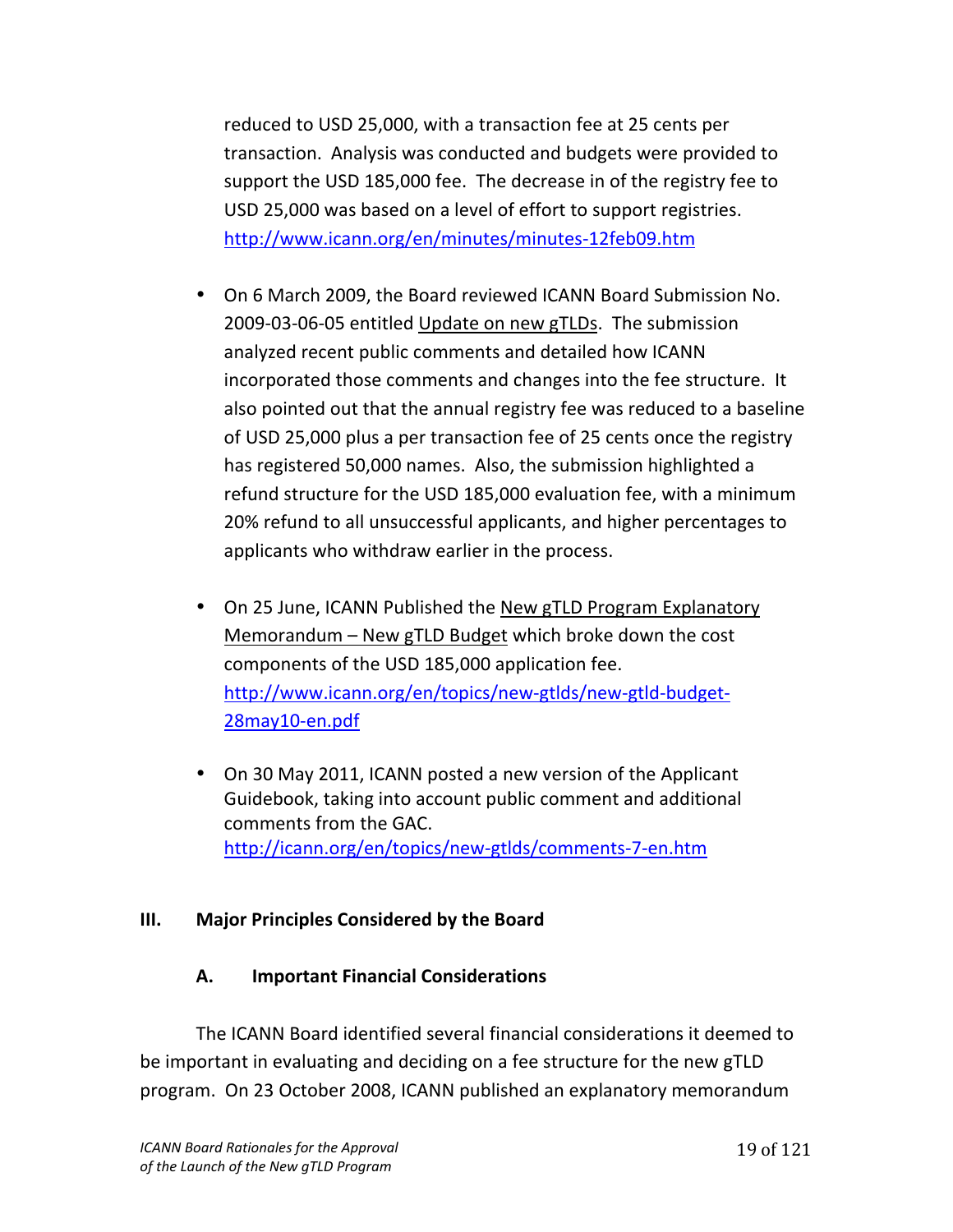describing its cost considerations and identified three themes which shaped the fee structure: (1) care and conservatism; (2) up-front payment/incremental consideration; and (3) fee levels and accessibility. See http://www.icann.org/en/topics/new-gtlds/cost-considerations-23oct08-en.pdf.

# **1. Care#and#Conservatism**

ICANN coordinates unique identifiers for the Internet, and particularly important for this context, directly contracts with generic top level domain registries, and cooperates with country code registries around the world in the interest of security, resiliency and stability of the DNS. There are more than 170,000,000 second-level domain registrations that provide for a richness of communication, education and commerce, and this web is reaching ever more people around the world. ICANN's system of contracts, enforcement and fees that supports this system, particularly for the 105,000,000 registrations in gTLDs, must not be put at risk. Therefore, the new gTLD must be fully self funding.

The principle of care and conservatism means that each element of the application process must stand up to scrutiny indicating that it will yield a result consistent with the community-developed policy. A robust evaluation process, including detailed reviews of the applied-for TLD string, the applying entity, the technical and financial plans, and the proposed registry services, is in place so that the security and stability of the DNS are not jeopardized. While the Board thoughtfully considered process and cost throughout the process design, costminimization is not the overriding objective. Rather, process fidelity is given priority.

# **2.** Up-Front Payment/Incremental Consideration

ICANN will collect the entire application fee at the time an application is submitted. This avoids a situation where the applicant gets part way through the application process, then may not have the resources to continue. It also assures that all costs are covered. However, if the applicant elects to withdraw its application during the process, ICANN will refund a prorated amount of the fees to the applicant.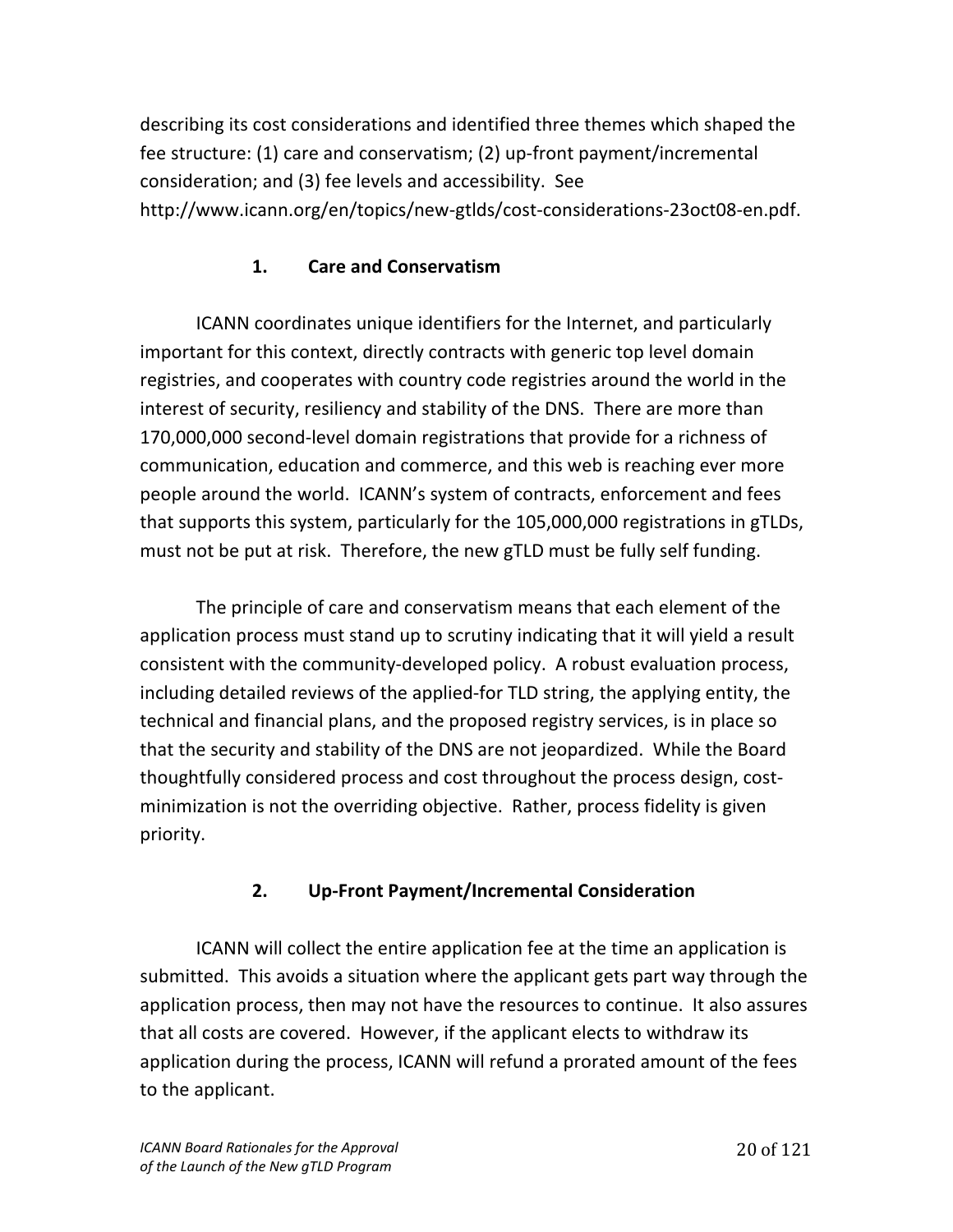A uniform evaluation fee for all applicants provides cost certainty with respect to ICANN fees for all applicants. Further, it ensures there is no direct cost penalty to the applicant for going through a more complex application (except, when necessary, fees paid directly to a provider). A single fee, with graduated refunds, and with provider payments (e.g. dispute resolution providers) made directly to the provider where these costs are incurred seems to offer the right balance of certainty and fairness to all applicants.

# **3. Fee Levels and Accessibility**

Members of the GNSO community recognized that new gTLD registry applicants would likely come forward with a variety of business plans and models appropriate to their own specific communities, and there was a commitment that the evaluation and selection procedure for new gTLD registries should respect the principles of fairness, transparency, and non-discrimination.

Some community members expressed concern that financial requirements and fees might discourage applications from developing nations, or indigenous and minority peoples, who may have different sets of financial opportunities or capabilities relative to more highly developed regions of the world. The Board addressed these concerns with their "Application Support" program (which is discussed more in depth below).

# **B.** Important Assumptions

In the explanatory memorandum on cost considerations published on 23 October 2008, ICANN identified the three assumptions on which it would rely in determining the fee structure for the program: (1) estimating methodology; (2) expected quantity of applications; and (3) the new gTLD program will be ongoing.

# **1. Estimating Methodology**

Estimators for the various costs associated with the application evaluation strove to use a maximum-likelihood basis to estimate the costs. A detailed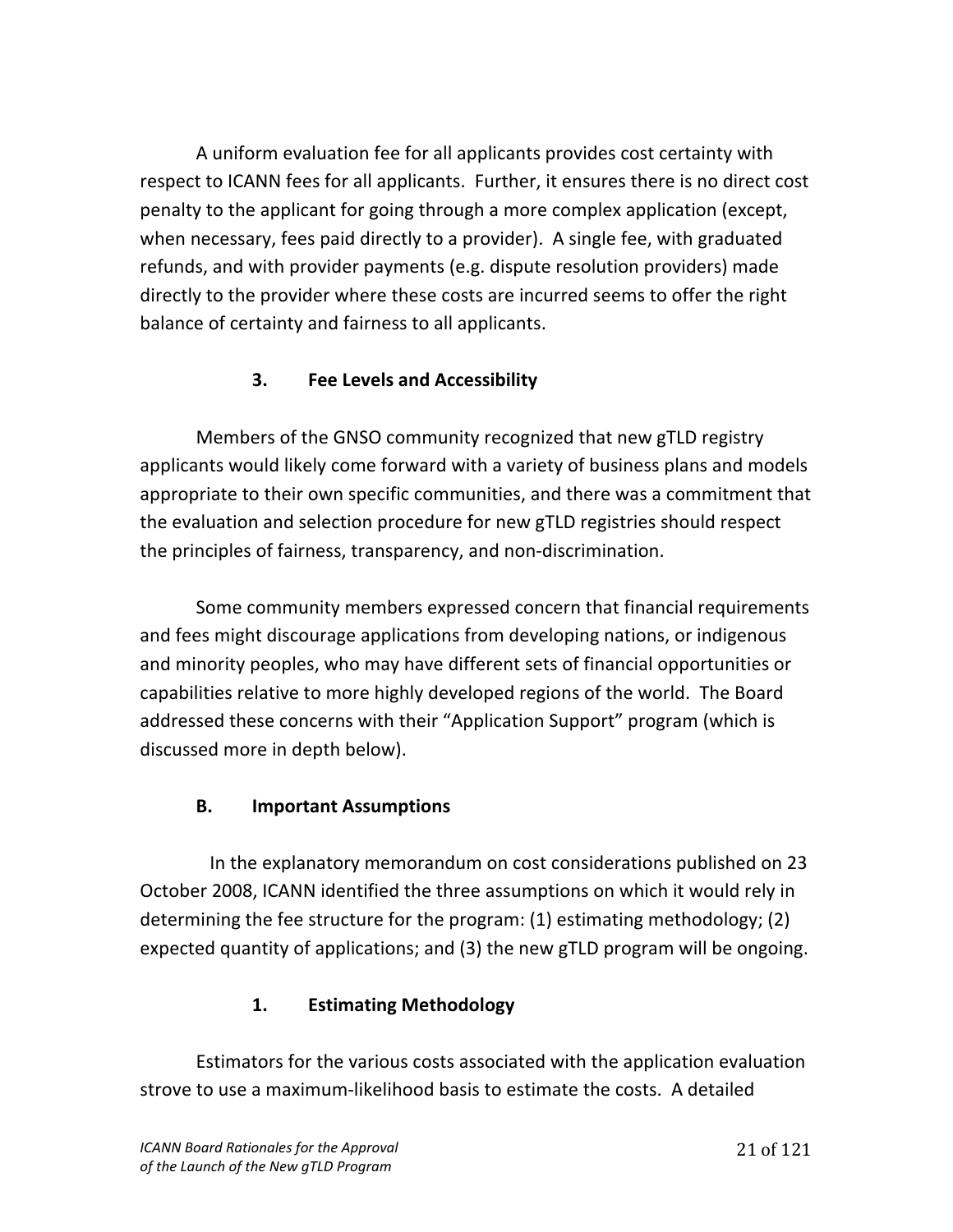approach was taken to get the best possible estimates. The evaluation process was divided into 6 phases, 24 major steps and 75 separate tasks. Twenty-seven separate possible outcomes were identified in the application process, probabilities were identified for reaching each of these states, and cost estimates were applied for each state. Estimates at this detailed level are likely to yield more accurate estimates than overview summary estimates.

Further, whenever possible, sensitivity analysis was applied to cost estimates. This means asking questions such as "How much would the total processing cost be if all applications went through the most complex path? Or "How much would the total processing cost be if all applications went through the simplest path?" Sensitivity analysis also helps to explore and understand the range of outcomes, and key decision points in the cost estimation mode.

## **2. Expected#Quantity#of#Applications**

While ICANN has asked constituents and experts, there is no sure way to estimate with certainty the number of new TLD applications that will be received. ICANN has based its estimates on an assumption of 500 applications in the first round. This volume assumption is based on several sources, including a report from a consulting economist, public estimates on the web, oral comments at public meetings and off-the-record comments by industry participants. While the volume assumption of 500 applications is consistent with many data points, there is no feasible way to make a certain prediction.

If there are substantially fewer than 500 applications, the financial risk is that ICANN would not recoup historical program development costs or fixed costs in the first round, and that higher fixed costs would drive the per unit application costs to be higher than forecast. Still, the total risk of a much smaller-thananticipated round would be relatively low, since the number of applications would be low.

If there are substantially more than 500 applications, the risk is that application processing costs would again be higher than anticipated, as ICANN would need to bring in more outside resources to process applications in a timely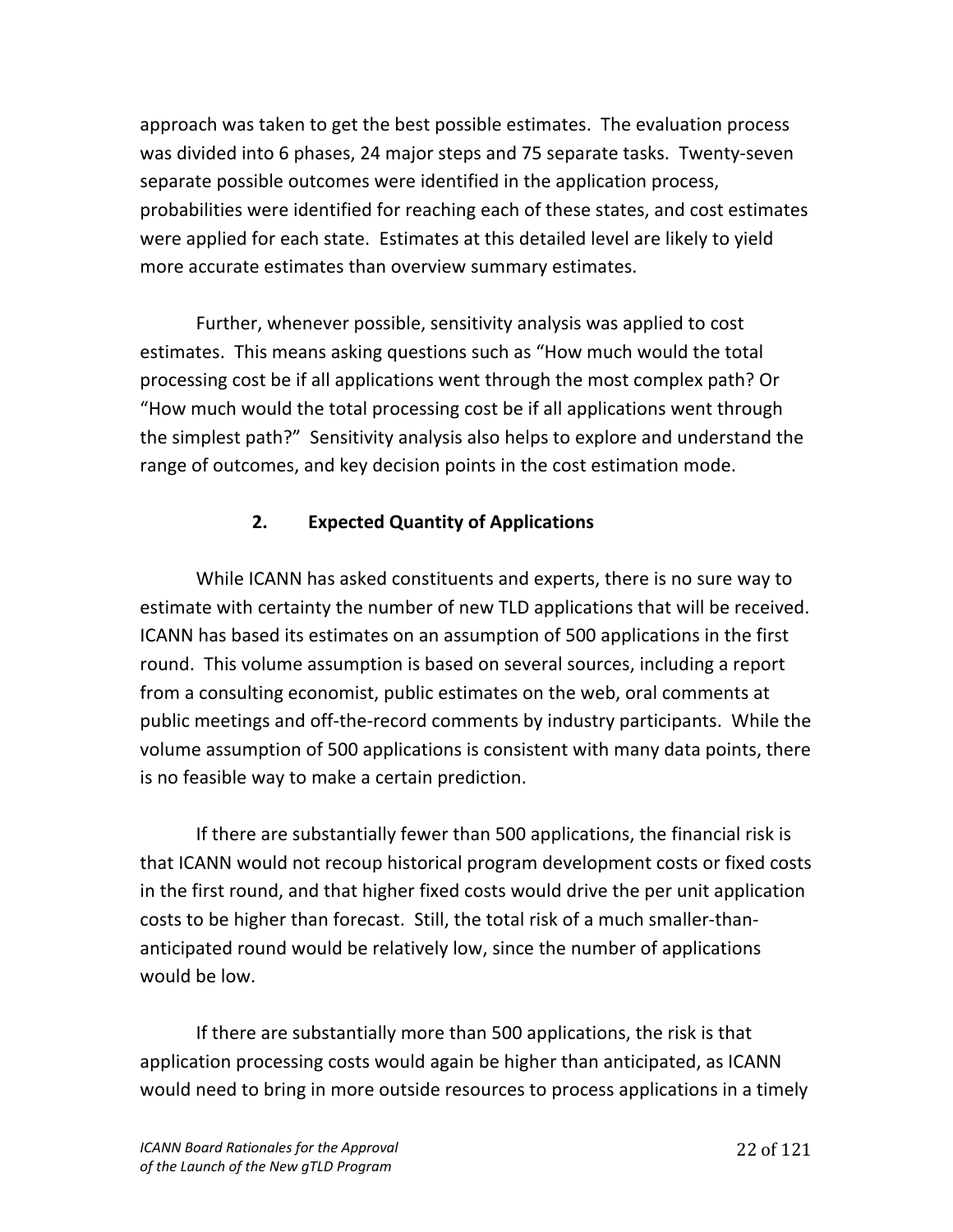fashion, driving the variable processing costs higher. In this case, ICANN would be able to pay for these higher expected costs with greater-than-expected recovery of fixed cost components (historical program development and other fixed costs), thus at least ameliorating this element of risk.

# **3.** The New gTLD Program Will Be Ongoing

ICANN's goal is to launch subsequent gTLD application rounds as quickly as possible. The exact timing will be based on experiences gained and changes required after this round is completed. The goal is for the next application round to begin within one year of the close of the application submission period for the initial round.

It is reasonable to expect that various fees may be lower in subsequent application rounds, as ICANN processes are honed, and uncertainty is reduced.

# **C.** Cost Elements Determined by the Board

## **1. Application Fee**

The Board determined the application fee to be in the amount of USD 185,000. The application fee has been segregated into three main components: (a) Development Costs, (b) Risk Costs, and (c) Application Processing (see www.icann.org/en/topics/new-gtlds/cost-considerations-04oct09-en.pdf). The breakdown of each component is as follows (rounded):

| <b>Development Costs:</b>      | USD 27,000        |
|--------------------------------|-------------------|
| <b>Risk Costs:</b>             | USD 60,000        |
| <b>Application Processing:</b> | <b>USD 98,000</b> |
| <b>Application Fee:</b>        | USD 185,000       |

The application fee was also extrapolated and further analyzed under several assumptions including receiving 500 applications (see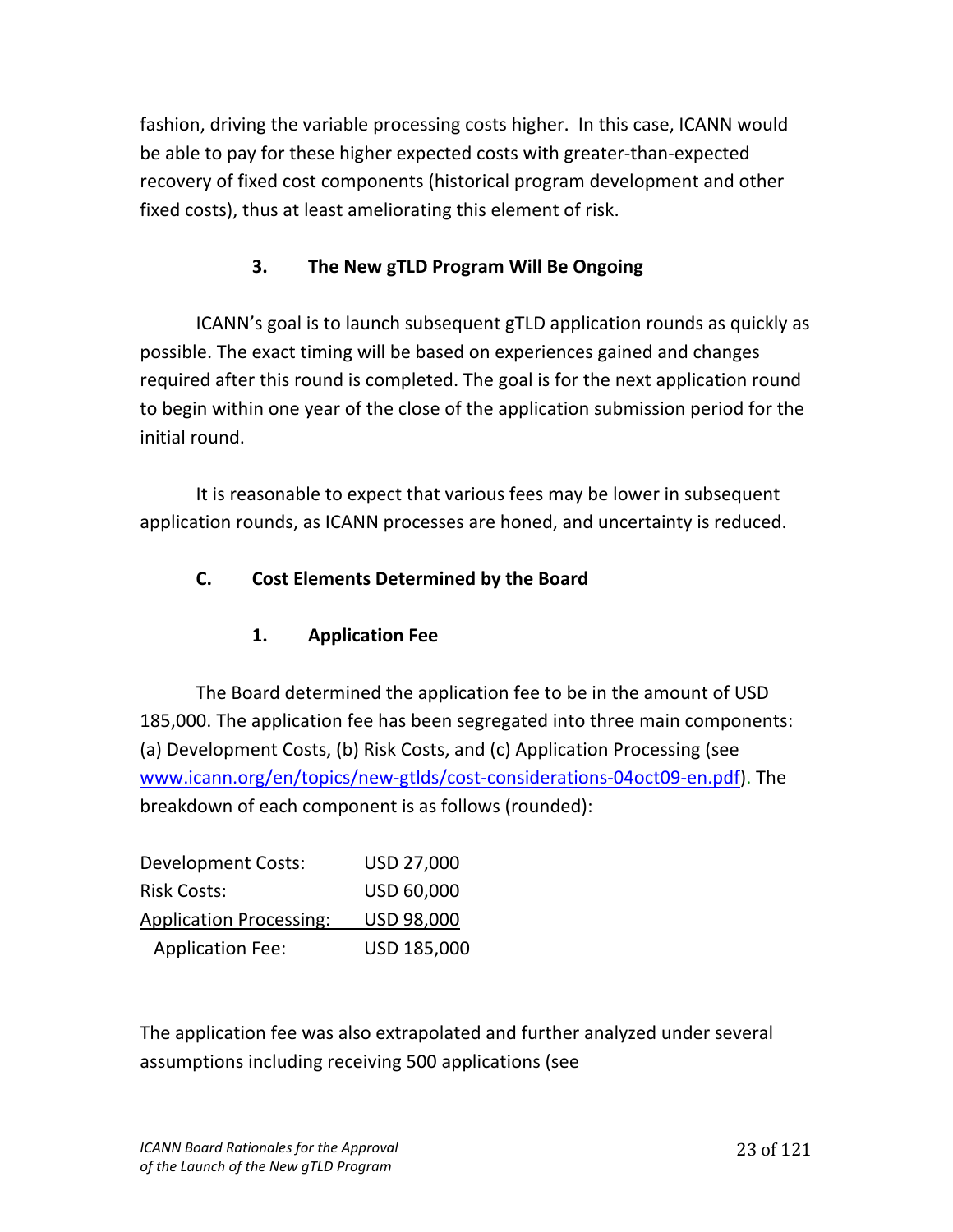www.icann.org/en/topics/new-gtlds/explanatory-memo-new-gtld-programbudget-22oct10-en.pdf).

### a. **Development Costs**

These costs have two components:

i) Development costs which are the activities necessary to progress the implementation of the gTLD policy recommendations. This includes resolving open concerns, developing and completing the AGB, managing communication with the Internet community, designing and developing the processes and systems necessary to process applications in accordance with the final Guidebook, and undertaking the activities that have been deemed high risk or would require additional time to complete.

The costs associated with the Development Phase have been funded through normal ICANN budgetary process and the associated costs have been highlighted in ICANN's annual Operating Plan and Budget Documents

ii) Deployment costs which are the incremental steps necessary to complete the implementation of the application evaluation processes and system. Such costs require timing certainty and include the global communication campaign, onboarding of evaluation panels, hiring of additional staff, payment of certain software licenses, and so on.

## **b. Risk#Costs**

These represent harder to predict costs and cover a number of risks that could occur during the program. Examples of such costs include variations between estimates and actual costs incurred or receiving a significantly low or high number of applications. ICANN engaged outside experts to assist with developing a risk framework and determining a quantifiable figure for the program.!!

#### **c. Application Processing**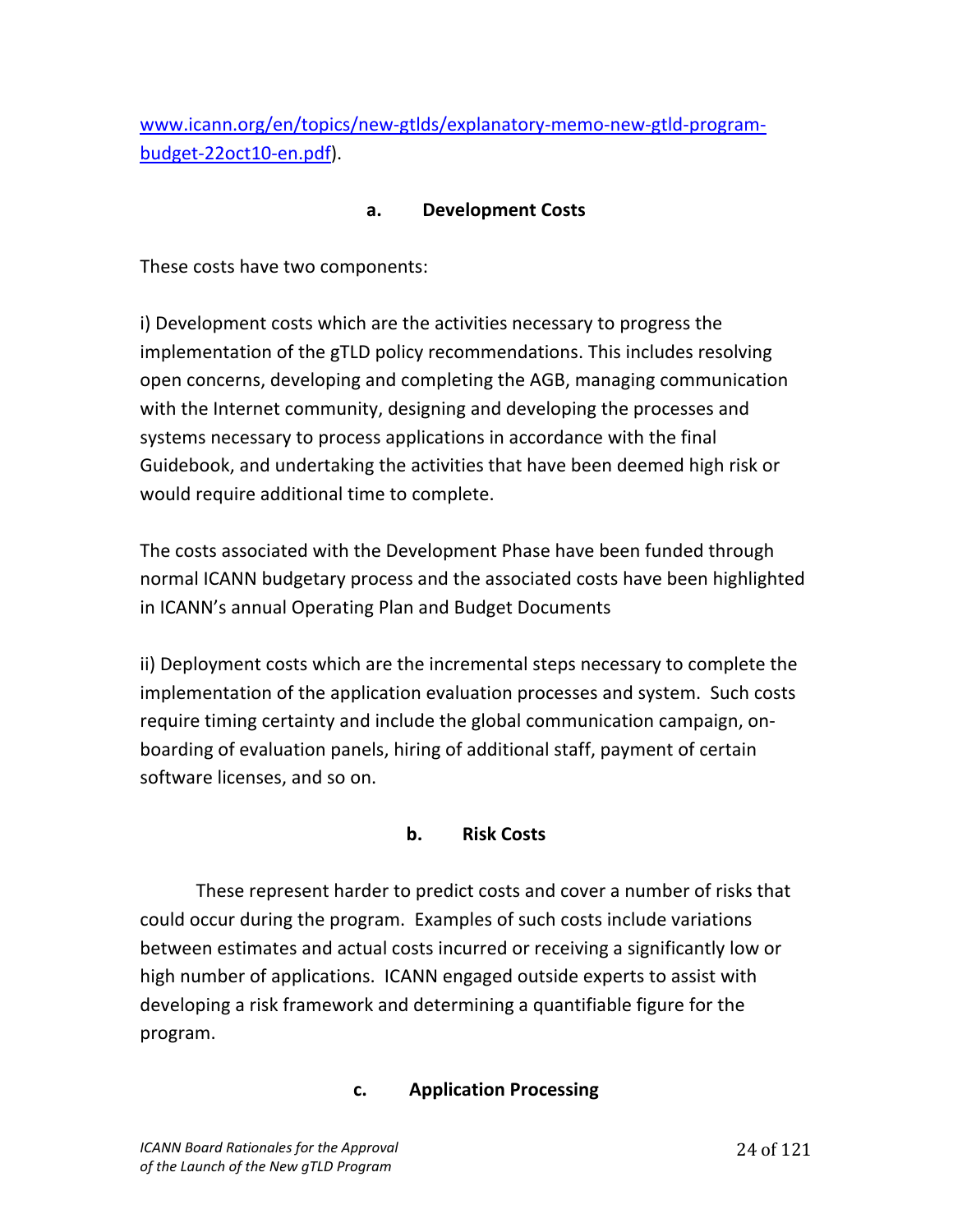Application Processing represents those costs necessary to accept and process new gTLD applications, conduct contract execution activities, and conduct predelegation checks of approved applicants prior to delegation into the root zone. Application processing costs consist of a variable and fixed costs.

Variable costs are those that vary depending on the number of applications that require a given task to be completed. Whereas fixed costs are necessary to manage the program and are not associated with an individual application.

The application fee is payable in the form of a USD 5,000 deposit submitted at the time the user requests application slots within the TLD Application System ("TAS"), and a payment of USD 180,000 submitted with the full application. See http://icann.org/en/topics/new-gtlds/intro-clean-12nov10-en.pdf.

# **2. Annual Registry Fee**

ICANN's Board has determined to place the Annual Registry Fee at a baseline of USD 25,000 plus a variable fee based on transaction volume where the TLD exceeds a defined transaction volume.

# **3. Refunds**

In certain cases, refunds of a portion of the evaluation fee may be available for applications that are withdrawn before the evaluation process is complete. An applicant may request a refund at any time until it has executed a registry agreement with ICANN. The amount of the refund will depend on the point in the process at which the withdrawal is requested. Any applicant that has not been successful is eligible for, at a minimum, a 20% refund of the evaluation fee if it withdraws its application.

According to the AGB, the breakdown of possible refund scenarios is as follows: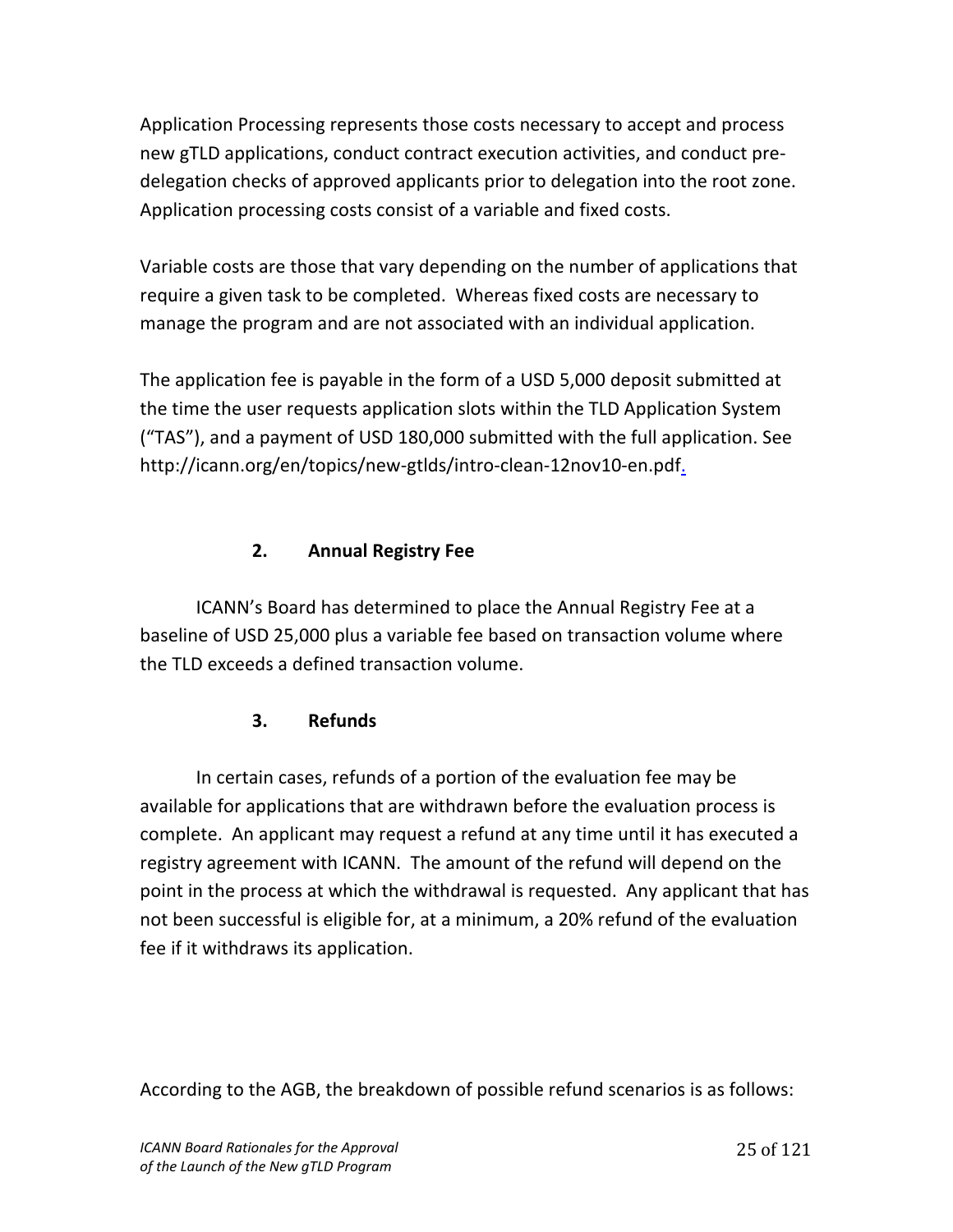| <b>Refund Available to Applicant</b>           | Percentage of         | <b>Amount of Refund</b> |
|------------------------------------------------|-----------------------|-------------------------|
|                                                | <b>Evaluation Fee</b> |                         |
| Within 21 calendar days of a GAC Early         | 80%                   | USD 148,000             |
| Warning                                        |                       |                         |
| After posting of applications until posting of | 70%                   | USD 130,000             |
| Initial Evaluations results                    |                       |                         |
| After posting Initial Evaluation Results       | 35%                   | USD 65,000              |
| After the applicant has completed Dispute      | 20%                   | <b>USD 37,000</b>       |
| Resolution, Extended Evaluation, or String     |                       |                         |
| Contention Resolution(s)                       |                       |                         |
| After the applicant has registered into a      |                       | None                    |
| registry agreement with ICANN                  |                       |                         |

# **4. Application Support (JAS WG Charter)**

As mentioned above, some community members expressed concerned that the financial requirements and fees might discourage applications from developing nations, or indigenous or minority peoples, who may have different financial opportunities. The Board addressed these concerns with their "Application Support" program, and recognized the importance of an inclusion in the new gTLD program by resolving that stakeholders work to "develop a sustainable approach to providing support to applicants requiring assistance in applying for and operating new gTLDs." See

http://www.icann.org/en/minutes/resolutions-12mar10-en.htm#20.

In direct response to this Board resolution, the GNSO Council proposed a Joint SO/AC Working Group ("JAS WG"), composed by members of ICANN's Supporting Organizations ("SOs") and Advisory Committees ("ACs"), to look into applicant support for new gTLDs. See https://st.icann.org/so-ac-new-gtldwg/index.cgi.

## **IV.** The Board's Analysis of Fees

## A. Why the Board Addressed Fees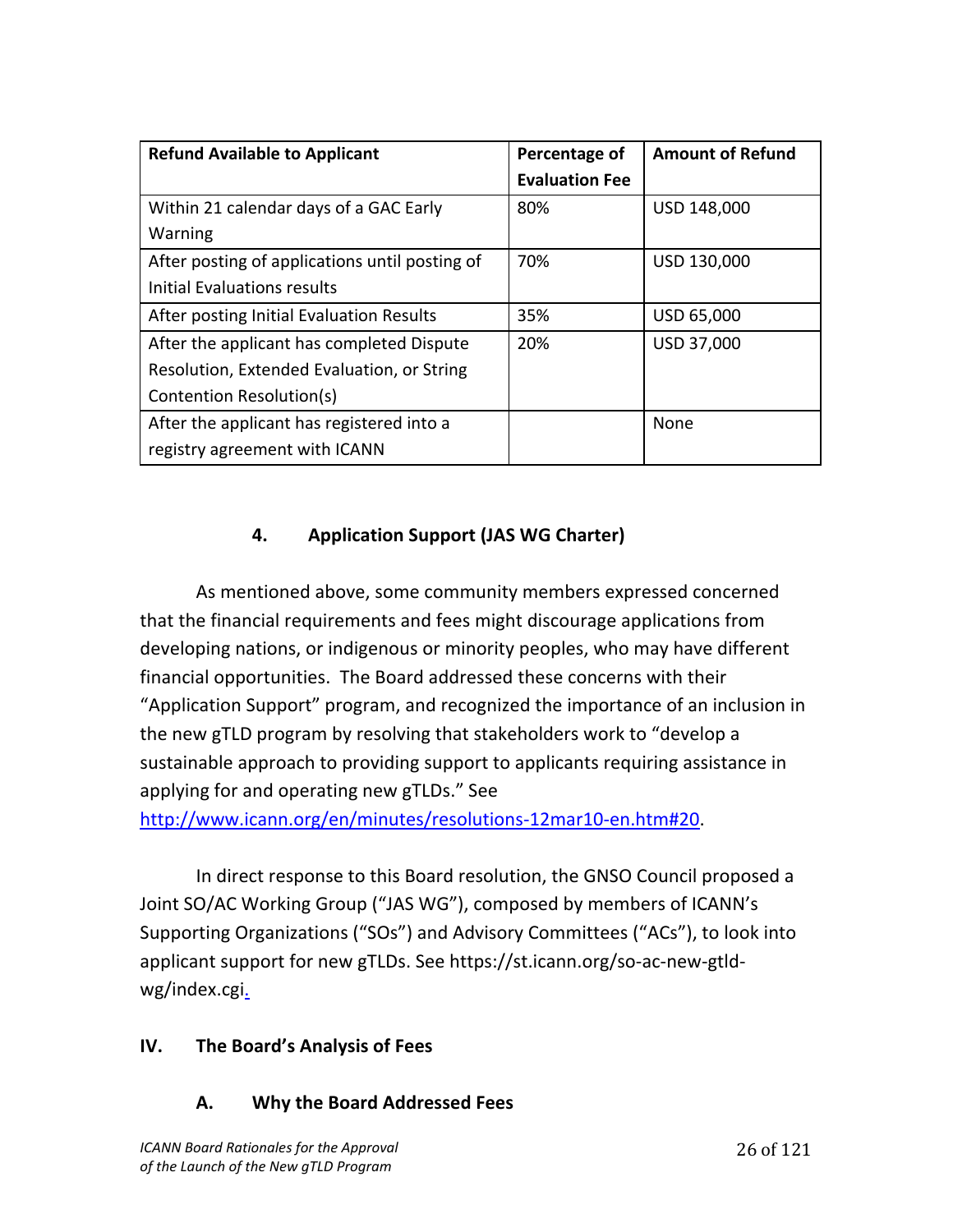- ICANN's mission statement and one of its founding principles is to promote user choice and competition. ICANN has created significant competition at the registrar level that has resulted in enormous benefits for consumers. To date, ICANN has not created meaningful competition at the registry level. Based upon the report and recommendation from the GNSO to introduce new gTLDs, the Board decided to proceed with the new gTLD program.
- While the primary implications of the new gTLD program relate to possible improvements in choice and competition as a result of new domain names, there are also important cost implications, both to the ICANN corporate entity and to gTLD applicants. The Board initially determined that the application fees associated with new gTLD applications should be designed to ensure that adequate resources exist to cover the total cost to administer the new gTLD process.
- Both the Board and members of the community have commented on the application fee structure for the new gTLD program. From those comments the Board has determined that the new gTLD implementation should be fully self-funding and revenue neutral, and that existing ICANN activities regarding technical coordination of names, numbers, and other identifiers should not cross-subsidize the new program.

#### **B.** Who the Board Consulted Regarding Fees

- Legal Counsel
- The GNSO
- ICANN's Supporting Organizations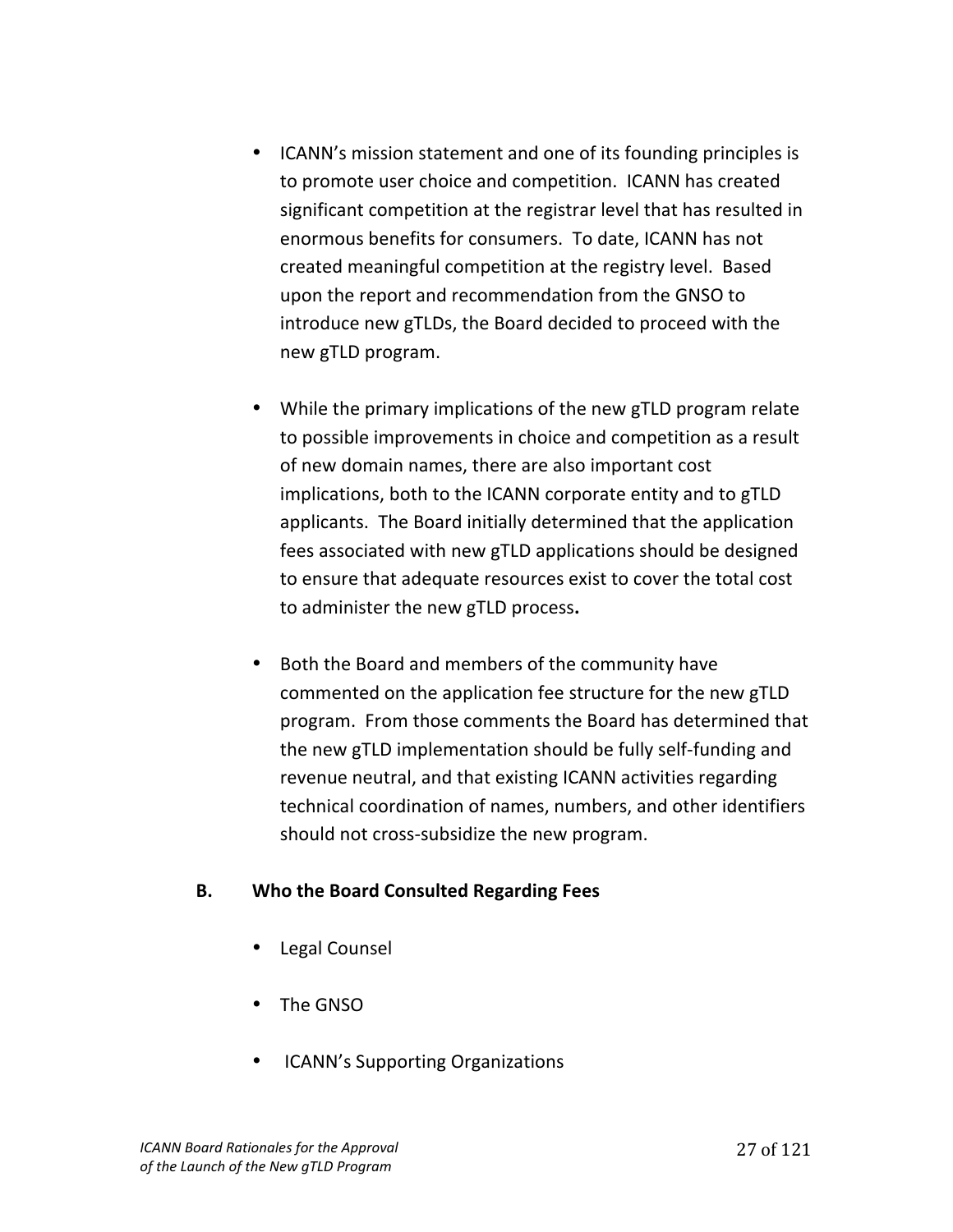- The ALAC
- The GAC
- Other ICANN Advisory Committees
- All other Stakeholders and Community members through public comment forums and other methods of participation.

### **C.** Public Comments Considered by the Board

Over 1200 pages of feedback, from more than 300 entities, have been received since the first Draft AGB was published. The Board has analyzed and considered these comments in the context of the GNSO policy recommendations.. The Board received many comments on the fee structure, both the annual registry fee and application evaluation fee. Regarding the annual registry fee, the Board received comments stating that the annual minimum and percentage fee for registries was perceived by some to be too high.

Furthermore, the Board incorporated many suggestions from public comments pursuant to its JAS WG Application Support Program. http://forum.icann.org/lists/soac-newgtldapsup-wg.

#### **D.** What Factors the Board Found to Be Significant

The Board considered numerous factors in its analysis of fees. The Board found the following factors to be significant:

- The principle that the Board should base its decision on solid factual investigation and expert consultation and study;
- The addition of new gTLDs to the root in order to stimulate competition at the registry level;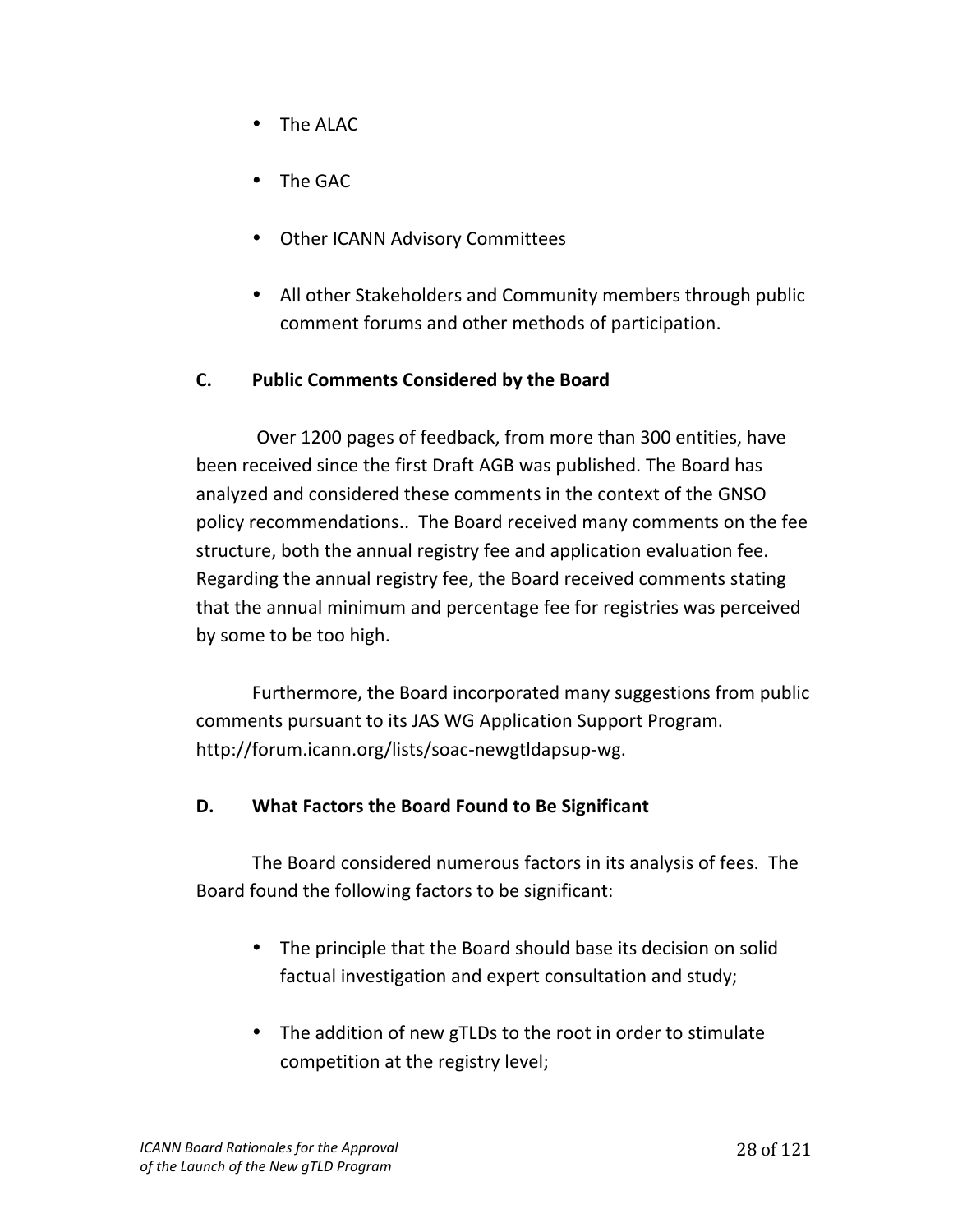- That the new gTLD implementation should be fully self funding and revenue neutral; and
- That existing ICANN activities regarding technical coordination of names, numbers, and other identifiers should not crosssubsidize the new program.
- That any revenue received in excess of costs be used in a manner consistent with community input.
- Evaluation fees will be re-evaluated after the first round and adjusted.

# **V.** The Board's Reasons for Deciding the Proposed Fee Structure is **Appropriate**

While the primary implications of this new policy relate to possible improvements in choice and competition as a result of new domain names, there are also important cost implications, both to ICANN as a corporate entity and to gTLD applicants with regard to the implementation of the policy through the acceptance and processing of applications as set out in the policy adopted by the community and accepted by the Board.

After evaluating public comments, addressing initial concerns and carefully evaluating the twenty-seven separate possible outcomes that were identified in the application process, the Board decided on the proposed fee structure to ensure that the new gTLD implementation would be fully self-funding and revenue neutral.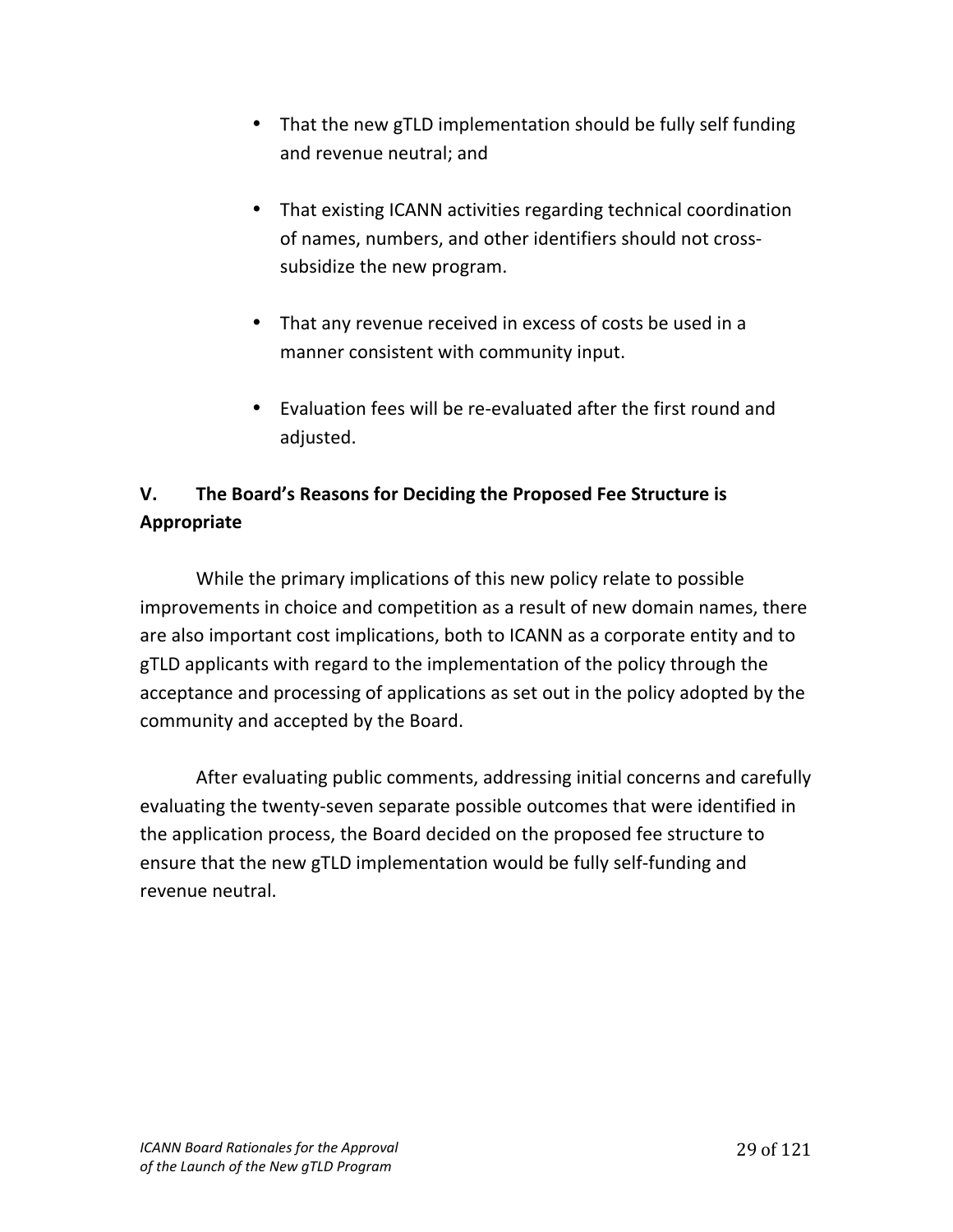# 4. ICANN Board Rationale on Geographic Names Associated with the gTLD Program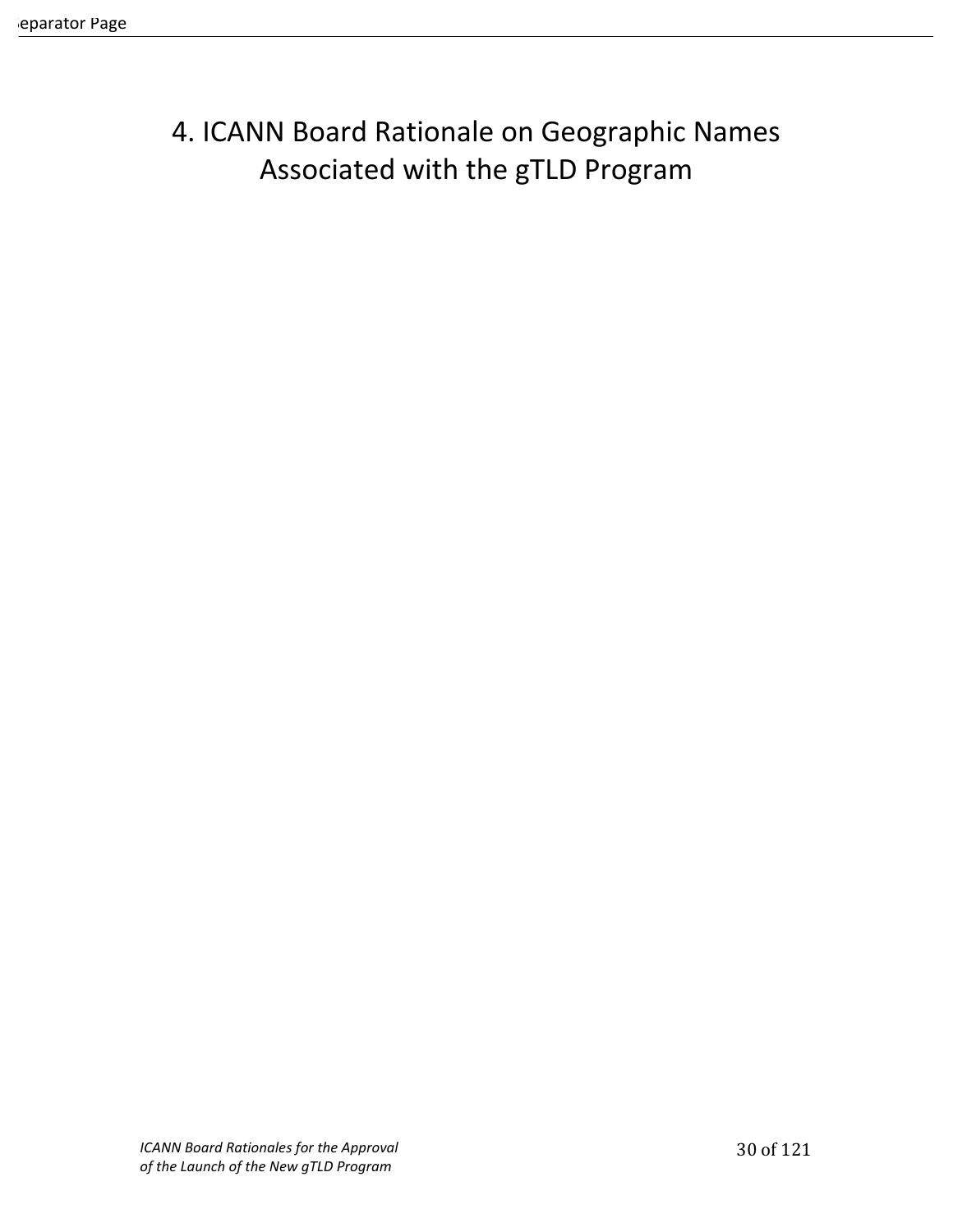# 4. ICANN Board Rationale on Geographic Names Associated with the gTLD Program

## **I. Introduction**

Through the development of the new gTLD program, one of the areas of interest to governments and other parties was the treatment of country/territory names and other geographic names. This area has been the subject of stakeholder input and discussion throughout the implementation process.

This memorandum focuses on the Board's consideration of the provisions for geographic names in the new gTLD program. The memorandum summarizes the Board's consideration of the issue, and the Board's rationale for implementing the new gTLD program containing the adopted measures on geographic names.

## **II. Brief History of ICANN's Consideration of Geographic Names Associated** with The New gTLD Program

This section sets forth a brief history of significant actions on the subject of geographic names associated with the new gTLD program.

- In December 2005, the GNSO commenced a rigorous policy development process to determine whether (and the circumstances under which) new gTLDs would be added. A broad consensus was achieved that new gTLDs should be added to the root in order to further stimulate competition and for other reasons.
- On 28 March 2007, the GAC adopted principles to govern the introduction of new gTLDs (the "GAC Principles"). Sections 2.2 and 2.7 of the GAC Principles address geographic names issues at the top and second level.
	- $\circ$  2.2 ICANN should avoid country, territory, or place names, and country, territory, or regional language or people descriptions, unless in agreement with the relevant governments or public authorities.
	- $\circ$  2.7 Applicant registries for new gTLDs should pledge to: a) adopt, before the new gTLD is introduced, appropriate procedures for blocking, at no cost and upon demand of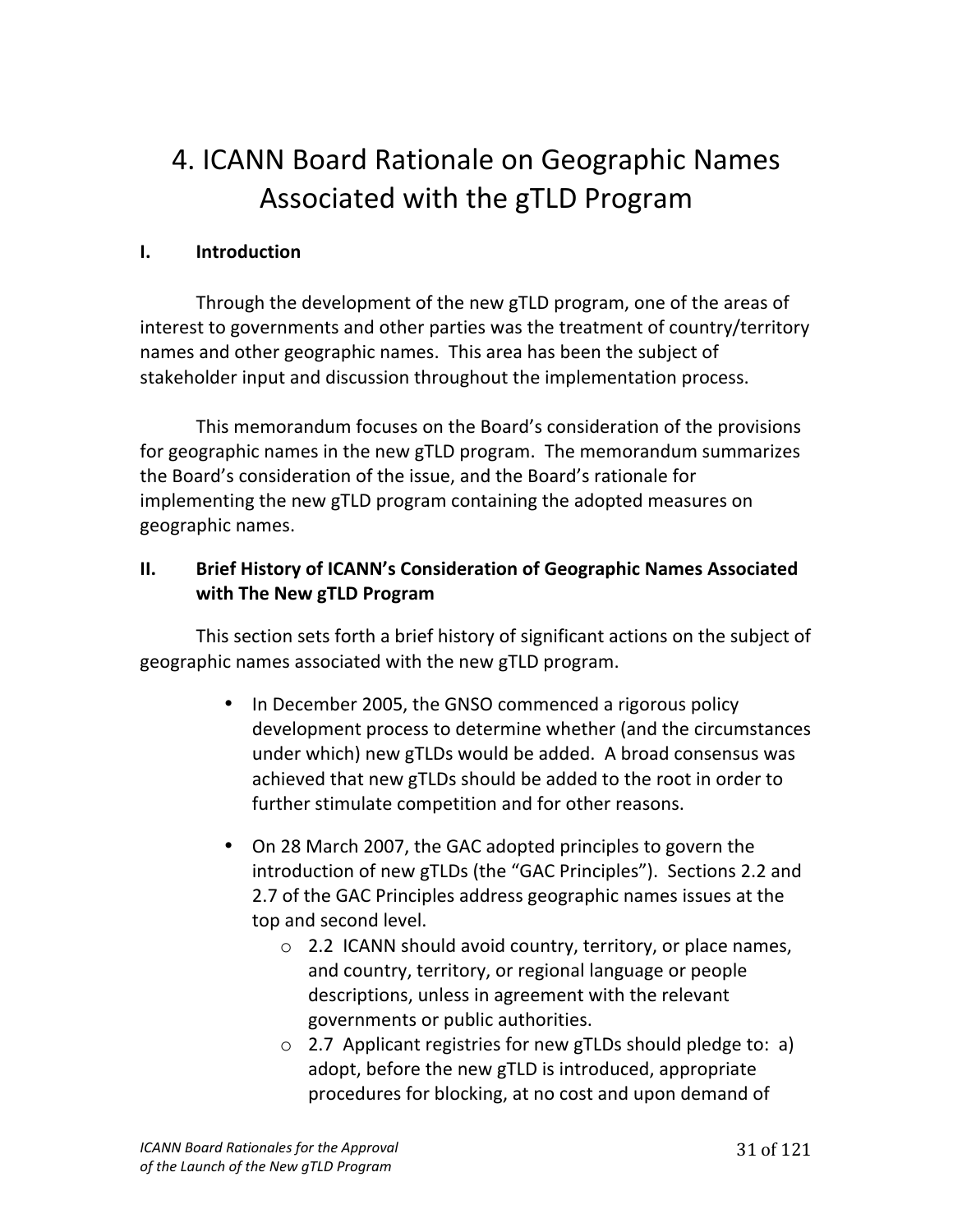governments, public authorities or IGOs, names with national or geographic significance at the second level of any new gTLD, and b) ensure procedures to allow governments, public authorities or IGOs to challenge abuses of names with national or geographic significance at the second level of any new!gTLD.

http://gac.icann.org/system/files/gTLD principles 0.pdf

- On 23 May 2007, the GNSO Reserved Names Working Group issued its final report. Recommendation 20 of the report stated that:  $(1)$ there should be no geographical reserved names; and (2) governments should protect their interests in certain names by raising objections on community grounds. http://gnso.icann.org/issues/new-gtlds/final-report-rn-wg-23may07.htm!!
- On 8 August 2007, the GNSO issued its final report regarding the introduction of new gTLDs. Recommendation 20 of the report intended to provide protections for geographical names, stating that an application for a new gTLD should be rejected if an expert panel determines that there is substantial opposition to it from a significant portion of the community to which the string may be targeted.

http://GNSO.icann.org/issues/new-gtlds/pdp-dec05-fr-parta-08aug07.htm!!

- On 26 June 2008, the Board approved the GNSO's Recommendations for the introduction of new gTLDs and directed staff to develop an implementation plan. http://www.icann.org/en/minutes/resolutions-26jun08.htm
- On 24 October 2008, ICANN published Version 1 of the new gTLD Applicant Guidebook ("Version 1"), which incorporated various concepts set forth in the GAC Principles. Version 1 required applications involving geographic names to be accompanied by documents of support or non-objection from the relevant government authority. Geographic names included country and territory names, sub-national names on the ISO 3166-2 list, city names (if the applicant was intending to leverage the city name), and names of continents and regions included on a UN-maintained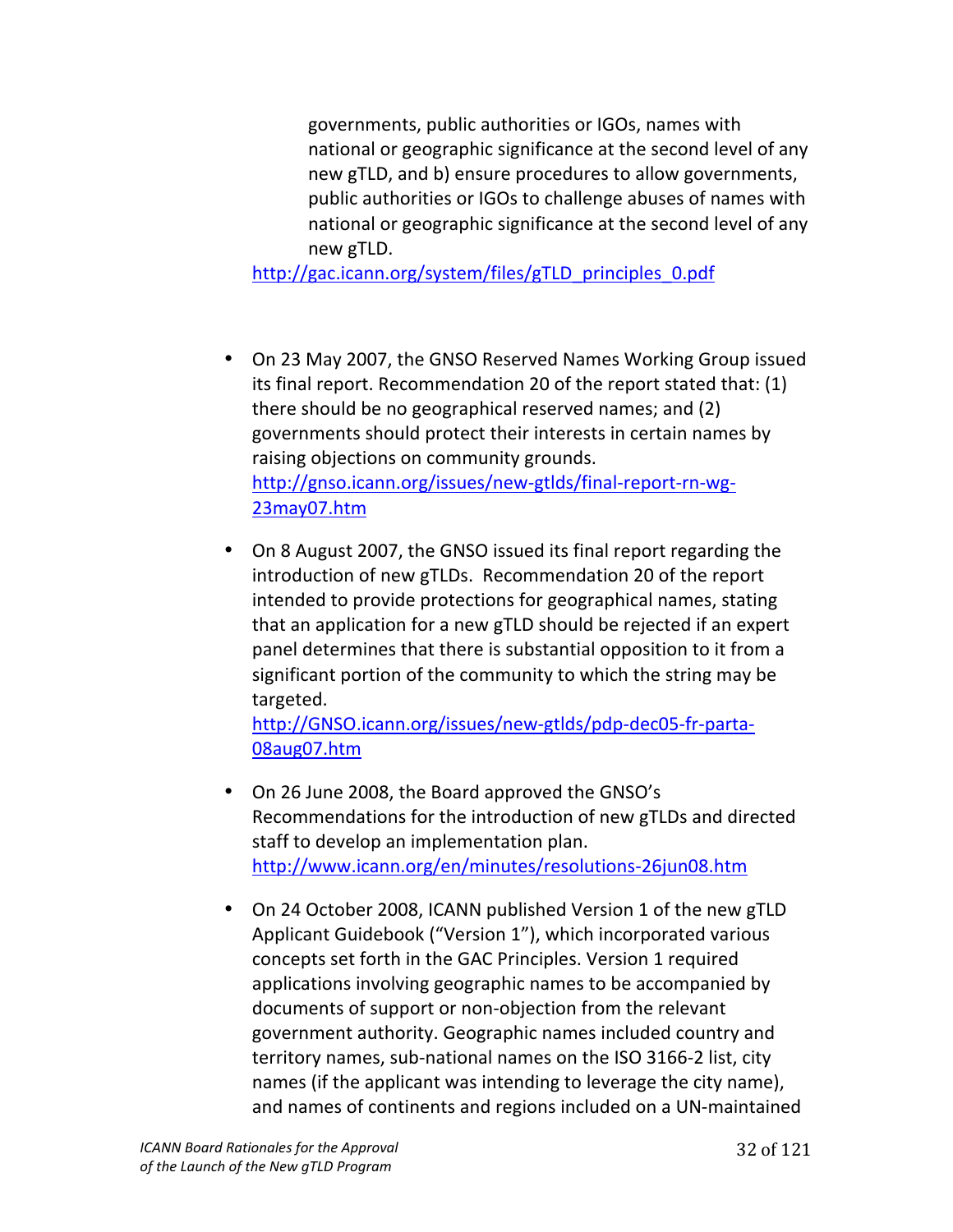list. http://www.icann.org/en/topics/new-gtlds/draft-rfp-24oct08en.pdf!!!

- The 24 October 2008 posting also included an explanatory memorandum on the topic of geographical names, describing the various considerations used in arriving at the proposed approach. http://www.icann.org/en/topics/new-gtlds/geographic-names-22oct08-en.pdf
- On 28 December 2008, the ccNSO commented on Version 1. The ccNSO stated that (1) the restriction of protections for country/territory names to the 6 official United Nations languages needed to be amended to translation in any language; and (2) All country names and territory names should be ccTLDs – not gTLDs and should not be allowed until the IDN ccPDP process concluded. http://forum.icann.org/lists/gtld-evaluation/msg00015.html
- On 12 February 2009, the Board met to discuss: (1) proposed changes to Version 1; and (2) the implementation of policy recommendations given by the GAC and GNSO. http://www.icann.org/en/minutes/minutes-12feb09.htm
- On 18 February 2009, ICANN published an analysis of public comments received http://www.icann.org/en/topics/new-gtlds/agv1-analysis-publiccomments-18feb09-en.pdf
- Also on 18 February 2009, ICANN published Version 2 of the new gTLD Applicant Guidebook ("Version 2"), which clarified the definition of geographic names set forth in Version 1. In addition, Version 2 expanded protection for country and territory names involving meaningful representations in any language, and augmented requirements for documentation of support or nonobjection from relevant governments and public authorities. http://www.icann.org/en/topics/new-gtlds/draft-rfp-clean-18feb09-en.pdf; http://www.icann.org/en/topics/newgtlds/comments-2-en.htm
- On 6 March 2009, the Board resolved that it was generally in agreement with Version 2 as it related to geographic names, but directed staff to revise the relevant portions of Version 2 to provide greater specificity on the scope of protection at the top level for the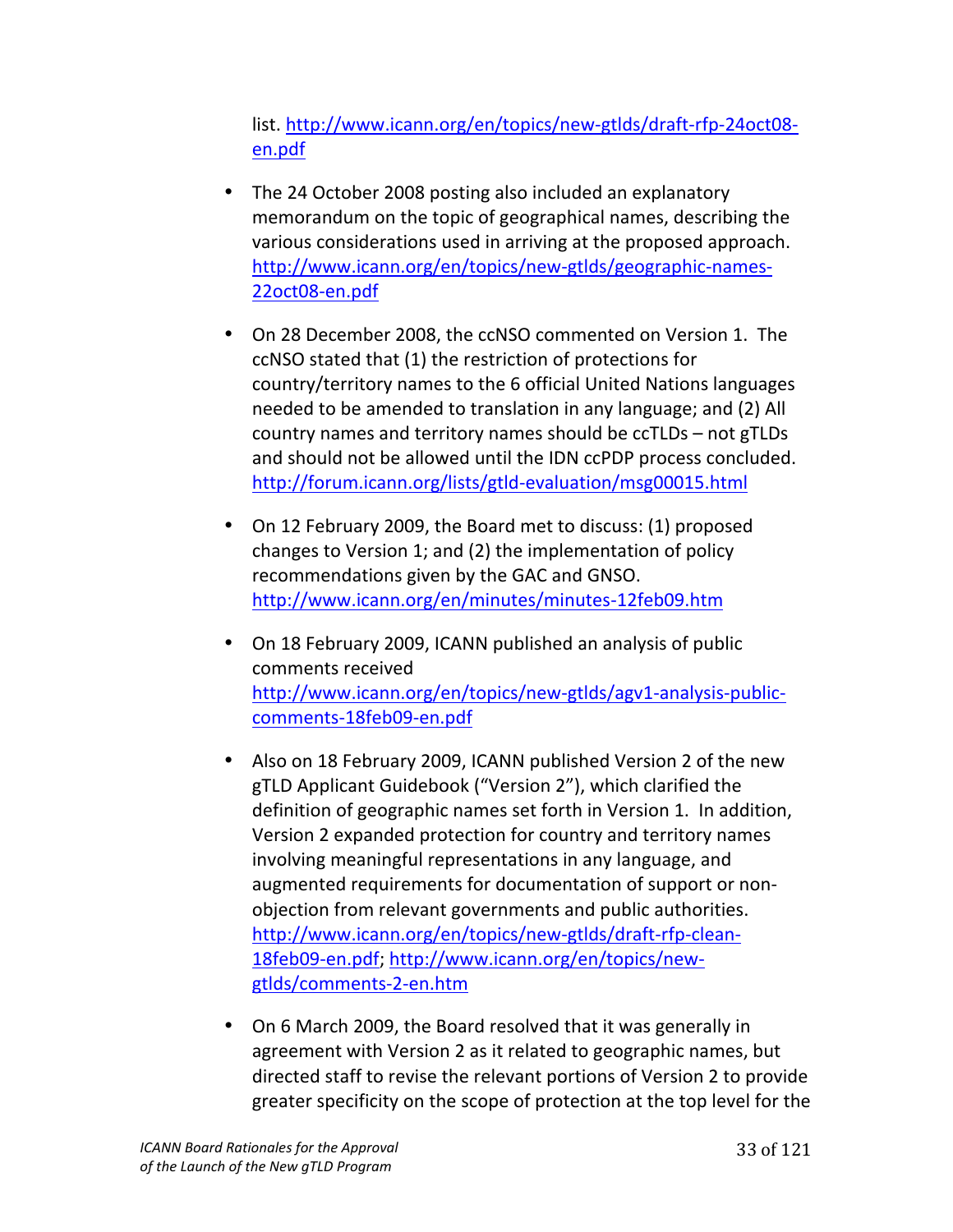names of countries and territories listed in the ISO 3166-1 standard. The Board also directed ICANN staff to send a letter to the GAC by 17 March 2009 identifying implementation issues that have been identified in association with the GAC's advice, in order to continue communications with the GAC to find a mutually acceptable solution.

http://www.icann.org/en/minutes/resolutions-06mar09.htm

- On 17 March 2009, Paul Twomey delivered a letter to Janis Karklins that: (1) outlined the Board's 6 March 2009 resolution; (2) stated that ICANN's treatment of geographic names provided a workable compromise between the GAC Principles and GNSO policy recommendations; and (3) sought advice to resolve implementation issues regarding the protection of geographic names at the second level. http://www.icann.org/correspondence/twomey-to-karklins-17mar09-en.pdf
- On 9 April 2009, the ccNSO commented on Version 2. The ccNSO reiterated that all country and territory names are ccTLDs – not gTLDs.

http://forum.icann.org/lists/2gtld-guide/pdfc3uGsuV7CG.pdf

• On 24 April 2009, Janis Karklins delivered a letter to Paul Twomey stating that: (1) countries should not have to use objection process and should instead wait for the IDN ccTLD PDP to delegate country names; (2) the names contained on three lists be reserved at the second level at no cost for the government; and (3) ICANN should notify registries and request the suspension of any name if the government notifies ICANN that there was a misuse of a second level domain name.

http://www.icann.org/correspondence/karklins-to-twomey-24apr09.pdf

• On 29 May 2009, Janis Karklins delivered a letter to Paul Twomey. The letter that stated that: (1) the proposed changes to Version 2 in relation to geographic names at the second level were acceptable to the GNSO; and (2) the GNSO and the GAC were not in agreement with regard to other issues relating to Geographic names at the top level. http://www.icann.org/correspondence/karklins-to-twomey-29may09-en.pdf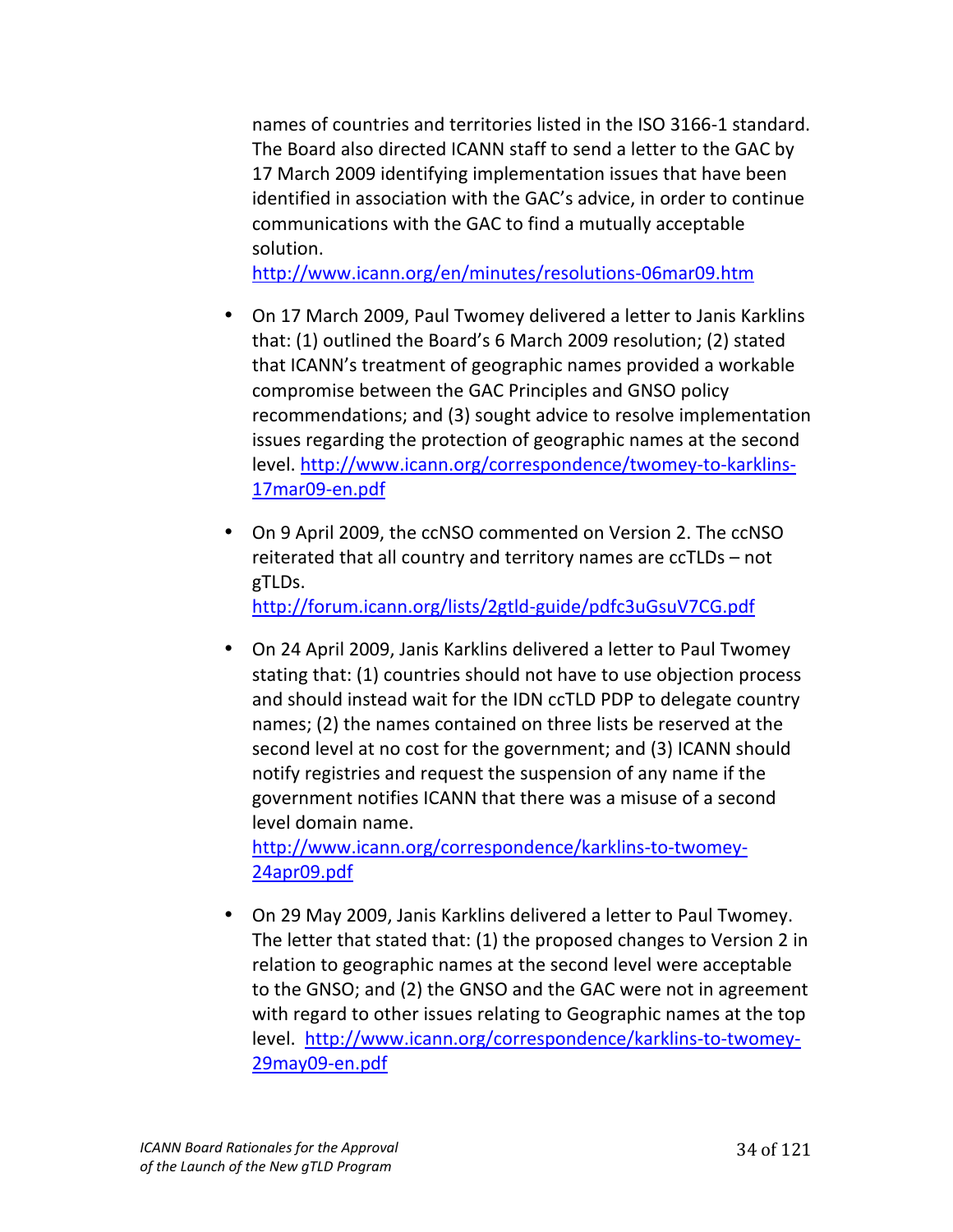- On 31 May, 2009, ICANN published an analysis of the public comments received concerning draft version 2 of the Applicant Guidebook. http://www.icann.org/en/topics/new-gtlds/agv2-analysis-publiccomments-31may09-en.pdf
- On 26 June 2009, the Board discussed proposed changes to the geographic names section of the Applicant Guidebook. These proposed changes were intended to provide greater specificity on the scope of protection at the top level for the names of countries and territories and greater specificity in the support requirements for continent or region names. The changes also provided additional guidance to applicants for determining the relevant government or public authority for the purpose of obtaining the required documentation.

http://www.icann.org/en/minutes/resolutions-26jun09.htm

• On 18 August 2009, Janis Karklins delivered a letter to Peter Dengate Thrush that stated that (1) strings that were a meaningful representation or abbreviation of a country name or territory name should not be allowed in the gTLD space; and (2) government or public authority should be able to initiate the redelegation process in limited circumstances.

http://www.icann.org/correspondence/karklins-to-dengate-thrush-18aug09-en.pdf

• On 22 September 2009, Peter Dengate-Thrush delivered a letter to Janis Karklins, responding to GAC comments on draft version 2 of the Applicant Guidebook and describing the rationale for the proposed treatment of country names, as well as the Board's general intention to provide clear rules for applicants where possible with reference to lists.

http://www.icann.org/correspondence/dengate-thrush-to-karklins-22sep09-en.pdf

- On 04 October 2009, ICANN published Version 3 of the new gTLD Applicant Guidebook ("Version 3"). http://www.icann.org/en/topics/new-gtlds/draft-rfp-clean-04oct09-en.pdf
- On 21 November 2009, ccNSO delivered a letter to the Board, raising concerns about the treatment of country and territory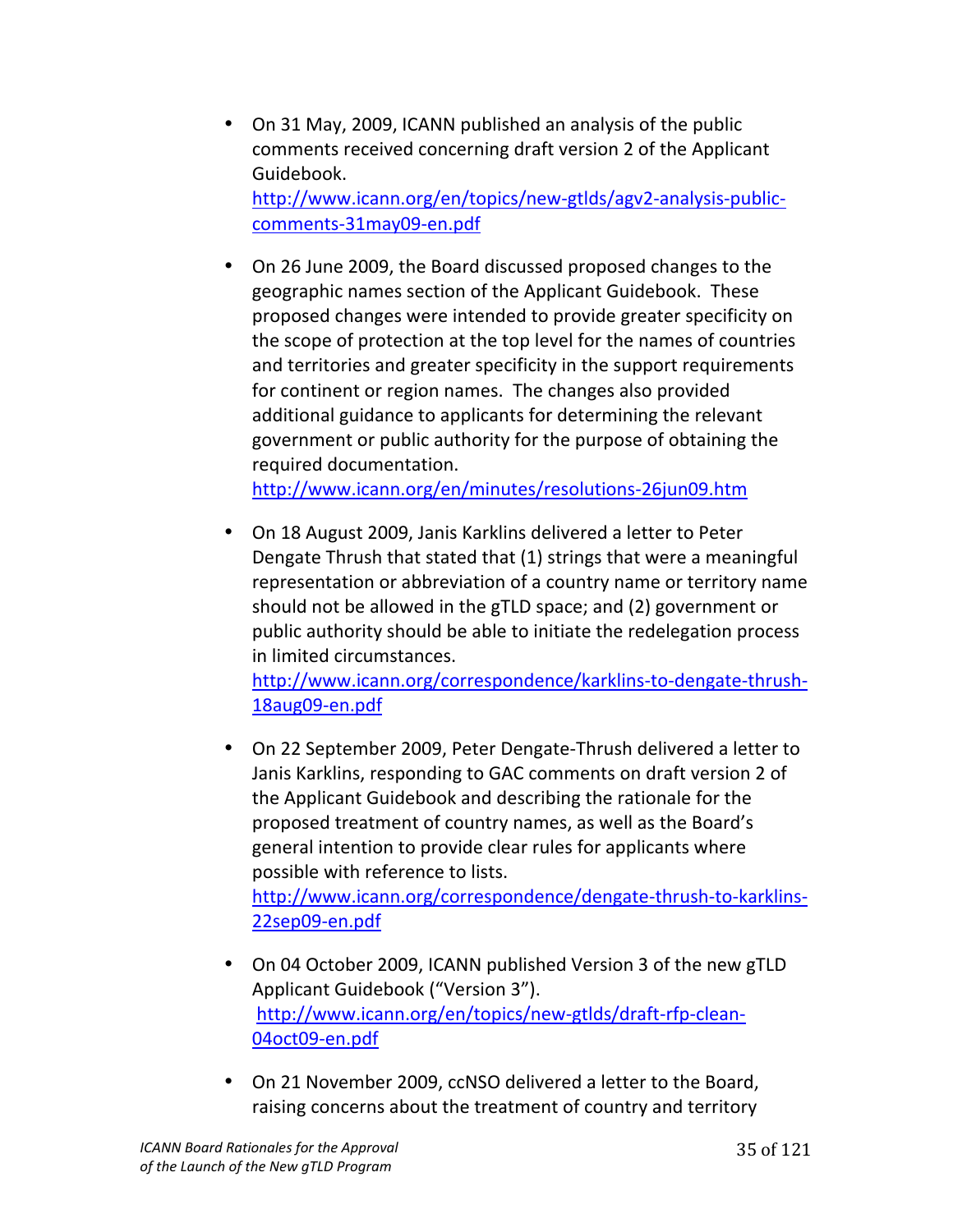names. ccNSO also submitted these comments via public comments. http://www.icann.org/correspondence/disspain-todengate-thrush-21nov09-en.pdf

- On 15 February 2010, ICANN published an analysis of the public comments received. http://www.icann.org/en/topics/new-gtlds/summary-analysisagv3-15feb10-en.pdf
- On 12 March 2010, the Board resolved that ICANN should consider whether the Registry Restrictions Dispute Resolution Procedure or a similar post-delegation dispute resolution procedure could be implemented for use by government supported TLD operators where the government withdraws its support of the TLD. http://www.icann.org/en/minutes/resolutions-12mar10-en.htm
- On 31 May 2010, ICANN published Version 4 of the new gTLD Applicant Guidebook ("Version 4"). Version 4 excluded country and territory names from the first gTLD application round, continuing with the existing definition of country and territory names in Version 3. http://www.icann.org/en/topics/new-gtlds/comments-4-en.htm
- On 23 September 2010, Heather Dryden delivered a letter to Peter Dengate Thrush that stated that that Version 4 still did not take fully into consideration GAC's concerns regarding the definition of country/territory names. http://www.icann.org/en/correspondence/dryden-to-dengatethrush-23sep10-en.pdf
- On 25 September 2010, the Board met in Trondheim, Norway and decided: (1) not to include translations of the ISO 3166-1 subnational place names in the Applicant Guidebook, and (2) to augment the definition of Continent or UN Regions in the Applicant Guidebook to include UNESCO's regional classification list. At the same meeting, the Board resolved that ICANN staff should determine if the directions indicated by the Board regarding geographical names and other issues are consistent with GAC comments, and recommend any appropriate further action in light of GAC's comments.

http://icann.org/en/minutes/resolutions-25sep10-en.htm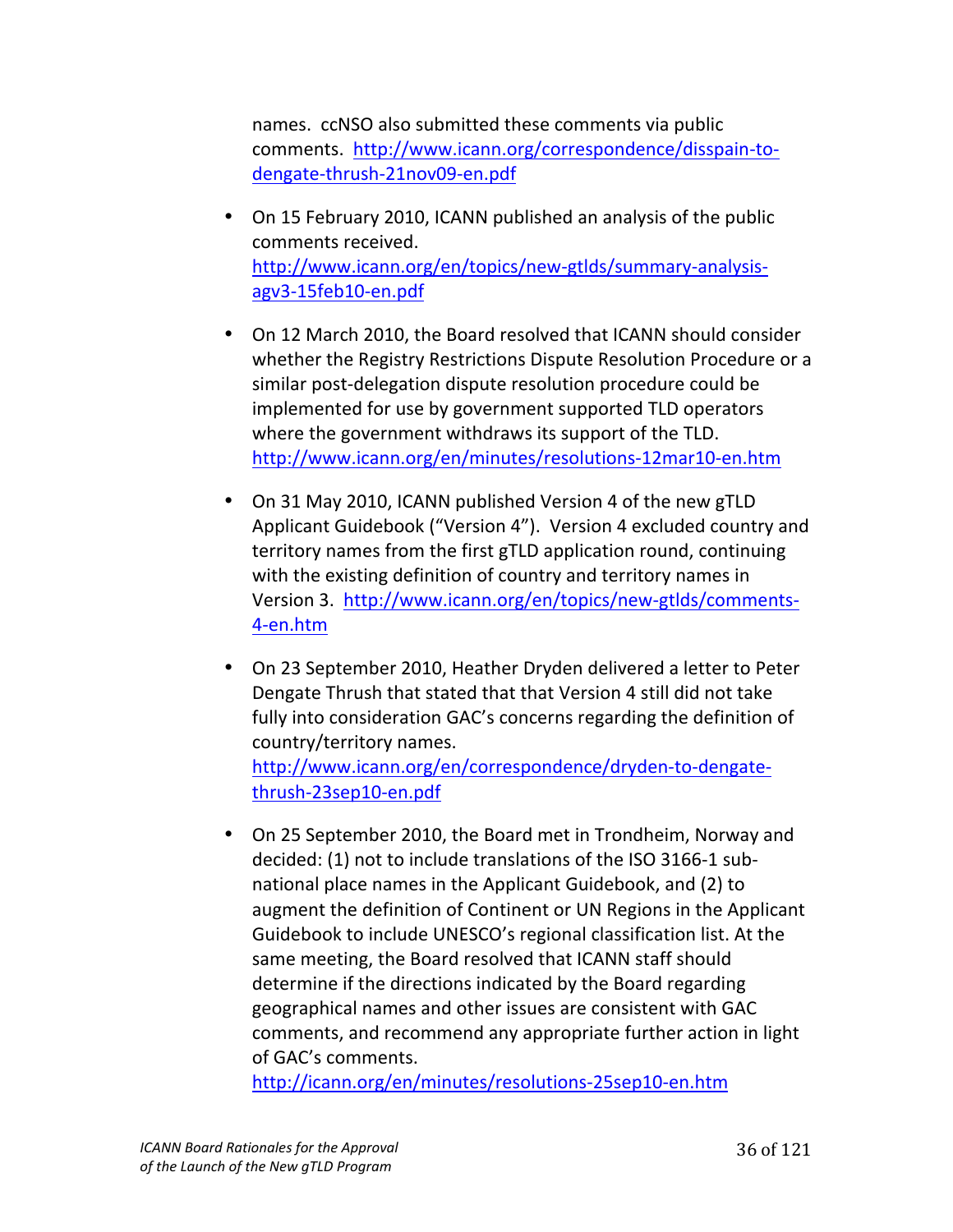- On 28 October, 2010, the Board discussed the scope, timing and logistics of a consultation needed with GAC regarding remaining geographic names issues in the new gTLD program. The Board agreed that staff should provide a paper on geographic names to GAC. http://www.icann.org/en/minutes/prelim-report-28oct10en.htm
- On 12 November 2010, ICANN posted the proposed final version of the Applicant Guidebook (the "Proposed Final Guidebook"). http://www.icann.org/en/topics/new-gtlds/draft-rfp-clean-12nov10-en.pdf
- On 23 February 2011, the GAC released its Indicative Scorecard on New gTLD Outstanding Issues. This scorecard included advice from the GAC on the topics of Post-Delegation Disputes and Use of Geographic!Names.!! http://gac.icann.org/system/files/20110223\_Scorecard\_GAC\_outst anding\_issues\_20110223.pdf
- On 28 February 1 March 2011, the Board met with GAC representatives at a meeting in Brussels to discuss the issues raised by the GAC.
- On 4 March 2011, the Board published its notes on the GAC Indicative Scorecard. The Board provided an indication of whether each component of the GAC's advice was consistent (fully or partially) or inconsistent with the Board's position on each of the issues. http://gac.icann.org/system/files/2011-03-04-ICANN-Board-Notes-Actionable-GAC-Scorecard.pdf
- On 12 April 2011, the GAC published comments on the Board's response to the GAC Scorecard. http://gac.icann.org/system/files/20110412\_GAC\_comments\_on\_t he Board response to the GAC scorecard 0.pdf
- On 15 April 2011, ICANN posted a discussion draft of the Applicant Guidebook (the "Discussion Draft Guidebook"). This version expanded the definition of country names to include "a name by which a country is commonly known, as demonstrated by evidence that the country is recognized by that name by an intergovernmental or treaty organization" as well as providing clarification to applicants that in the event of a dispute between a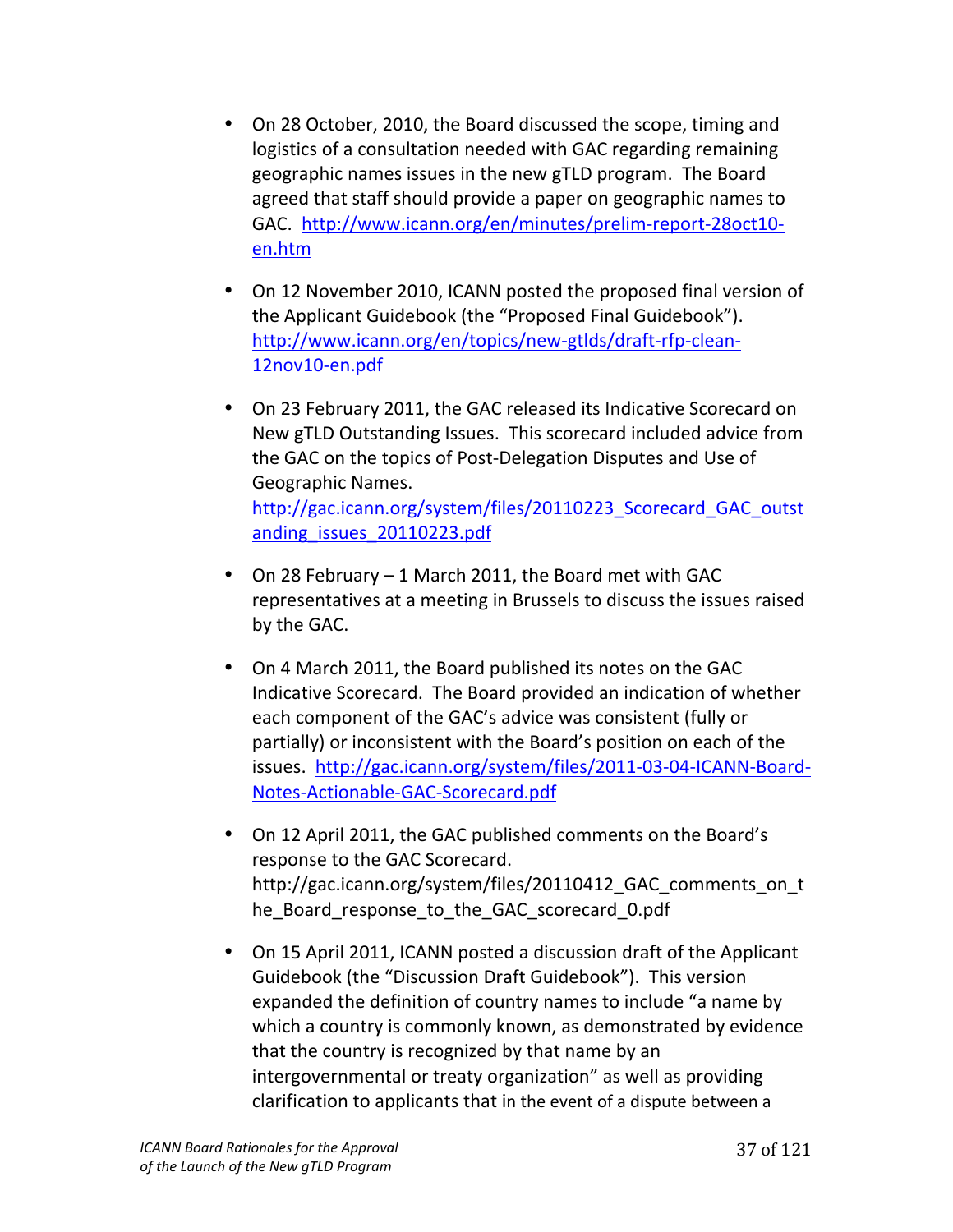government (or public authority) and a registry operator that submitted documentation of support from that government or public authority, ICANN will comply with a legally binding order from a court in the jurisdiction of the government or public authority that has given support to an application.

http://www.icann.org/en/topics/new-gtlds/draft-rfp-redline-15apr11-en.pdf

- On 26 May 2011, the GAC provided comments on the 15 April 2011 Discussion Draft. http://gac.icann.org/system/files/GAC%20Comments%20on%20the %20new%20gTLDs%20-%2026%20May%202011.pdf
- On 30 May 2011, ICANN posted another version of the Applicant Guidebook, taking into account public comment and the additional comment from the GAC. This version includes some clarifications but no significant changes from the 15 April 2011 Discussion Draft. http://icann.org/en/topics/new-gtlds/comments-7-en.htm

# **III.** The Board's Analysis of Geographic Names Associated with the gTLD **Program**

A. Brief Introduction to Geographic Names

**This section sets forth an overview of the treatment of geographic names in the Applicant Guidebook.** 

- Section 2.2.1.4 provides the following guidance for applications involving geographic names.
	- $\circ$  Applications for gTLD strings must ensure that appropriate consideration is given to the interests of governments or public authorities in geographic names.
	- $\circ$  Certain types of applied-for strings are considered geographical names and must be accompanied by documentation of support or non-objection from the relevant governments or public authorities. These include: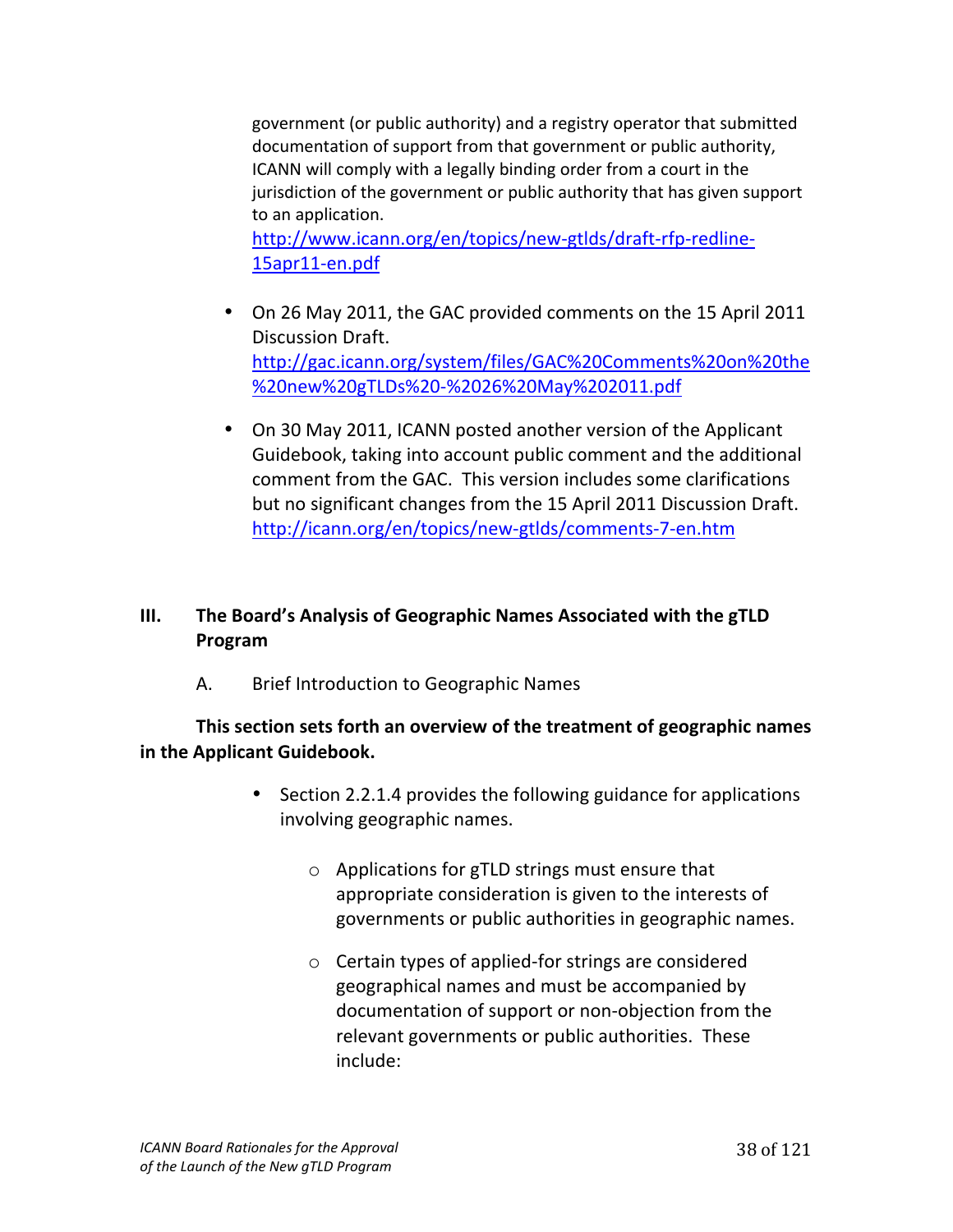- $\triangleright$  An application for any string that is a representation, in any language, of the capital city name of any country or territory listed in the ISO 3166-1 standard;
- $\triangleright$  An application for a city name, where the applicant declares that it intends to use the gTLD for purposes associated with the city name;
- $\triangleright$  An application for any string that is an exact match of a sub-national place name, such as a county, province, or state, listed in the ISO 3166-2 standard; and
- $\triangleright$  An application for a string which represents a continent or UN region appearing on the "Composition of macro geographical (continental) regions, geographical sub-regions, and selected economic and other groupings" list.
- $\circ$  Applications for strings that are country or territory names will not be approved, as they are not available under the new gTLD program in this application round.
- $\circ$  The requirement to include documentation of support for certain applications does not preclude or exempt applications from being the subject of objections on community grounds, under which applications may be rejected based on objections showing substantial opposition from the targeted community.
- Section 2.3.1 of the Draft Discussion Guidebook provides additional guidance:
	- $\circ$  If an application has been identified as a geographic name requiring government support, but the applicant has not provided sufficient evidence of support or nonobjection from all relevant governments or public authorities by the end of the initial evaluation period, the applicant will have additional time to obtain and submit this information in the extended evaluation period.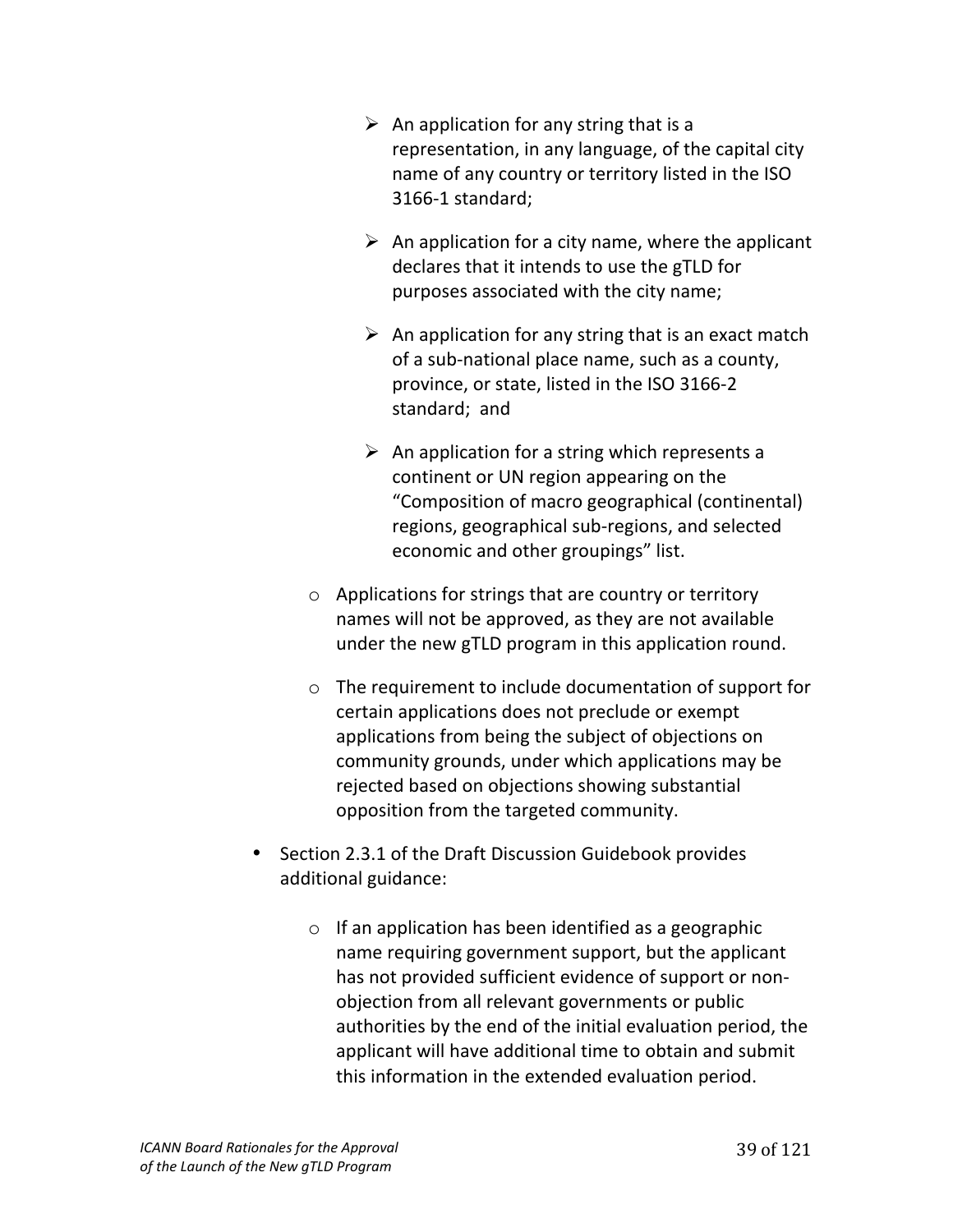- B. Why the Board Addressed Geographic Names
	- The treatment of geographic names in the new gTLD space was an area of significant concern to many stakeholders.
	- The Board received extensive advice from the GAC regarding the protection of geographic names.
	- The GNSO, in its policy development work, balanced a number of stakeholder considerations in the formation of advice on the treatment of geographic names.
	- The Board recognized that government stakeholders have important interests in protecting certain geographic names.
	- The Board wished to create an appropriate balance between the interests of governments in protecting certain geographic names, and the multiple uses possible for various types of names in the namespace.
- C. Who the Board Consulted
	- Legal Counsel
	- The GNSO
	- The GAC
	- The ALAC
	- The ccNSO
	- The SSAC
	- All other Stakeholders and Community members through public comment forum and other methods of participation.
- D. What Significant Non-Privileged Materials the Board Reviewed
	- **Communications from GAC**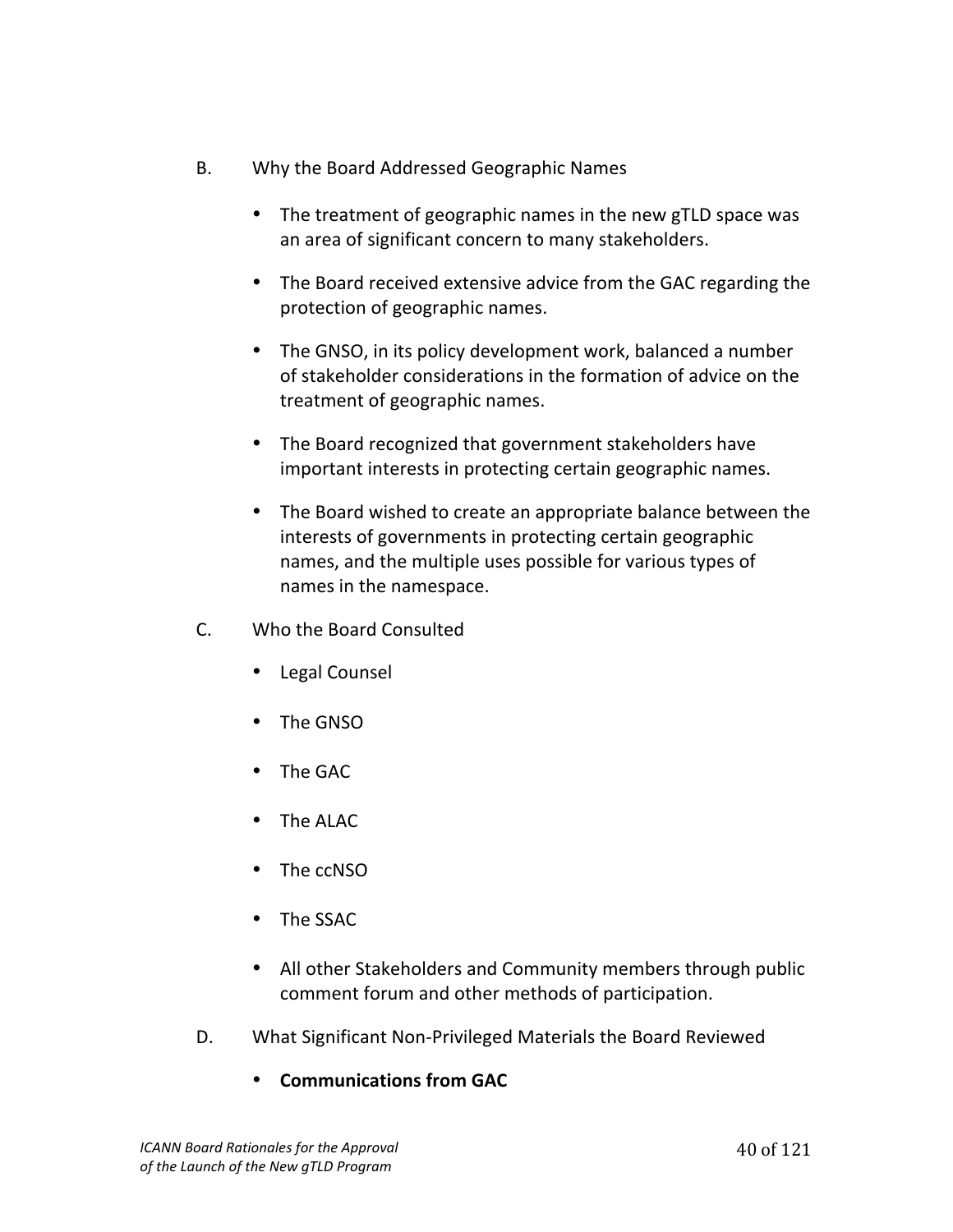- o On 28 March 2007, GAC adopted the GAC Principles http://gac.icann.org/system/files/gTLD\_principles\_0.pdf
- o On 31 October 2007, GAC issued a communiqué http://gac.icann.org/communiques/gac-2007communique-30
- $\circ$  On 26 June 2008, GAC expressed concern to Board and GNSO that the GNSO proposals do not include provisions reflecting GAC Principles regarding new gTLDs http://www.icann.org/en/minutes/resolutions-26jun08.htm
- $\circ$  On 8 September 2008, Paul Twomey participated in a conference call with the GAC to discuss treatment of GAC **Principles**
- $\circ$  On 2 October 2008, Paul Twomey delivered a letter to Janis Karklins http://www.icann.org/en/correspondence/twomey-tokarklins-02oct08.pdf
- $\circ$  On 8 November 2008: GAC issued a communiqué http://gac.icann.org/communiques/gac-2008communique-33
- o On 4 March 2009, GAC issued a communiqué http://gac.icann.org/communiques/gac-2009communique-34
- $\circ$  On 17 March 2009, Paul Twomey delivered a letter to Janis Karklins http://www.icann.org/correspondence/twomey-tokarklins-17mar09-en.pdf
- $\circ$  On 24 April 2009, Janis Karklins delivered a letter to Paul Twomey http://www.icann.org/correspondence/karklins-totwomey-24apr09.pdf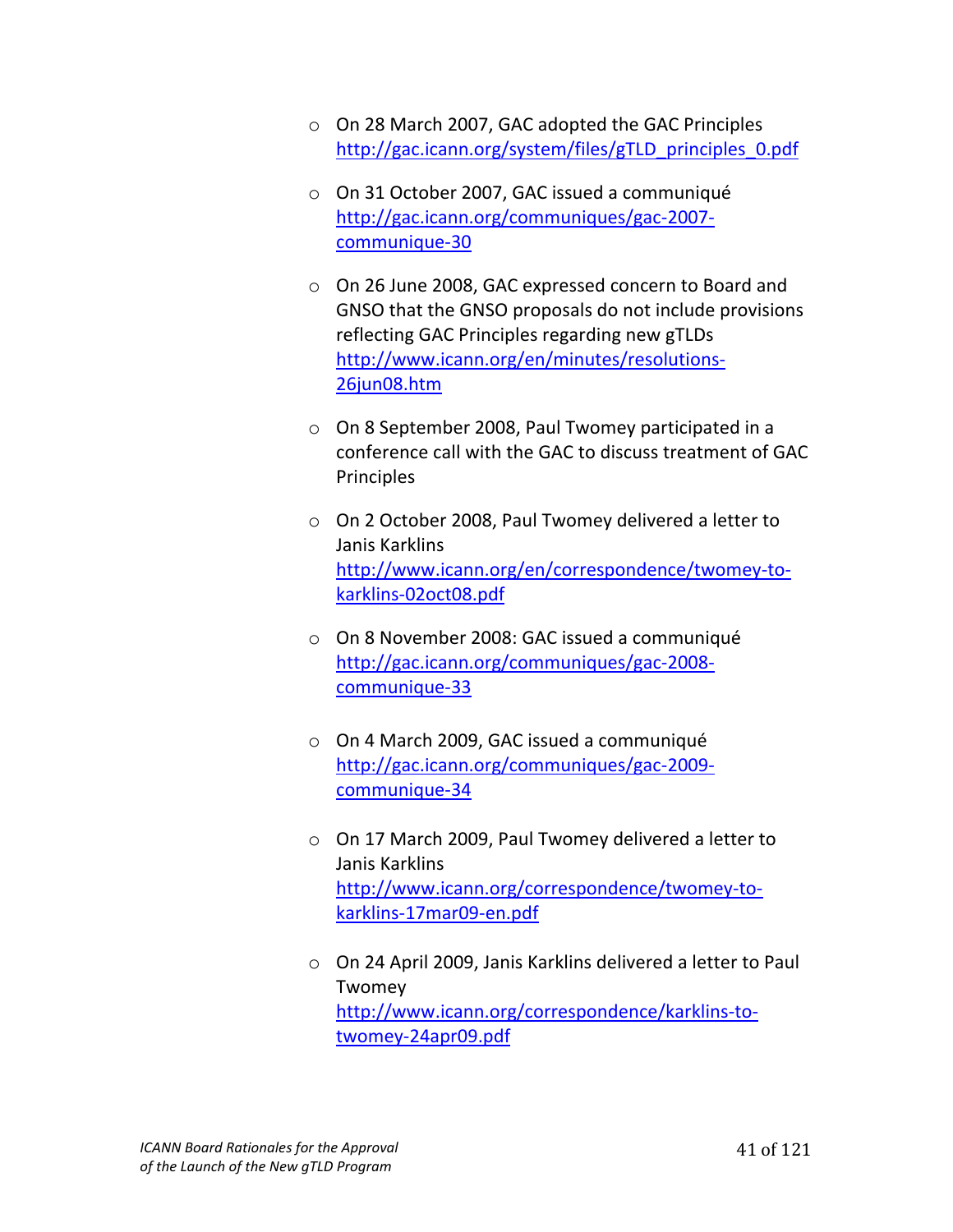- $\circ$  On 29 May 2009, Janis Karklins delivered a letter to Paul Twomey http://www.icann.org/correspondence/karklins-totwomey-29may09-en.pdf
- o On 24 June 2009, GAC issued a communiqué http://gac.icann.org/communiques/gac-2010communique-38
- $\circ$  On 18 August 2009, Janis Karklins delivered a letter to Peter Dengate http://www.icann.org/correspondence/karklins-todengate-thrush-18aug09-en.pdf
- $\circ$  On 22 September 2009, Peter Dengate-Thrush delivered a letter to Janis Karklins http://www.icann.org/correspondence/dengate-thrushto-karklins-22sep09-en.pdf
- $\circ$  On 10 March 2010, Janis Karklins delivered a letter to Peter Dengate-Thrush http://www.icann.org/correspondence/karklins-todengate-thrush-10mar10-en.pdf
- $\circ$  On 23 September 2010, Heather Dryden delivered a letter to Peter Dengate-Thrush http://www.icann.org/en/correspondence/dryden-todengate-thrush-23sep10-en.pdf

On 23 February 2011, the GAC delivered its Indicative Scorecard on New gTLD Outstanding Issues http://gac.icann.org/system/files/20110223\_Scorecard GAC outstanding issues 20110223.pdf

#### **GNSO Policy Recommendations**

 $\circ$  On 23 May 2007, GNSO Reserved Names Working Group issued its final report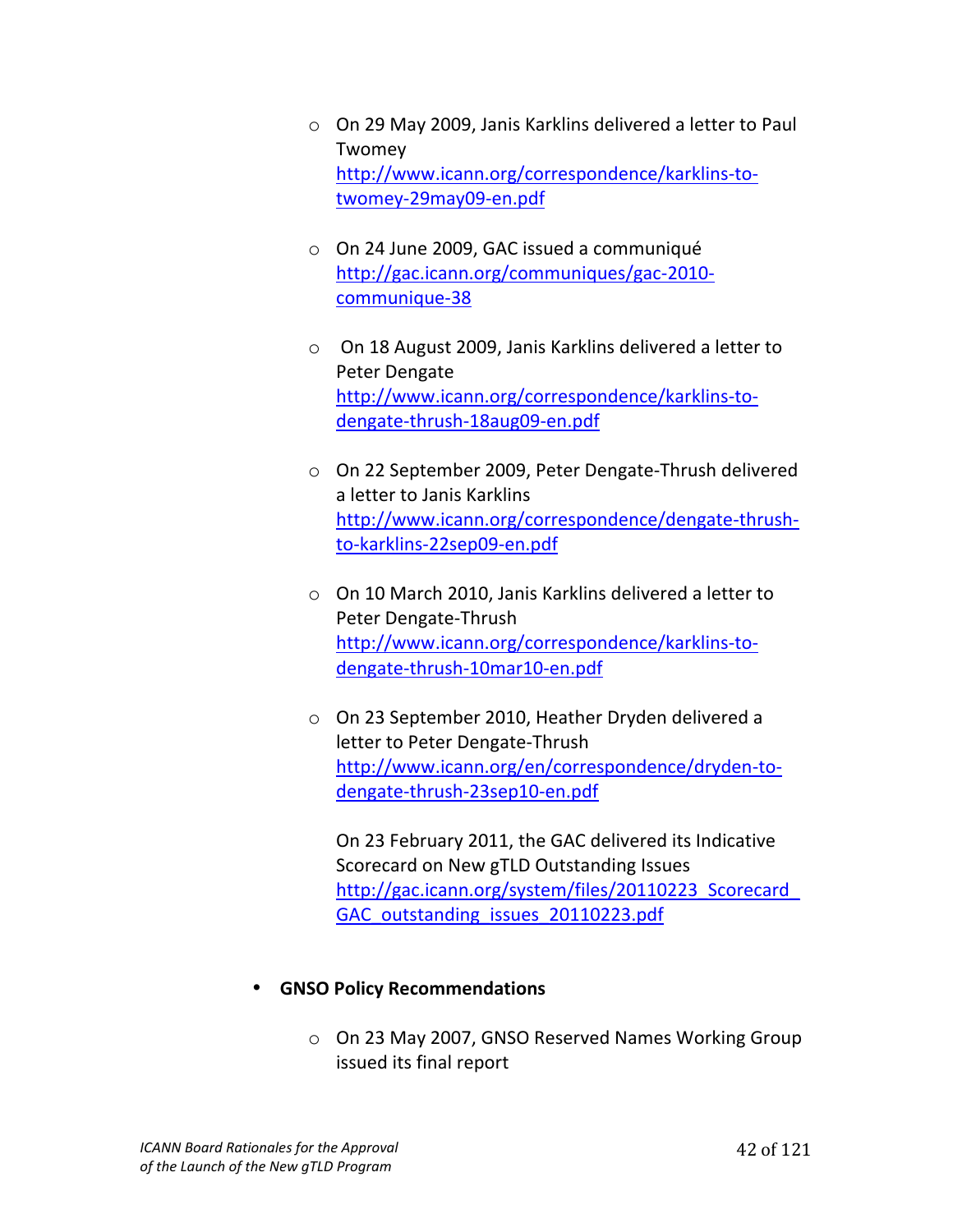http://gnso.icann.org/issues/new-gtlds/final-report-rnwg-23may07.htm

 $\circ$  On 8 August 2007, GNSO issued its final report regarding the introduction of new gTLDs http://GNSO.icann.org/issues/new-gtlds/pdp-dec05-frparta-08aug07.htm

### • **ccNSO#Comments#**

- o On 28 December 2008, ccNSO commented on Version 1 http://forum.icann.org/lists/gtldevaluation/msg00015.html
- o On 9 April 2009, ccNSO commented on Version 2 http://forum.icann.org/lists/2gtldguide/pdfc3uGsuV7CG.pdf!!
- $\circ$  On 6 July 2009, ccNSO commented on an excerpt from Version 3 http://forum.icann.org/lists/e-gtldevaluation/msg00006.html
- o On 21 November 2009, ccNSO commented on Version 3 again http://www.icann.org/correspondence/disspain-todengate-thrush-21nov09-en.pdf
- **Public#Comments#**
	- $\circ$  Comments from the community http://www.icann.org/en/topics/new-gtlds/commentsanalysis-en.htm
- E. What Concerns the Community Raised
	- There is a need for clarification of the geographic names process in the Application Guidebook.
	- The new gTLDs should respect the sensitivity regarding terms with national, cultural, geographic and religious significance.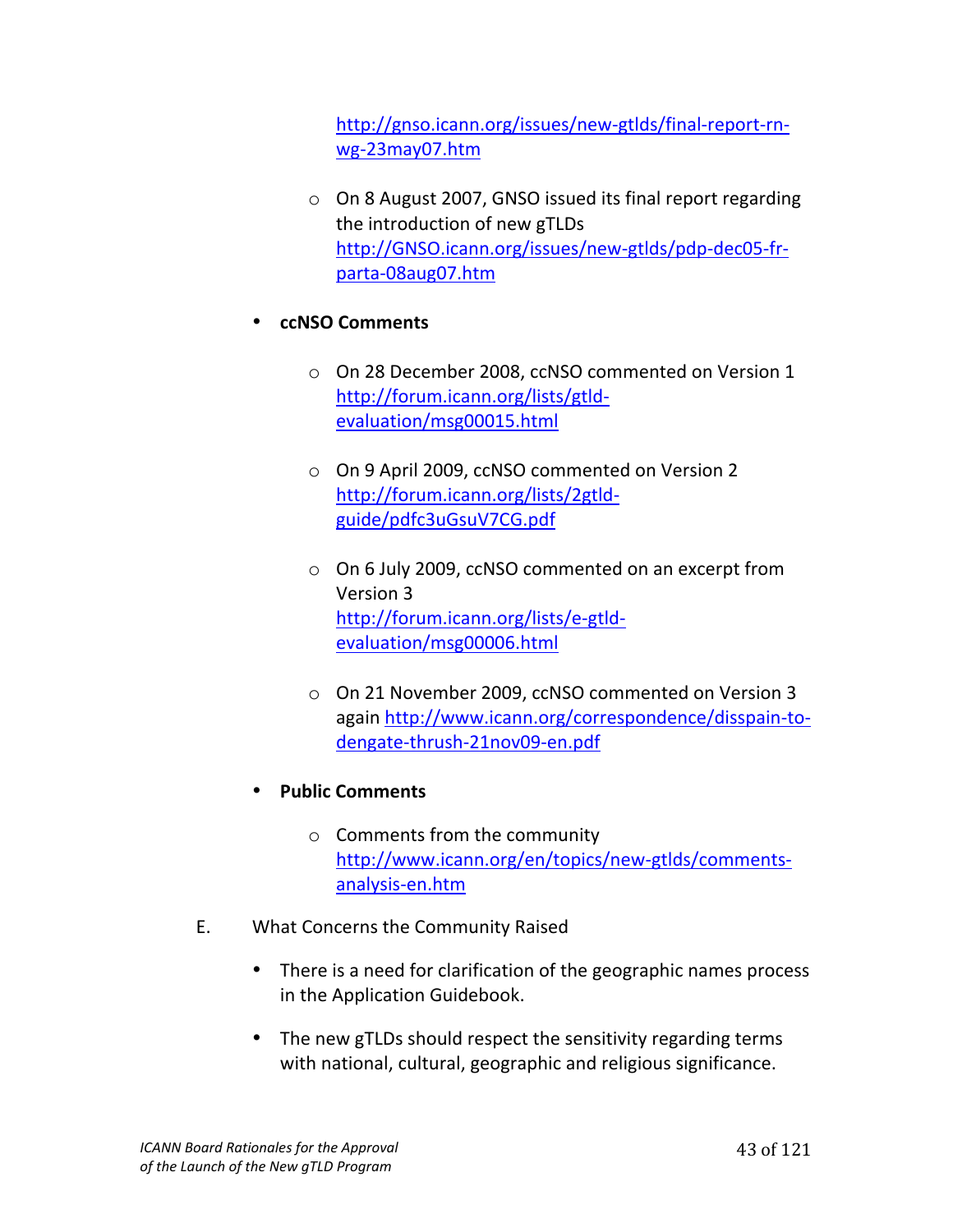- The enumerated grounds for objection might not provide sufficient grounds to safeguard the interest of national, local and municipal governments in the preservation of geographic names that apply to them.
- Delegation and registration of country and territory names is a matter of national sovereignty.
- There is concern over the fees involved in the dispute resolution process, particularly for governments.
- There is concern over perceived inconsistencies with the GNSO policy recommendations.
- F. What Factors the Board Found to Be Significant
	- The balance of retaining certainty for applicants and demonstrating flexibility in finding solutions;
	- The goals of providing greater clarity for applicants and appropriate safeguards for governments and the broad community;
	- The goal of providing greater protections for country and territory names, and greater specificity in the support requirements for the other geographic names;
	- The goal of respecting the relevant government or public authority's sovereign rights and interests;
	- The risk of causing confusion for potential applicants and others in the user community; and
	- The risk of possible misuse of a country or territory name or the misappropriation of a community label.
- G. The Board's Reasons For the Proposed Approach to Geographic Names
	- ICANN's Core Values include introducing and promoting competition in the registration of domain names where practicable and beneficial in the public interest.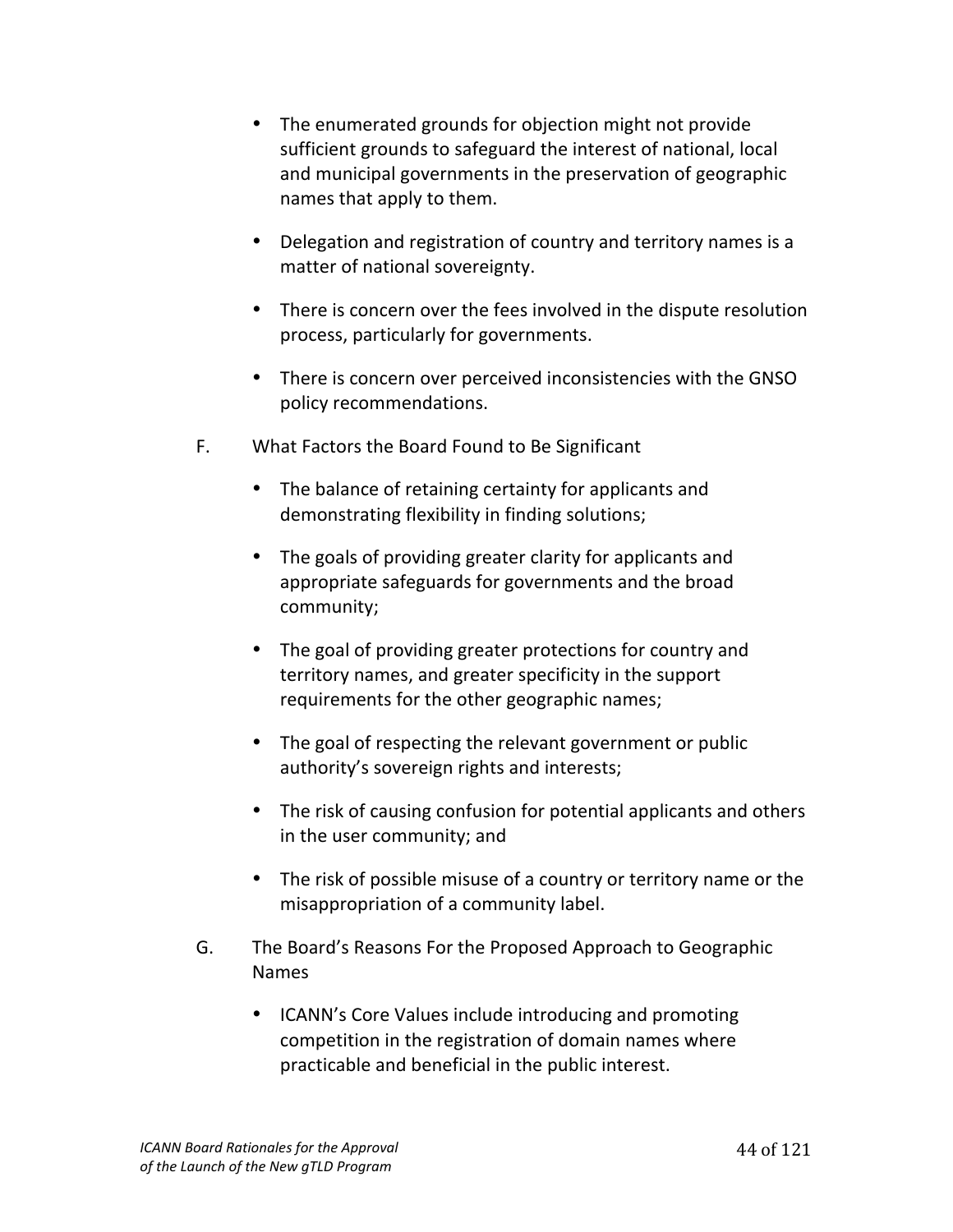- The Board has accepted GAC advice to require government approval in the case of applications for certain geographic names.
- The Board intended to create a predictable, repeatable process for the evaluation of gTLD applications. Thus, to the extent possible, geographic names are defined with respect to preexisting lists.
- The Board recognized that the community objection process recommended by the GNSO to address misappropriation of a community label would be an additional avenue available to governments to pursue a case where a name was not protected by reference to a list. The Board discussed this topic extensively with the GAC. As a result of the consultation on this and other topics, the Applicant Guidebook was revised to incorporate an Early Warning process which governments could use to flag concerns about a gTLD application at an early stage of the process. These procedures could also help address any concerns from governments about geographic names not already protected in the process.
- The Board also confirmed that the GAC has the ability to provide GAC Advice on New gTLDs concerning any application. Thus, governments would not be required to file objections and participate in the dispute resolution process, but rather, may raise their concerns via the GAC. This process could be used, for example, for governments to object to an application for a string considered by a government to be a geographic name.
- The formal objection and dispute resolution process does remain available to governments as an additional form of protection. Limited funding support from ICANN for objection filing fees and dispute resolution costs is available to governments.
- The Board adopted GAC recommendations for protections of geographic names in second-level registrations.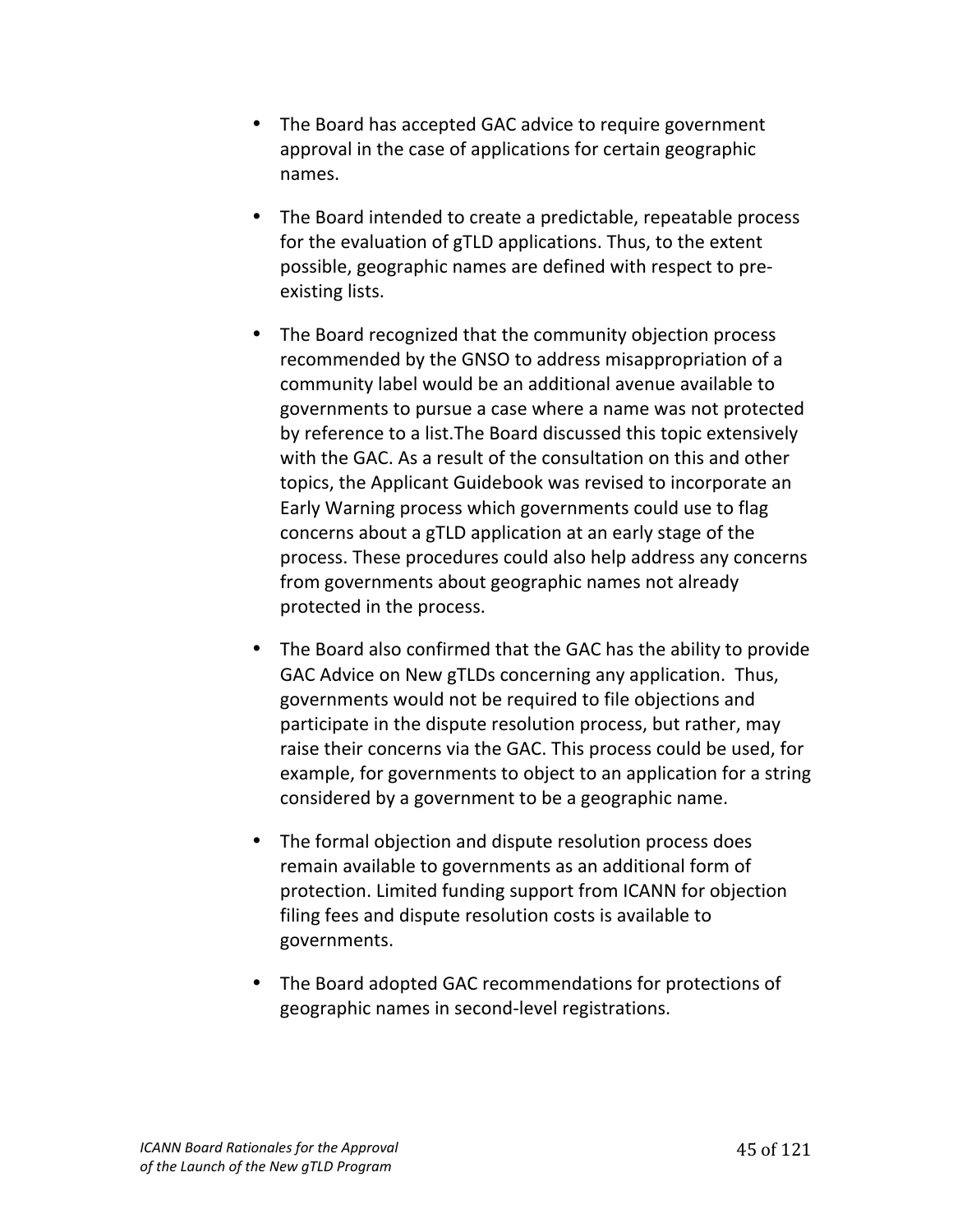# 5. ICANN Board Rationale on the Risk of Increased Malicious Conduct Associated with the New gTLD Program!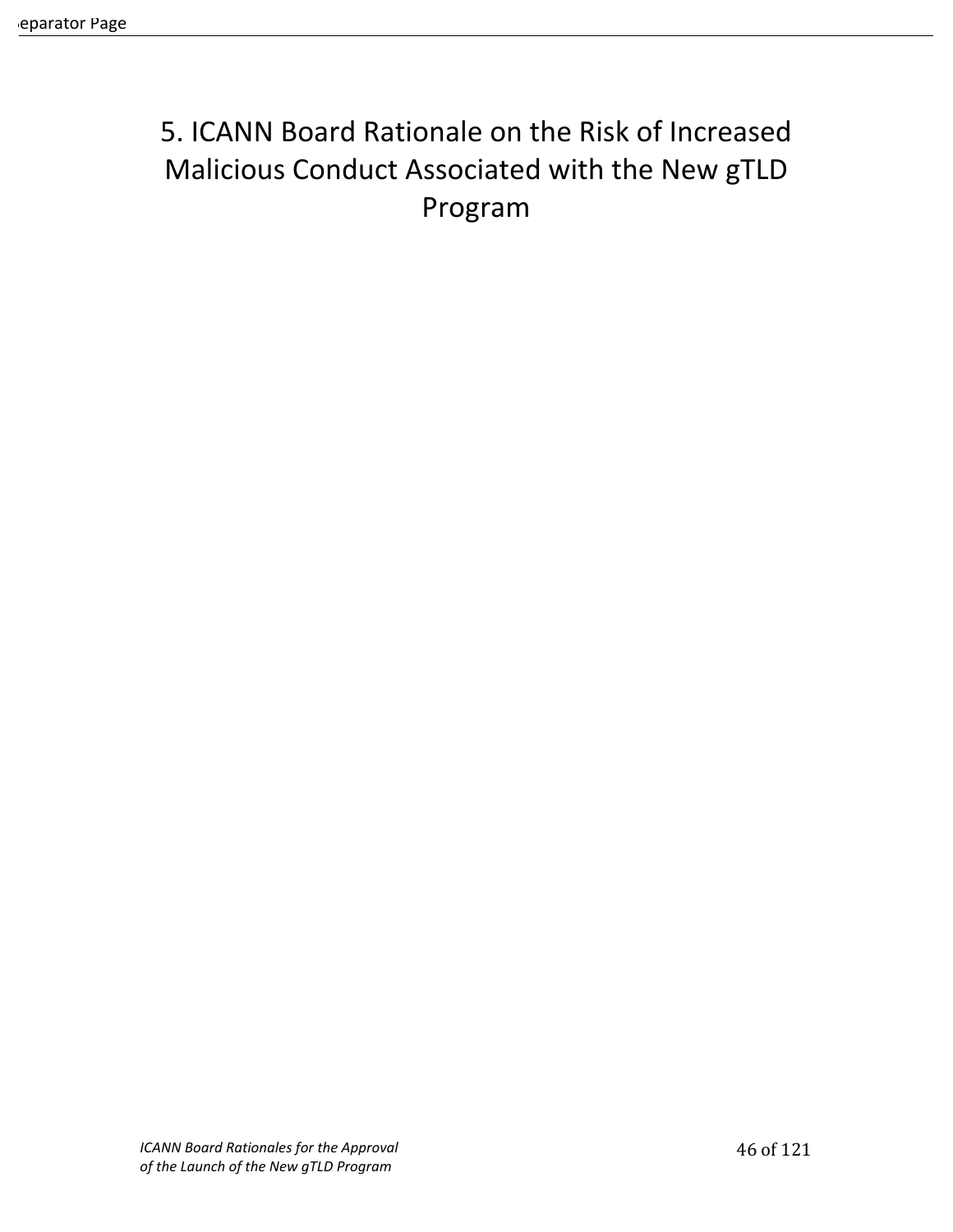# 5. ICANN Board Rationale on the Risk of Increased Malicious Conduct Associated with the New gTLD Program!

### **I. Introduction**

Through the development of the new gTLD program and the numerous opportunities for public comment and receipt of community input on the new gTLD program, one of the issues that emerged as a commonly-raised concern was the potential for an increased risk of instances of malicious conduct associated with the introduction of New gTLDs. ICANN committed to (and remains committed to) addressing this issue. The Affirmation of Commitments of the United States Department of Commerce and ICANN includes the following provision:

> ICANN will ensure that as it contemplates expanding the top-level domain space, the various issues that are involved (including competition, consumer protection, security, stability and resiliency, malicious abuse issues, sovereignty concerns, and rights protection) will be adequately addressed prior to implementation.

http://www.icann.org/en/documents/affirmation-of-commitments-30sep09en.htm. These issues were not newly identified in the Affirmation of Commitments. From the outset, ICANN has sought to address these issues as it has prepared to implement the new gTLD program, and has mechanisms and processes designed to address this concern.

This memorandum focuses on the Board's consideration of the risk of a potential increase in malicious conduct associated with the introduction of new gTLDs. The memorandum summarizes: the Board's consideration of the issue, measures approved to mitigate instances of malicious conduct, and the Board's rationale for implementing the new gTLD program while adopting and implementing measures to mitigate that risk.

#### **II.** History of the Board's Consideration of Malicious Conduct

This section contains a brief history of significant actions taken by the ICANN Board to mitigate the potential for malicious conduct associated with the new gTLD program.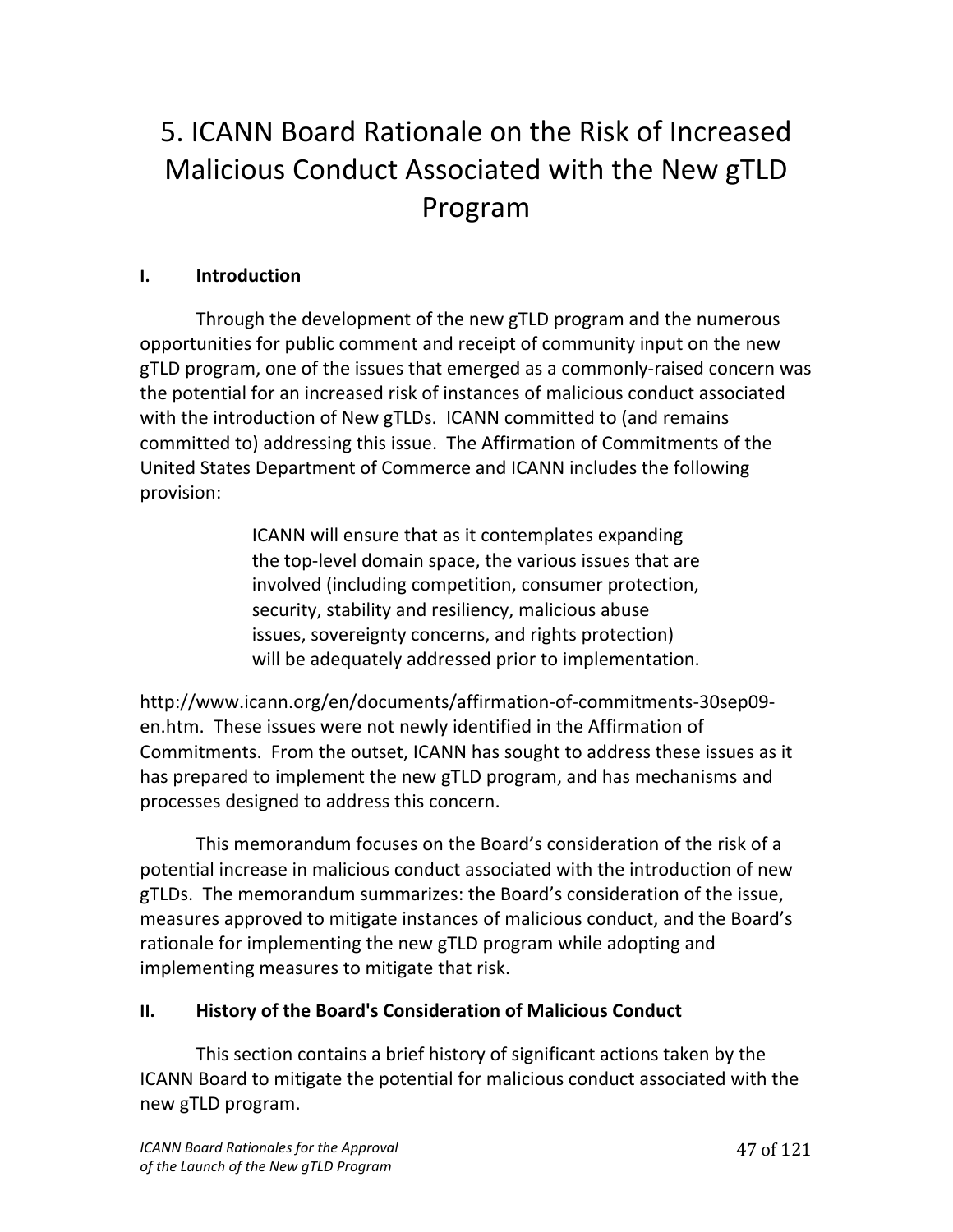- On 26 June 2008, the Board adopted the Generic Names Supporting Organization's ("GNSO") policy recommendations for the introduction of new gTLDs, and directed ICANN staff to continue to develop a detailed implementation plan. See Board Resolution at http://www.icann.org/en/minutes/resolutions-26jun08.htm# Toc76113171; see Board Meeting Transcript at https://par.icann.org/files/paris/ParisBoardMeeting\_26June08.txt
- On 16 May 2009, the Board participated in a workshop on issues related to the new gTLD program, including the security and stability of the Internet generally and the potential risk of malicious conduct in particular.Rationale-all -final-20110609.doc
- On 20 June 2009, the Board participated in another workshop on issues related to the new gTLD program, including the risk of malicious conduct on the Internet.
- On 26 June 2009, the Board resolved that new gTLDs be prohibited from using Domain Name System ("DNS") redirection and synthesized DNS responses; directed ICANN staff to amend the draft Applicant Guidebook accordingly; and further directed ICANN staff to educate the community about the harms associated with DNS redirection and synthesized DNS responses and how to stop them.

See Board Resolution at https://icann.org/en/minutes/resolutions-26jun09.htm; see Board Meeting Transcript at http://syd.icann.org/files/meetings/sydney2009/transcript-boardmeeting-26jun09-en.txt

- During its study of malicious conduct, ICANN staff solicited and received comments from multiple outside sources, including the Anti Phishing Working Group (APWG), Registry Internet Safety Group (RISG), the Security and Stability Advisory Committee (SSAC), Computer Emergency Response Teams (CERTs) and members of the banking/financial and Internet security communities. These parties described several potential malicious conduct issues and encouraged ICANN to consider ways these might be addressed or mitigated in new gTLD registry agreements.
- On 1 October 2009, ICANN announced the launch of the Expedited Registry Security Request ("ERSR") process. ICANN intends that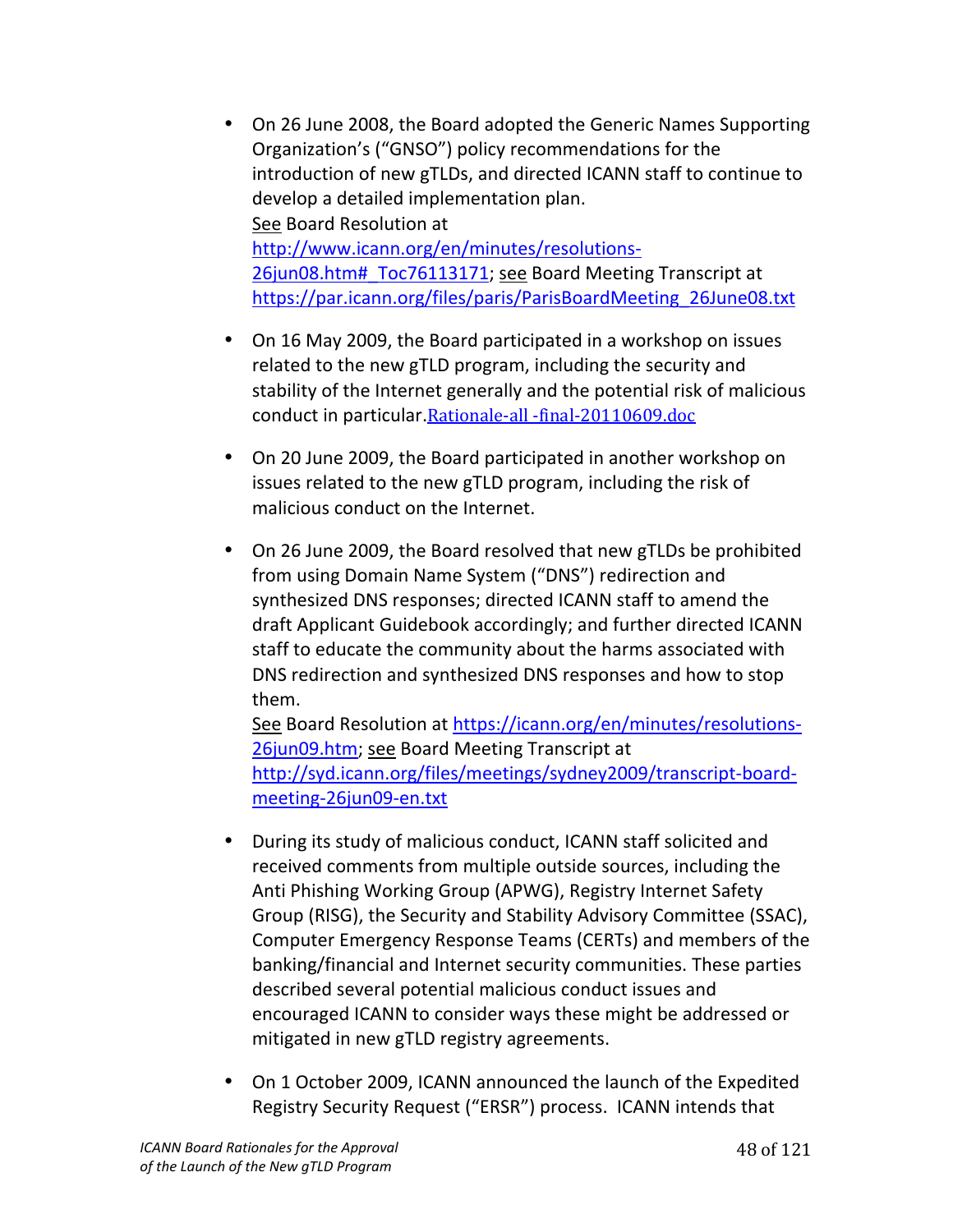gTLD registries will use the ERSR process for security incidents that require immediate action by the registry in order to avoid adverse effects upon DNS stability or security. The ERSR, a web-based submission procedure, reflects the result of a collaborative effort between ICANN and existing gTLD registries to develop a process for quick action in cases where gTLD registries: (1) inform ICANN of a present or imminent security threat to their TLD and/or the DNS; and (2) request a contractual waiver for actions they may take or already have taken to mitigate or eliminate the threat. http://www.icann.org/en/announcements/announcement-01oct09-en.htm

- On 3 October 2009, ICANN published an Explanatory Memorandum on Mitigating Malicious Conduct, part of a series of documents published by ICANN to assist the global Internet community in understanding the development of the new gTLD program and the requirements and processes presented in the Applicant Guidebook. https://icann.org/en/topics/new-gtlds/mitigating-maliciousconduct-04oct09-en.pdf
- On 24 November 2009, ICANN announced that it was soliciting members for two new temporary expert advisory groups to study issues related to the risk of malicious conduct: (1) the establishment of a high security TLD designation; and (2) centralized zone access. https://icann.org/en/announcements/announcement-03dec09en.htm
- On 3 December 2009, ICANN announced that it had formed the High Security Zone Advisory Group and the Centralized Zone File Access Advisory Group. http://www.icann.org/en/announcements/announcement-03dec09-en.htm
- On 22 February 2010, ICANN published papers by the High Security Zone Advisory Committee and the Central File Access Advisory Committee and solicited public comments. As the result of the latter paper, a uniform method of accessing registry data is now incorporated into the Guidebook. http://www.icann.org/en/announcements/announcement-

22feb10-en.htm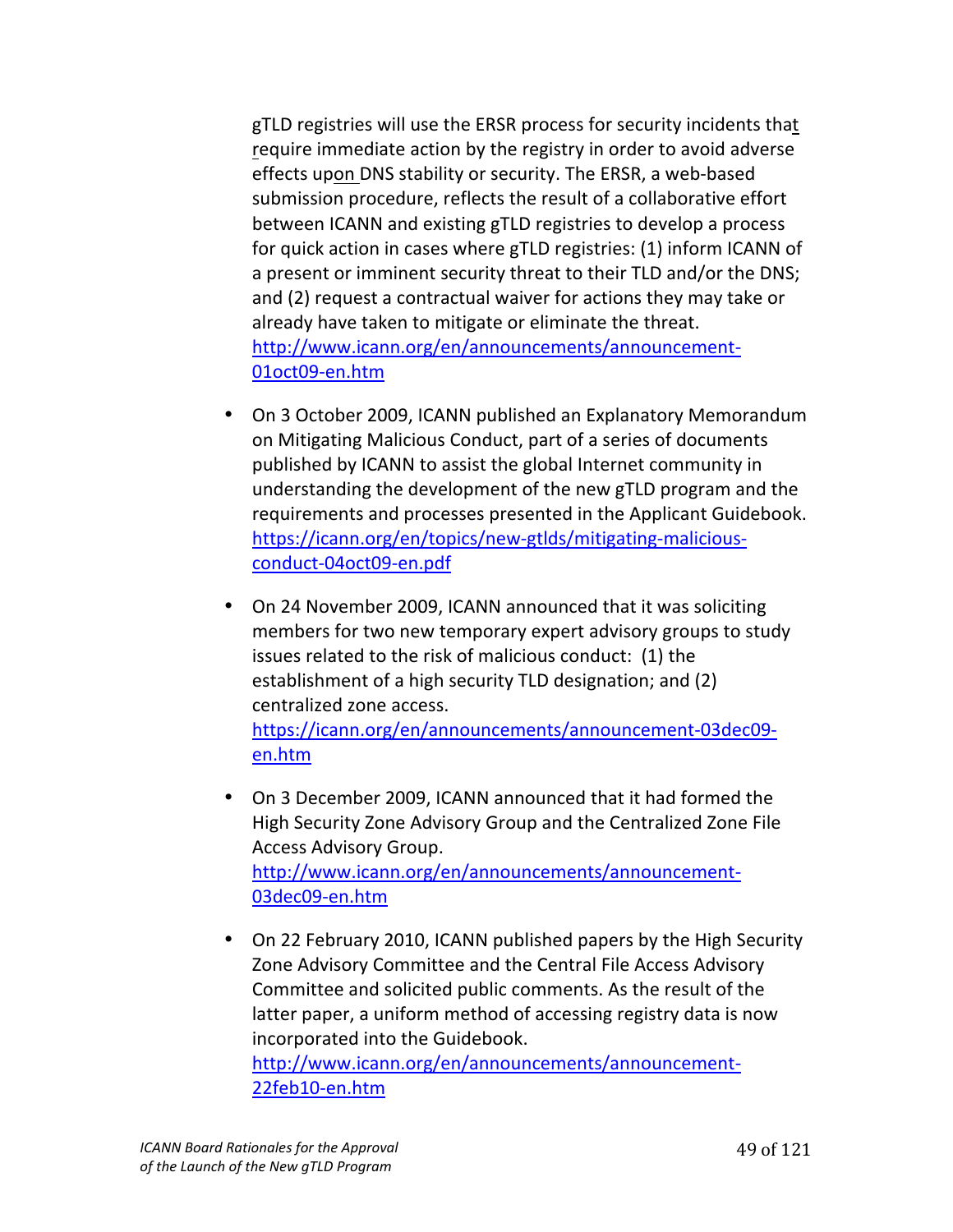- On 28 May 2010, ICANN published an Updated Explanatory Memorandum of Mitigating Malicious Conduct. The paper described specific malicious conduct mitigation measures that were recommended by recognized experts in this area that were subsequently incorporated into the Applicant Guidebook. http://www.icann.org/en/topics/new-gtlds/mitigating-maliciousconduct-memo-update-28may10-en.pdf
- On 16 June 2010, ICANN solicited comments on the High Security Zone Advisory Committee's Policy Development Snapshot #2. http://www.icann.org/en/topics/new-gtlds/hstld-programsnapshot-2-16jun10-en.pdf
- On 22 September 2010, ICANN published a Request for Information on the proposed High Security Zone program and requested that all submissions be made by 23 November 2010.
- On 23 September 2010, the GAC outlined to the Board its concerns and recommendations for the new gTLD program and its comments on version 4 of the Draft Applicant Guidebook. http://www.icann.org/en/correspondence/dryden-to-dengatethrush-23sep10-en.pdf
- On 24-25 September 2010, the Board participated in another workshop on issues related to the new gTLD program, including discussions on background screening, orphan glue records, and the High-Security Top-Level Domain (HSTLD) concept. http://www.icann.org/en/minutes/resolutions-25sep10en.htm#2.8
- On 12 November 2010, ICANN published a second Updated Explanatory Memorandum of Mitigating Malicious Conduct. https://icann.org/en/topics/new-gtlds/explanatory-memomitigating-malicious-conduct-12nov10-en.pdf. This memo noted ICANN's adoption of the Zone File Access Advisory Group's Strategy Proposal for a recommendation to create a mechanism to support the centralization of access to zone-file records. This centralized approach is intended to streamline the access and approval process and standardize the format methodology for zone file consumers (e.g. anti-abuse and trademark protection organizations, researchers, academia, etc.). The Centralized Zone Data Access Provider pilot program was deployed for testing in June 2011 and a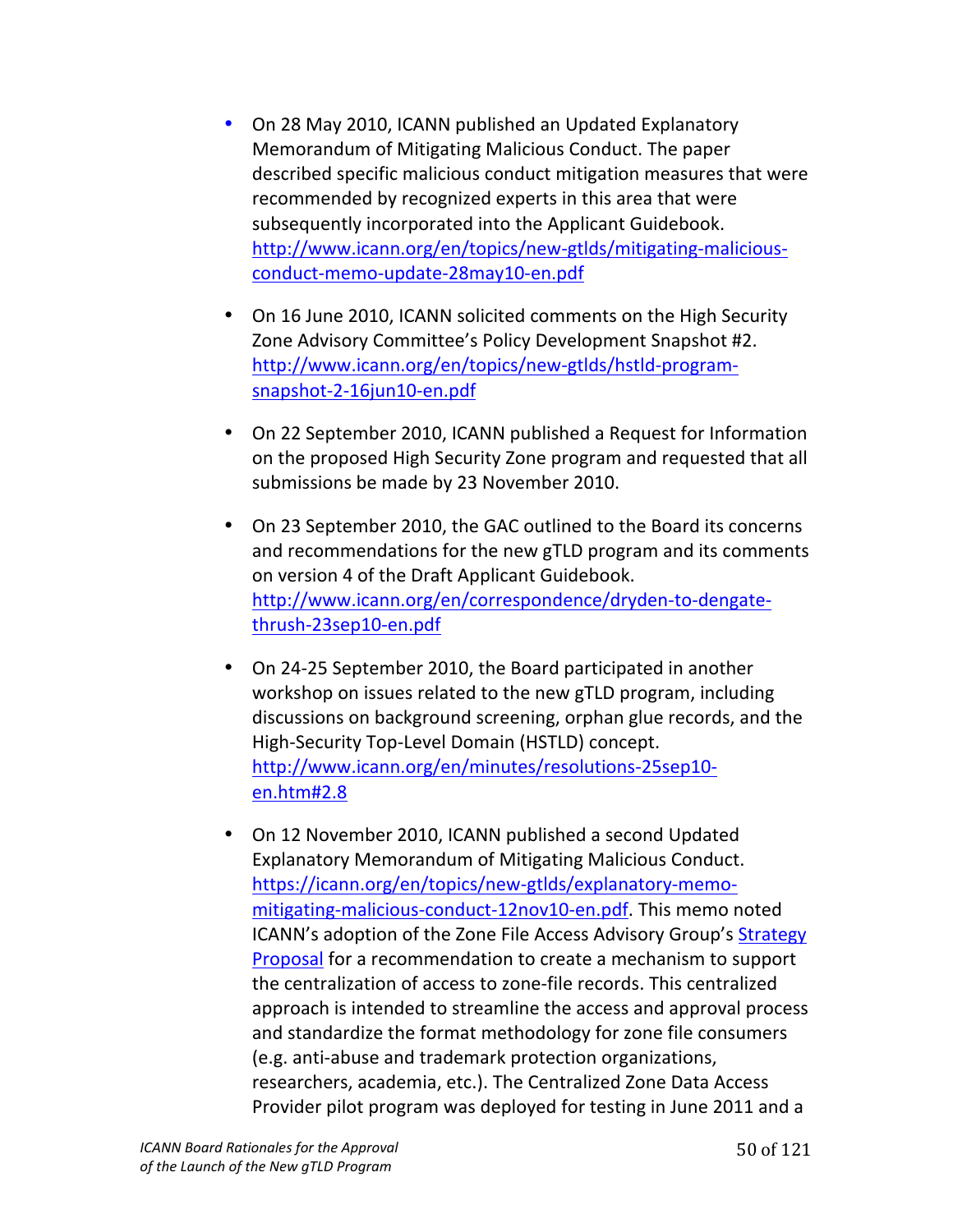production version program is anticipated to be deployed before any new gTLDs are delegated in the root. Rationale-all -final-20110609.doc

- On 9 December 2010, the GAC provided ICANN with a list of issues it considered to be "outstanding" and requiring further consideration, including consumer protection/the risk of malicious conduct. http://gac.icann.org/system/files/Cartagena\_Communique.pdf
- On 10 December 2010, the Board resolved that ICANN had addressed the issue of the risk of increased malicious conduct in new gTLDs by adopting and implementing various measures, including centralized zone file access. The Board further stated that these solutions reflected the negotiated position of the ICANN community, but that ICANN would continue to take into account public comment and the advice of the GAC. See Board Resolution at https://icann.org/en/minutes/resolutions-10dec10-en.htm; see Board Meeting Minutes at https://icann.org/en/minutes/minutes-10dec10-en.htm
- On 21 February 2011, ICANN published a briefing paper on issues the GAC had identified as "outstanding" in September 2010, including certain issues related to the risk of increased malicious conduct.

http://www.icann.org/en/announcements/announcement-6-21feb11-en.htm

- On 28 February 2011 and 1 March 2011, the GAC and the Board conferred about remaining outstanding issues related to the new gTLD program, including certain issues related to the risk of increased malicious conduct. http://www.icann.org/en/announcements/announcement-23feb11-en.htm
- On 4 March 2011, the Board published its comments on the GAC Scorecard. http://www.icann.org/en/topics/new-gtlds/board-notes-gacscorecard-04mar11-en.pdf
- On 15 April 2011, ICANN posted a discussion draft of the Applicant Guidebook (the "Discussion Draft Guidebook").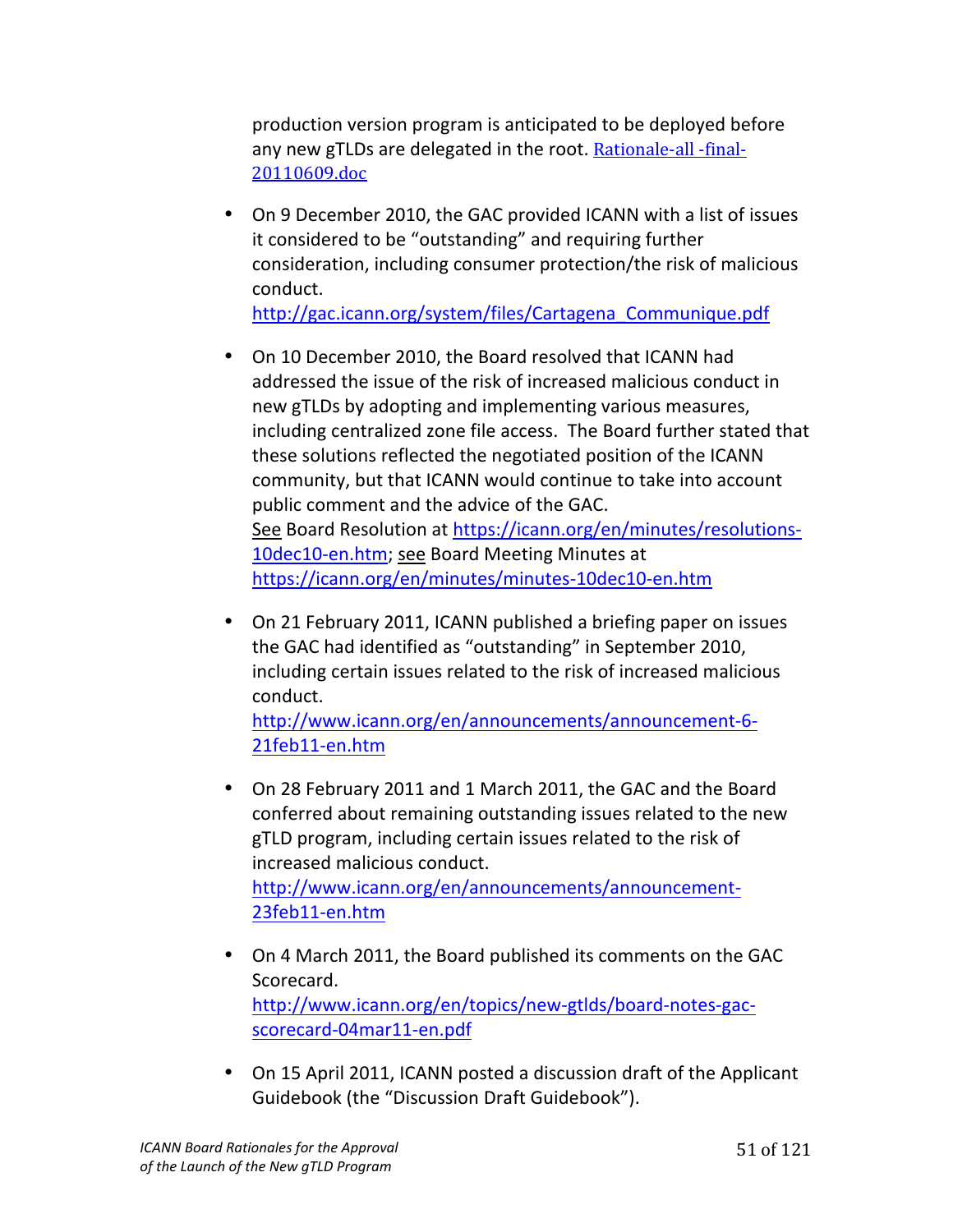http://www.icann.org/en/topics/new-gtlds/draft-rfp-redline-15apr11-en.pdf

- On 26 May 2011, the GAC provided comments on the 15 April 2011 Discussion Draft. http://gac.icann.org/system/files/GAC%20Comments%20on%20the %20new%20gTLDs%20-%2026%20May%202011.pdf
- The GAC-Board discussions resulted in additional forms of background checks and requirements for new registries to cooperate with law enforcement.
- On 30 May 2011, ICANN posted another version of the Applicant Guidebook, taking into account public comment and the additional comment from the GAC. http://icann.org/en/topics/new-gtlds/comments-7-en.htm

## **III.** The Board's Analysis of the Risk of Increased Malicious Conduct **Associated with the New gTLD Program**

- A. Why the Board is Addressing This Issue Now
	- ICANN's mission statement and one of its founding principles is to promote competition. The expansion of TLDs will allow for more innovation and choice in the Internet's addressing system. The ICANN Board seeks to implement the new gTLD program together with measures designed to mitigate the risk of increased malicious conduct on the Internet.
	- ICANN committed to the U.S. Department of Commerce that it would address the risk of malicious conduct in new gTLDs prior to implementing the program.
	- The ICANN Board is committed to making decisions based on solid factual investigation and expert analysis.

# **B. Who the Board Consulted**

- The GNSO
- The GAC
- The At-Large Community and ALAC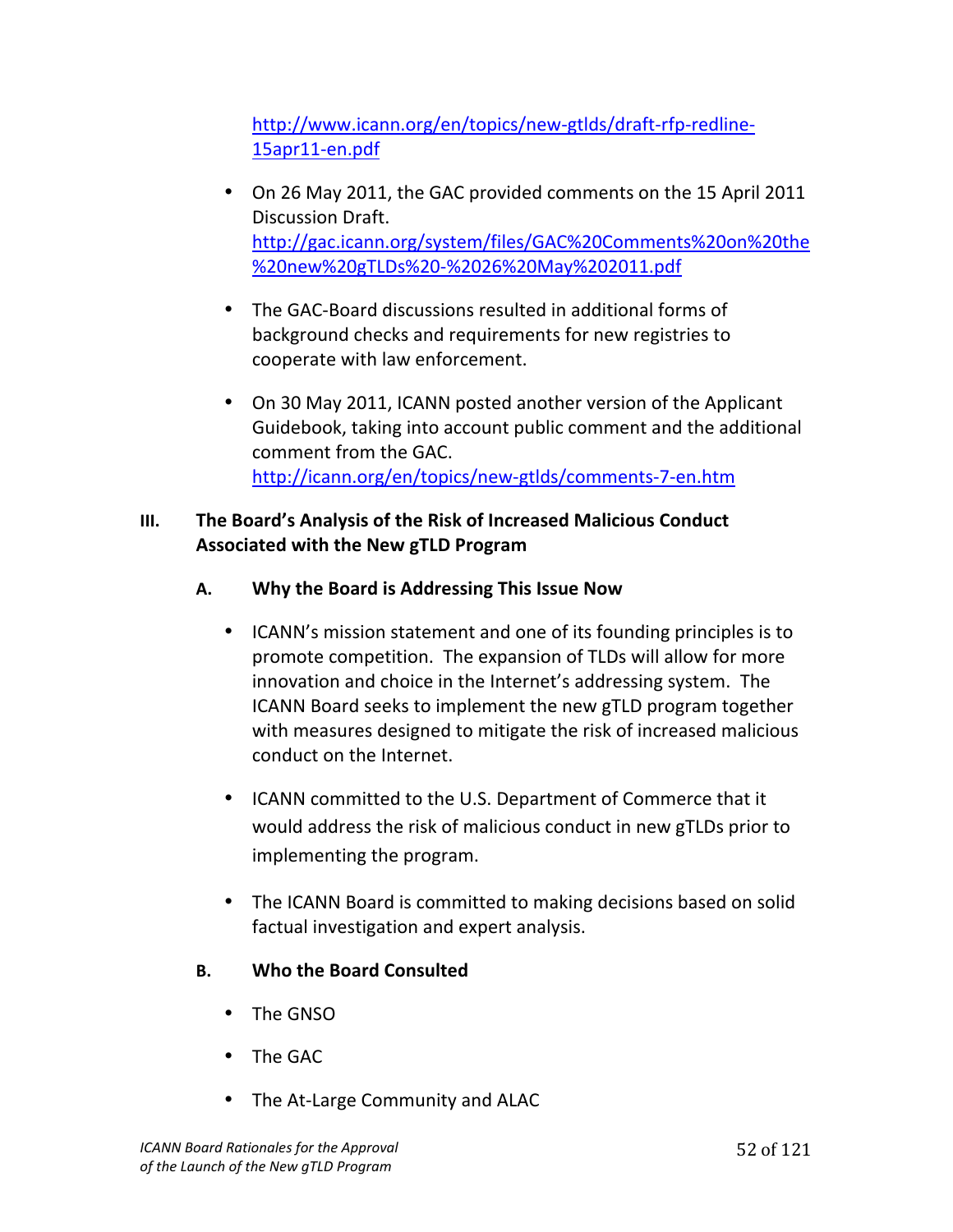- The ICANN Implementation Recommendation Team ("IRT")
- The Anti-Phishing Working Group http://www.antiphishing.org/
- The Registry Internet Safety Group http://registrysafety.org/website/
- The ICANN Security and Stability Advisory Committee http://www.icann.org/en/committees/security/
- Computer Emergency Response Teams ("CERTs") See, e.g., http://www.us-cert.gov/
- The ICANN Zone File Access Advisory Group http://www.icann.org/en/topics/new-gtlds/zone-file-access-en.htm
- The ICANN High Security Zone TLD Advisory Group http://www.icann.org/en/topics/new-gtlds/hstld-program-en.htm
- The Registration Abuse Policies Working Group https://st.icann.org/reg-abuse-wg/
- The Registrar Stakeholder Group http://www.icannregistrars.org/
- The Registries Stakeholder Group http://www.gtldregistries.org/
- Members of the banking and financial community, including the BITS Fraud Reduction Program, the American Bankers Association, the Financial Services Information Sharing and Analysis Center ("FS-ISAC"), and the Financial Services Technology Consortium ("FSTC") See, e.g., www.icann.org/en/correspondence/bell-to-beckstrom-11aug09-en.pdf; and http://www.icann.org/en/correspondence/evanoff-to-beckstrom-13nov09-en.pdf
- Members of the Internet security community, including the Worldwide Forum of Incident Response and Security Teams ("FIRST"), which consists of computer and network emergency response teams from 180 corporations, government bodies,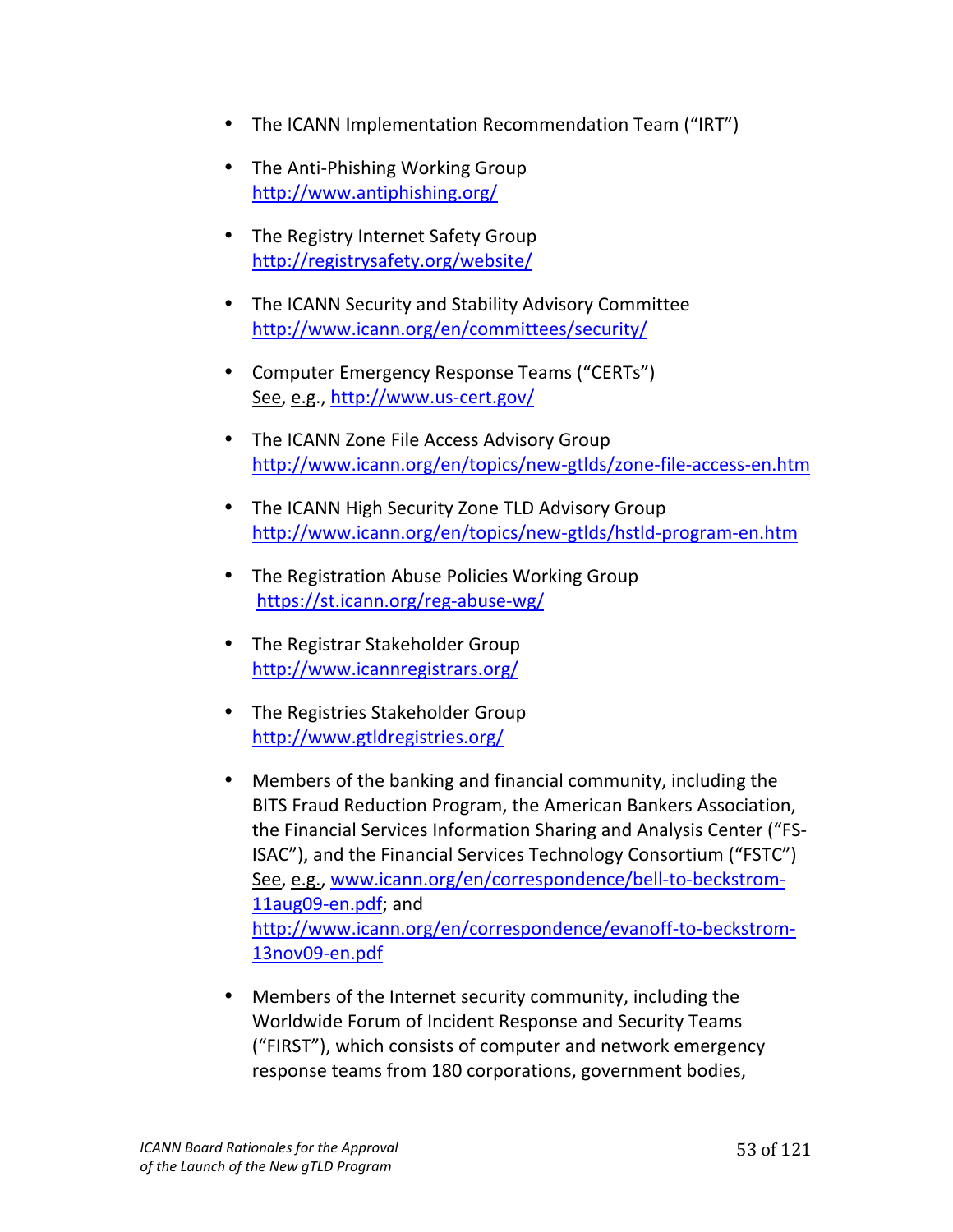universities and other institutions spread across the Americas, Asia, Europe, and Oceania; as well as various law enforcement agencies

- Other stakeholders and members of the community
- Legal counsel
- **C.** What Significant Non-Privileged Materials the Board Reviewed
	- Reports and Comments from Committees and Stakeholders
		- $\circ$  Centralized Zone File Access:
			- $\geq$  18 February 2010 gTLD Zone File Access in the Presence of Large Numbers of TLDs: Concept Paper https://icann.org/en/topics/new-gtlds/zfa-conceptpaper-18feb10-en.pdf
			- $\geqslant$  12 May 2010 gTLD Zone File Access For the Future: Strategy Proposal http://www.icann.org/en/topics/new-gtlds/zfastrategy-paper-12may10-en.pdf
		- o Wild!Card!Resource!Records:
			- $\geq 10$  November 2006 ICANN Security and Stability Advisory Committee Paper: Why TLDs Should Not Use Wild Card Resource Records http://www.icann.org/en/committees/security/sac01 5.htm!!
		- o Phishing!Attacks:
			- $\geq$  26 May 2008 ICANN Security and Stability Advisory Committee Paper: Registrar Impersonation Phishing Attacks!! http://www.atlarge.icann.org/files/atlarge/ssacregistrar-impersonation-24jun08.pdf
			- $\geq 17$  June 2009 Anti-Phishing Working Group Paper https://st.icann.org/data/workspaces/new-gtldoverarchingissues/attachments/potential for malicious conduct: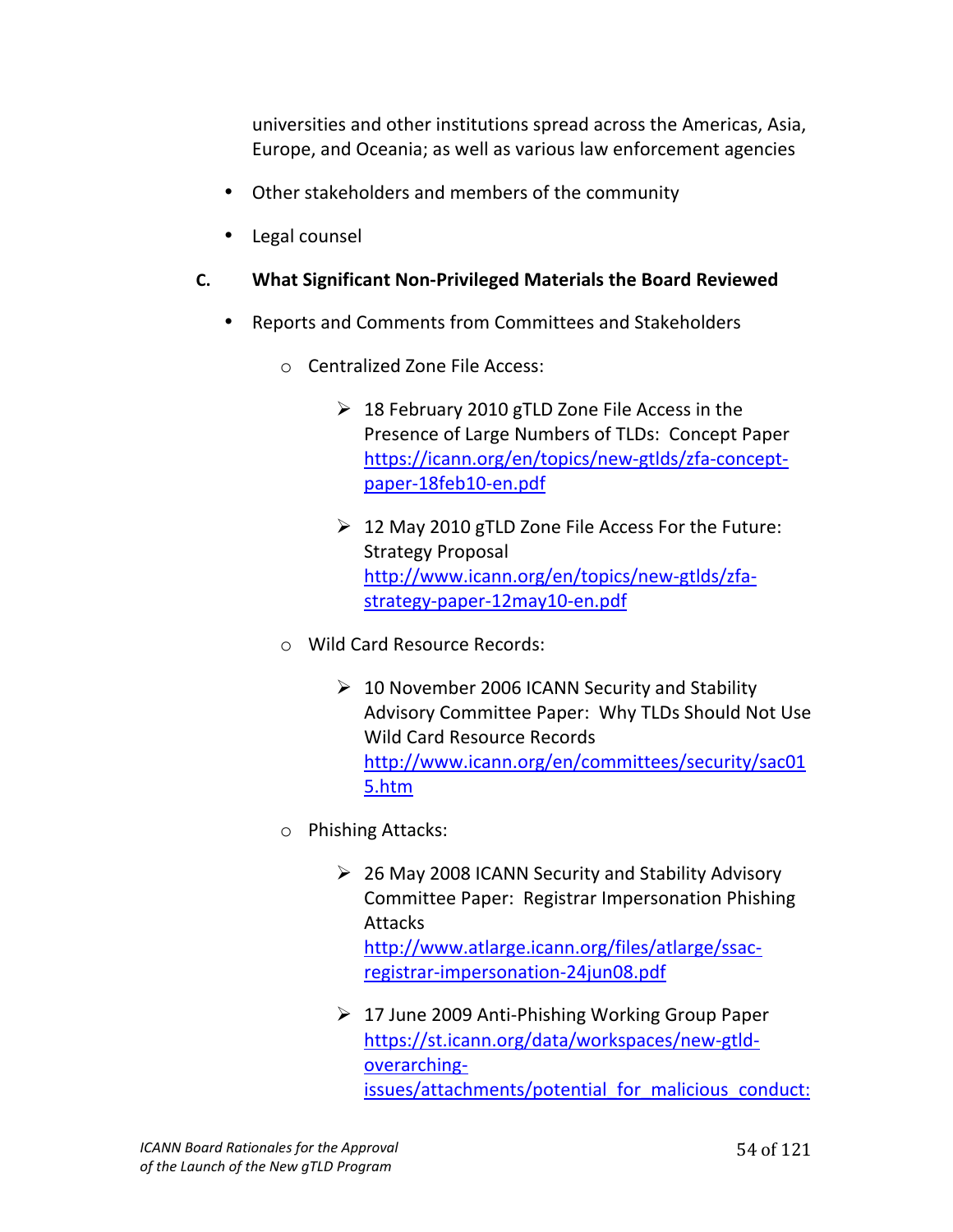20090619162304-0-3550/original/DRAFT%20Potential%20malicious%20us e%20issues%2020090617.pdf!!!

- o DNS Response Modification:
	- $\geq 20$  June 2008 ICANN Security and Stability Advisory Committee Paper: DNS Response Modification https://par.icann.org/files/paris/PiscitelloNXDOMAIN. pdf
- $\circ$  Centralized Malicious Conduct Point of Contact:
	- $\geq$  25 February 2009 ICANN Security and Stability Advisory Committee Paper: Registrar Abuse Point of Contact!! http://www.icann.org/en/committees/security/sac03 8.pdf
- o High Security Zone:
	- $\geq$  18 November 2009 A Model for High Security Zone Verification Program: Draft Concept Paper https://icann.org/en/topics/new-gtlds/high-securityzone-verification-04oct09-en.pdf
	- $\triangleright$  17 February 2010 High Security Zone TLD: Draft Program Development Snapshot https://icann.org/en/topics/new-gtlds/hstld-programsnapshot-18feb10-en.pdf
	- $\geq$  13 April 2010 High Security TLD: Draft Program Development Snapshot https://st.icann.org/hstldadvisory/index.cgi?hstld\_program\_development\_sna pshot 1
	- $\geq 16$  June 2010 High Security Zone TLD: Draft Program Development Snapshot http://www.icann.org/en/topics/new-gtlds/hstldprogram-snapshot-2-16jun10-en.pdf
- o Redirection!and!Synthesized!Responses: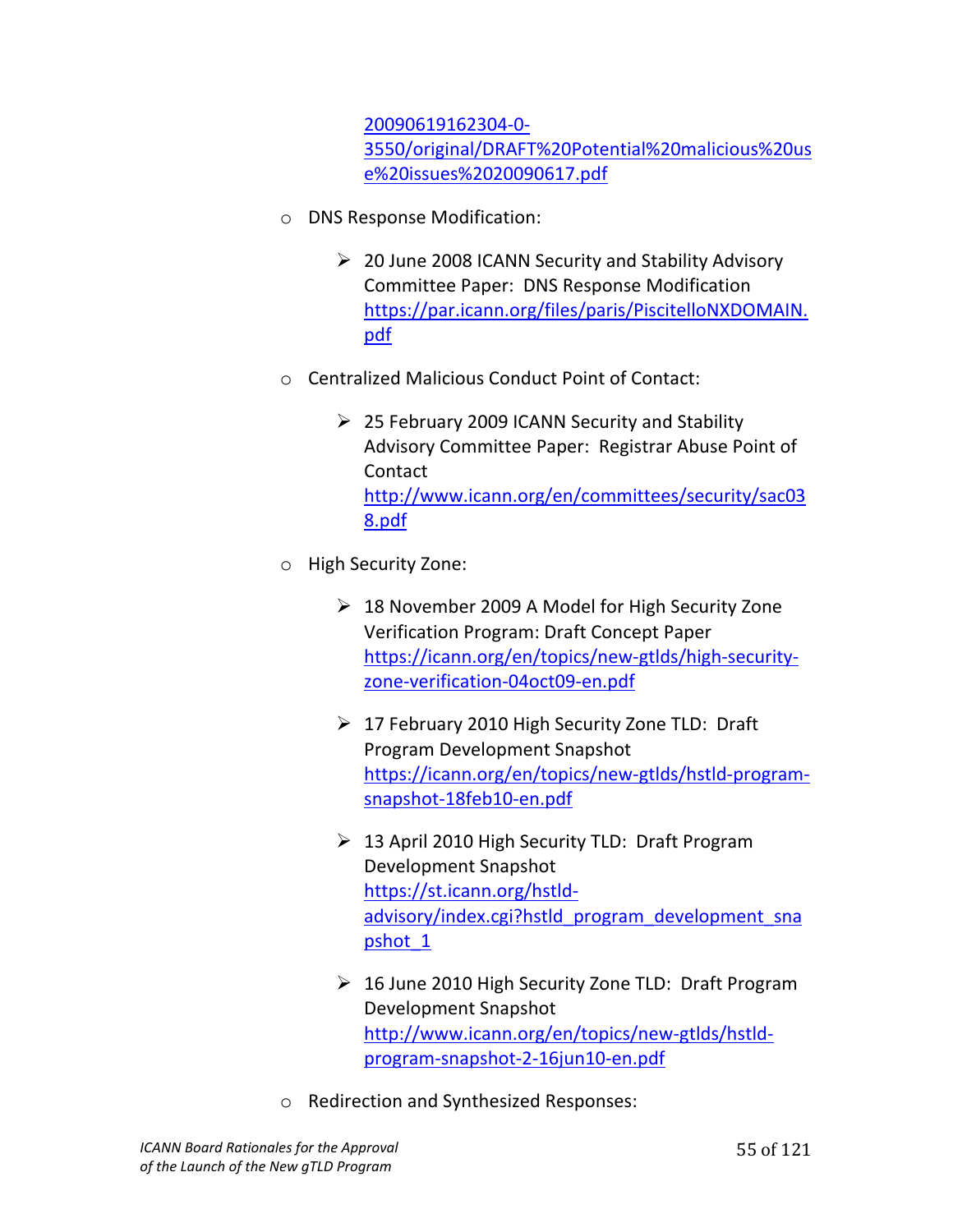- $\geq 10$  June 2001 ICANN Security and Stability Advisory Committee Paper: Recommendation to Prohibit Use of Redirection and Synthesized Responses (*i.e.*, Wildcarding) by New TLDs http://www.icann.org/en/committees/security/sac04 1.pdf!!
- $\circ$  Thick vs. Thin WHOIS:
	- $\geq$  30 May 2009 ICANN Explanatory Memorandum on Thick vs. Thin WHOIS for New gTLDs http://www.icann.org/en/topics/new-gtlds/thick-thinwhois-30may09-en.pdf
- o Trademark!Protection:
	- $\geq$  29 May 2009 Implementation Recommendation Team Final Draft Report to ICANN Board http://www.icann.org/en/topics/new-gtlds/irt-finalreport-trademark-protection-29may09-en.pdf
	- $\triangleright$  See the Board Rationale Memorandum on Trademark Protection for a more detailed summary of nonprivileged materials the Board reviewed on this topic.
- o Malicious Conduct Generally:
	- $\geq$  15 April 2009 ICANN Plan for Enhancing Internet Security, Stability and Resiliency http://www.icann.org/en/topics/ssr/ssr-draft-plan-16may09-en.pdf
	- $\geqslant$  19 May 2009 Registry Internet Safety Group's Paper: Potential for Malicious Conduct in New TLDs https://st.icann.org/data/workspaces/new-gtldoverarchingissues/attachments/potential for malicious conduct: 20090519220555-0-2071/original/RISG Statement on New TLDs-20090519.pdf!!!
	- $\geqslant$  19 August 2009 ICANN Security and Stability Advisory Committee Paper: Measures to Protect Domain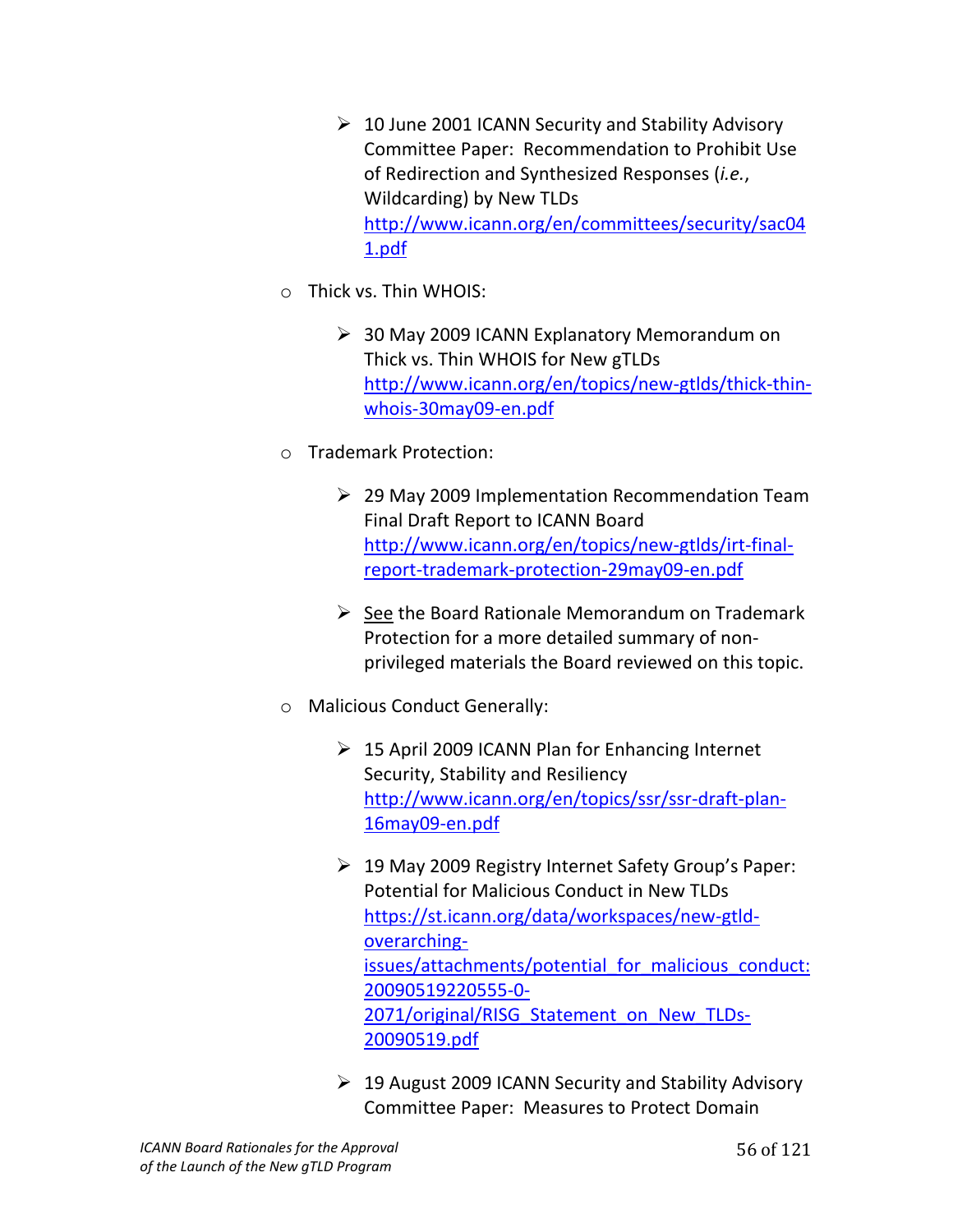Registration Services Against Exploitation or Misuse http://www.icann.org/en/committees/security/sac04 0.pdf!!

- $\triangleright$  3 October 2009 ICANN's Explanatory Memorandum on Mitigating Malicious Conduct https://icann.org/en/topics/new-gtlds/mitigatingmalicious-conduct-04oct09-en.pdf
- $\geqslant$  30 November 2009 Online Trust Alliance's Comments on the New gTLD Program http://www.icann.org/en/correspondence/spiezle-topritz-30nov09-en.pdf
- $\geq$  28 May 2010 ICANN's Updated Memorandum on Mitigating Malicious Conduct http://www.icann.org/en/topics/newgtlds/mitigating-malicious-conduct-memo-update-28may10-en.pdf
- $\geq$  29 May 2010 Registration Abuse Policies Working Group Final Report http://www.gnso.icann.org/issues/rap/rap-wg-finalreport-29may10-en.pdf
- $\geq 13$  September 2010 ICANN's Updated Plan for Enhancing Internet Security, Stability and Resiliency http://icann.org/en/topics/ssr/ssr-draft-plan-fy11-13sep10-en.pdf
- $\geq 12$  November 2010 ICANN's Second Updated Memorandum on Mitigating Malicious Conduct https://icann.org/en/topics/new-gtlds/explanatorymemo-mitigating-malicious-conduct-12nov10-en.pdf
- $\geq 21$  February 2011 ICANN briefing paper on issues the GAC had identified as "outstanding" in September 2010, including certain issues related to the risk of increased malicious conduct http://www.icann.org/en/announcements/announce ment-6-21feb11-en.htm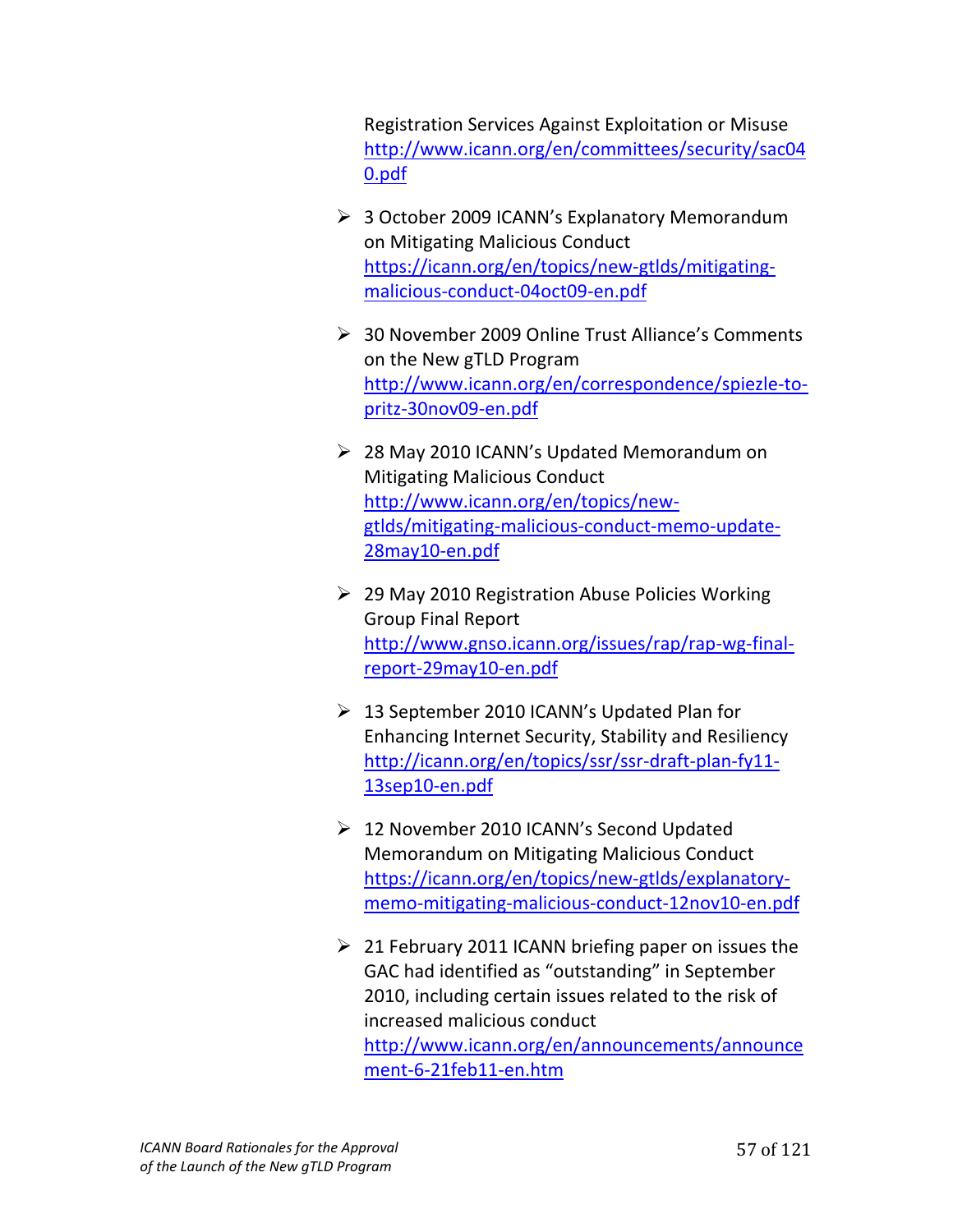• Comments from the Community

#### **D.** What Concerns the Community Raised

- There was concern expressed that the new gTLD program will lead to an expansion of crime on the Internet, including look-alike domains, drop catching, domain tasting, domain hijacking, malware distribution, identity theft and miscellaneous deceptive practices.
- Wrongdoers may apply to operate registries.
- Wrongdoers may exploit technical weaknesses in the Internet, including automated registration services.
- End user confusion about new gTLDs may lead to increased fraud. For example, end users may be confused about TLDs whose mere names raise expectations of security.
- Certain new gTLDs may not comply with some national laws.
- There is a need for an enhanced control framework for TLDs with intrinsic potential for abuse, including those involving e-service transactions requiring a high confidence infrastructure (such as electronic financial services or electronic voting) and those involving critical assets (such as energy infrastructures or medical services).
- There is a need for better and more efficient identification of domain name resellers.
- There is a need to ensure the integrity and utility of registry information.
- The new gTLD program should safeguard the privacy of personal and confidential information.
- New gTLDs may adversely affect trademark owners.
- ICANN and others should better enforce provisions in agreements with registries and registrars.
- ICANN should impose new requirements on TLD operators.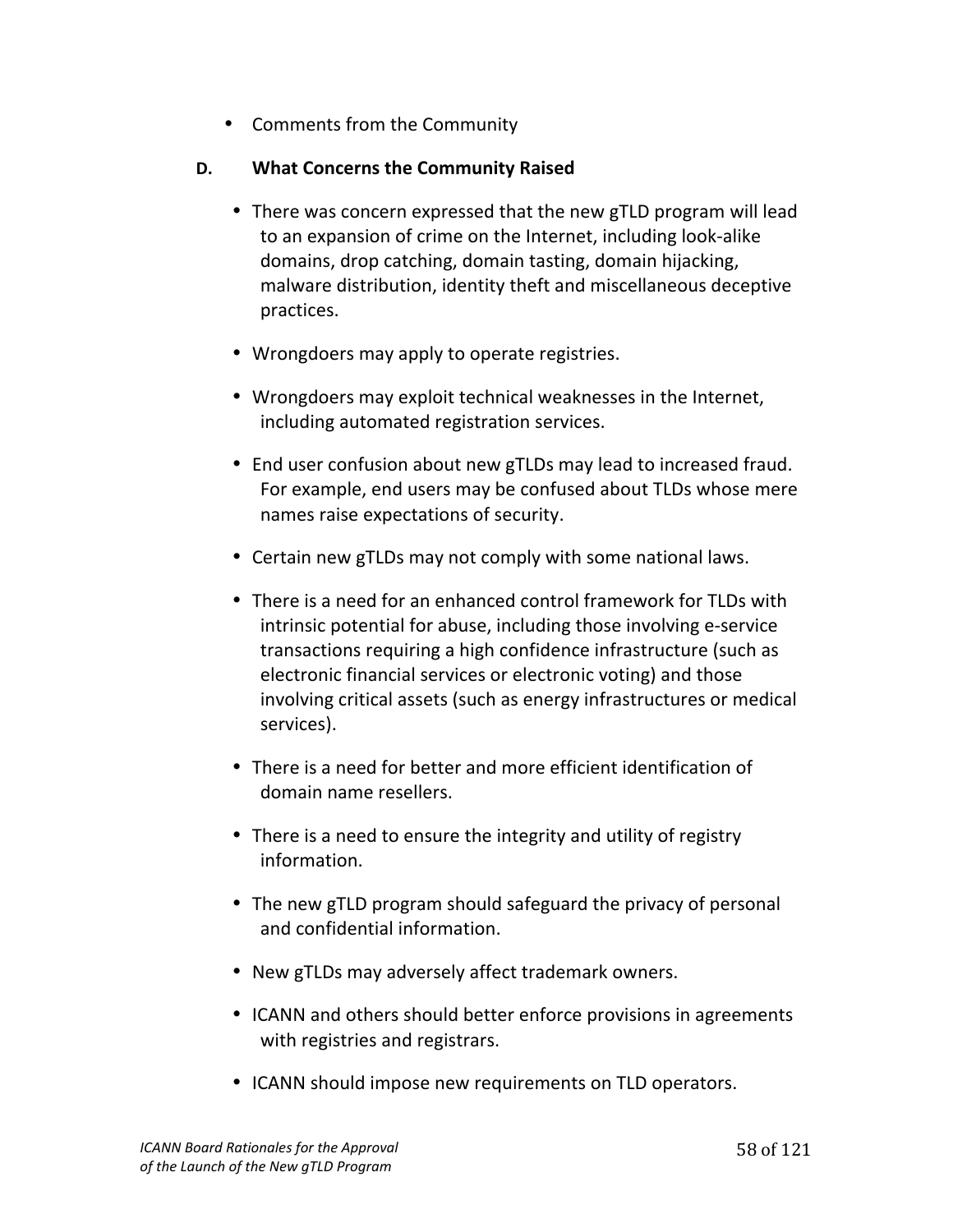• There is a need for systemic processes to combat abuse on the Internet.

# **E. What Steps the Board Resolved to Take to Mitigate Malicious Conduct**

The Board believes the following measures will greatly help to mitigate the risk of increasing malicious conduct arising from new gTLDs. ICANN has incorporated the majority of these measures in the current version of the Applicant Guidebook and/or the registry agreement, and its efforts to implement the remaining measures are ongoing. http://www.icann.org/en/topics/new-gtlds/dag-en.htm

- Required vetting of registry operators: The application process includes standardized, thorough background and reference checks for companies and individuals (key officers) to mitigate the risk that known felons, members of criminal organizations or those with histories of bad business operations (including cybersquatting) will become involved in registry operations or gain ownership or proxy control of registries.
- Required demonstrations of plans for Domain Name System Security Extensions ("DNSSEC") deployment: DNSSEC is designed to protect the Internet from most attacks, including DNS cache poisoning. It is a set of extensions to the DNS which provide: (1) origin authentication of DNS data; (2) data integrity; and (3) authenticated denial of existence.
- Prohibition on wildcarding: The prohibition on wildcarding bans DNS redirection and synthesized DNS responses to reduce the risk of DNS redirection to a malicious site.
- Required removal of orphan glue records: Removal of orphan glue records destroys potential name server "safe havens" that abusers can use to support criminal domain registrations. Registry operators will be required to remove orphan glue records when presented with evidence in written form that such records are present in connection with malicious conduct.
- Mandatory thick WHOIS records: Registry Operators must maintain and provide public access to registration data using a thick WHOIS data model. Thick WHOIS will help mitigate malicious conduct and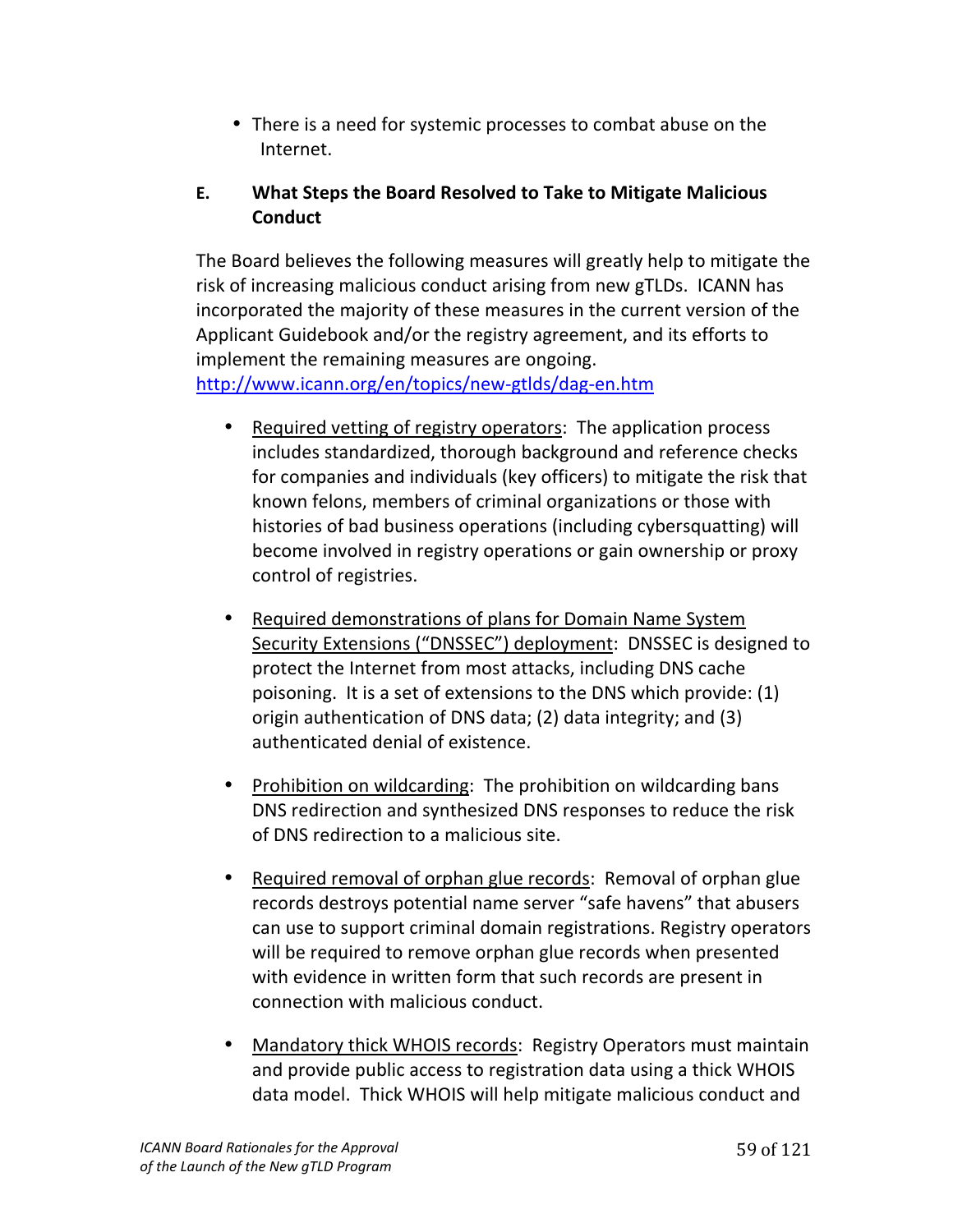trademark abuse by ensuring greater accessibility and improved stability of records.

- Centralization of zone file access: Central coordination of zone file data will allow the anti-abuse community to efficiently obtain updates on new domains as they are created within each zone, and to reduce the time necessary to take corrective action within TLDs experiencing malicious activity. The program is designed to reduce differences in and complexities of contractual agreements, standardize approaches and improve security and access methods.
- Mandatory documentation of registry level abuse contacts and procedures: Registry operators will provide a single abuse point of contact for all domains within the TLD who is responsible for addressing and providing timely responses to abuse complaints received from recognized parties, such as registries, registrars, law enforcement organizations and recognized members of the antiabuse community. Registries also must provide a description of their policies to combat abuse.
- Required participation in the Expedited Registry Security Request ("ERSR") process: ICANN developed the ERSR process in consultation with registries, registrars and security experts, based on lessons learned in responding to the Conficker worm, to provide a process for registries to inform ICANN of a present or imminent "security situation" involving a gTLD and to request a contractual waiver for actions the registry might take or has taken to mitigate or eliminate the security concerns. "Security situation" means: (1) malicious activity involving the DNS of a scale and severity that threatens the systematic security, stability and resiliency of the DNS; (2) potential or actual unauthorized disclosure, alteration, insertion or destruction of registry data, or the unauthorized access to or disclosure of information or resources on the Internet by systems operating in accordance with all applicable standards; or (3) potential or actual undesired consequences that may cause or threaten to cause a temporary or long-term failure of one or more of the critical functions of a gTLD registry as defined in ICANN's gTLD Registry Continuity Plan.
- Framework for High Security Zones Verification: The concept of a voluntary verification program is a mechanism for TLDs that desire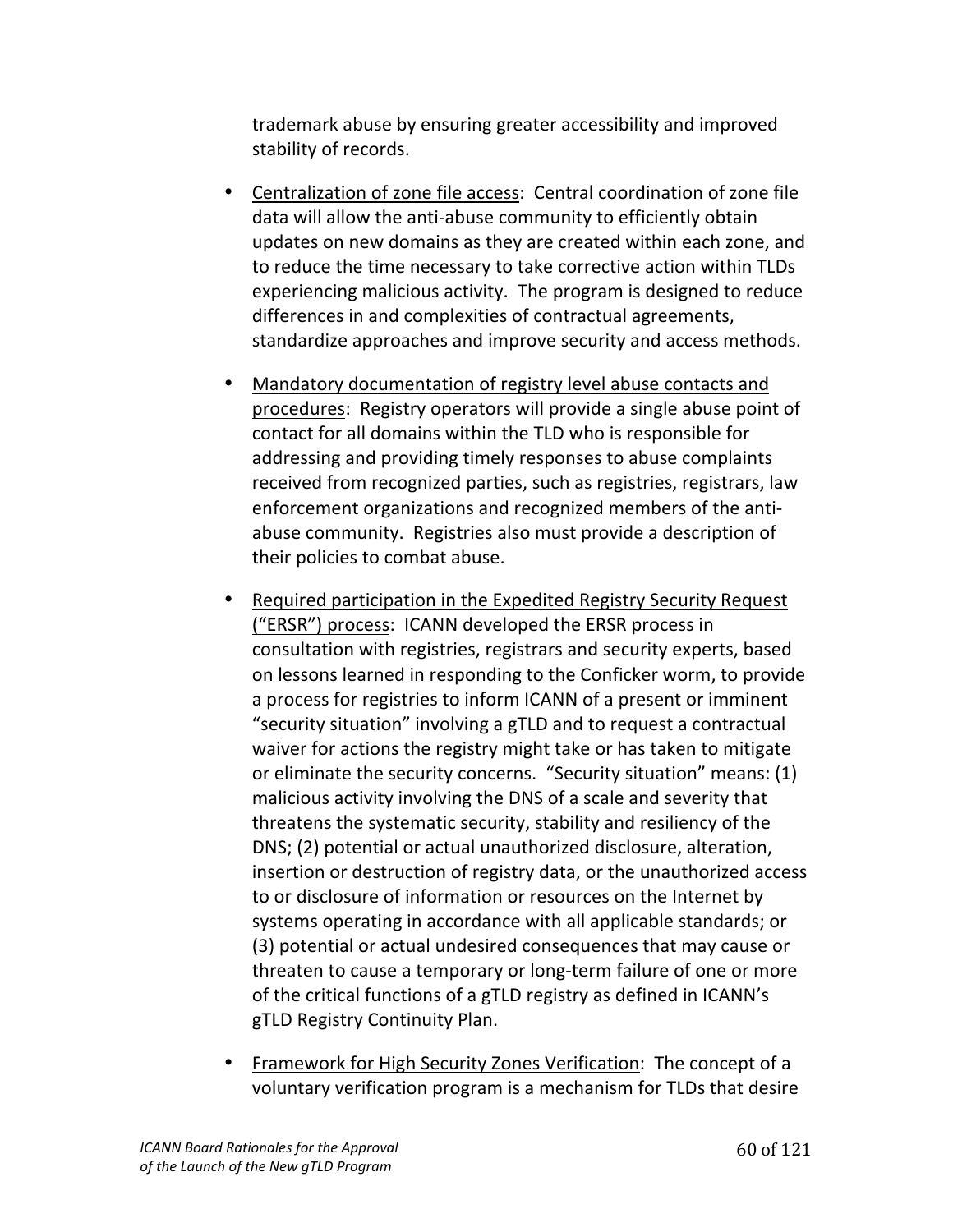to distinguish themselves as secure and trusted, by meeting additional requirements for establishing the accuracy of controls for the registry, registrar and registrant processing, as well as periodic independent audits. A draft framework was created by the HSTLD working group.. The working group's Final Report may be used to inform further work. ICANN will support independent efforts toward developing voluntary high-security TLD designations, which may be available to gTLD applicants wishing to pursue such designations.

#### **F. What Factors the Board Found to Be Significant**

The Board considered numerous factors in its analysis of the potential for malicious conduct associated with the new gTLD program. The Board found the following factors to be significant:

- the principle that the Board should base Policy on solid factual investigation and expert analysis;
- whether new gTLDs would promote consumer welfare;
- certain measures intended to mitigate the risk of malicious conduct may raise implementation costs for new gTLD registries;
- the creation of new TLDs may provide an opportunity for ICANN to improve the quality of domain name registration and domain resolution services in a manner that limits opportunities for malicious conduct;
- most abuse takes place in larger registries because that is where abusive behavior "pays back,"; a more diverse gTLD landscape makes attacks less lucrative and effective;
- the risk of increasing exposure to litigation; and
- $\bullet$  the lack of reported problems concerning increased criminal activity associated with ICANN's previous introductions of new TLDs.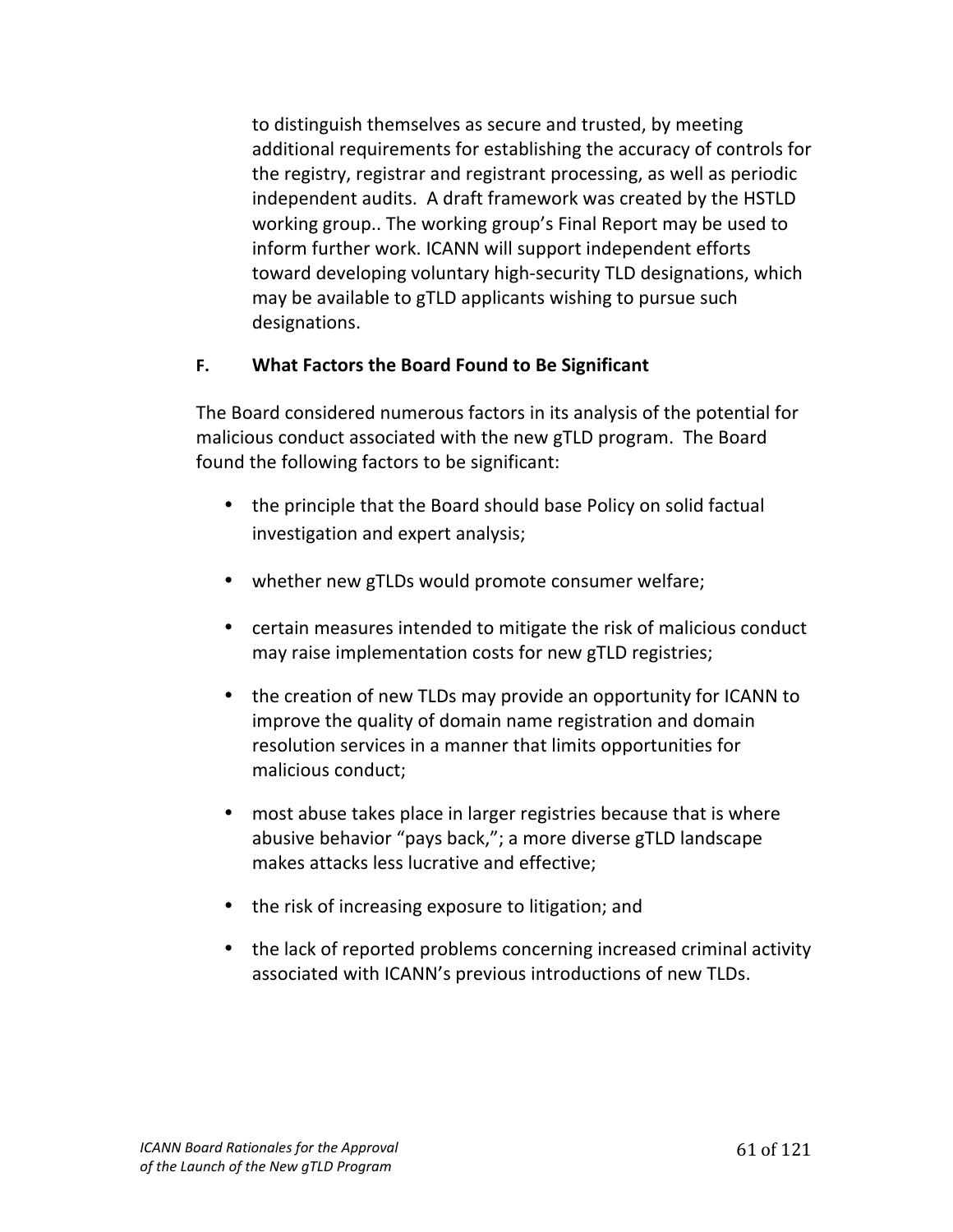## **IV.** The Board's Reasons for Proceeding with the New gTLD Program While **Implementing Measures to Mitigate the Risk of Malicious Conduct**

- Modest additions to the root have demonstrated that additional TLDs can be added without adversely affecting the security and stability of the domain name system.
- ICANN's "default" position should be for creating more competition as opposed to having rules that restrict the ability of Internet stakeholders to innovate. New gTLDs offer new and innovative opportunities to Internet stakeholders.
- Most abuse takes place in larger registries. A more diverse gTLD landscape makes attacks less lucrative and effective.
- New gTLD users might rely on search functions rather than typing a URL in an environment with many TLDs, lessening the effectiveness of forms of cyber-squatting.
- Brand owners might more easily create consumer awareness around their brands as a top-level name, reducing the effectiveness of phishing and other abuses.
- ICANN has worked with the community to address concerns relating to potential malicious conduct in the new gTLD space. New and ongoing work on these issues in the policy development arena may provide additional safeguards recommended as a result of the bottom-up process, and ICANN will continue to support these efforts.
- Data protection is best accomplished by data protection tools, including audits, contractual penalties such as contract termination, punitive damages, and costs of enforcement, as well as strong enforcement of rules.
- The measures adopted by ICANN, including centralized zone file access, and other mechanisms, address the principal concerns raised by stakeholders about the potential for proliferation of malicious conduct in the new gTLD space. A combination of verified security measures and the implementation of DNSSEC will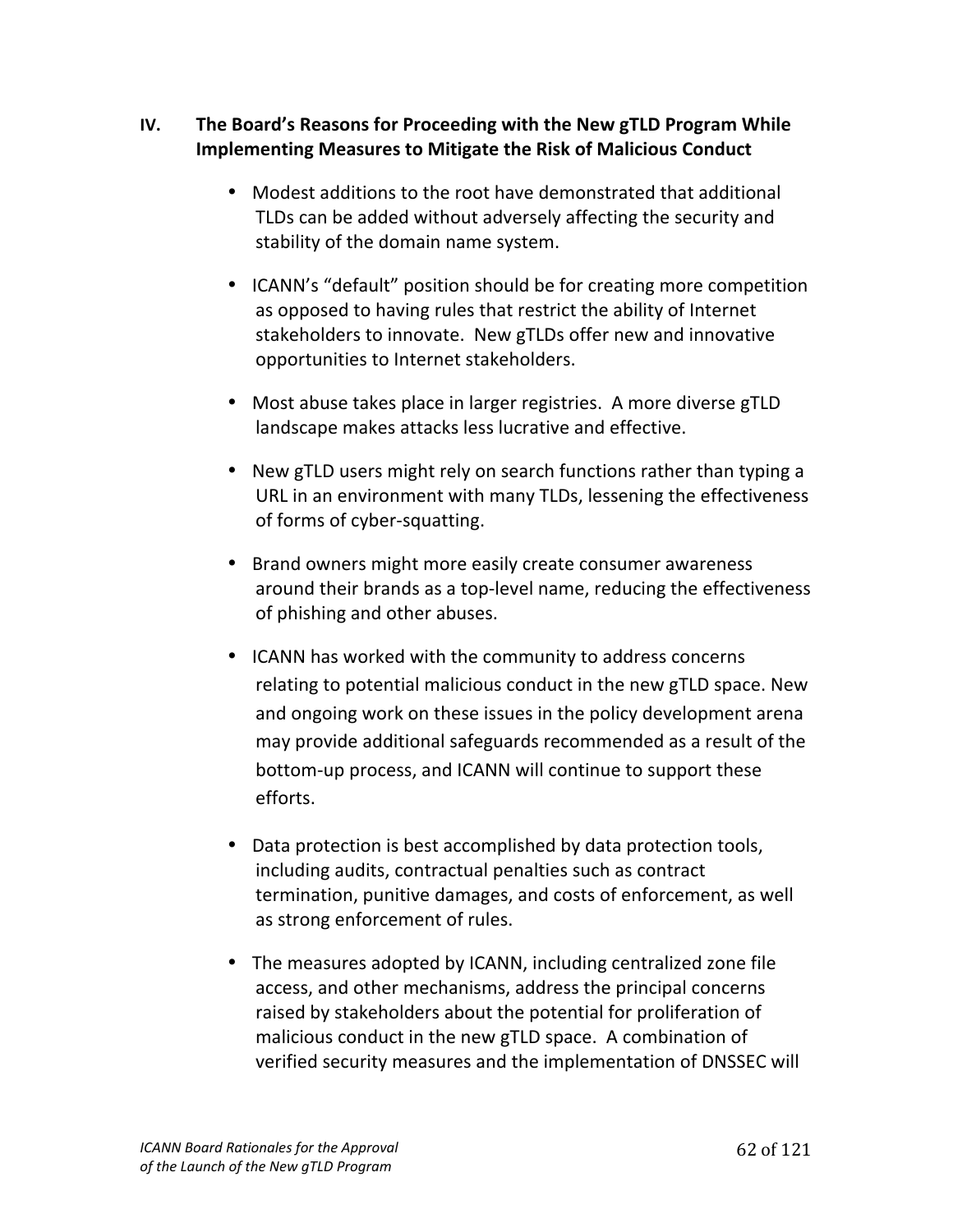allow users to find and use more trusted DNS environments within the TLD market.

• Revised applicant procedures and agreements reflecting the measures to mitigate the risk of malicious conduct will permit ICANN to address certain risks of abuse contractually and also will permit ICANN to refer abuses to appropriate authorities. ICANN can amend contracts and the applicant guidebook to address harms that may arise as a direct or indirect result of the new gTLD program.!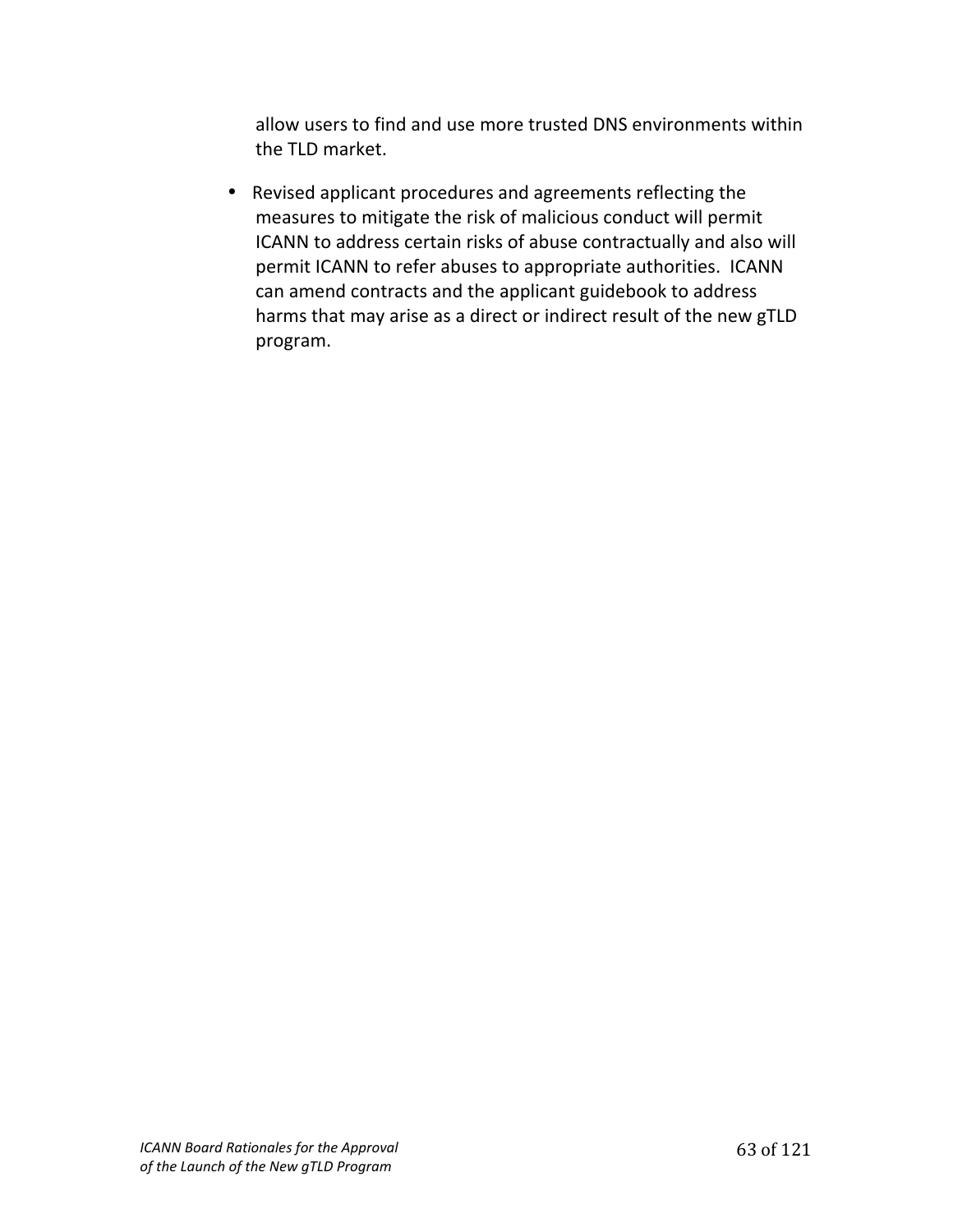# 6. ICANN Board Rationale on Objection Process Associated with the New gTLD Program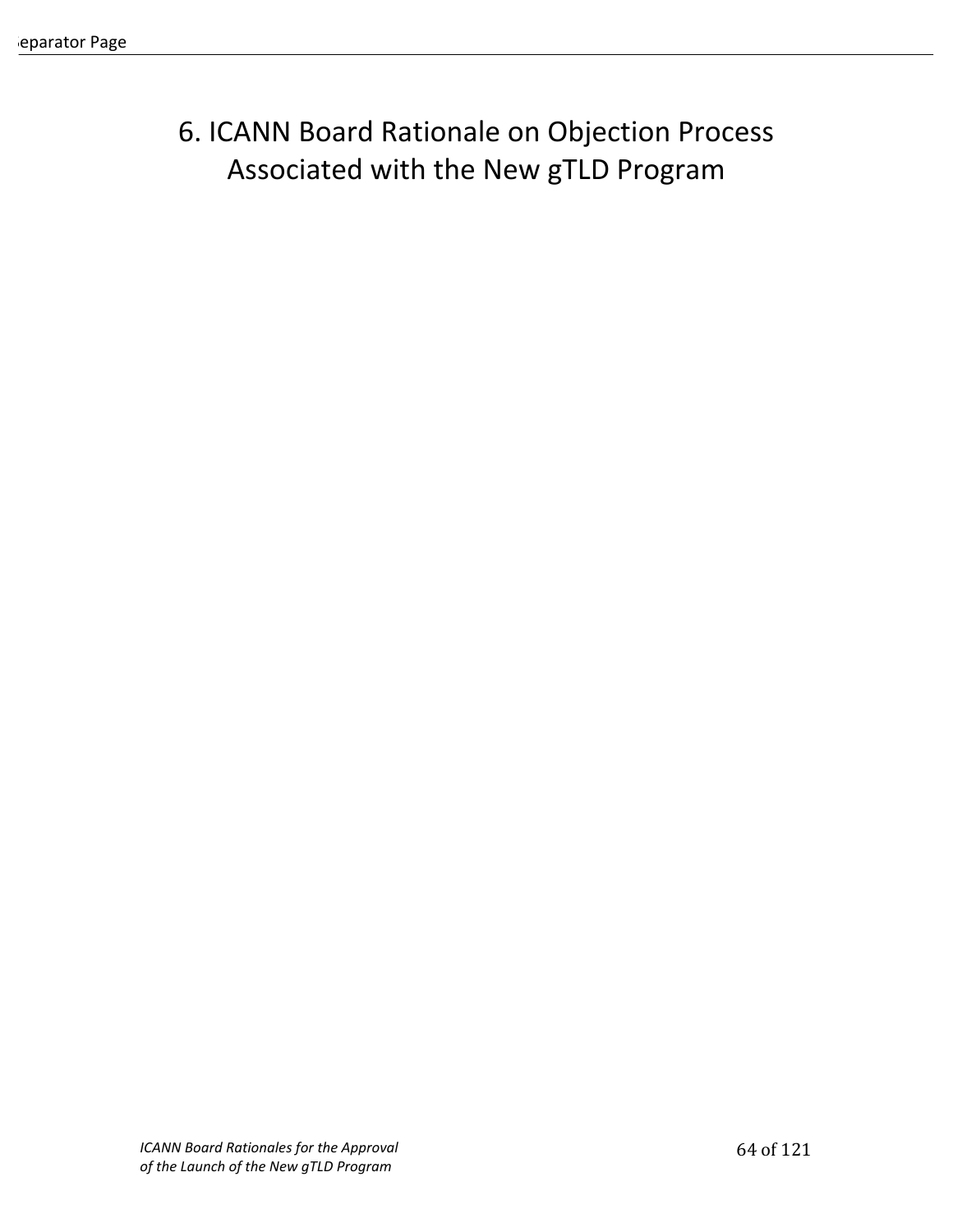# 6. ICANN Board Rationale on Objection Process Associated with the New gTLD Program

## **I. Introduction**

Recommendation 12 of the Generic Names Supporting Organization (GNSO) Final Report on the Introduction of New gTLDs (http://gnso.icann.org/issues/new-gtlds/pdp-dec05-fr-parta-08aug07.htm), and approved by the Board in June 2008 (http://www.icann.org/en/minutes/resolutions-26jun08.htm# Toc76113171) states that, "[D]ispute resolution and challenge processes must be established prior to the start of the process." Further, Implementation Guideline H, also set forth by the GNSO, states "External dispute providers will give decisions on objections."

Based on the GNSO Policy and implementation planning, it was determined that four of the GNSO recommendations should serve as a basis for an objection process managed by external providers. Those include the following:

- $(i)$  Recommendation 2 "Strings must not be confusingly similar to an existing top-level domain or a Reserved Name" (String Confusion Objection);
- $(iii)$  Recommendation 3 "Strings must not infringe the existing legal rights of others that are recognized or enforceable under generally accepted and internationally recognized principles of law" (Legal Rights Objection);
- $(iii)$  Recommendation 6 "Strings must not be contrary to generally accepted legal norms relating to morality and public order that are recognized under international principles of law" (Limited Public Interest Objection); and
- $(iv)$  Recommendation 20 "An application will be rejected if an expert panel determines that there is substantial opposition to it from a significant portion of the community to which the string may be explicitly or implicitly targeted" (Community Objection).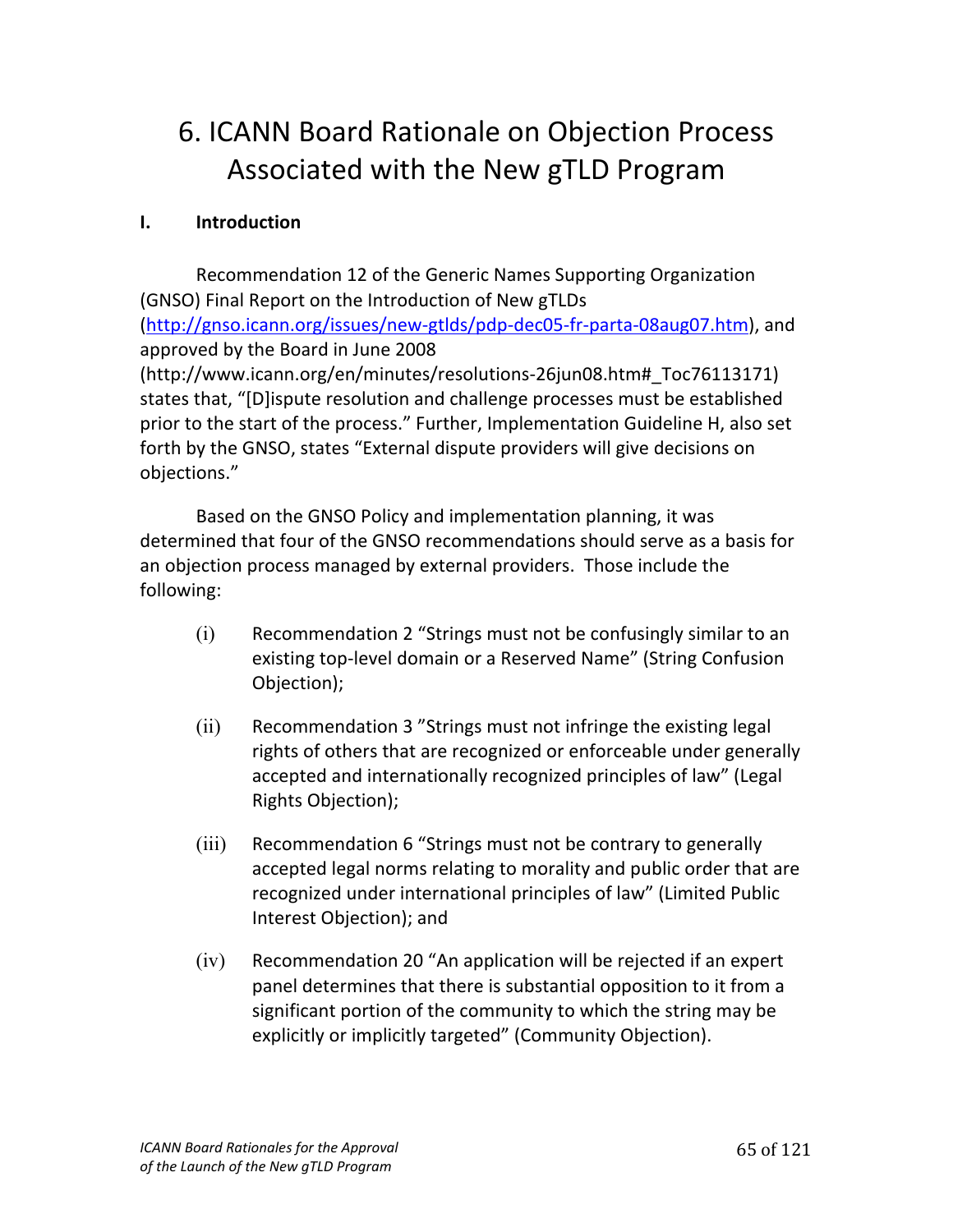Thus, a process allowing third parties to object to applications for new gTLDs on each the four grounds stated above was developed.<sup>2</sup>

Subsequent to the development and refinement of the original Objection Procedures based on the GNSO recommendations and set out in Module 3 of the Applicant Guidebook (*see* http://www.icann.org/en/topics/new-gtlds/objectionprocedures-clean-30may11-en.pdf) a separate process has been established for the GAC. That process is also set out in Module 3 of the Applicant Guidebook. In short, there is now a formal process for the GAC to provide advice in relation to the approval of an application.

## **II.** History of the Development of the Objection Processes and Procedures **Associated with the New gTLD Program**

This section sets forth a history of significant actions taken on the subject of the objection process associated with the new gTLD program.

- In December 2005, the GNSO commenced a rigorous policy development process to determine whether (and the circumstances under which) new gTLDs would be added. A broad consensus was achieved that new gTLDs should be added to the root in order to further stimulate competition and for numerous other reasons.
- In August 2007, the GNSO issued its final report regarding the introduction of new gTLDs. Recommendation 12 of the report ("Recommendation 12") states that "[d]ispute resolution and challenge processes . . . must be established prior to the start of the process" and Implementation Guideline H states that "External dispute providers will give decisions on objections." http://gnso.icann.org/issues/newgtlds/pdp-dec05-fr-parta-08aug07.htm
- In December 2007, ICANN posted a call for expressions of Interest from potential Dispute Resolution Service Providers (DSRP) for the new gTLD Program. http://www.icann.org/en/announcements/announcement-21dec07.htm

"""""""""""""""""""""""""""""""""""""""""""""""""""""""

 $2$  The International Centre for Dispute Resolution (ICDR) has agreed to administer disputes brought pursuant to String Confusion Objections. The Arbitration and Mediation Center of the World Intellectual Property Organization (WIPO) has agreed to administer disputes brought pursuant to Legal Rights Objections. The International Center of Expertise of the International Chamber of Commerce (ICC) has agreed to administer disputes brought pursuant to Limited Public Interest and Community Objections.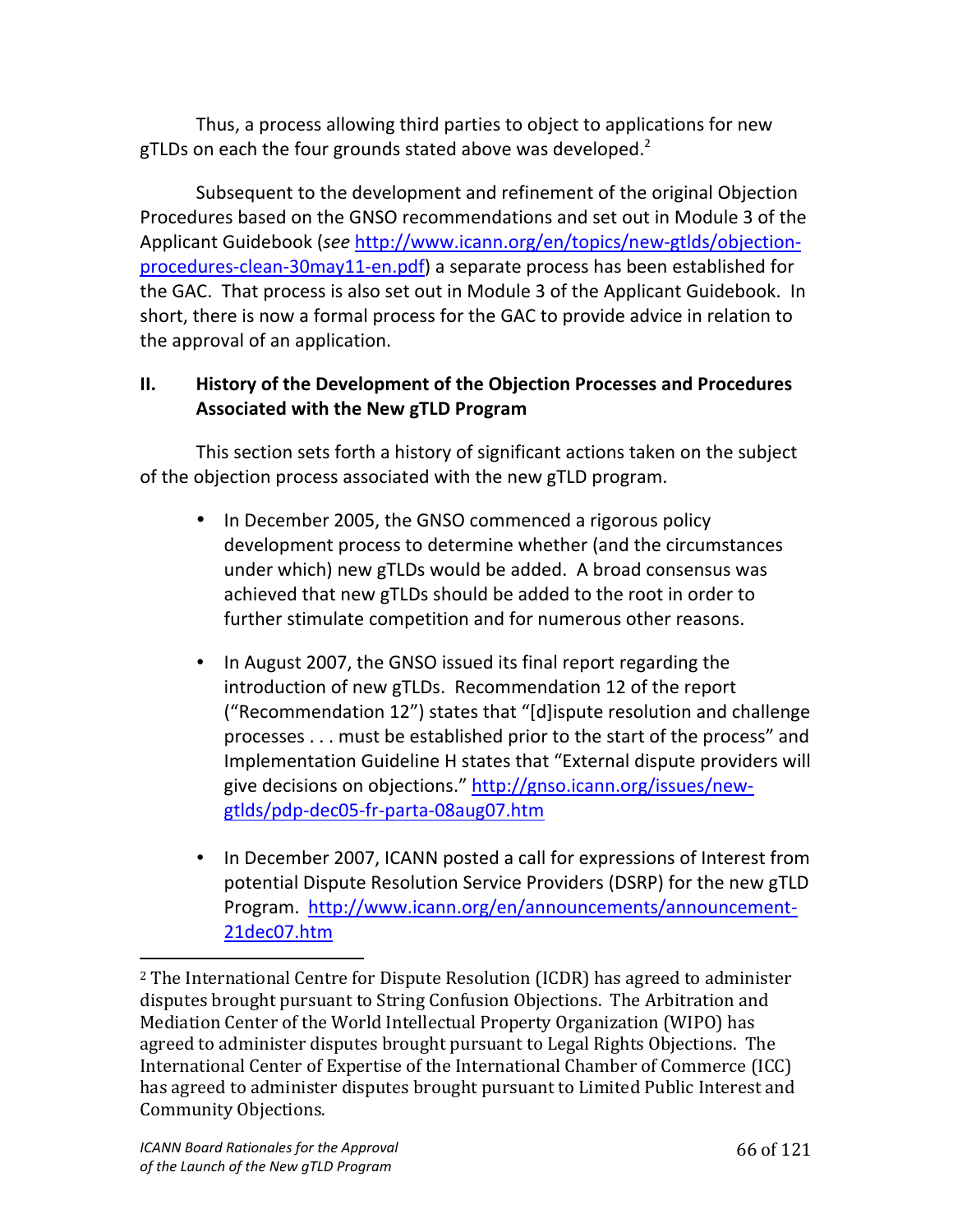- Throughout 2008, external dispute resolution service providers were evaluated and selected. As noted above in footnote 1, the ICDR will administer disputes brought pursuant to String Confusion Objections, WIPO will administer disputes brought pursuant to Legal Rights Objections and the ICC will administer disputes brought pursuant to Limited Public Interest and Community Objections.
- Also throughout 2008, ICANN conducted public consultations, as well as thorough and global research to help define the standing requirements and standards to be used by dispute resolution panels to resolve the disputes on the various Objection grounds.
- In October 2008, ICANN published draft version 1 of the Applicant Guidebook, including Module 3, which laid out the Dispute Resolution Procedures. At that same time, ICANN posted a paper for community discussion entitled "Morality and Public Order Objection Considerations in New gTLDs," which summarized the implementation work that had been accomplished in response to Recommendation 6 (now called Limited Public Interest Objection). http://www.icann.org/en/topics/new-gtlds/morality-public-orderdraft-29oct08-en.pdf
- In February 2009, the Board discussed who would have standing to object to an applied-for string on the basis of morality and public order. There was a sense that an objection-based dispute resolution process was the appropriate method for addressing possible disputes. There was also a sense that any injured party would have standing to object. Limiting standing to governments or other official bodies might not address the potential harm.

http://www.icann.org/en/minutes/minutes-12feb09.htm

- Also in February 2009, with the second draft version of the Applicant Guidebook, ICANN posted the separate "New gTLD Dispute Resolution Procedure". http://www.icann.org/en/topics/new-gtlds/draft-disputeresolution-procedure-18feb09-en.pdf
- Also in February 2009, ICANN posted a paper for community discussion entitled "Description of Independent Objector for the New gTLD Dispute Resolution Process," which explored the potential benefits of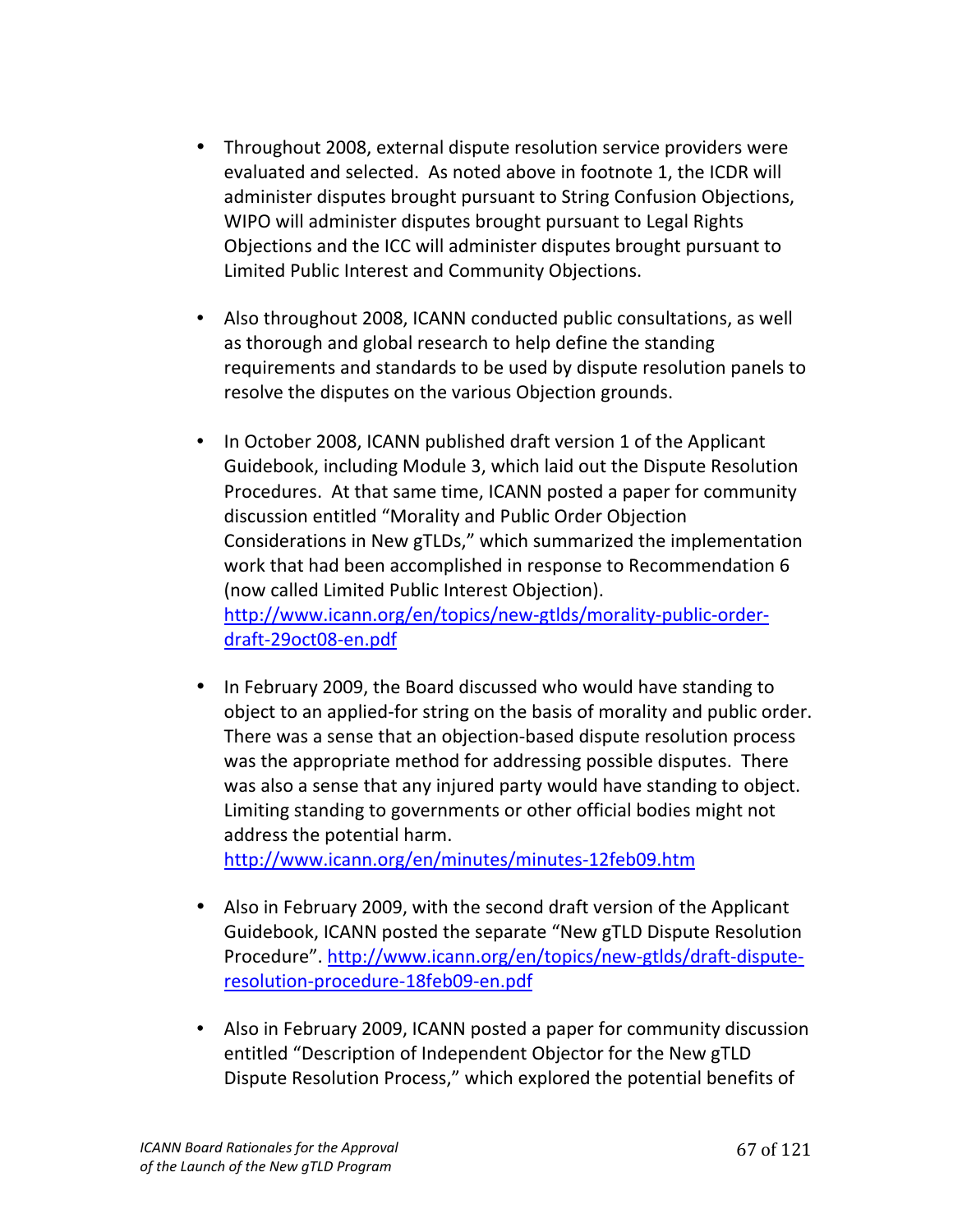allowing an "Independent Objector" to object within the dispute resolution process. http://www.icann.org/en/topics/new-gtlds/independent-objector-18feb09-en.pdf

- In May 2009, along with revised excerpts of the Applicant Guidebook, ICANN posted a paper for community discussion entitled "Standards" for Morality and Public Order Research," which summarized the research relating to the development of standards for morality and public order (now Limited Public Interest) objections. http://www.icann.org/en/topics/new-gtlds/morality-public-order-30may09-en.pdf
- In May 2010, ICANN posted a paper entitled "'Quick Look' Procedure for Morality and Public Order Objections," which summarized a procedure requested by community members by which morality and public order objections could be dismissed if they are determined to be "manifestly unfounded and/or an abuse of the right to object." http://www.icann.org/en/topics/new-gtlds/morality-public-orderquick-look-28may10-en.pdf
- In August 2010, Heather Dryden, Chair of the GAC, delivered a letter to Peter Dengate Thrush, Chairman of the Board, requesting that the proposed procedure for morality and public order objections be replaced with an alternative mechanism. http://www.icann.org/en/correspondence/gac-to-dengate-thrush-04aug10-en.pdf
- Also in August 2010, the Board considered Submission No. 2010-08-05-15, which discussed the feedback received by the GAC with regard to the proposed procedure for morality and public order objections. http://www.icann.org/en/minutes/board-briefing-materials-2-05aug10-en.pdf
- In September 2010, the cross-stakeholder group known as the New gTLD Recommendation 6 Cross-Community Working Group ("Rec6 CWG") published a report on the Implementation of the Recommendation (the "Rec6 CWG report"). The report provided guidance to the Board with regard to procedures for addressing culturally objectionable and/or sensitive strings, while protecting internationally recognized freedom of expression rights. This report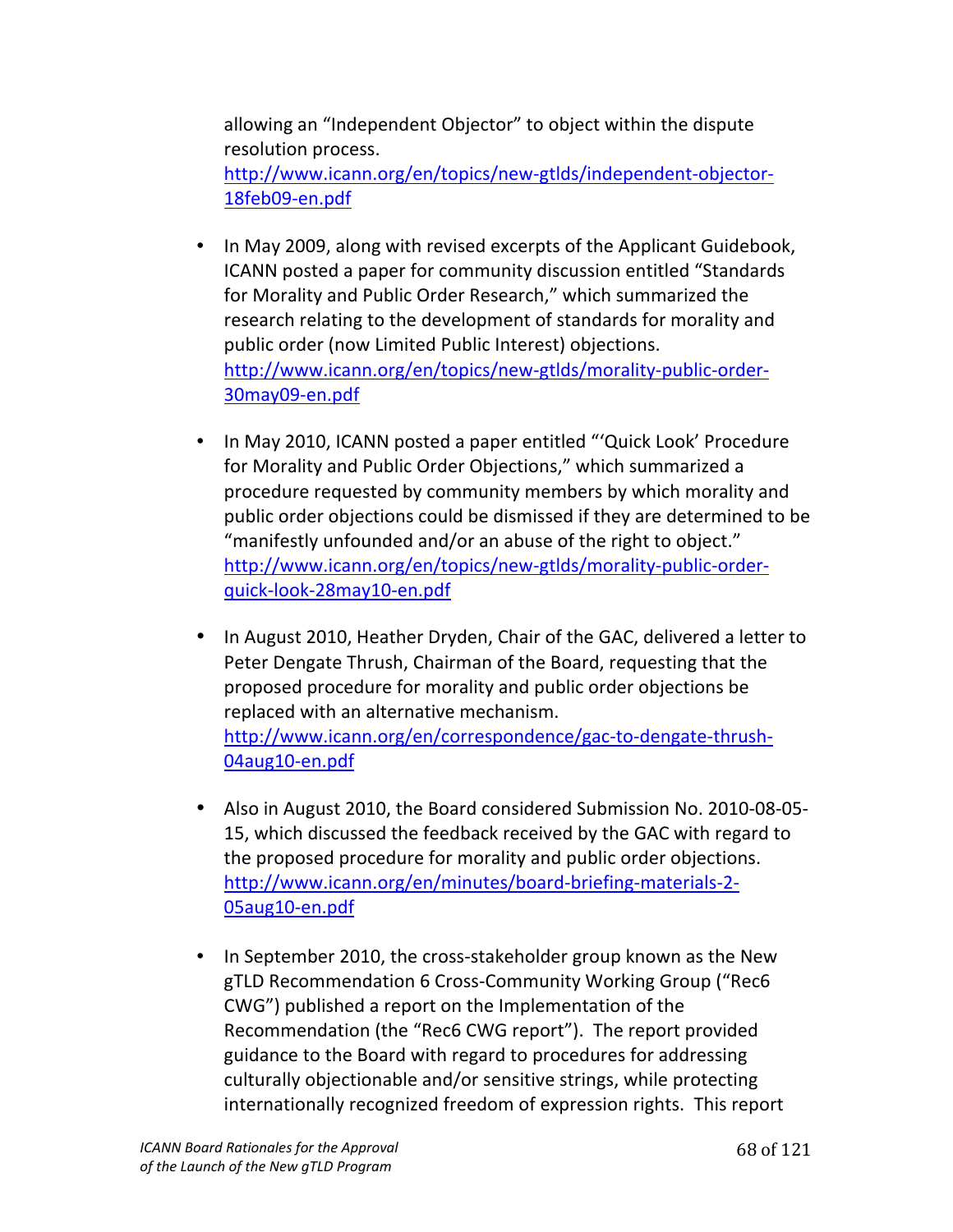was posted for public comment. See link at http://www.icann.org/en/announcements/announcement-2-22sep10en.htm

• Also in September 2010, the Board met in Trondheim, Norway and stated that they would "accept the [Rec6 CWG] recommendations that are not inconsistent with the existing process, as this can be achieved before the opening of the first gTLD application round, and [would] work to resolve any inconsistencies." At the same meeting, the Board agreed that it had "ultimate responsibility for the new gTLD program ... however, [that it wished] to rely on the determination of experts on these issues."

http://www.icann.org/en/minutes/resolutions-25sep10-en.htm

- In October 2010, the Board again discussed the Rec6 CWG report, indicating that several of the working group recommendations could be included in the Guidebook for public discussion and that the working group recommendations should be discussed publicly at ICANN's upcoming meeting in Cartagena. http://www.icann.org/en/minutes/resolutions-28oct10-en.htm
- In November 2010, ICANN posted the proposed final version of the Applicant Guidebook (the "Proposed Final Guidebook"), which adopted several of the recommendations set forth in the Rec6 CWG report. http://www.icann.org/en/topics/new-gtlds/draft-rfp-clean-12nov10en.pdf
- Also in November 2010, ICANN posted an explanatory memorandum entitled "'Limited Public Interest Objection," which described the recommendations set forth in the Rec6 CWG report, ICANN's responses to those recommendations and ICANN's rationale for its responses.

http://www.icann.org/en/topics/new-gtlds/explanatory-memomorality-public-order-12nov10-en.pdf

- In December 2010 in Cartagena, Columbia, the Board had two separate sessions with the Rec6 CWG to help achieve further understanding of the working group's positions.
- On 23 February the GAC issued the "GAC indicative scorecard on new gTLD issues listed in the GAC Cartagena Communique" ("Scorecard")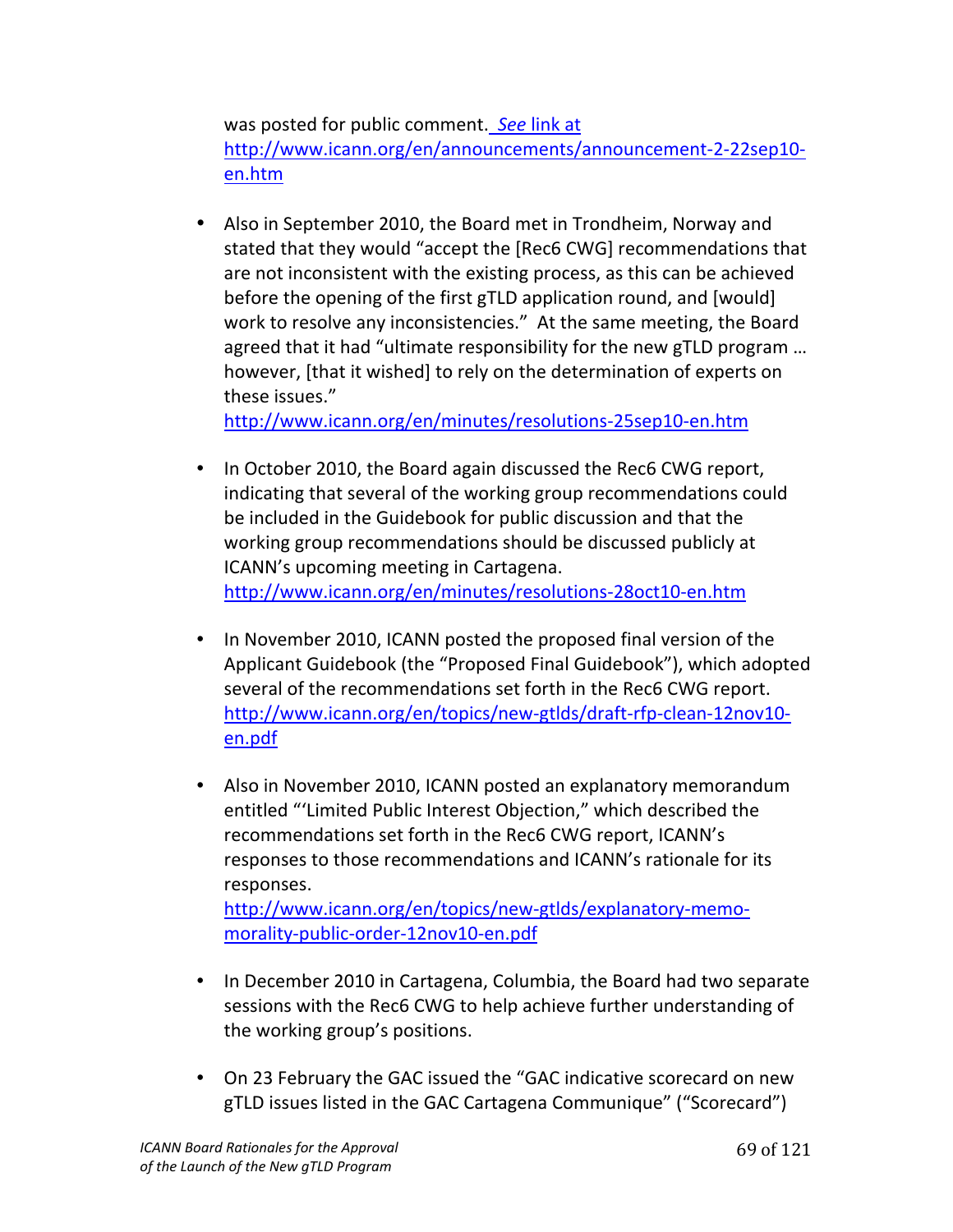identifying the Objection Process as one of twelve areas for discussion. http://www.icann.org/en/topics/new-gtlds/gac-scorecard-23feb11en.pdf

- On 28 February and 1 March 2011, the Board and the GAC had a twoday consultation in Brussels, Belgium to discuss the issued raised in the Scorecard, including the suggestion that the GAC should not be subject to the Objection Procedures for Limited Public Interest Objections. Instead, a process was discussed by which the GAC could provide public policy advice on individual gTLD applications directly to the **Board**
- On 12 April 2011, the GAC issued "GAC comments on the ICANN's Board's response to the GAC Scorecard" that also addressed the Objection Procedures. http://www.icann.org/en/topics/new-gtlds/gaccomments-board-response-gac-scorecard-12apr11-en.pdf
- On April 15 2011, ICANN posted the April 2011 Discussion Draft of the Applicant Guidebook, containing a new "GAC Advice" section detailing the procedure by which the GAC could provide advice to the Board concerning gTLD applications. http://www.icann.org/en/topics/newgtlds/draft-dispute-resolution-procedures-redline-15apr11-en.pdf
- Also on 15 April 2011, ICANN posted an Explanatory Memorandum entitled 'GAC and Government Objections; Handling of Sensitive Strings; Early Warning" to describe details of the new procedures. http://www.icann.org/en/topics/new-gtlds/gac-objections-sensitivestrings-15apr11-en.pdf
- Also on 15 April 2011, ICANN posted "Revised ICANN Notes on: the GAC New gTLDs Scorecard, and GAC Comments to Board Response" discussing its response to the GAC's concerns on the Objection Process. http://www.icann.org/en/topics/new-gtlds/board-notes-gacscorecard-clean-15apr11-en.pdf
- On 20 May the Board and GAC had further consultations that included discussion on the Objection Process. http://www.icann.org/en/topics/new-gtlds/transcript-board-gac-20may11-en.pdf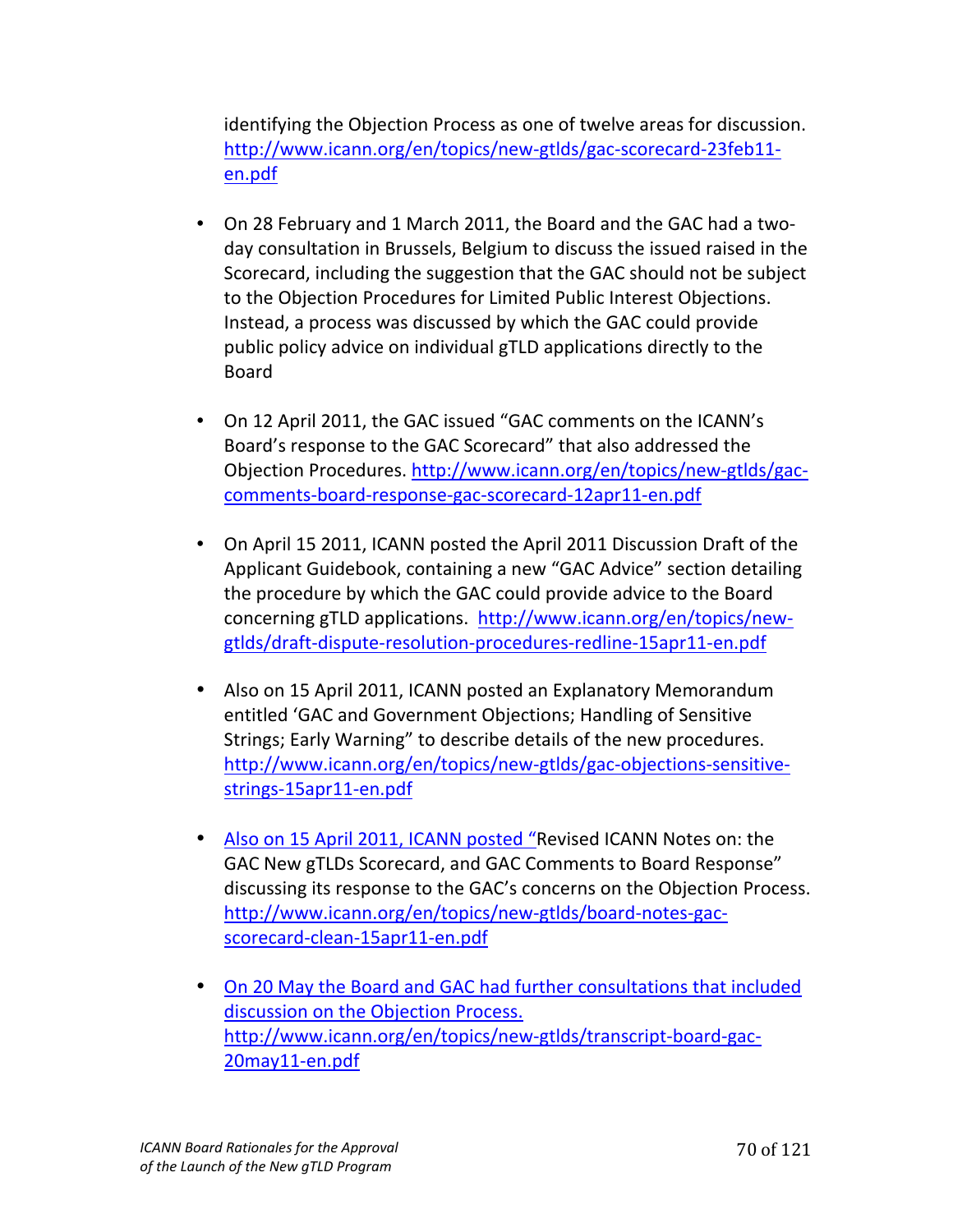- On 30 May, ICANN posted the current version of the Applicant Guidebook with additional refinements to the Objection Process as it relates to the GAC. http://www.icann.org/en/topics/newgtlds/comments-7-en.htm
- On 19 June 2011, the Board and the GAC had additional consultations.

# **III.** The Board's Analysis of the Objection Process Associated with the New **gTLD#Program**

### A. Brief Introduction to the Objection Process

- 1. Brief Overview of the Objection Process for all except the GAC.
	- The new gTLD process is an objection-based process, in which parties with standing may file with an identified independent dispute resolution provider a formal objection to an application on certain enumerated grounds (see footnote 1 for list of providers). The grounds for filing a formal objection to an application are:
		- $\circ$  the gTLD string is confusingly similar to an existing TLD or another applied-for gTLD string in the same round of applications ("String Confusion Objection")
		- $\circ$  the gTLD string infringes the existing legal rights of the objector ("Legal Rights Objection")
		- $\circ$  the gTLD string is contrary to generally accepted legal norms of morality and public order that are recognized under international principles of law ("Limited Public Interest Objection")
		- $\circ$  there is substantial opposition to the application from a significant portion of the community to which the gTLD string may be explicitly or implicitly targeted ("Community Objection").

# http://www.icann.org/en/topics/new-gtlds/draft-rfp-redline-15apr11-en.pdf

• If the objectors have standing, their objections will be considered by a panel of qualified experts, that will issue a Determination.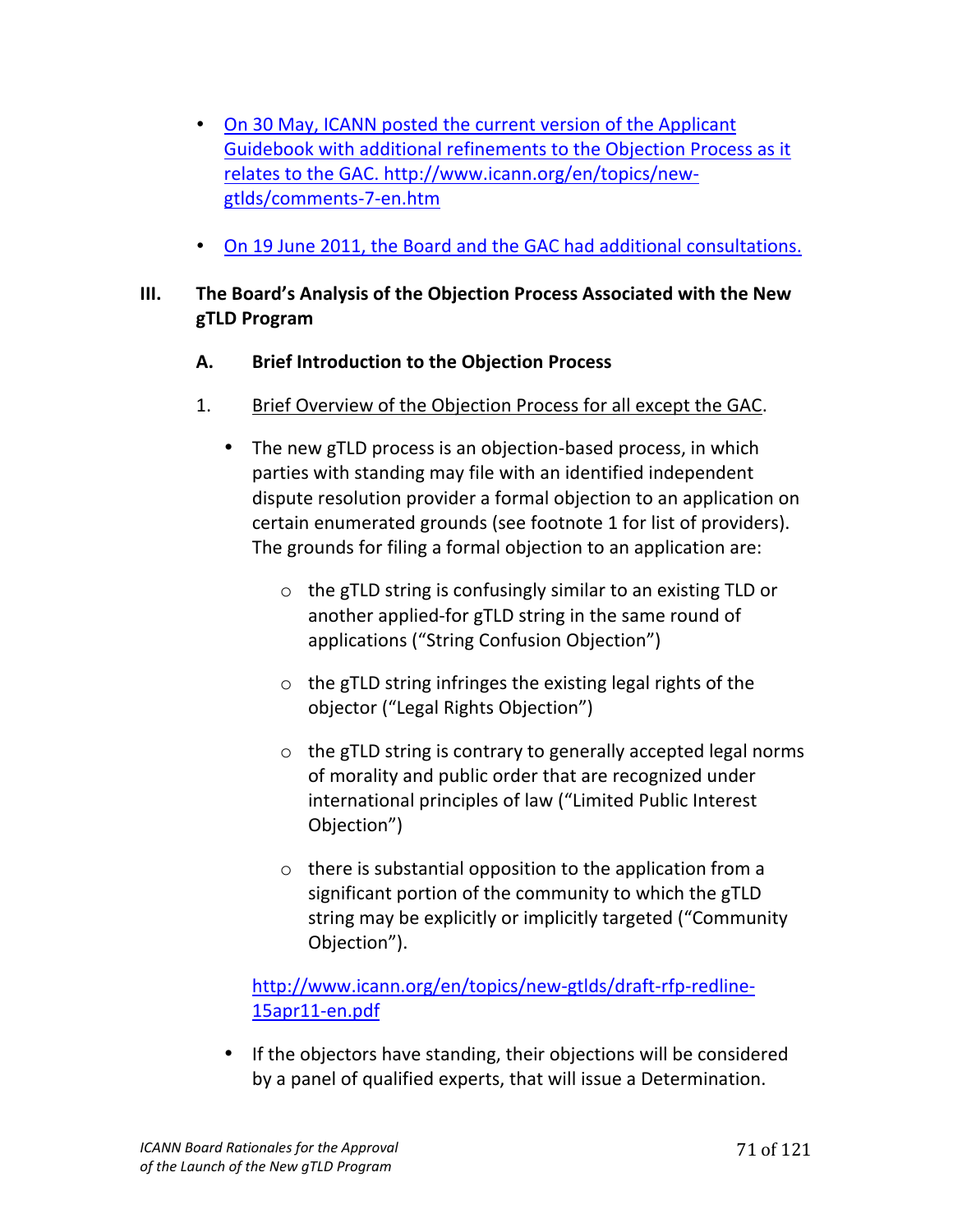- Specific standards under which each of the four types of objections will be evaluated are set forth in detail in Module 3 of the current Applicant Guidebook.
- There will be objection fees (fixed for String Confusion and Community Objections and hourly for Limited Public Interest and Community Objections) that will be refundable to the prevailing party.
- 2. Brief Overview of the GAC Advice Process.
	- The process for GAC Advice on New gTLDs is intended to address applications that are identified by governments to be problematic, e.g., that potentially violate national law or raise sensitivities.
	- For the Board to be able to consider the GAC advice during the evaluation process, the GAC advice would have to be submitted by the close of the Objection Filing Period
	- Where GAC Advice on New gTLDs is received by the Board concerning an application, ICANN will publish the Advice and endeavor to notify the relevant applicant(s) promptly. The applicant will have a period of 21 calendar days from the publication date in which to submit a response to the ICANN Board.
	- ICANN will consider the GAC Advice on New gTLDs as soon as practicable. The Board may consult with independent experts, such as those designated to hear objections in the New gTLD Dispute Resolution Procedure, in cases where the issues raised in the GAC advice are pertinent to one of the subject matter areas of the objection procedures.
	- The receipt of GAC advice will not toll the processing of any application (i.e., an application will not be suspended but will continue through the stages of the application process).

# **B.** Why the Board Addressed the Objection Process as it has

• The GNSO Policy Recommendations called for the creation of a dispute resolution or objection process in the new gTLD program.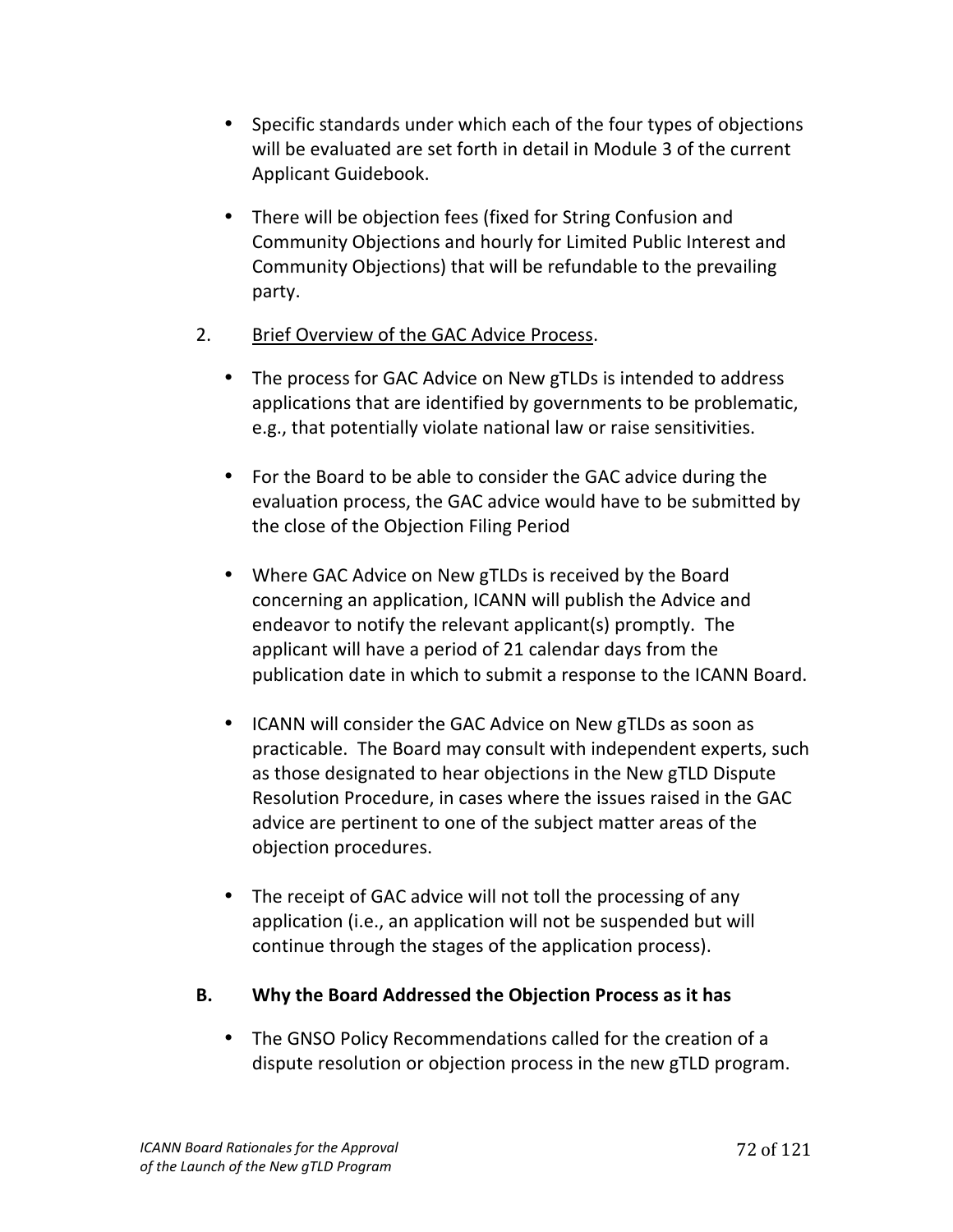- The GNSO also provided implementation guidelines suggesting that external dispute resolution providers should be utilized.
- A fully established objection process, with uniform standing requirements and standards available to the dispute resolution service providers, ensures that a reasonably objective process is in place. It further ensures that experts in dispute resolution make any determinations on the disputes after considering all of the evidence.
- A fully established dispute resolution process provides parties with a cost-effective alternative to initiating action in court, if there is a valid objection.
- The GAC advised the Board that it was not amendable to utilizing the standard Objection Process established for the new gTLD program. Accordingly, the Board worked closely with the GAC to develop a mutually acceptable "objection" mechanism, in the form of!GAC!Advice.

### **C. Who the Board Consulted**

- Legal Counsel
- International arbitration experts
- Judges from various international tribunals such as the International Court of Justice
- Attorneys who practice in front of international tribunals such as the International Court of Justice
- The GNSO
- The GAC
- The ALAC
- The ccNSO
- The SSAC
- All other Stakeholders and Community Members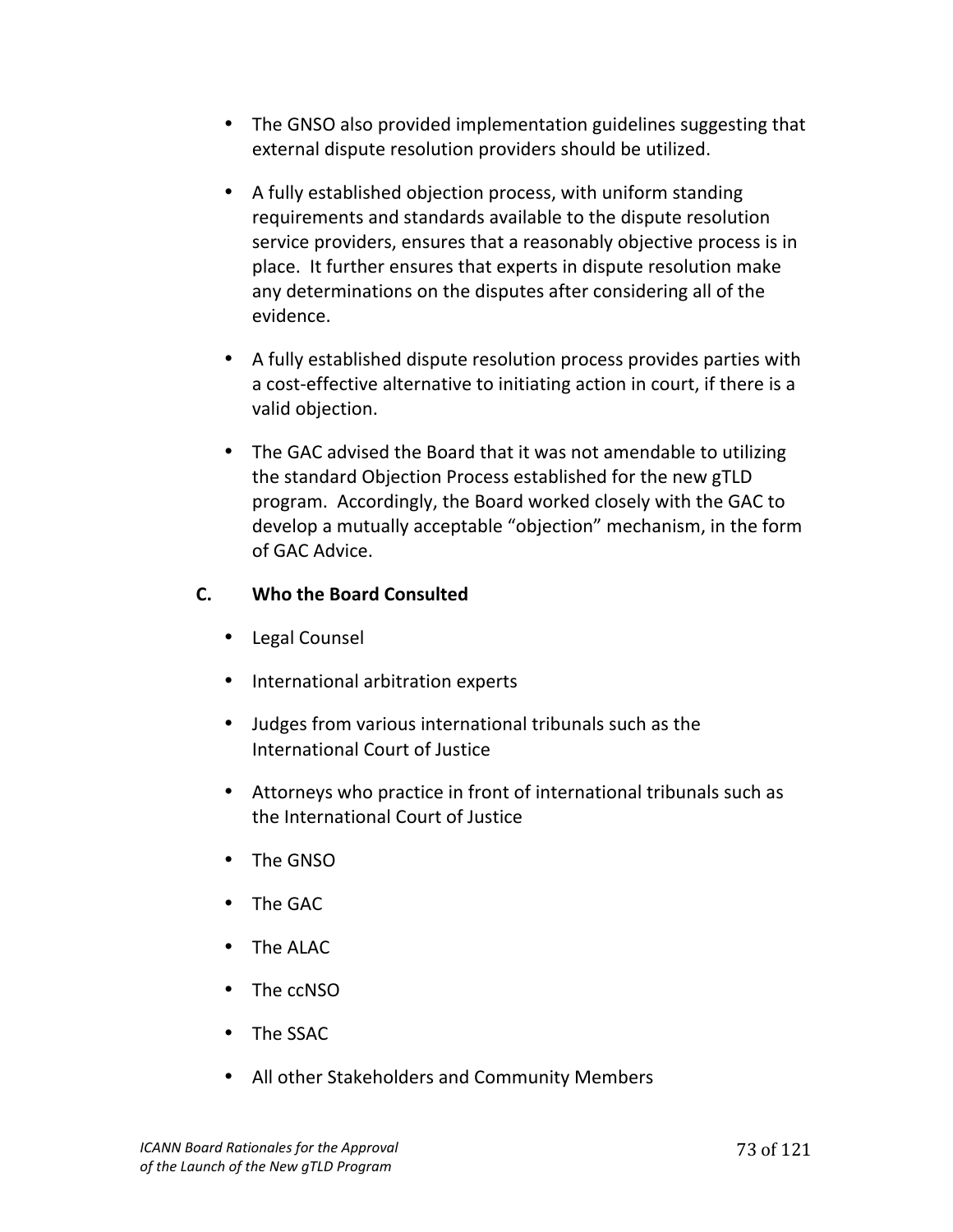### **D.** Significant Non-Privileged Materials the Board Reviewed

- GAC Principles Regarding New gTLDs. http://gac.icann.org/system/files/gTLD\_principles\_0.pdf
- GNSO "Final Report Introduction of new generic top-level domains." http://gnso.icann.org/issues/new-gtlds/pdp-dec05-frparta-08aug07.htm
- Report on Implementation of GNSO New GTLD Recommendation #6. See link to Report from http://www.icann.org/en/announcements/announcement-2-22sep10-en.htm
- All materials related to the Board/GAC consultation. See http://www.icann.org/en/topics/new-gtlds/related-en.htm
- All relevant GAC letters and Communiques. See http://www.icann.org/en/correspondence/ and http://gac.icann.org/communiques.
- Applicant Guidebook, related explanatory memoranda, other related documents and related comment summaries and analyses:
	- $\circ$  Each version of the Applicant Guidebook, including all ICANN created explanatory memoranda and the specific proposals for trademark protections, along with numerous pages of public comment summaries and analysis related to the Objection Procedures. See (i) http://www.icann.org/en/topics/new-gtlds/commentsen.htm; (ii) http://www.icann.org/en/topics/newgtlds/comments-2-en.htm#expmem; (iii) http://www.icann.org/en/topics/new-gtlds/comments-een.htm; (iv) http://www.icann.org/en/topics/newgtlds/comments-3-en.htm; (v) http://www.icann.org/en/topics/new-gtlds/gnsoconsultations-reports-en.htm; (vi) http://www.icann.org/en/announcements/announcement-4-15feb10-en.htm; (vii) http://www.icann.org/en/topics/new-gtlds/summaries-4en.htm; (viii) http://www.icann.org/en/topics/newgtlds/comments-5-en.htm; (ix)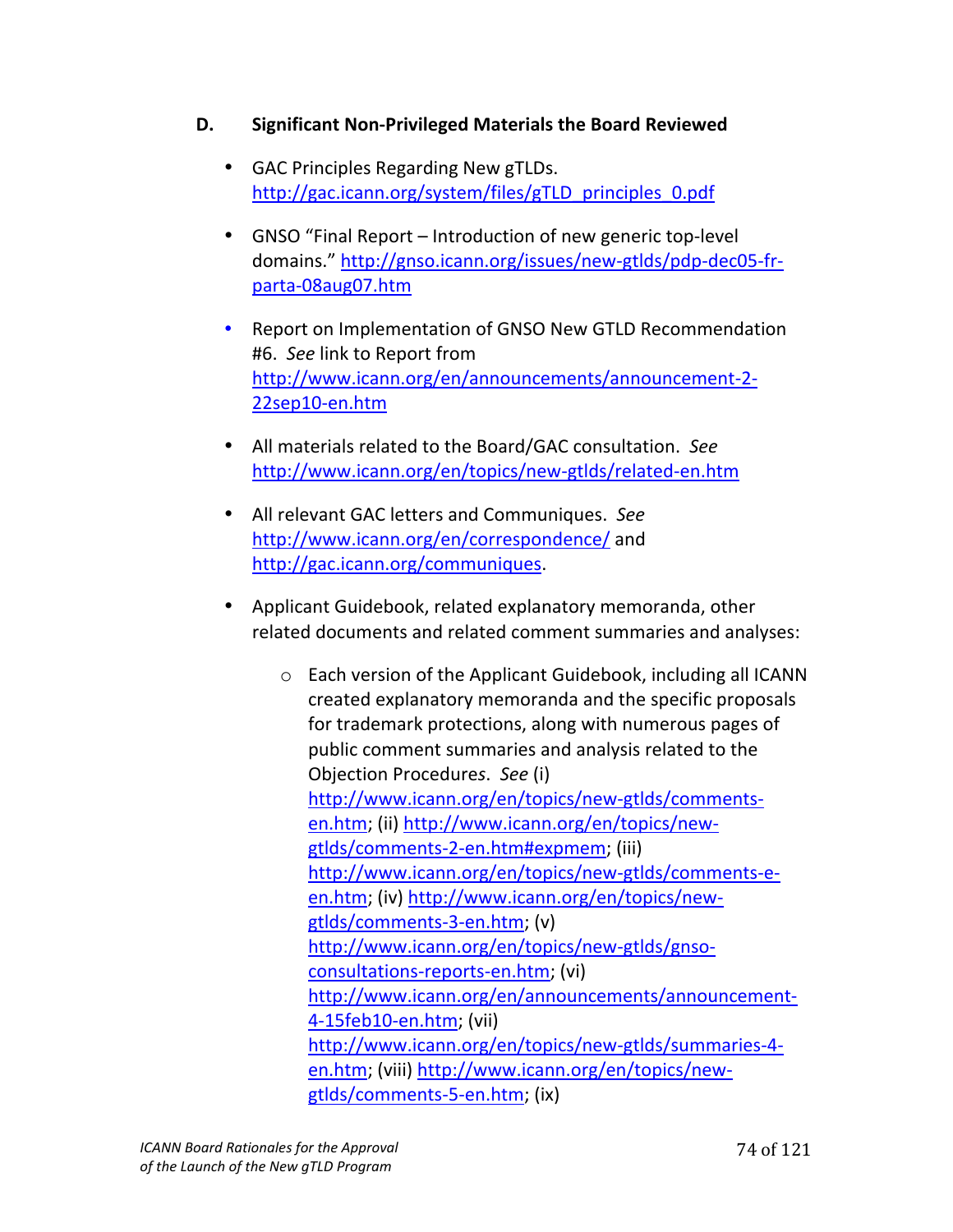http://www.icann.org/en/topics/new-gtlds/commentsanalysis-en.htm; (x) http://www.icann.org/en/topics/newgtlds/dag-en.htm; (xi) http://www.icann.org/en/topics/newgtlds/comments-6-en.htm; and (xii) http://www.icann.org/en/topics/new-gtlds/comments-7en.htm

# **E. Significant#Concerns#the#Community#Raised**

- What will be done if there is an application for a highly objectionable name, but there are no objectors within the process?
- There is a need for clarification on what type of string would be considered to be "contrary to generally accepted legal norms relating to morality and public order . . . recognized under international principles of law."
- Are the standards set out for each objection appropriate?
- How will fees be determined?
- Will ICANN fund certain stakeholders' objections?
- Should it be a dispute process rather than a mere objection process?
- Are the independent dispute resolution providers the rights ones to handle the specific objections?
- Neither Governments nor the GAC should be required to utilize the Objection Procedures.
- **F. Factors the Board Found to Be Significant** 
	- The Dispute Resolution Process is designed to protect certain interests and rights, those interests identified by the GNSO in their policy recommendations that were approved by the ICANN Board.
	- The Dispute Resolution Process will be more cost effective and efficient than judicial proceedings. Fees will be paid directly to the dispute resolution providers.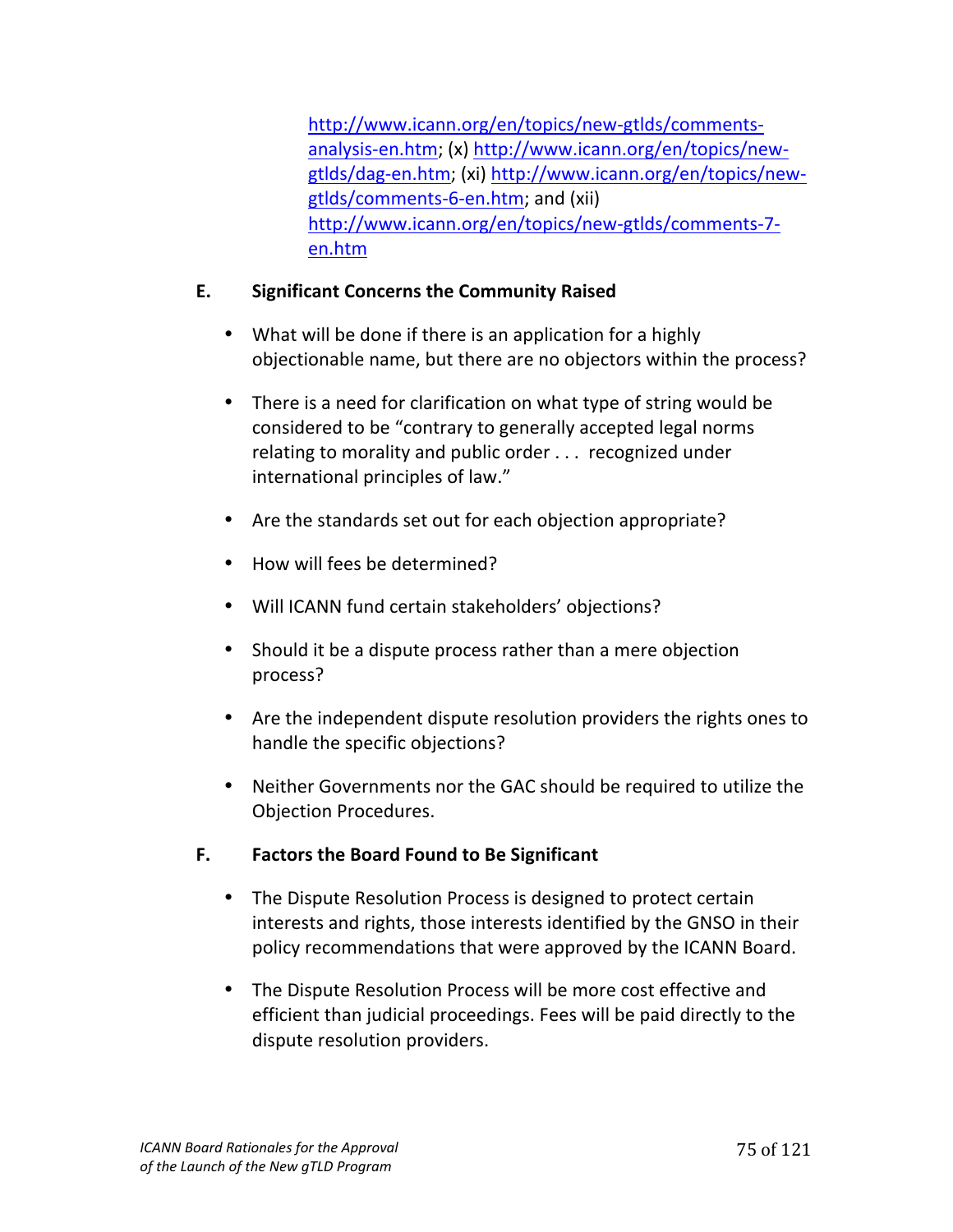- The Dispute Resolution Process should be independent as possible so that the applicants, the community and ICANN have the benefit of neutral expert opinion.
- It is critical to address risk to the established processes and to ICANN by providing a path for considering controversial applications that might otherwise result in litigation or attacks to the process or to the ICANN model.
- Governments have a particular interest in having an unencumbered process to provide advice to the Board without having to utilize the formal independent objection process.

# **G.** The Board's Reasons for Supporting the Two-pronged Objection **Process Established for the New gTLD Program**

- The Dispute Resolution Process complies with the policy guidance provided by the GNSO.
- The Dispute Resolution Process provides a clear, predictable path for objections and objectors.
- The Dispute Resolution Process provides clear standards that will lead to predictable, consistent results.
- The Dispute Resolution Process provides for an independent analysis of a dispute.
- The Dispute Resolution Process provides a bright line between public comment and a formal objection process so parties understand the manner in which a challenge to a particular application should be brought (a lesson learned from previous rounds).
- The Dispute Resolution Process appropriately limits the role for the Board.
- The Dispute Resolution Process limits involvement to those who truly have a valid objection.
- The Dispute Resolution Process provides for a more efficient and cost effective approach to dispute resolution than judicial proceedings.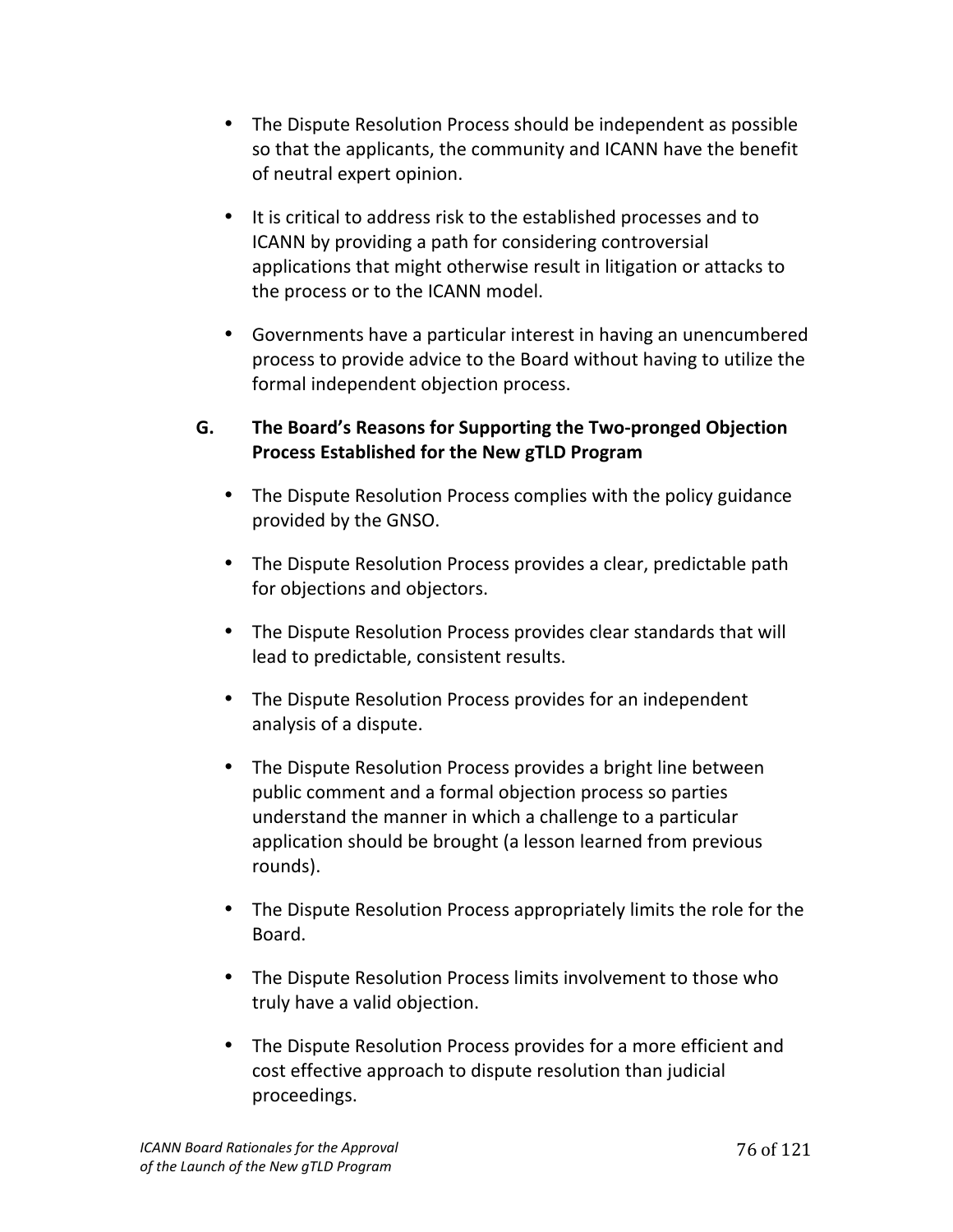- The Dispute Resolution Process, which provide for an "Independent" Objector" to object is an important step to achieving the goal of independence and ensuring the objectionable strings are challenged.
- The GAC Advice process provides an avenue for the GAC to provide public policy advice to the Board on individual applications in a relatively timely fashion and consistent manner.
- The GAC Advice process was developed after close consultations with the GAC and provides a prescribed manner and time frame in which the Board will be able to consider GAC advice with respect to a particular string or applicant.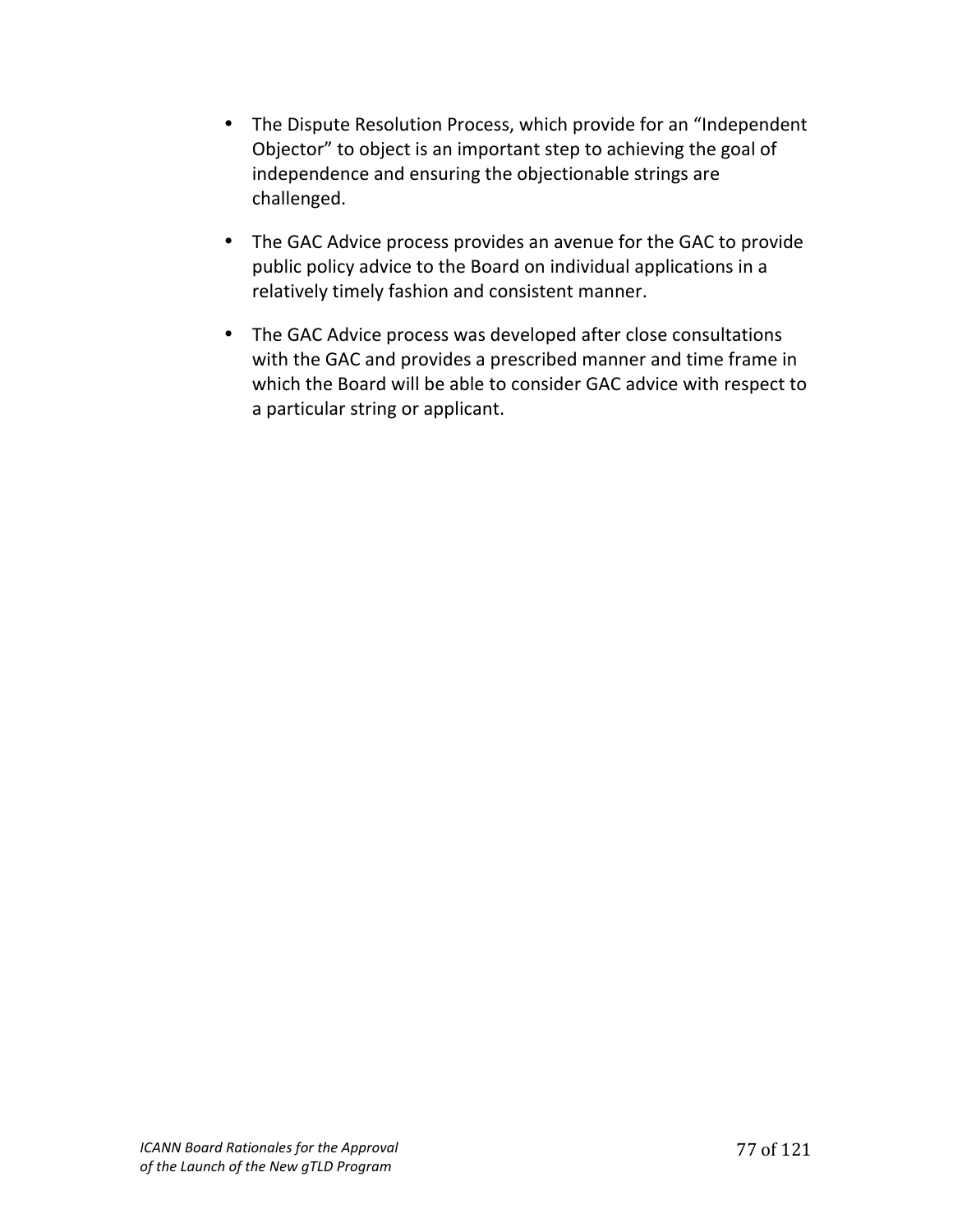# 7. ICANN Board Rationale on Root Zone Scaling in the New gTLD Program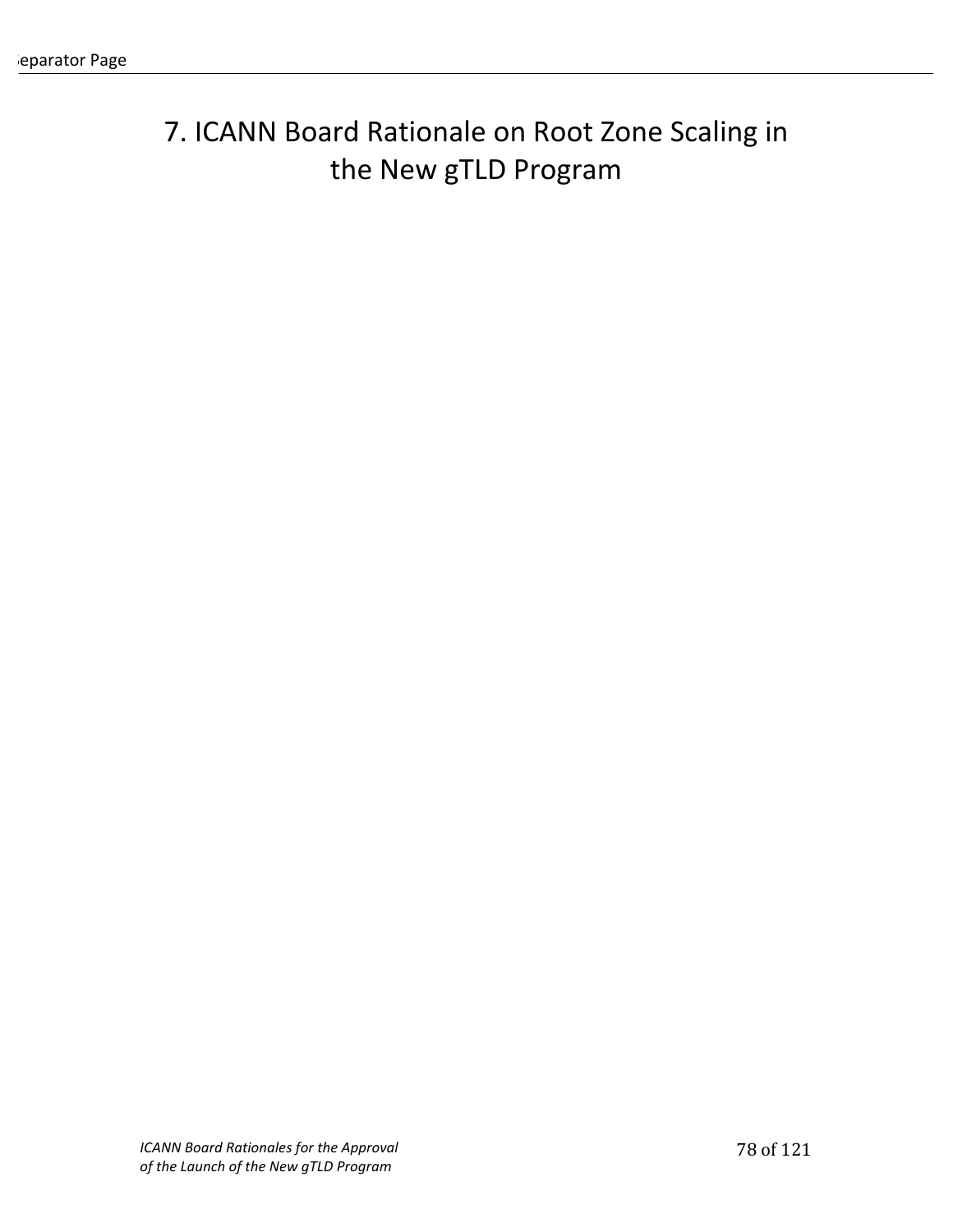# 7. ICANN Board Rationale on Root Zone Scaling in the New gTLD Program

### **I. Introduction**

When ICANN was formed in 1998 as a not for profit, multi-stakeholder organization dedicated to coordinating the Internet's addressing system, its primary purpose was to promote competition in the domain name system ("DNS") marketplace while ensuring internet security and stability. ICANN's Bylaws and other foundational documents articulate that the promotion of competition in the registration of domain names is one of ICANN's core missions. See ICANN Bylaws, Article 1, Section 2.6.

One part of this mission is fostering competition by allowing additional Top Level Domains ("TLDs") to be created. ICANN began this process with the "proof of concept" round for a limited number of new gTLDs in 2000, and then permitted a limited number of additional "sponsored" TLDs in 2004-2005. These additions to the root demonstrated that TLDs could be added without adversely affecting the security and stability of the domain name system.

After an extensive policy development process, in August 2007, the GNSO issued a lengthy report in which it recommended that ICANN permit a significant expansion in the number of new gTLDs. The report recognized that the introduction of new gTLDs would require the expansion of the top-level DNS zone in the DNS hierarchy known as the DNS root zone ("root zone"). This expansion of the root zone, along with ICANN's recent and concurrent implementation of other changes to the root of the DNS, caused some members of the community to ask ICANN to review how the expansion of the root zone could impact root zone stability. http://gnso.icann.org/issues/new-gtlds/pdp-dec05-fr-parta-08aug07.htm.!!

Between 2004 and 2010, the root of the DNS underwent significant changes, both in content as well as support infrastructure. These changes included the addition of Internationalized Domain Names ("IDNs") to the root, the deployment of IPv6 and implementation of Domain Name System Security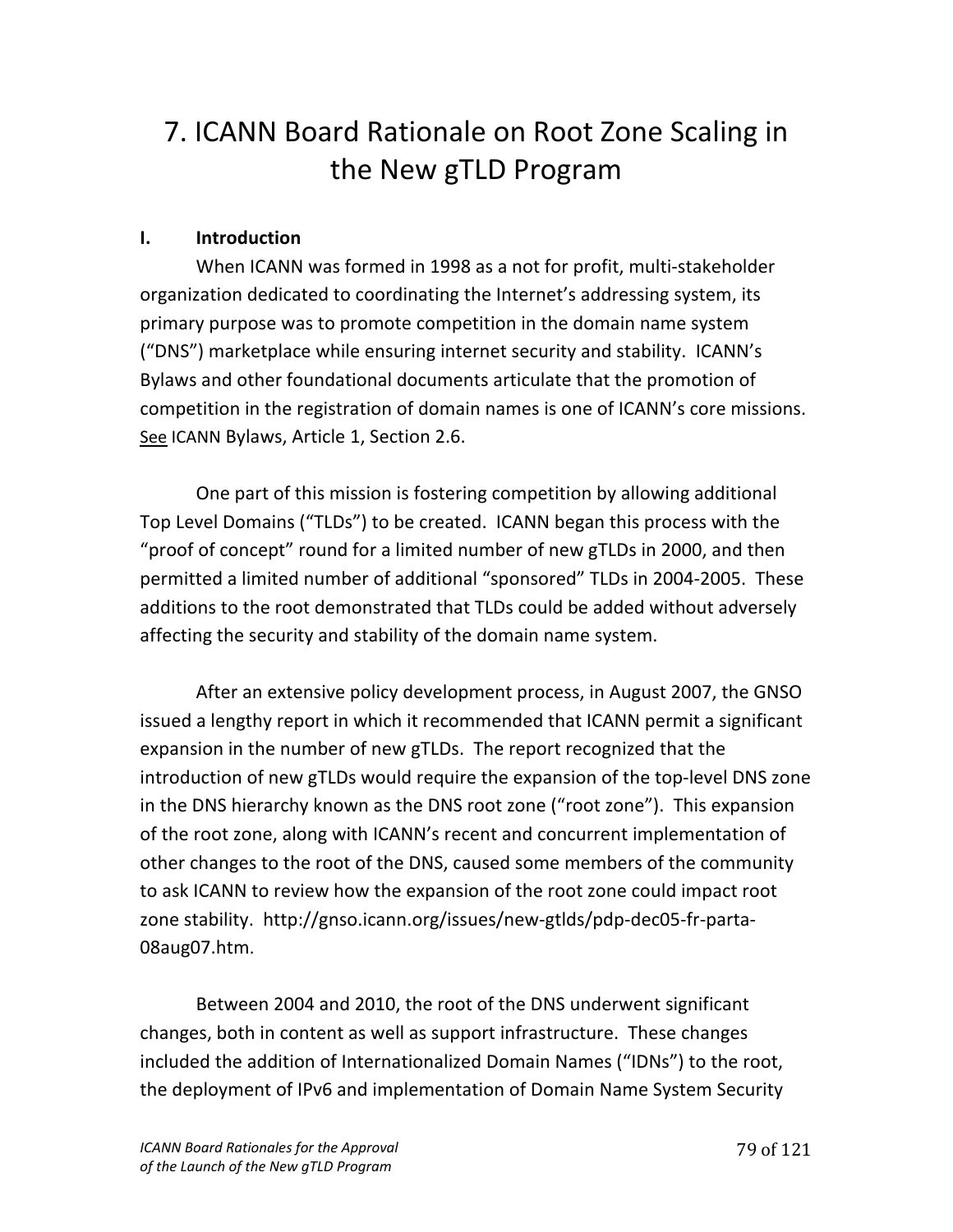Extensions ("DNSSEC"). The broad scope of these changes was unprecedented. Now with new gTLDs on the horizon, further substantive changes in the root of the DNS are expected.

In response to comments from members of the community, ICANN commissioned a number of studies to address the capacity and scaling of the root server system with the goal of ensuring the stable and secure addition of new gTLDs. The studies improved ICANN's understanding of the scalability of the root zone as it pertains to new gTLDs, and they reinforced confidence in the technical capability and stability of the root zone at the projected expansion rates. The studies also helped to inform and improve ICANN's approach to monitoring the scalability and stability of the root zone.

# **II.** Brief History of ICANN's Consideration of Root Zone Scaling Associated with the New gTLD Program

This section sets forth a brief history of significant Board actions on the subject of root zone scaling associated with the new gTLD program.

- In December 2005, the GNSO commenced a rigorous policy development process to determine whether (and the circumstances under which) new gTLDs would be added. A broad consensus was achieved that new gTLDs should be added to the root in order to further stimulate competition and for numerous other reasons.
- At the 2 November 2007 ICANN Board Meeting, the Board considered the GNSO's policy recommendation and passed a resolution requesting that ICANN staff continue working on the implementation analysis for the introduction of the new gTLD program and report back to the Board with a report on implementation issues. http://gnso.icann.org/issues/new-gtlds/pdp-dec05-fr-parta-08aug07.htm; http://www.icann.org/minutes/resolutions-02nov06.htm# Toc89933880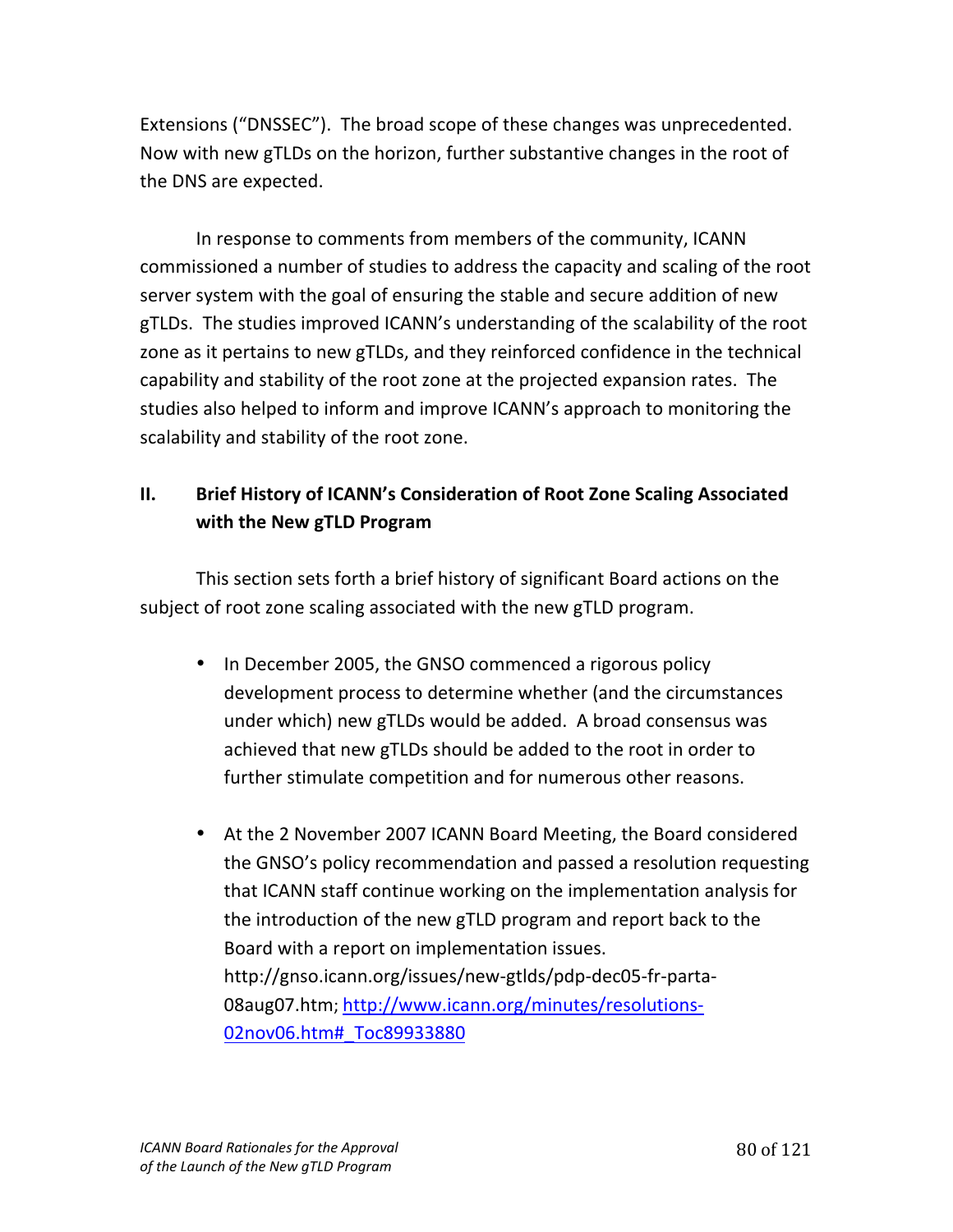• On 6 February 2008, ICANN published a paper entitled DNS Stability: The Effect of New Generic Top Level Domains on the Internet Domain Name System which addressed TLD Strings, technical stability and the capacity of the root zone.

http://www.icann.org/en/topics/dns-stability-draft-paper-06feb08.pdf

• On 6 February 2008, in response to ICANN's publication of the paper entitled DNS Stability: The Effect of New Generic Top Level Domains in the Internet Domain System, the Board requested public comments and community feedback regarding technical issues relevant to the addition of new gTLDs. The Board also requested guidance on how best to facilitate transparency in implementing the recommendations of the paper.

http://www.icann.org/en/announcements/announcement-06feb08.htm!!

- In February 2009, the Board resolved that the Security and Stability Advisory Committee ("SSAC") and the DNS Root Server System Advisory Committee ("RSSAC") should jointly conduct a study analyzing the aggregate impact of the proposed implementation of various changes to the root zone and any potential effects on the security and stability within the DNS root server system. These changes include the still-recent addition of IPv6 access to the root servers, the planned addition of IDNs at the root level, signing the root zone with DNSSEC, and the provisioning of new country code IDN TLDs and new gTLDs.
- On 7 September 2009, the Root Zone Scaling Team ("RSST") released its study entitled Scaling the Root. http://www.icann.org/en/committees/dns-root/root-scaling-studyreport-31aug09-en.pdf
- On 17 September 2009, the DNS Operations Analysis and Research Center ("DNS-OARC") released the "L" Root Study entitled Root Zone Augmentation and Impact Analysis.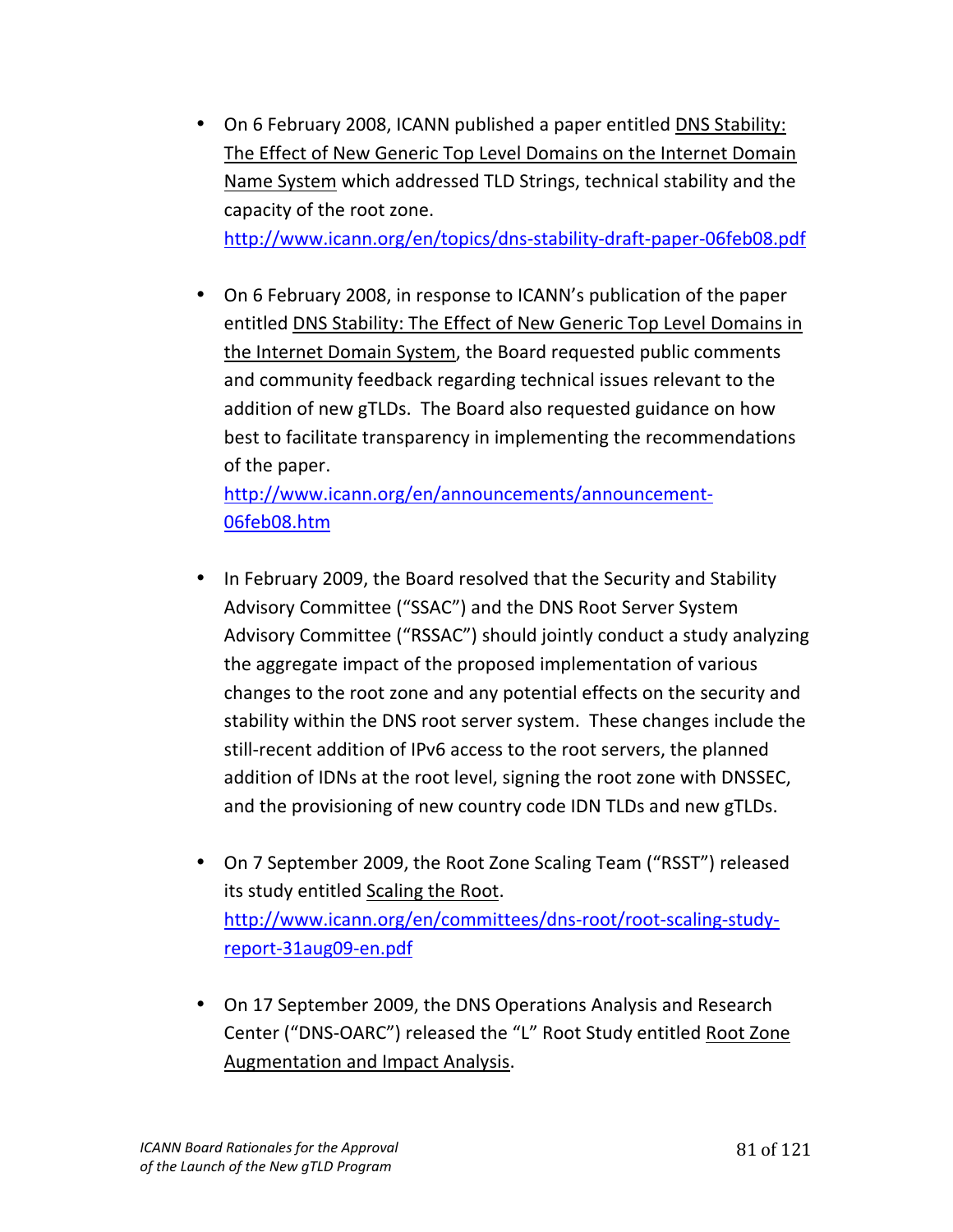# http://www.icann.org/en/topics/ssr/root-zone-augementationanalysis-17sep09-en.pdf

- On 29 September 2009, the Netherlands Organization for Applied Scientific Research ("TNO") released a report directed by the RSST to develop a quantitative model of the DNS Root Server System to analyze the impact of the addition of new gTLDs, IDN TLDs, IPv6 and DNSSEC. That study is entitled Root Scaling Study: Description of the DNS Root Scaling Model. http://www.icann.org/en/committees/dns-root/rootscaling-model-description-29sep09-en.pdf
- On 14 October 2009, the Chair of the Internet Architecture Board ("IAB"), Olaf Kolkman, sent a letter to ICANN's Board in response to the publication of the RSST Study. He stated that the report's recommendations were accurate and that security, stability and resiliency are the most important properties of the system and they need to continue to be monitored and safeguarded by ICANN. http://www.icann.org/en/correspondence/kolkman-to-ceo-board-14oct09-en.pdf
- On 3 March 2010, ICANN released its Draft Delegation Rate Scenarios for New gTLDs, laying out the plan for limiting delegation rates and outlining expected demand for new gTLDs based on: (1) current participation in the new gTLD process; (2) brand and famous mark holders; and (3) regional, national and other geographic regions that are not currently participating.

http://www.icann.org/en/announcements/announcement-03mar10en.htm!!

• On 25 September 2010, the Board adopted a resolution approving a model and a rationale for the maximum rate of applications. It set the number at 1,000 applications per year. The Board noted that the initial survey of the root server operator's ability to support growth was successful and directed ICANN staff to revisit that estimate on a regular basis. The Board directed ICANN to consult with root zone operators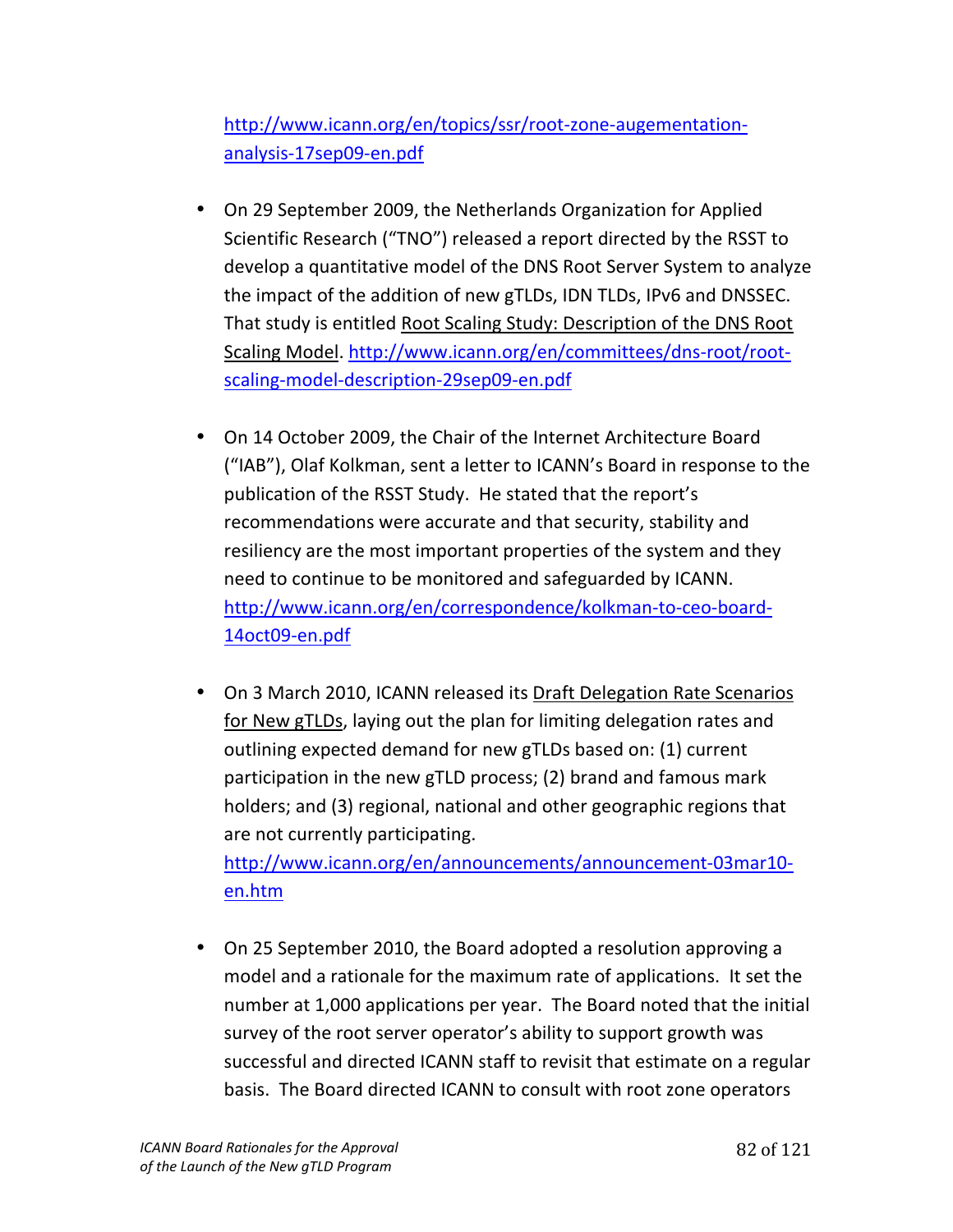to define, monitor and publish data on root zone stability. http://www.icann.org/en/minutes/resolutions-25sep10-en.htm#2.3

- On 6 October 2010, ICANN released its Delegation Rate Scenarios for New gTLDs, laying out in final form the plan for limiting delegation rates for new gTLDs.
- On 5 November 2010, the ICANN Board received a letter from the Chair of ICANN's Board Risk Committee, Bruce Tonkin, stating that the Risk Committee is seeking advice from RSSAC on the capability of the root server system to support the planned introduction of new gTLDs in 2011/2012. http://www.icann.org/en/correspondence/tonkin-to-murai-05nov10en.pdf
- On 25 November 2010, the ICANN Board received a letter from the Chair of RSSAC, Jun Murai, stating that the recent successful implementation of DNSSEC in the root zone was a good example of how to proceed with new capabilities. He further stated that in the case of the proposed gradual expansion of no more than 1,000 new gTLD entries per year for the next several years, the RSSAC expected the system to remain stable and robust.

http://www.icann.org/en/correspondence/murai-to-board-25nov10en.pdf

• On 10 December 2010, the Board indicated that the overarching issue of root zone scaling had been addressed through expert consultation and study. The studies indicate that rate-limited addition of TLDs can be implemented without any expected impact on the stability of the root zone system. The Board also agreed to implement communications and monitoring systems to oversee the new gTLD program.!

http://www.icann.org/en/minutes/minutes-10dec10-en.htm

# **III.** Major Root Zone Scaling Studies Commissioned by the Board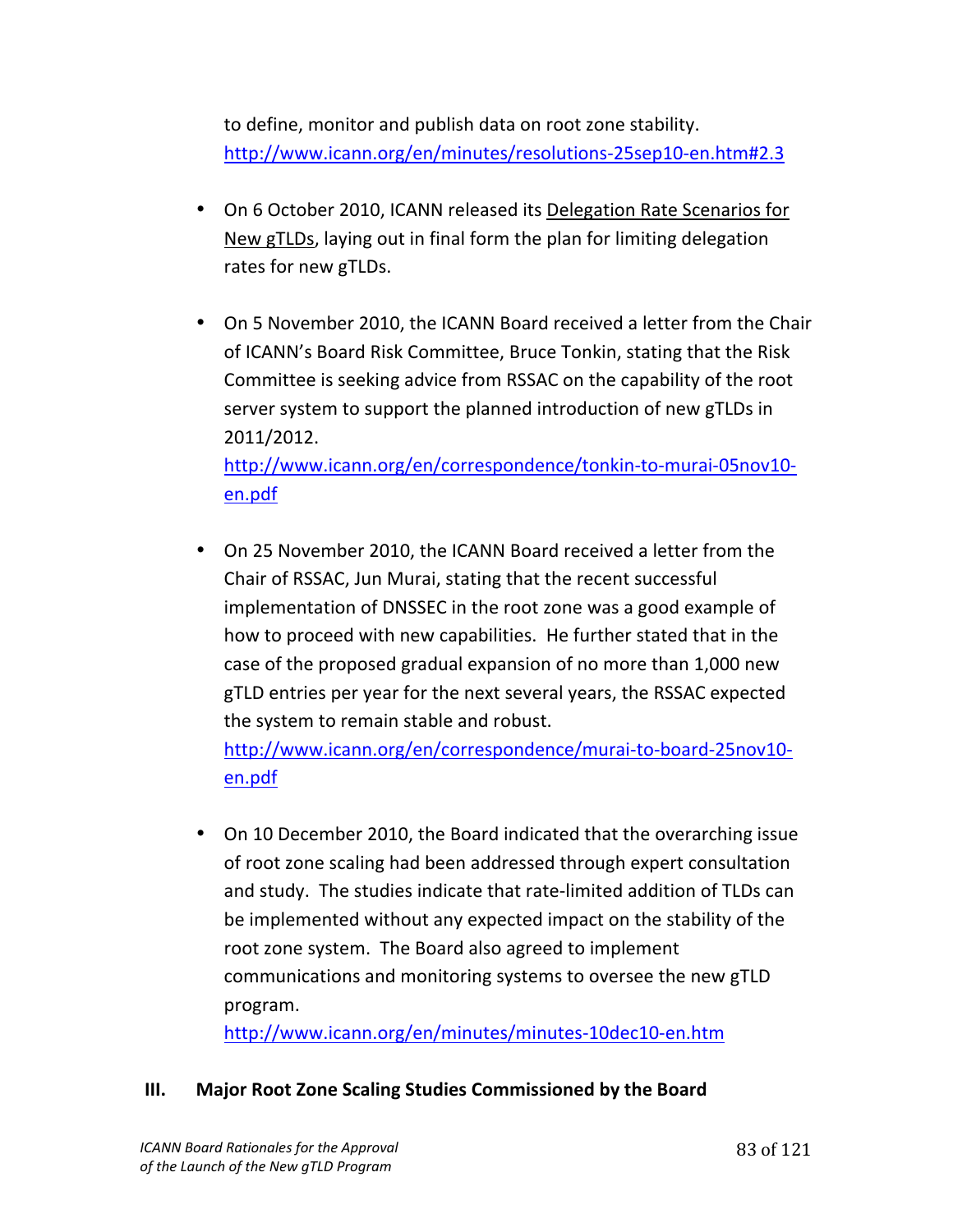On 3 February 2009, the ICANN Board unanimously directed the RSSAC and SSAC to jointly study "the impact to security and stability within the DNS root server system of [the IPv6, IDN TLDs, DNSSEC and new gTLDs] proposed implementations." The Board resolution stated that the joint studies should: (1) address the implications of the initial implementation of these changes occurring during a compressed time period; (2) address the capacity and scaling of the root server system to address a wide range of technical challenges and operational demands that might emerge as part of the implementation of proposed changes; and (3) ensure that the process for establishing the study terms, design and implementation will address technical and operational concerns regarding expanding the DNS root zone. http://www.icann.org/en/minutes/minutes-03feb09.htm.

In response to the Board's 3 February 2009 Resolution, ICANN commissioned two studies. The "L" Root Study focused on the impact of the scaling of the root on one server. The RSST Study modeled the processes in the root management system and analyzed the results of scaling the system.

The studies made important observations about possible limits to the root system, including limits to the pace of scaling and limitations other than purely technical, e.g. in processing TLD applications through ICANN, NTIA and VeriSign. Neither study found meaningful technical limitations in system scaling. The RSST Study recommended ongoing system modeling and monitoring, and encouraged improved communication with ICANN staff on gTLD forecasts and plans. To follow up on the RSST Study, the TNO put together a modeling contribution in conjunction with the RSST Study to transform the information and findings in the RSST Study into a quantitative model and simulation software.

# A. The "L" Root Study

The DNS-OARC released the "L" Root Study on 17 September 2009. The DNS-OARC conducted the study pursuant to a contract with ICANN. The study focused specifically on the impact of adding IPv6, DNSSEC and new TLDs to a laboratory simulation of the "L" Root Server. See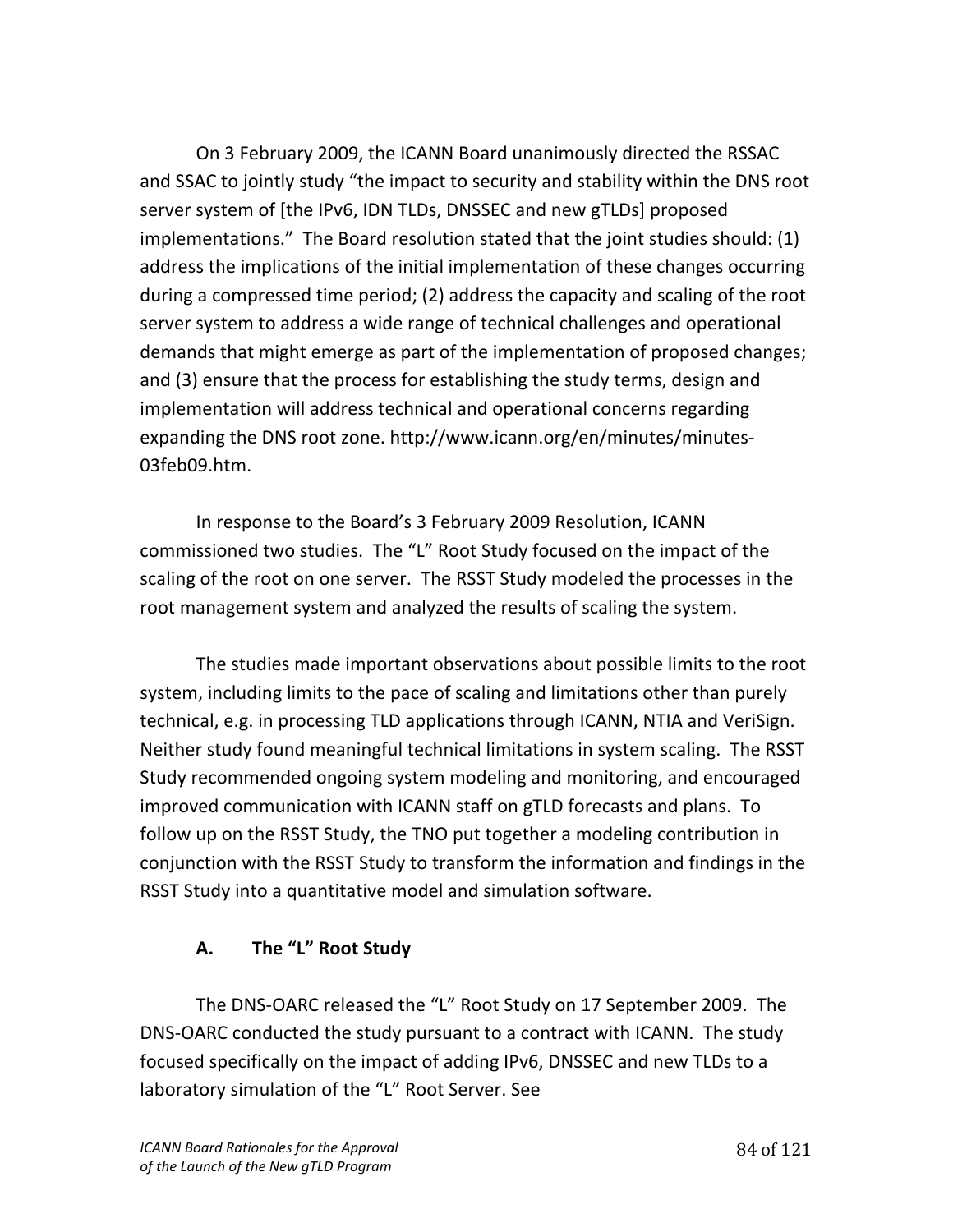http://www.icann.org/en/topics/ssr/root-zone-augementation-analysis-17sep09en.pdf.

The DNS-OARC performed a number of simulations and measurements with BIND and NSD server software and varying zone sizes to better understand how the new gTLD program changes may affect the performance of, and resource requirements for, the root DNS server infrastructure. The analysis looked at five key areas that would have an impact on operations: (1) zone size; (2) name server reload and restart times; (3) DNS response latency; (4) internameserver bandwidth utilization; and (5) potential increases in Transmission Control Protocol usage.

The "L" Root Study concluded that at least that one root server could easily handle both the deployment of the new technologies as well as the new gTLD program.

# **B.** The RSST Study

The RSST released their study on 7 September 2009. It undertook to determine if, how, and to what extent "scaling the root" will affect the management and operation of the root system. The RSST Study considered the "L" Root Study as part of its input and outsourced the development of a simulation of root management processes and conducted interviews with root server operators, IANA staff, VeriSign, NTIA and others. The RSST Study reviewed the impact on the root servers, and on the provisioning systems that lead up to the root zone being propagated to the root servers. See http://www.icann.org/en/topics/ssr/root-zone-augementation-analysis-17sep09en.pdf.

The study provided qualitative and quantitative models of the root system that show how the root zone's different parts are related and how the root zone responds to changes in the parameters that define its environment. The RSST Study's conclusions assume that the estimate of less than 1,000 new gTLDs being added to the root zone per year is accurate. The study also assumes that other parameters relating to the management of the DNS root will not be substantively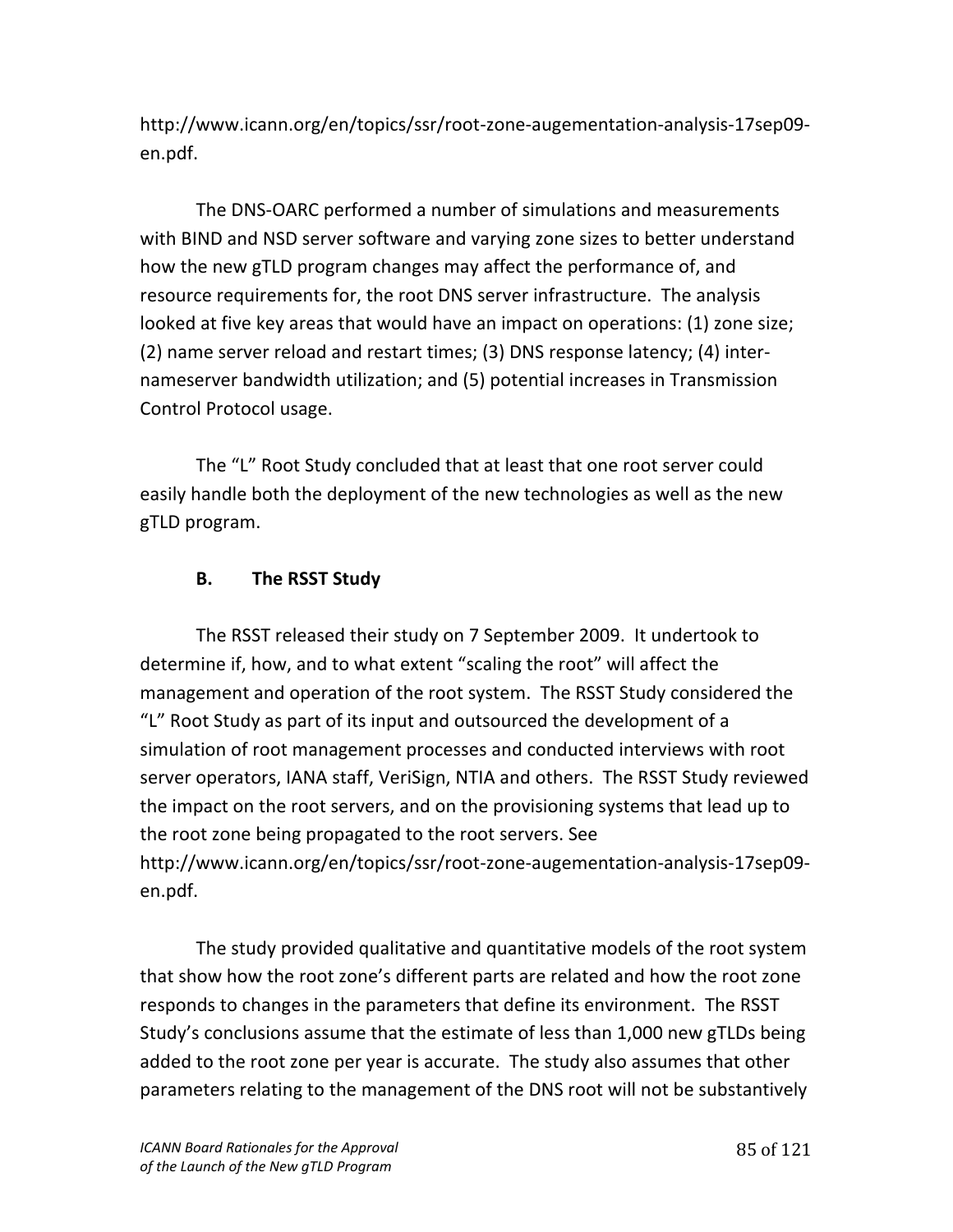altered. With these assumptions in mind, the RSST Study concluded that normal operational upgrade cycles and resource allocations will be sufficient to ensure that scaling the root, both in terms of new technologies as well as new content, will have no significant impact on the stability of the root system.

The principal results of the study are qualitative and quantitative models. These models enable the static simulation of popular "what-if" scenarios— $e.q.,$ "what would happen if the size of the root zone increased by three orders of magnitude (assuming that everything in the system remained as it is today)?" but also a far more useful dynamic analysis of the way in which the system responds and adapts to changes in the DNS environment over time. The analysis allows the community to anticipate the consequences of scaling the root, identify and recognize "early warning signs" of system stress, and plan ahead for any mitigating steps that may be necessary to keep the system running smoothly if and when signs of stress appear. The RSST Study also recommended that the Board call on ICANN's staff to take on a monitoring role in collaboration with other system partners as an element of the new gTLD program rollout.

# **C.** The TNO Report

To follow up on the RSST Study, the TNO put together a modeling contribution in conjunction with the RSST Study to transform the information and findings in the RSST Study into a quantitative model and simulation software. The TNO Report was able to simulate several cases for the purpose of model validation and to illustrate typical use of the simulation model. More specifically, this study was directed by the RSST to apply quantitative modeling expertise to develop a quantitative model of the DNS Root Server System to analyze ways it responds to the addition of new gTLDs, IDN TLDs, IPv6 and DNSSEC. The TNO suggested that the model be fine-tuned as the new gTLD program is implemented, and that the model be used as a tool by ICANN in order to give ICANN more accurate boundaries for the scalability of the root. See http://www.icann.org/en/committees/dns-root/root-scaling-model-description-29sep09-en.pdf.

# **IV.** The Board's Analysis of Root Zone Scaling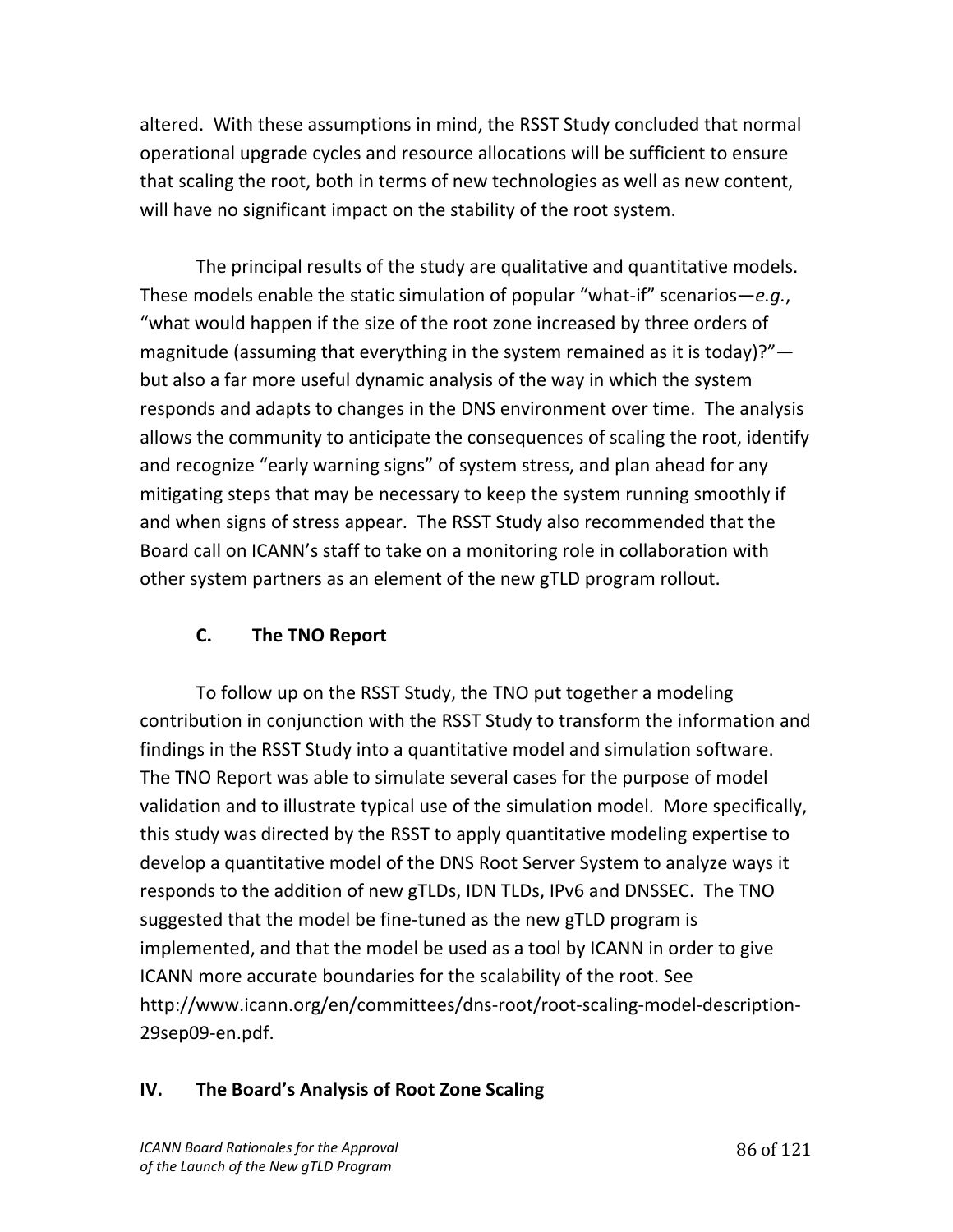# A. Why the Board Commissioned Studies on Root Zone Scaling

- ICANN's mission statement and one of its founding principles is to promote user choice and competition. ICANN has created significant competition at the registrar level that has resulted in enormous benefits for consumers. To date, ICANN has not created meaningful competition at the registry level. Based upon the report and recommendation from the GNSO to introduce new gTLDs, the Board decided to proceed with the new gTLD program.
- Both the Board and members of the community have commented that the introduction of new gTLDs would require the expansion of the root zone and could impact root zone stability. To address these comments, on 3 February 2009, the Board adopted a resolution approving the SSAC/RSSAC Stability Studies which led to the commissioning of the "L" Root Study and RSST Study.

# **B.** Who the Board Consult Regarding Root Zone Scaling

- Legal Counsel
- The GNSO
- The GAC
- $\bullet$  DNS-OARC
- The SSAC
- The RSSAC
- The!TNO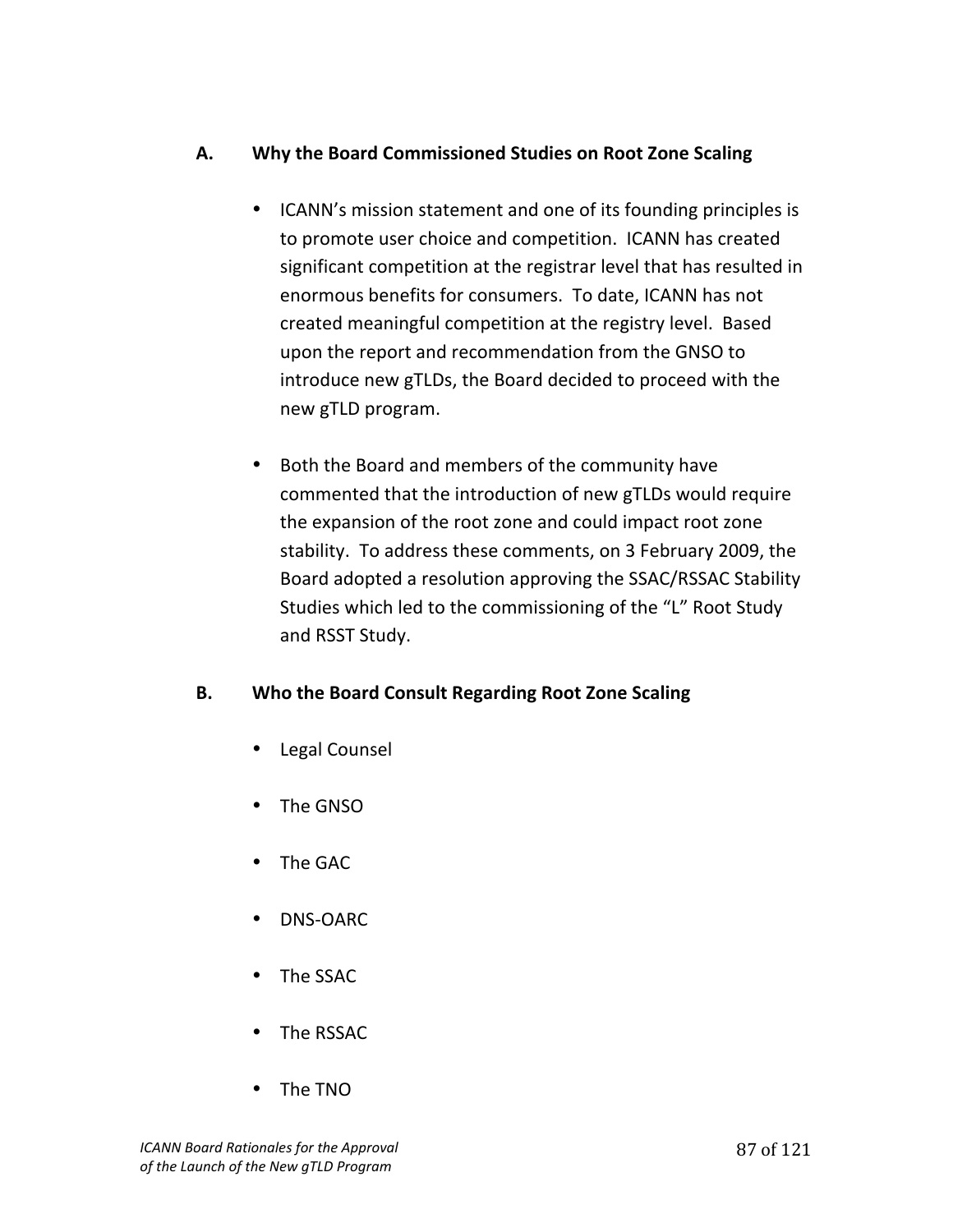• All other Stakeholders and Community members through public comment forum and other methods of participation.

### **C.** What Significant Non-Privileged Materials the Board Reviewed

In evaluating the issue of root zone scaling, the ICANN Board reviewed various materials to determine the stability of the root zone: (1) Deployment Experience; (2) Studies and Models; and (3) Public Comments.

# **1.** Deployment Experience

In order to determine the stability of the root zone with the implementation of the new gTLD program, the Board closely evaluated the impact of the significant changes that had already been implemented or were in the process of being implemented into the root zone. Since February 2008, there have been significant additions to the root zone with the adoption and implementation of IDNs, IPv6 and DNSSEC. In fact, during the period between July 2004 when the first IPv6 addresses were added to the root zone for TLD name servers, until July 2010 when the root was DNSSEC-signed and Delegation Signer Records were inserted, the root DNS service continued with no reported or publicly visible degradation of service. The Board evaluated the impact of each individual addition to the root zone to date, and determined that the addition of IPv6 to the root system, IDN TLDs and the deployment of DNSSEC had no significant harmful effects that were observed by or reported to ICANN's Board. Below is a timeline of the various additions to the root zone since July 2004:

| <b>Date</b>      | <b>Technology</b> | Event                                                                             |
|------------------|-------------------|-----------------------------------------------------------------------------------|
| <b>July 2004</b> | IP <sub>v6</sub>  | First IPv6 addresses added to the root zone<br>for top-level domains (KR and JP). |
| November 2005    | <b>DNSSEC</b>     | First top-level domain (.SE) signed.                                              |
| <b>June 2007</b> | <b>DNSSEC</b>     | IANA DNSSEC-signed root test bed made<br>available.                               |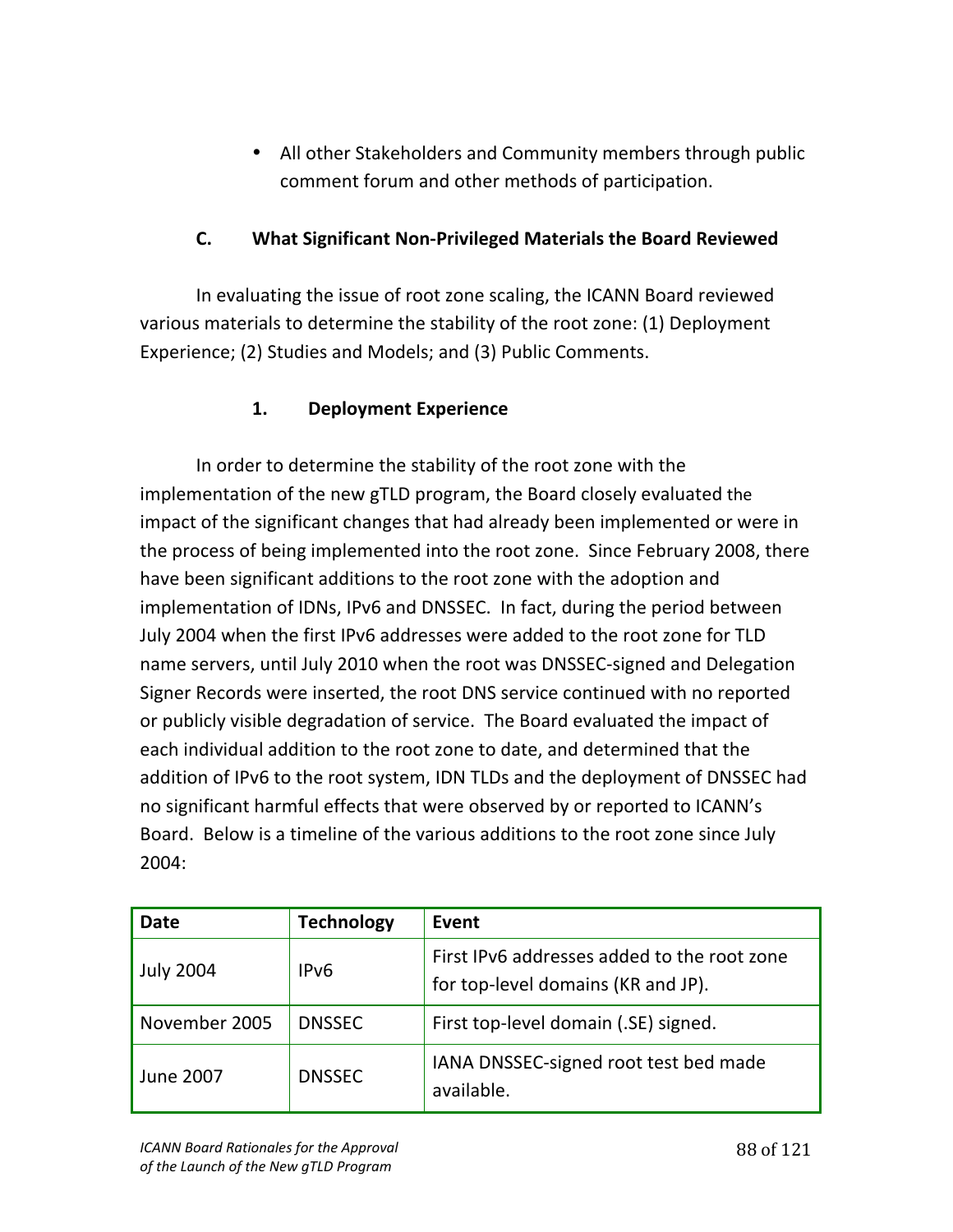| August 2007      | <b>IDNs</b>   | Test IDN top-level domains added to the root.                                                                                                                                              |
|------------------|---------------|--------------------------------------------------------------------------------------------------------------------------------------------------------------------------------------------|
| February 2008    | IPv6, gTLDs   | First IPv6 addresses added for root servers (A,<br>F, J, K, L and M). A limit of a maximum of less<br>than 1,000 new gTLDs per year is derived<br>from estimates of gTLD processing times. |
| January 2010     | <b>DNSSEC</b> | Deliberately Unvalidatable Root Zone (DURZ)<br>published on first root server ("L").                                                                                                       |
| May 2010         | IDNs, DNSSEC  | First production IDNs added to the root (for<br>Egypt, Saudi Arabia and United Arab<br>Emirates). DURZ deployed on all 13 root<br>servers.                                                 |
| <b>June 2010</b> | <b>DNSSEC</b> | First DS records are published in the root<br>zone (for .UK and .BR).                                                                                                                      |
| <b>July 2010</b> | <b>DNSSEC</b> | Root is DNSSEC-signed and the root trust<br>anchor is published.                                                                                                                           |

http://icann.org/en/topics/new-gtlds/summary-of-impact-root-zone-scaling-06oct10-en.pdf

The deployment of new technologies continues without any significant impact to root zone stability. Deployment of IPv6 in the root, which began in 2004, caused no significant harmful effects. Insertion of IDNs into the root in 2007 similarly was a non-event from the perspective of stability of the DNS, and deployment of DNSSEC in the root starting in January 2010 resulted in no observable or reported negative consequences. The empirical data drawn from the deployment of these new technologies can be used to validate the observations. Furthermore, the Board looked at this data, and the continued stability of the root zone throughout the implementation of these programs, as a demonstration that the introduction of the new gTLD program at the proposed max rate of 1,000 applications per year would similarly not impact the stability of the root zone.

#### 2. **Studies and Models**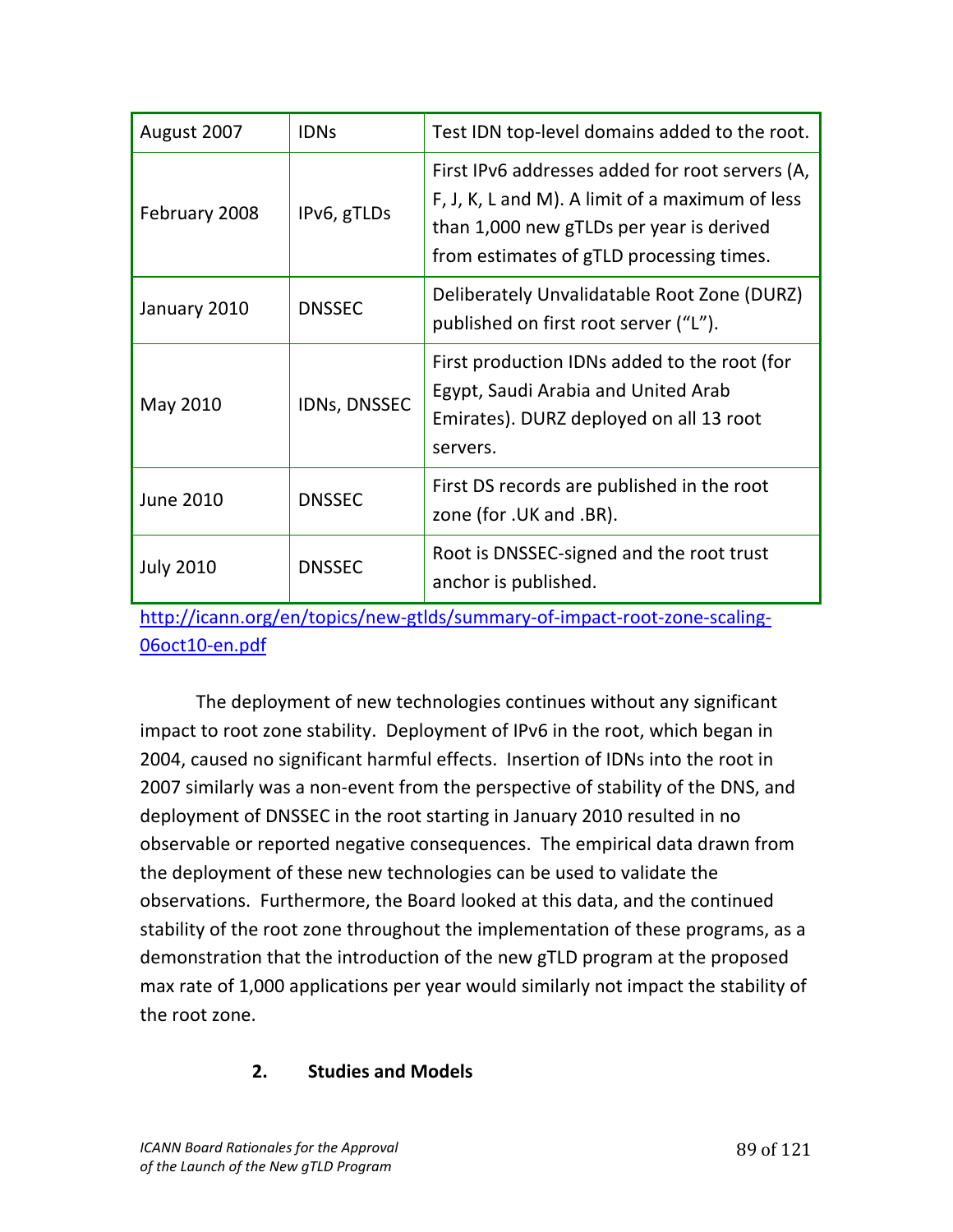As previously mentioned, the ICANN Board commissioned two studies in order to analyze any impact the new gTLD program might have on the root zone. Both of these studies took a different approach to evaluate the possible impact the new gTLD program might have on root zone stability. Along with the TNO Report, the studies concluded that if the proposed new gTLD program is implemented pursuant to the adopted model of a maximum of 1,000 applications per year, the program will have no significant impact on the stability of the root system.

# **3.** Public Comments and the Board's Response

Throughout the Board's analysis of the new gTLD program, in particular with respect to its possible impact to root zone stability, the Board considered public comments made by individuals both in public comment forums and in direct response to the release of the two root zone stability studies. The universe of comments pertaining to root zone scaling is still available. See http://forum.icann.org/lists/scaling/index.html.

The ICANN Board's responses to those comments made in response to the RSST Study were published for the public. See http://icann.org/en/committees/dns-root/summary-analysis-root-scaling-studytor-04oct09-en.pdf.

# **D.** What Factors the Board Found to Be Significant

The Board considered numerous factors in its analysis of root zone scaling. The Board found the following factors to be significant:

- the principle that the Board should base its decision on solid factual investigation and expert consultation and study;
- the addition of new gTLDs to the root in order to stimulate competition at the registry level;
- the stable and secure addition of addition of new gTLDs to the DNS;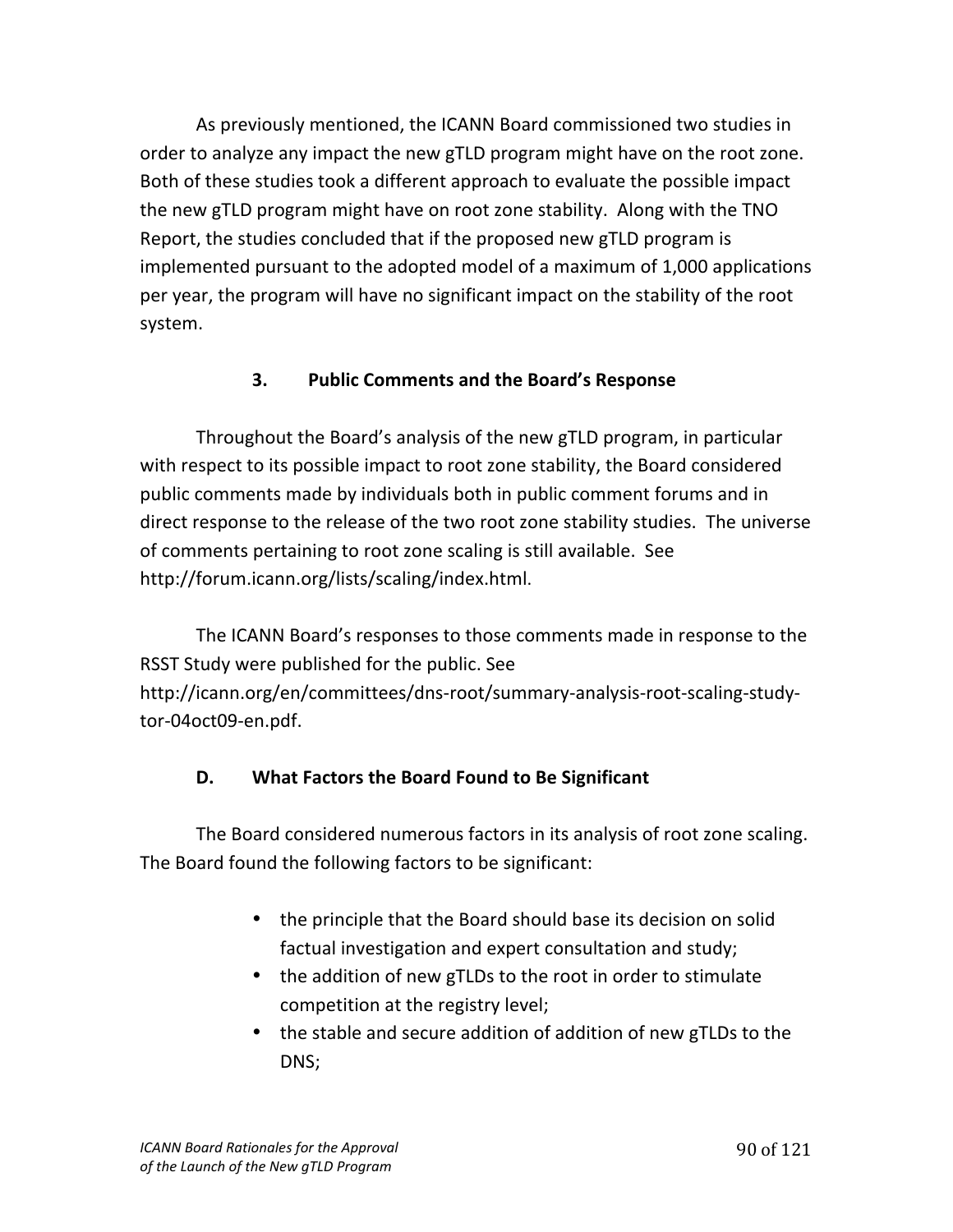- the continued security, stability and resiliency of the root zone; and
- the continued monitoring of the root zone system.

# **V.** The Board's Reasons for Concluding the Introduction of New gTLDs Will **Not Harm the Root Zone**

The overarching issue of root zone scaling has been addressed through conversations with the public, expert consultation and expert analysis of the impact of the new gTLD program. These studies, consultations and interactions with the community facilitated the Board's study of the possible impacts the introduction of new gTLDs may have on root zone stability. The Board concluded that the additional gTLDs may be delegated without any significant impact on the stability of the root zone system.

The Board will continue to closely monitor the stability of the root zone and will call on its staff to take on a monitoring regime along with other system partners as an element of the new gTLD program roll-out. Furthermore, the Board will ensure that ICANN staff and system partners establish effective communication channels with root zone operators and RSSAC to ensure a timely response to any changes in the root zone environment.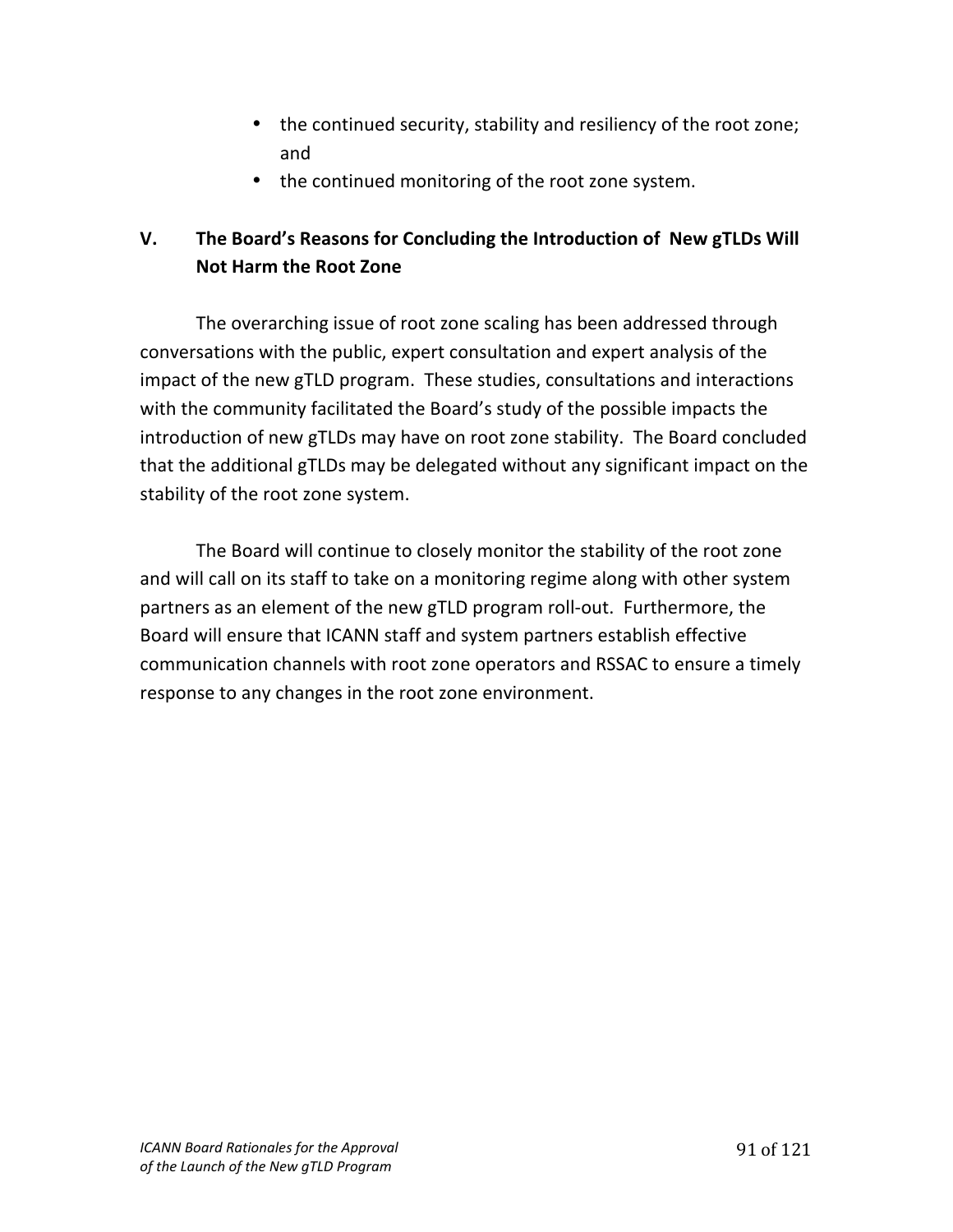8. ICANN Board Rationale on String Similarity and String Contention Associated with the gTLD Program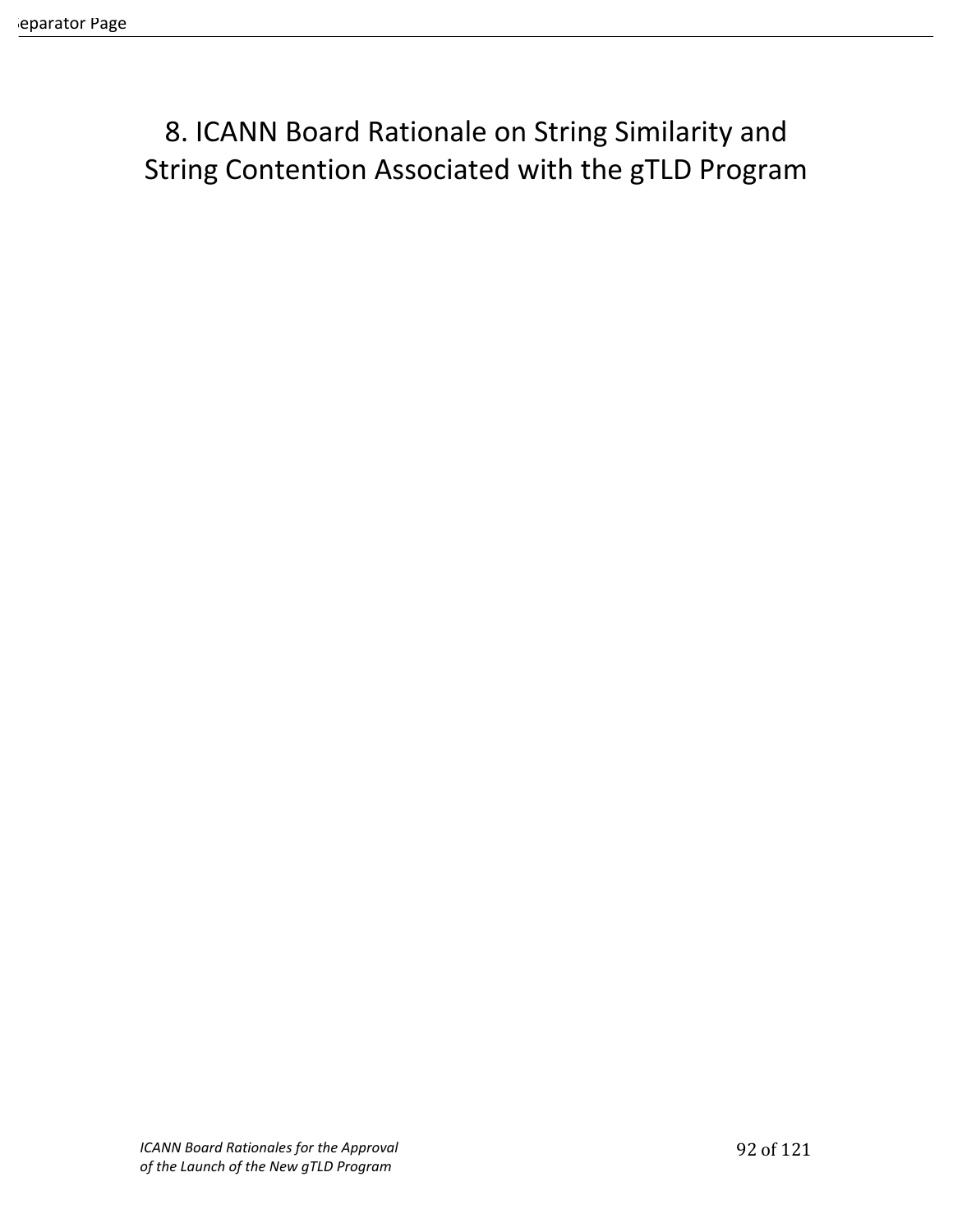# 8. ICANN Board Rationale on String Similarity and String Contention Associated with the gTLD Program

# **I. Introduction**

Through the development of the new gTLD program, the Board has given consideration to issues of potential user confusion resulting from the delegation of many similar TLD strings, as well as to creating procedures for resolving contention cases (i.e., where there is more than one qualified applicant for a TLD).

The foundational policy guidance for the program contains the principle that strings likely to cause user confusion should be avoided. Additionally, policy guidance recommended that there should be a preference for community applications in contention situations.

This memorandum focuses on the Board's review of these issues in implementing these principles in the new gTLD program. The memorandum summarizes the Board's consideration of these issues, and the Board's rationale for implementing the new gTLD program with the provisions on string contention and string similarity.

# **II.** Brief History of ICANN's Analysis of String Similarity and String **Contention Associated With the gTLD Program**

This section sets forth a brief history of significant actions on the subject of string contention associated with the new gTLD program.

- In December 2005, the GNSO commenced a rigorous policy development process to determine whether (and the circumstances under which) new gTLDs would be added. A broad consensus was achieved that new gTLDs should be added to the root in order to further stimulate competition and for other reasons.
- In February 2007, Bruce Tonkin sent an email to the GNSO Council, describing the type of contention resolution methods under discussion for the gTLD process, including self-resolution, among the parties, third-party mediation, a bidding process, auctions, and testing for community affiliations.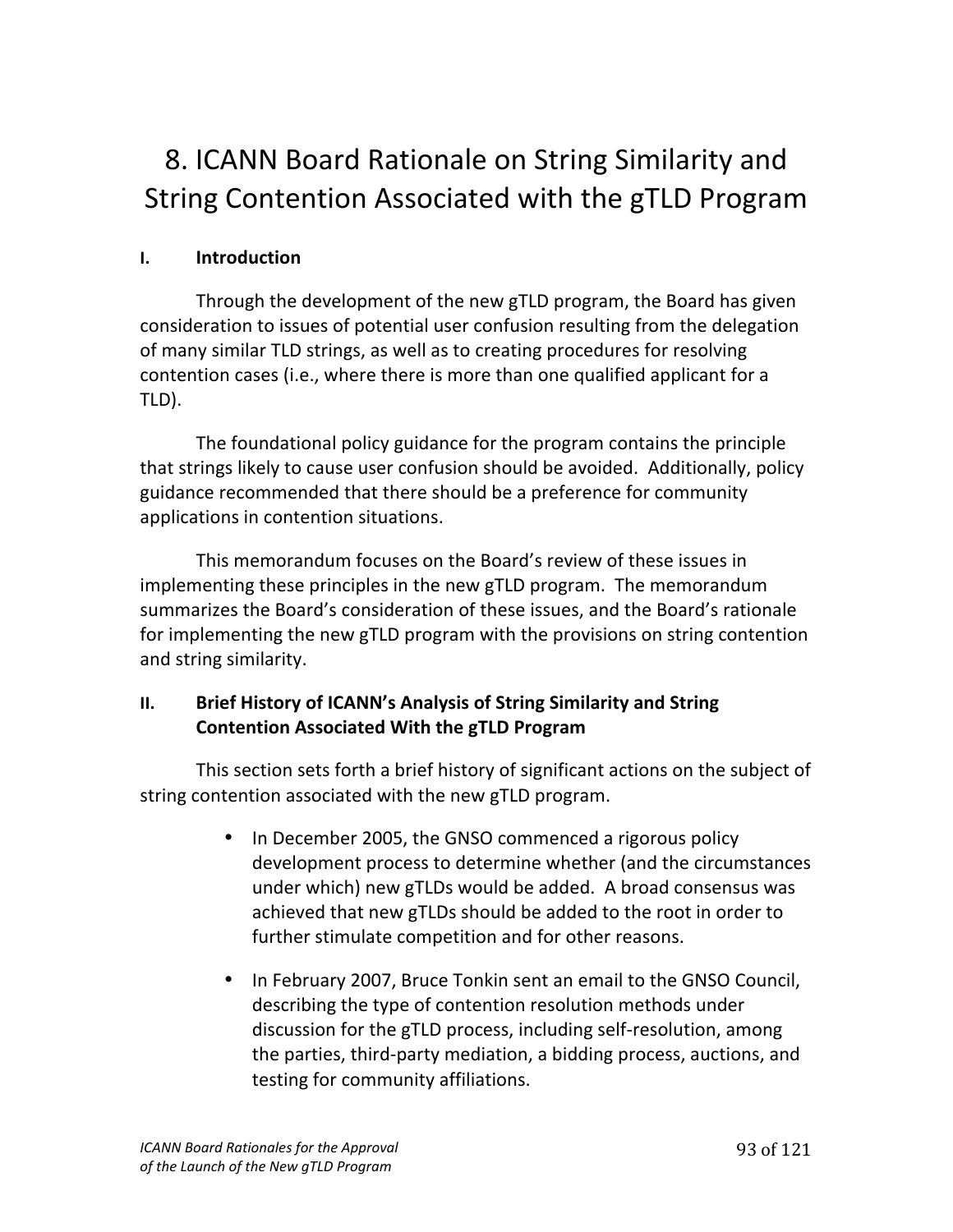http://forum.icann.org/lists/gtld-council/msg00358.html; http://forum.icann.org/lists/gtld-council/msg00359.html

• In March 2007, the Governmental Advisory Committee issued its GAC Principles regarding New gTLDs. This included: 2.4: In the interests of consumer confidence and security, new gTLDs should not be confusingly similar to existing TLDs. To avoid confusion with country-code Top Level Domains, no two letter gTLDs should be introduced.

http://gac.icann.org/system/files/gTLD\_principles\_0.pdf

- In August 2007, the GNSO issued its final report regarding the introduction of new gTLDs, including Recommendation 2, which stated that "strings must not be confusingly similar to an existing top-level domain or a Reserved Name." http://gnso.icann.org/issues/new-gtlds/pdp-dec05-fr-parta-08aug07.htm
- The GNSO's Final Report also included Implementation Guideline F, which stated: If there is contention for strings, applicants may: i) resolve contention between them within a pre-established timeframe; ii) if there is no mutual agreement, a claim to support a community by one party will be a reason to award priority to that application. If there is no such claim, and no mutual agreement a process will be put in place to enable efficient resolution of contention and; iii) the ICANN Board may be used to make a final decision, using advice from staff and expert panels.
- In March 2008, ICANN reported on preliminary work with SWORD to develop a potential algorithm that could help to automate the process for assessing similarity among proposed and existing TLD strings. http://www.icann.org/en/minutes/prelim-report-27mar08.htm
- On 26 June 2008, the Board adopted the Generic Names Supporting Organization's ("GNSO") policy recommendations for the introduction of new gTLDs, and directed ICANN staff to continue to develop a detailed implementation plan. See Board Resolution at http://www.icann.org/en/minutes/resolutions-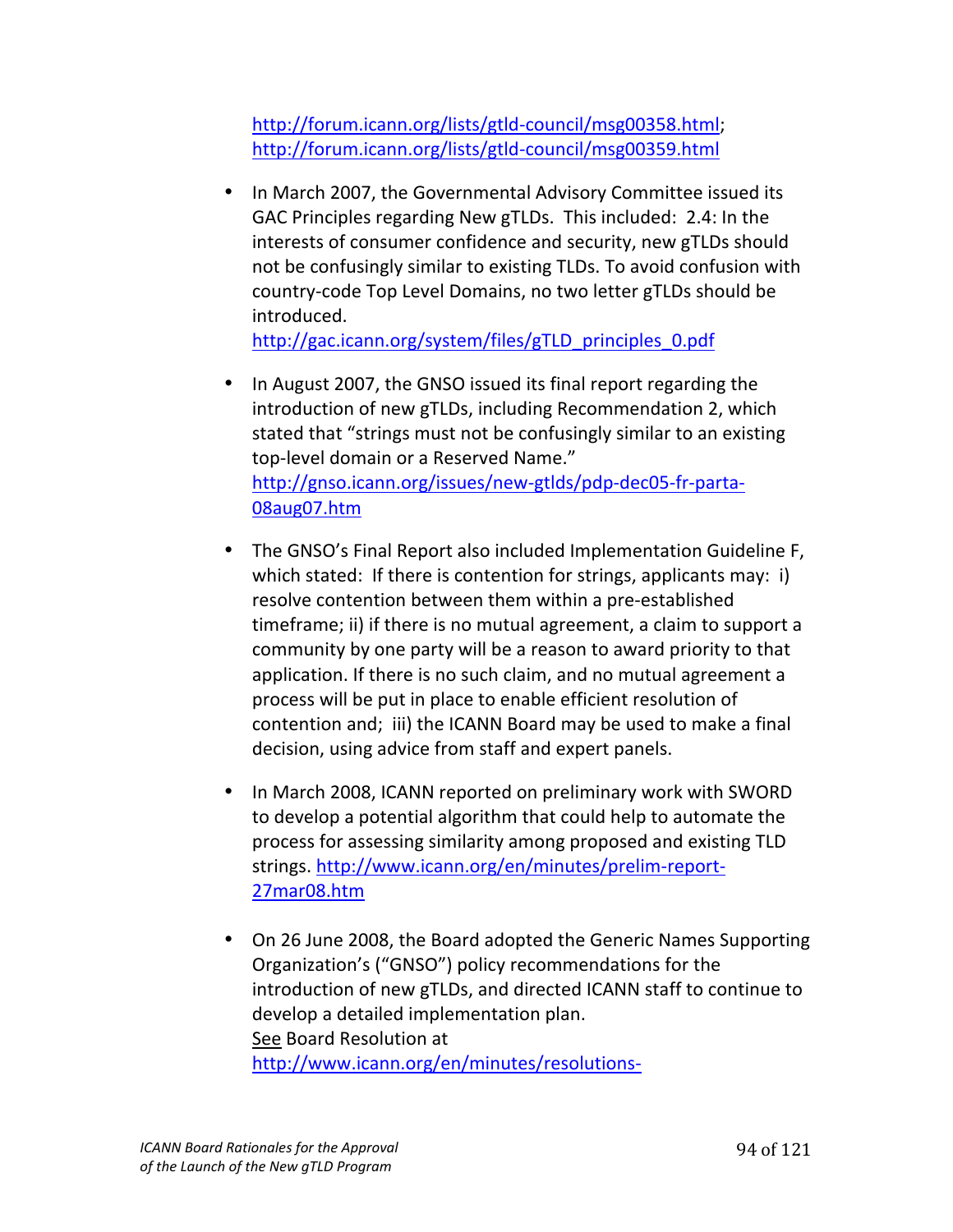26jun08.htm# Toc76113171; see Board Meeting Transcript at https://par.icann.org/files/paris/ParisBoardMeeting\_26June08.txt

- In August 2008, ICANN considered the use of auctions as a tiebreaking mechanism within the new gTLD process. https://www.icann.org/en/topics/new-gtlds/program-updates-2008.htm!!!
- Also in August 2008, ICANN posted a paper for community discussion, entitled "The Economic Case for Auctions," which explores the potential benefits of auctions as a tie-breaking mechanism. https://www.icann.org/en/topics/economic-caseauctions-08aug08-en.pdf
- Also in August 2008, ICANN considered the use of a string similarity algorithm to help automate the process for assessing similarity among the proposed and existing TLD strings. SWORD completed a beta algorithm and reviewed several test cases with ICANN staff to refine the parameters and discuss how the algorithm could be successfully integrated as a tool to help implement the GNSO's recommendation that new gTLD strings should not result in user confusion.

https://www.icann.org/en/topics/new-gtlds/program-updates-2008.htm;

http://www.icann.org/en/announcements/announcement-08aug08-en.htm

- In October 2008, the Board passed a resolution, authorizing the CEO, COO and/or General Counsel of ICANN to enter into an agreement for algorithm related services with SWORD. https://www.icann.org/en/minutes/prelim-report-01oct08.htm
- On 24 October 2008, ICANN published Version 1 of the new gTLD Applicant Guidebook ("Version 1"), as well as an explanatory memorandum, "Resolving String Contention,", http://www.icann.org/en/topics/new-gtlds/string-contention-22oct08-en.pdf, describing the reasons for the contention procedures found in the draft Guidebook. The Guidebook included a preliminary establishment of contention sets based on similarity between strings, opportunities for applicants to self-resolve such contention, a comparative evaluation process, and an objective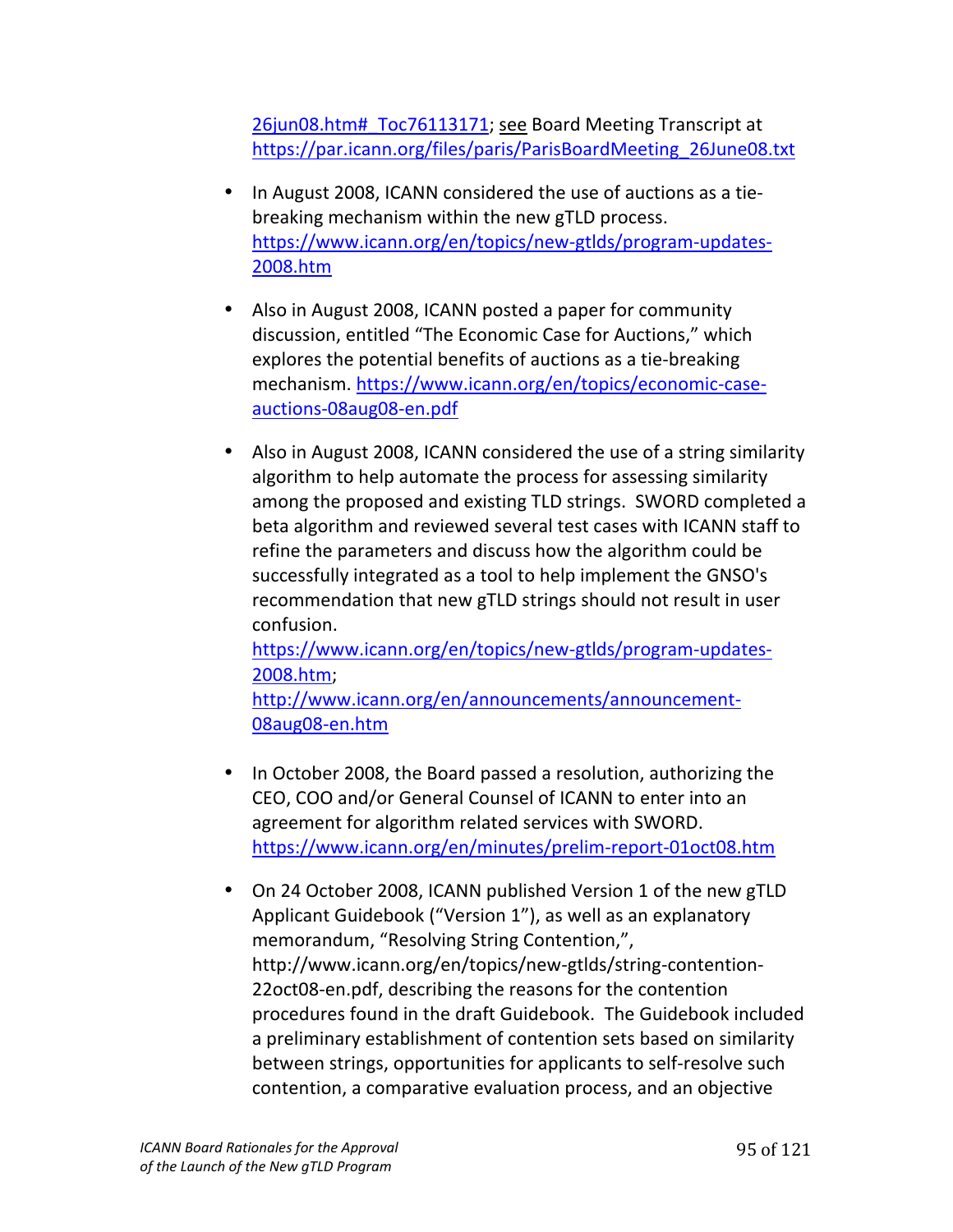mechanism as a last resort. http://www.icann.org/en/topics/new-gtlds/draft-rfp-24oct08en.pdf!!

- These procedures have been continually revised, updated, and posted for comment through successive drafts of the Guidebook. In February 2009, auctions were identified as an objective mechanism of last resort for resolving string contention, included in an updated memorandum, http://www.icann.org/en/topics/new-gtlds/stringcontention-18feb09-en.pdf, and beginning in draft version 2 of the Guidebook. http://www.icann.org/en/topics/new-gtlds/draftstring-contention-clean-18feb09-en.pdf
- Comments on successive drafts of the Guidebook expressed a desire for greater clarity around the standards to be used for comparative evaluation, including requests for examples of applications that would and would not meet the threshold. In response to these comments, ICANN developed detailed explanatory notes for each of the scoring criteria to give additional guidance to applicants. These were included beginning in draft version 3 of the Guidebook. http://www.icann.org/en/topics/new-gtlds/draft-string-contentionclean-04oct09-en.pdf
- In May 2010, ICANN issued draft version 4 of the Guidebook. The comparative evaluation was renamed the Community Priority Evaluation, to more accurately convey the purpose and nature of the evaluation (i.e., not comparing applicants to one another but comparing each against a common set of criteria). Version 4 also included definitions for terms used in the explanatory notes as well as clarifications and expanded guidance in several areas. http://www.icann.org/en/topics/new-gtlds/comments-4-en.htm
- In June 2010, the GNSO Council and the Registries Stakeholder Group requested that exceptions be granted from findings of confusing similarity. The reason for granting an exception would be that a string pair that was found to be confusingly similar constituted a case of "non-detrimental confusion." http://gnso.icann.org/mailinglists/archives/council/msg09379.html; http://forum.icann.org/lists/string-similarity-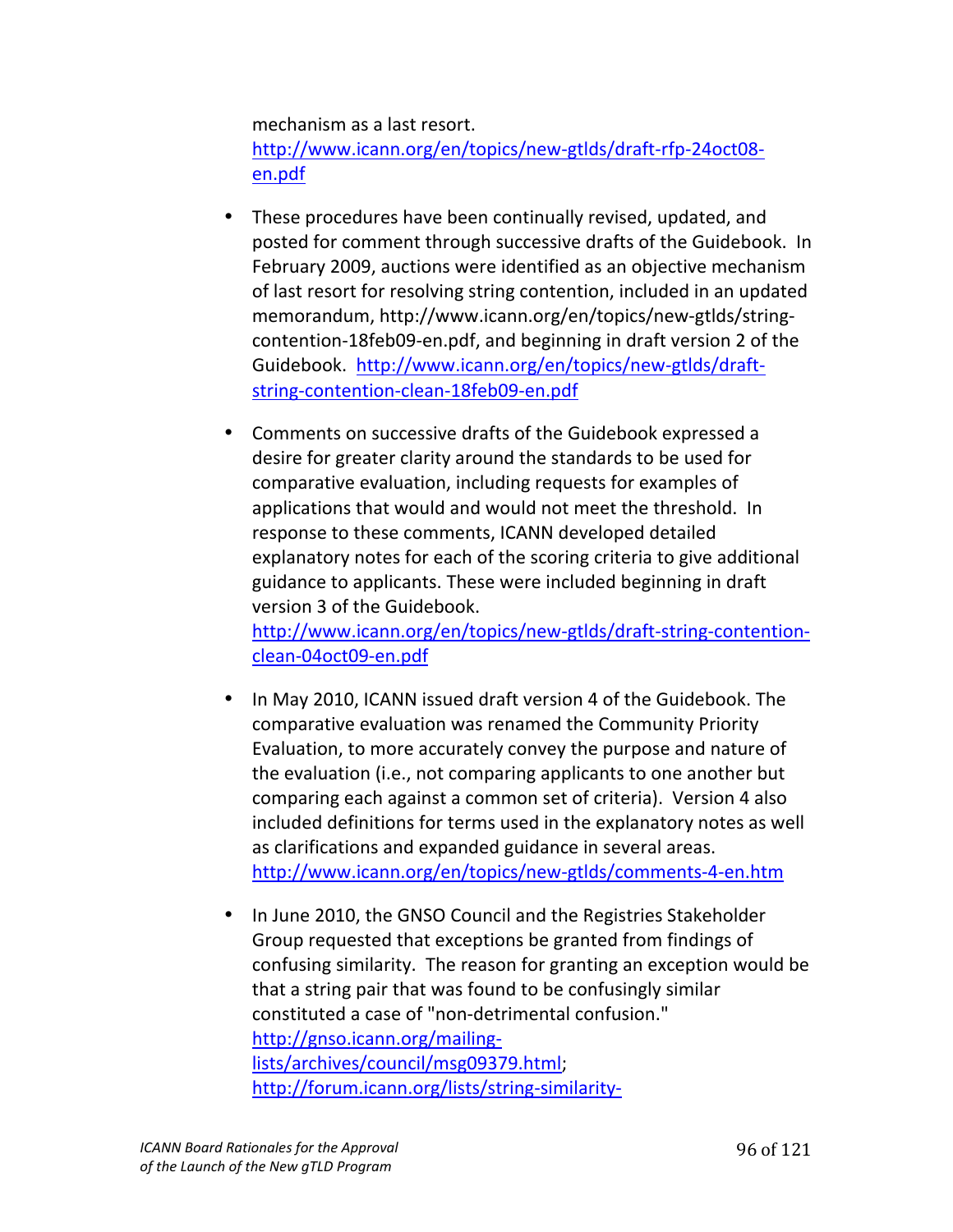amendment/msg00002.html; http://www.icann.org/en/minutes/board-briefing-materials-1-25sep10-en.pdf

- In September 2010, the Board discussed the subject of string similarity and resolved to encourage policy development as needed to consider any exceptions from findings of confusing similarity. http://www.icann.org/en/minutes/resolutions-25sep10en.htm#2.4
- On 30 May 2011, ICANN posted the Applicant Guidebook for consideration by the Board. http://www.icann.org/en/topics/new-gtlds/comments-7-en.htm

# **III.** The Board's Analysis of String Similarity and String Contention

# A. Brief Introduction to String Similarity and String Contention

1. String Similarity

This section sets forth an overview of the string similarity determination:

- What is the Concern over String Similarity?
	- $\circ$  The Board determined that delegating highly similar TLDs in the new gTLD program created the threat of detrimental user confusion.
- How Is It Determined that String Similarity Exists?
	- $\circ$  The preliminary similarity review will be conducted by a panel of String Similarity Examiners, who will use the following standard to test for whether string confusion exists:

String confusion exists where a string so nearly resembles another visually that it is likely to deceive or cause confusion. For the likelihood of confusion to exist, it must be probable, not merely possible that confusion will arise in the mind of the average, reasonable Internet user. Mere association, in the sense that the string brings another string to mind, is insufficient to find a likelihood of confusion.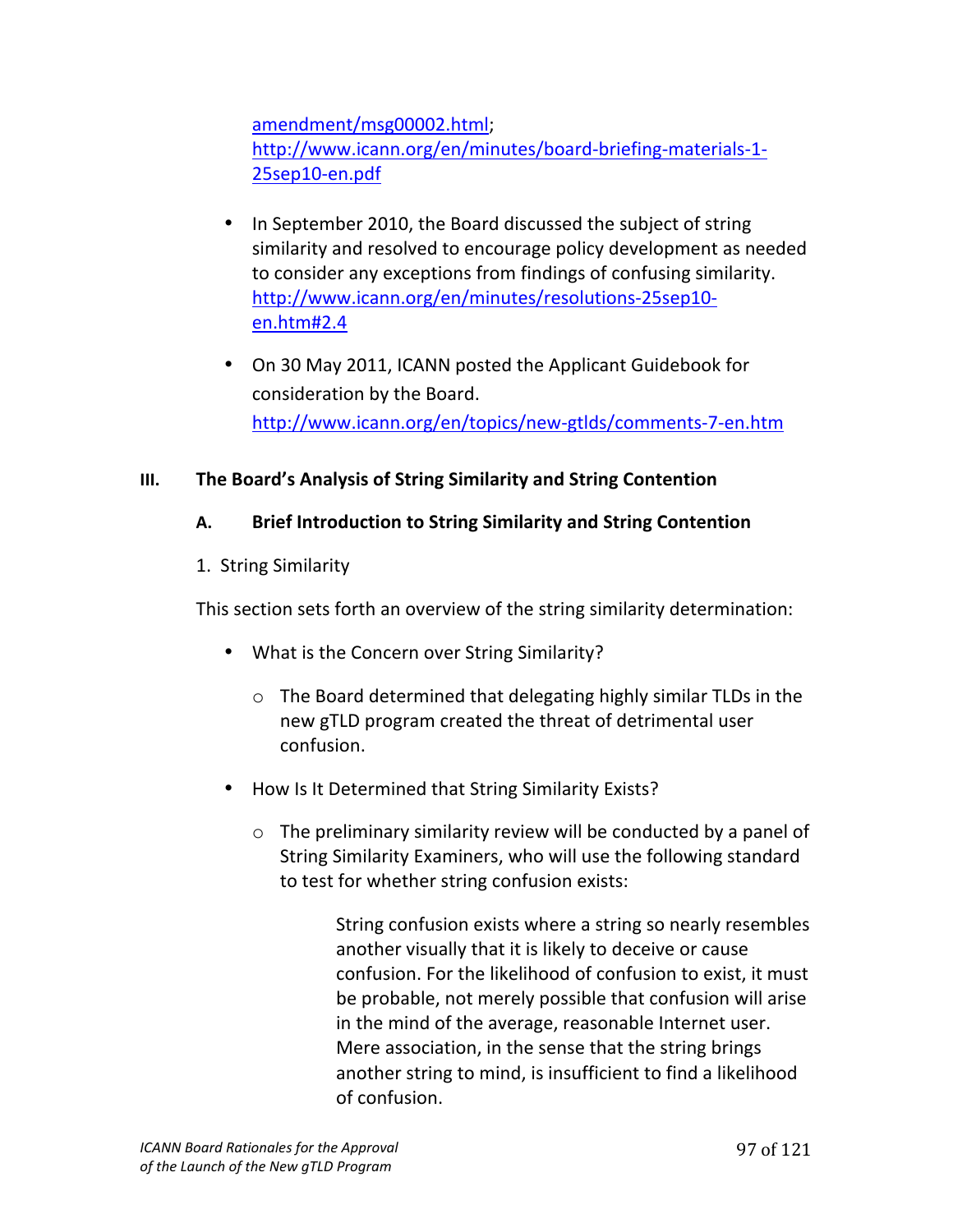- $\circ$  The examination will be informed by human judgment assisted by criteria and an algorithmic score for the visual similarity between each applied-for string and each of other existing and applied-for TLDs. http://icann.sword-group.com/algorithm/
- What Happens Once the Determination is Made that String Similarity Exists?
	- $\circ$  In the simple case in which an applied-for TLD string is identical to an existing TLD, the application system will not allow the application to be submitted.
	- $\circ$  An application that fails the string confusion review and is found too similar to an existing TLD string will not pass the Initial Evaluation stage of the evaluation process, and no further reviews will be available.
	- $\circ$  An application that passes the string similarity review in the Initial Evaluation is still subject to challenge regarding string similarity in the current application round. That process requires that a specific string similarity objection be filed by an objector having the standing to make such an objection. Such category of objection is not limited to visual similarity. Rather, confusion based on any type of similarity may be claimed by an objector, visual, phonetic, and semantic similarity.
	- $\circ$  An application that passes the string similarity review and is not subject to a string confusion objection would proceed to the next relevant stage of the process.
- 2. String Contention

This section sets forth an overview of the string contention process:

- What is String Contention?
	- $\circ$  String contention is said to occur when the strings of two or more applications are identical or found to be so similar that delegation of both will create a threat of user confusion.
- What Components Are Involved in the String Contention Process?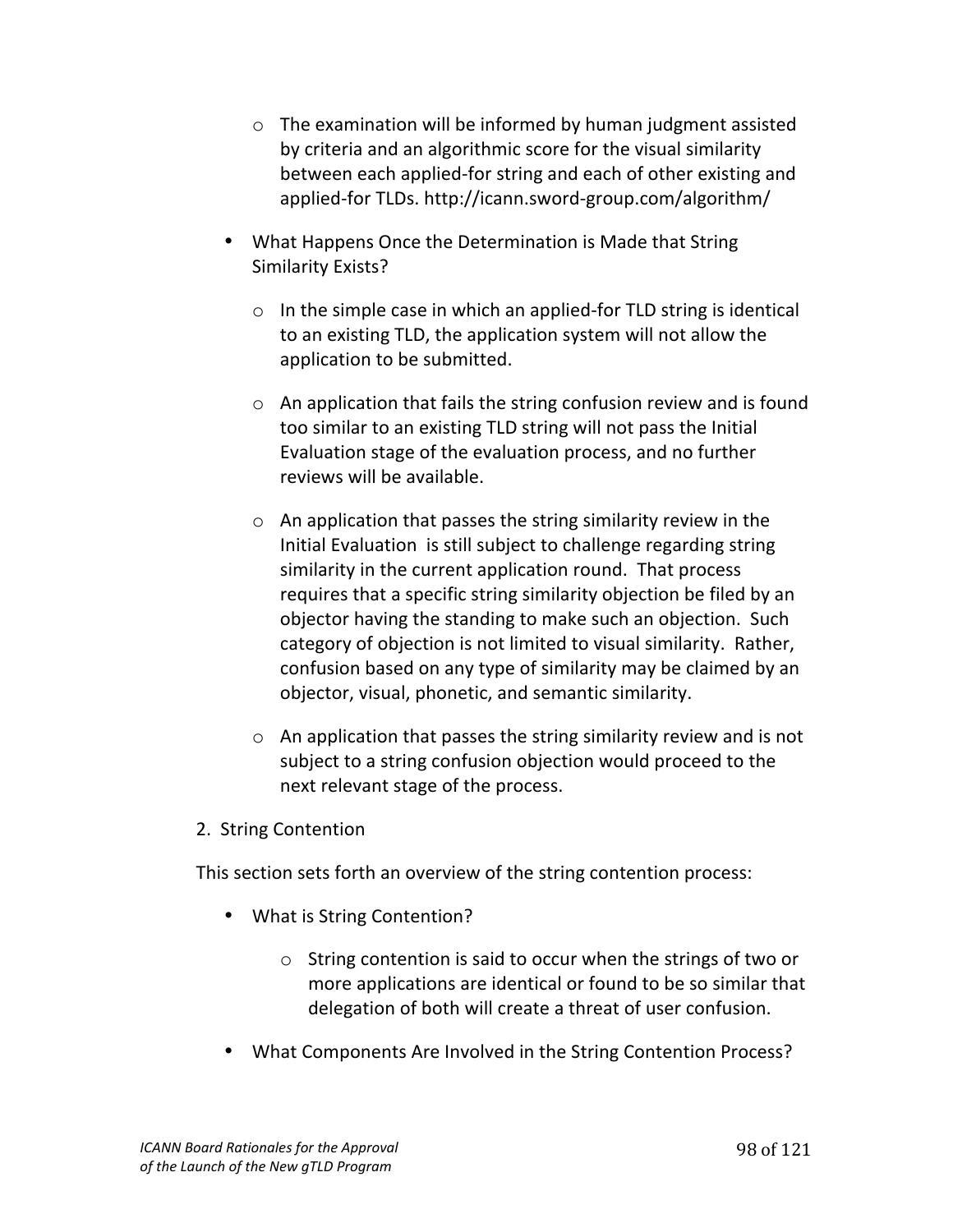- $\circ$  Identifying gTLD strings that are likely to deceive or cause user confusion in relation to either existing TLDs or reserved names or applied-for gTLDs; and
- $\circ$  Resolving the string contention.
- How is a Contention Set Identified?
	- $\circ$  In the initial evaluation of an applied for gTLD, a string similarity panel, using the procedures described above, will determine whether two or more applications for gTLDs are in direct string contention. The applications that are determined to be in direct string contention will be marked for later resolution of the contention and proceed to the subsequent process steps. Applications that are not part of a contention set can proceed to the next stage of the evaluation process without further action.
		- $\triangleright$  Applications are in direct string contention if their proposed strings are identical or so similar that string confusion would occur if both were to be delegated as TLDs. The determination is based on human judgment assisted by an algorithmic test performed on applications.
		- $\triangleright$  Two applications are in indirect string contention if they are both in direct string contention with a third application, but not with each other.
	- $\circ$  During the objection process, an applicant may file a string confusion objection to assert string confusion. If the objection is upheld by the panel adjudicating the objection, the applications will be deemed to be in a direct string contention and the relevant contention sets will be modified accordingly.
	- $\circ$  The final contention sets are established once the extended evaluation and objection process have been concluded, because some applications may be excluded in those steps.
- **How is a Contention Set Resolved?**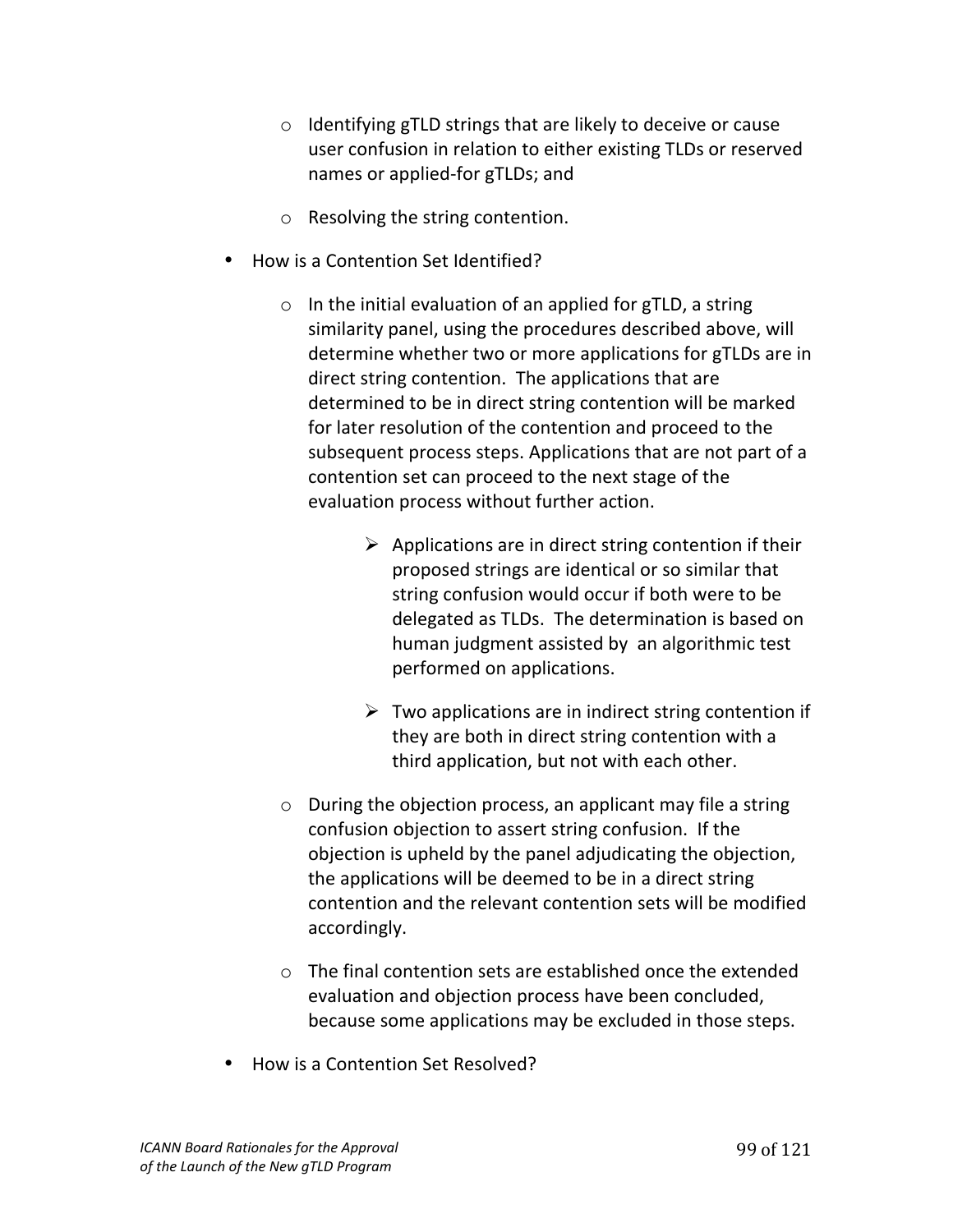- o Voluntary settlements or agreements can occur between applications that result in the withdrawal of one or more applications. These can occur at any stage of the process, once ICANN has posted the applications received. However, material changes to an application may require a reevaluation.
- $\circ$  Community priority evaluation can be used only if at least one of the applications involved is community-based and has expressed a preference for community priority evaluation. A panel will receive and score the community-based applications against the established criteria for:  $(1)$ community establishment; (2) nexus between the proposed string and community; (3) dedicated registration policies; and (4) community endorsement. If one application is a " clear winner" (i.e., meets the community priority criteria), the application proceeds to the next step and its direct contenders are eliminated. If there is no "clear winner," the contention set will be resolved through negotiation between the parties or auction. It may occur that more than one application meets the community priority criteria, in which case time will be allowed for resolving the remaining contention by either applicant withdrawing, otherwise an auction between those applicants will resolve the contention.
- $\circ$  A community application that prevails in a community priority evaluation eliminates all directly contending standard applications, regardless of how well qualified the latter may be. This is a fundamental reason for very stringent requirements for qualification of a community-based application, as embodied in the criteria. Arriving at the best outcome in a contention situation requires careful balancing of several variables, and this is the reason that a number of factors are included in the analysis.
- $\circ$  Auction is available as a last resort mechanism for resolving string contention when (1) contending applicants successfully complete all evaluations; (2) contending applicants elect not to use community priority evaluation, were not eligible for community priority evaluation, or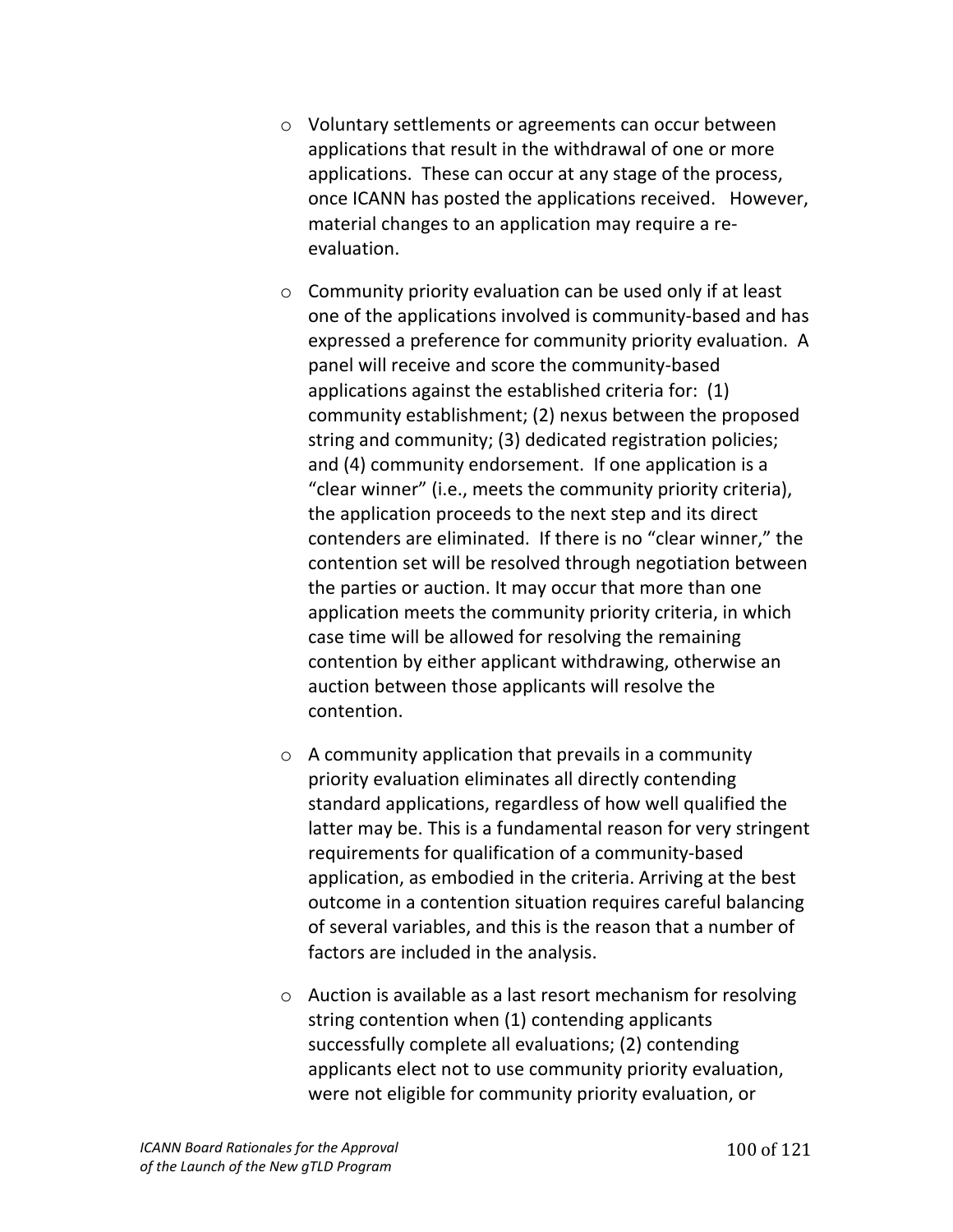community priority evaluation did not provide a "clear" winner"; and (3) contending applications have not resolved the contention among themselves.

# **B.** Why The Board Addressed String Similarity and String Contention

- The new gTLD program will increase the number of domain names available, implying a risk that "confusingly" similar strings will appear.
- It is in the interests of consumer confidence and security to protect against the threat of user confusion and to avoid increasing opportunities for bad faith entities who wish to defraud users.
- Measures should be in place to protect internet users from the potential harm in delegating confusingly similar strings in the new gTLD!program.
- The Board wants to create greater certainty in the domain name marketplace by crafting a fair and practical approach on how to identify and how best to resolve contention sets.
- The Board adopted the GNSO policy recommendations, including the implementation guideline implying that a community-based TLD application could be given a priority in cases of contention.

# **C. Who the Board Consulted**

- Legal Counsel
- The GNSO
- The GAC
- The ALAC
- The ccNSO
- The SSAC
- All other Stakeholders and Community members through public comment forum and other methods of participation.

# **D. What Significant Non-Privileged Materials the Board Reviewed**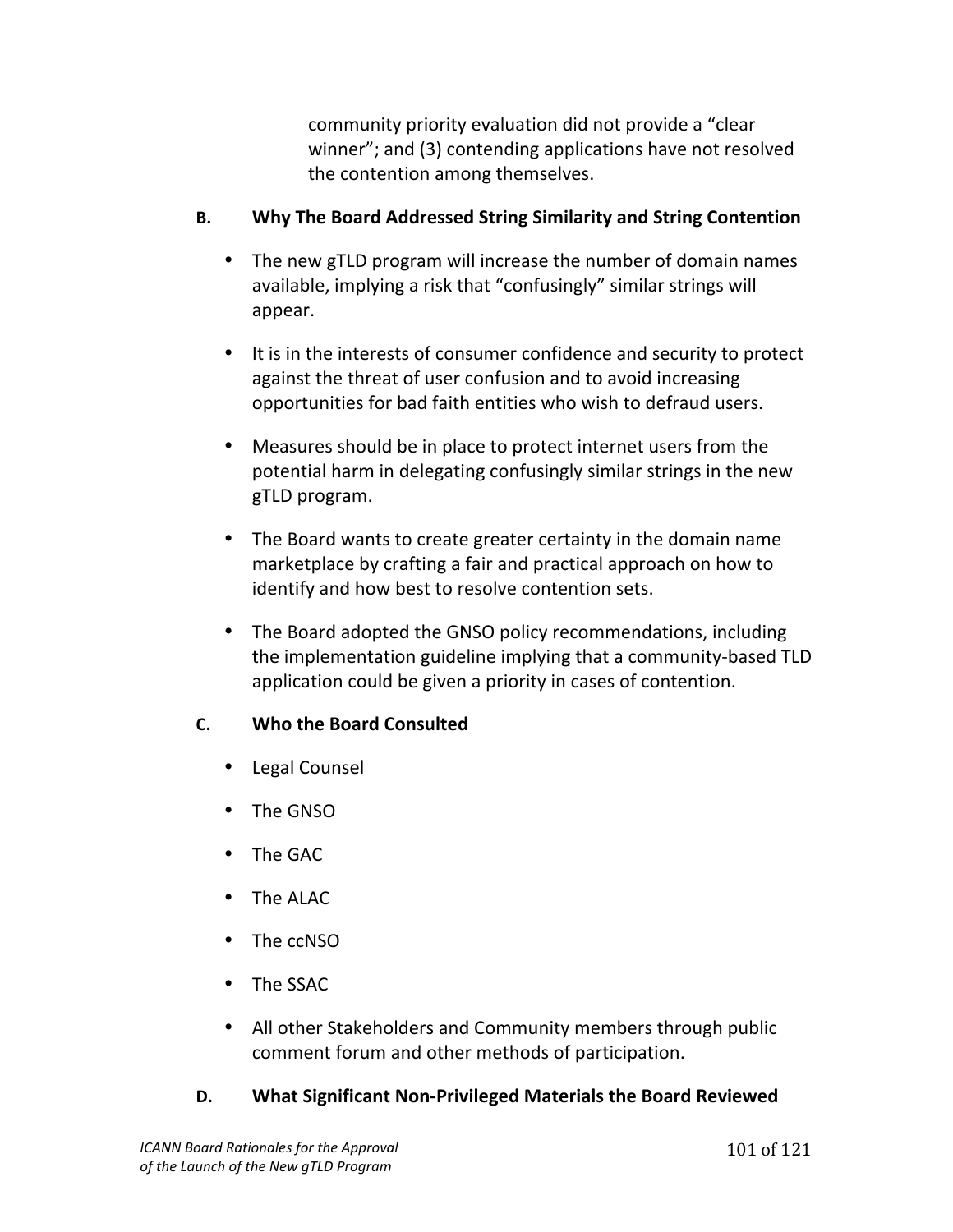#### **GNSO Policy Recommendations**

- $\circ$  Recommendation 2: Strings must not be confusingly similar to an existing top-level domain or a Reserved Name http://GNSO.icann.org/issues/new-gtlds/pdp-dec05-fr-parta-08aug07.htm
- $\circ$  Implementation Guideline F: If there is contention for strings, applicants may:

i) resolve contention between them within a pre-established timeframe

ii) if there is no mutual agreement, a claim to support a community by one party will be a reason to award priority to that application. If there is no such claim, and no mutual agreement a process will be put in place to enable efficient resolution of contention and

iii) the ICANN Board may be used to make a final decision, using advice from staff and expert panels.

# • **GAC#Principles**

- $\circ$  Recommendation 2.4: In the interests of consumer confidence and security, new gTLDs should not be confusingly similar to existing TLDs. To avoid confusion with country-code Top Level Domains, no two letter gTLDs should be introduced http://gac.icann.org/system/files/gTLD\_principles\_0.pdf
- **Comments from the Community** 
	- o http://www.icann.org/en/topics/new-gtlds/commentsanalysis-en.htm

#### **E. What Concerns the Community Raised**

- There is a need for clarification on the definition of "confusing" similarity."
- There are questions about the definitions for "standard" vs. "community-based" TLD types.
- There is a need for objective procedures and criteria for the community priority evaluation.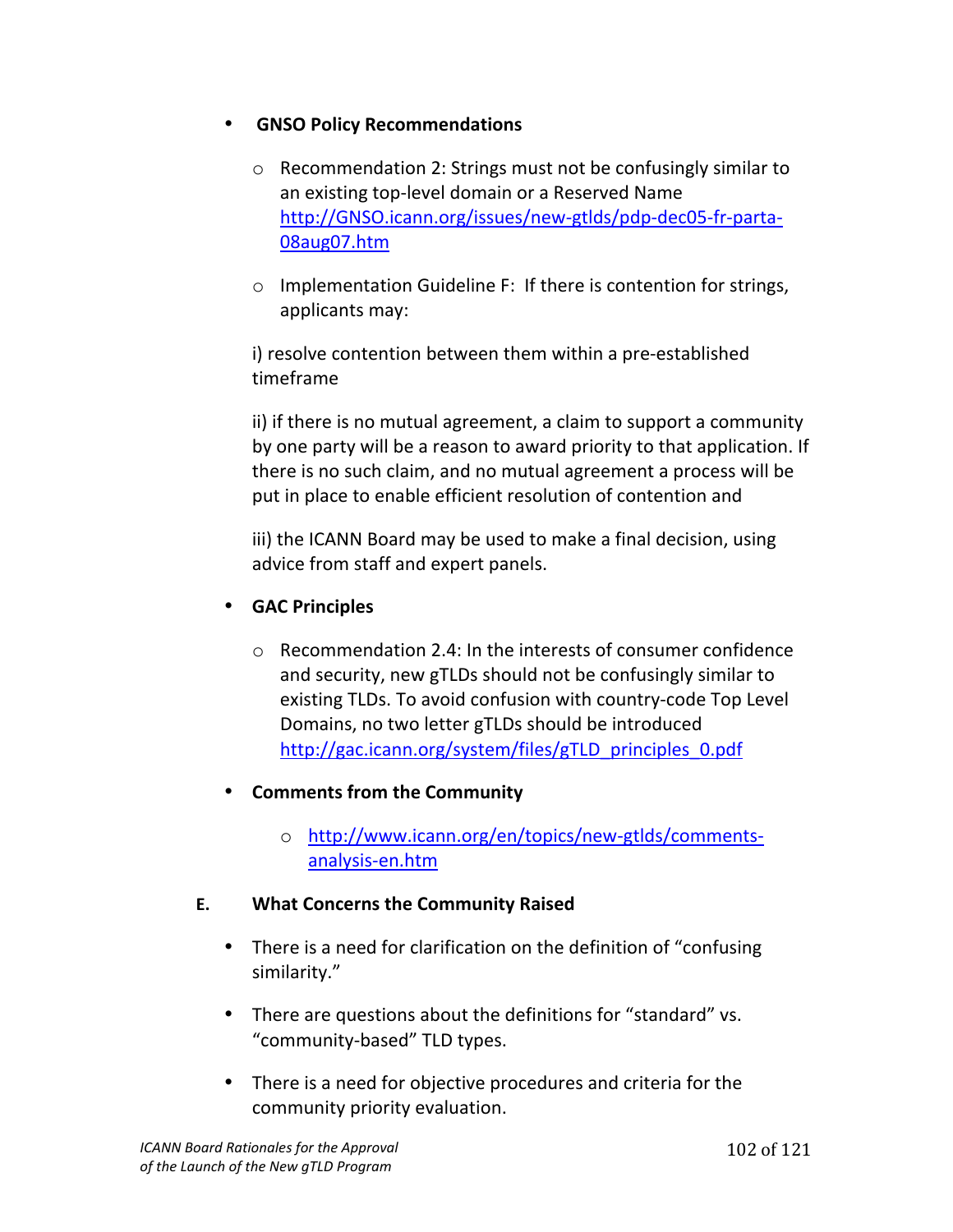- A special form of resolution should be considered for a contention set involving two community-based applicants of equal strength, so that such a contention set is not required to go to auction.
- There is concern over using the auction process (and the receipt of auction proceeds) as a means to resolve contention for TLDs.
- There is concern that the string similarity algorithm only accounts for visual similarity, and does not accurately gauge the human reaction of confusion.
- Proceeds from auctions may be used for the benefit of the DNS and be spent through creation of a foundation that includes oversight by the community.

### **F.** What Factors the Board Found to Be Significant

- There should be a consistent and predictable model for the resolution of contention among applicants for gTLD strings;
- The process should be kept as straightforward as possible to avoid unnecessary risks;
- There is potential harm in confusingly similar TLD strings that extends not only to the interests of existing TLD operators, but also to Internet users; and
- The protections set forth in the current string similarity process will safeguard both user and operator interests;

### **IV.** The Board's Reasons for Supporting the String Contention Process **Contemplated in the new gTLD Program**

- The Algorithm is a tool to aid the string similarity analysis.
	- $\circ$  The algorithm will be a consistent and predicable tool to inform the string confusion element of the new gTLD program. The algorithm will provide guidance to applicants and evaluators;
	- $\circ$  The role of the algorithm is primarily indicative; it is intended to provide informational data to the panel of examiners and expedite their review.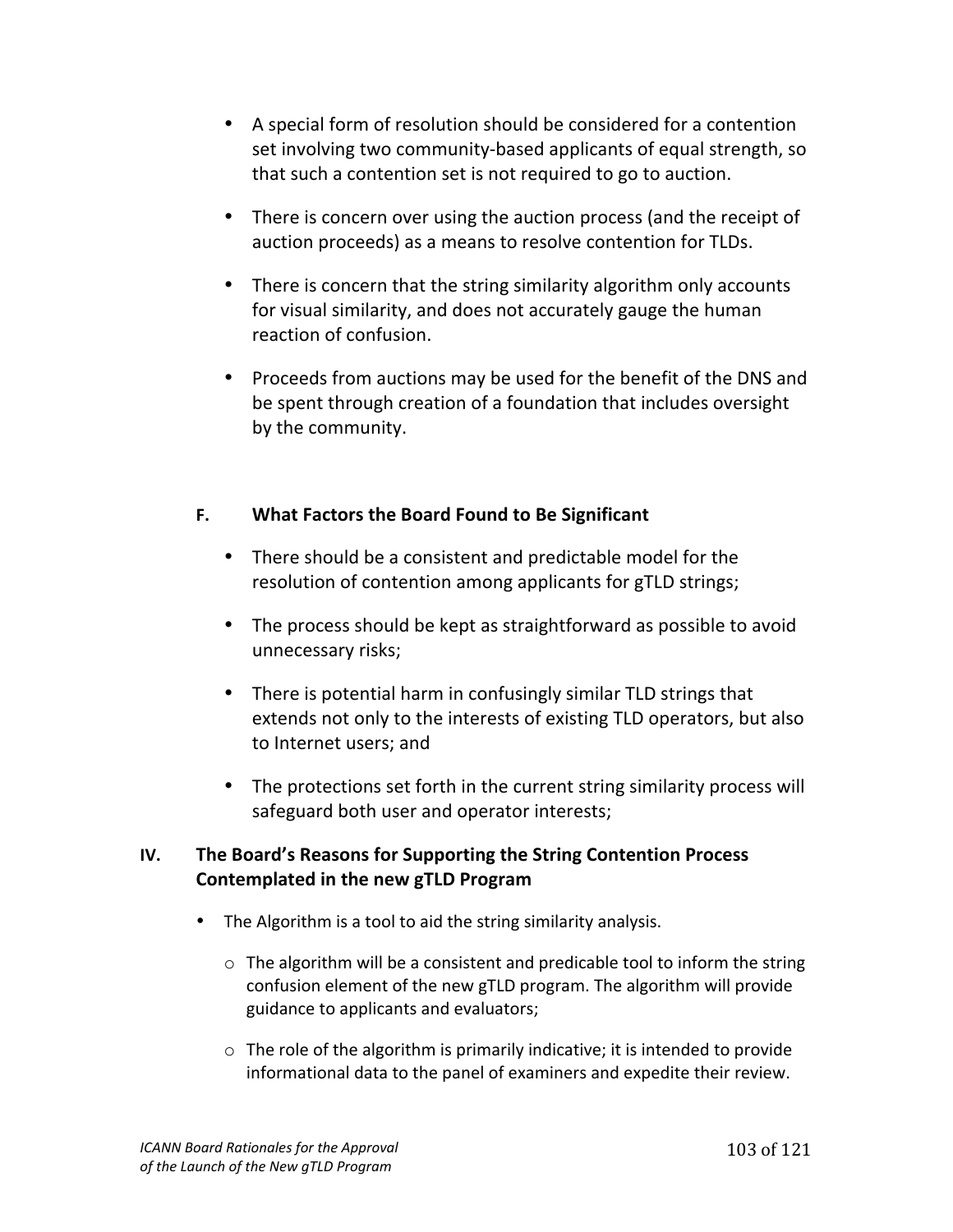- $\circ$  The algorithm, user guidelines, and additional background information are available to applicants for testing and informational purposes
- Human judgment will be the determining factor in the final decisions regarding confusing similarity for all proposed strings.
- Contending applicants should be given the opportunity to settle contention among themselves  $-$  this will result in innovative and economic solutions.
- The community priority evaluation stage of the string contention process features sufficient criteria to: (a) validate the designation given to community-based applications; and (b) assess a preference for community-based applications in a contention set. Both the GNSO Final Report and GAC Principles encourage the special consideration of applications that are supported by communities. http://GNSO.icann.org/issues/new-gtlds/pdp-dec05-fr-parta-08aug07.htm;!! http://gac.icann.org/system/files/gTLD\_principles\_0.pdf
	- The GAC Principle that two-letter TLDs should not be delegated to avoid confusion with ccTLDs was adopted.
	- There are advantages to an auction as a resolution mechanism of last resort.
		- $\circ$  It is an objective test; other means are subjective and might give unfair results, are unpredictable, and might be subject to abuses.
		- $\circ$  It assures the round will finish in a timely way.
		- $\circ$  It is thought than few auctions will actually occur. A negotiated settlement will be a lower-cost solution for the parties than an auction. The availability of auctions will encourage parties to settle. Even if there are proceeds from auctions, these will be expended in a process that includes independent oversight.
		- $\circ$  Ascending clock auctions typically employ an "activity rule," where a bidder needs to have been "in" at early prices in the auction in order to continue to stay "in" at later prices. This is useful because in an ascending clock auction, bidders are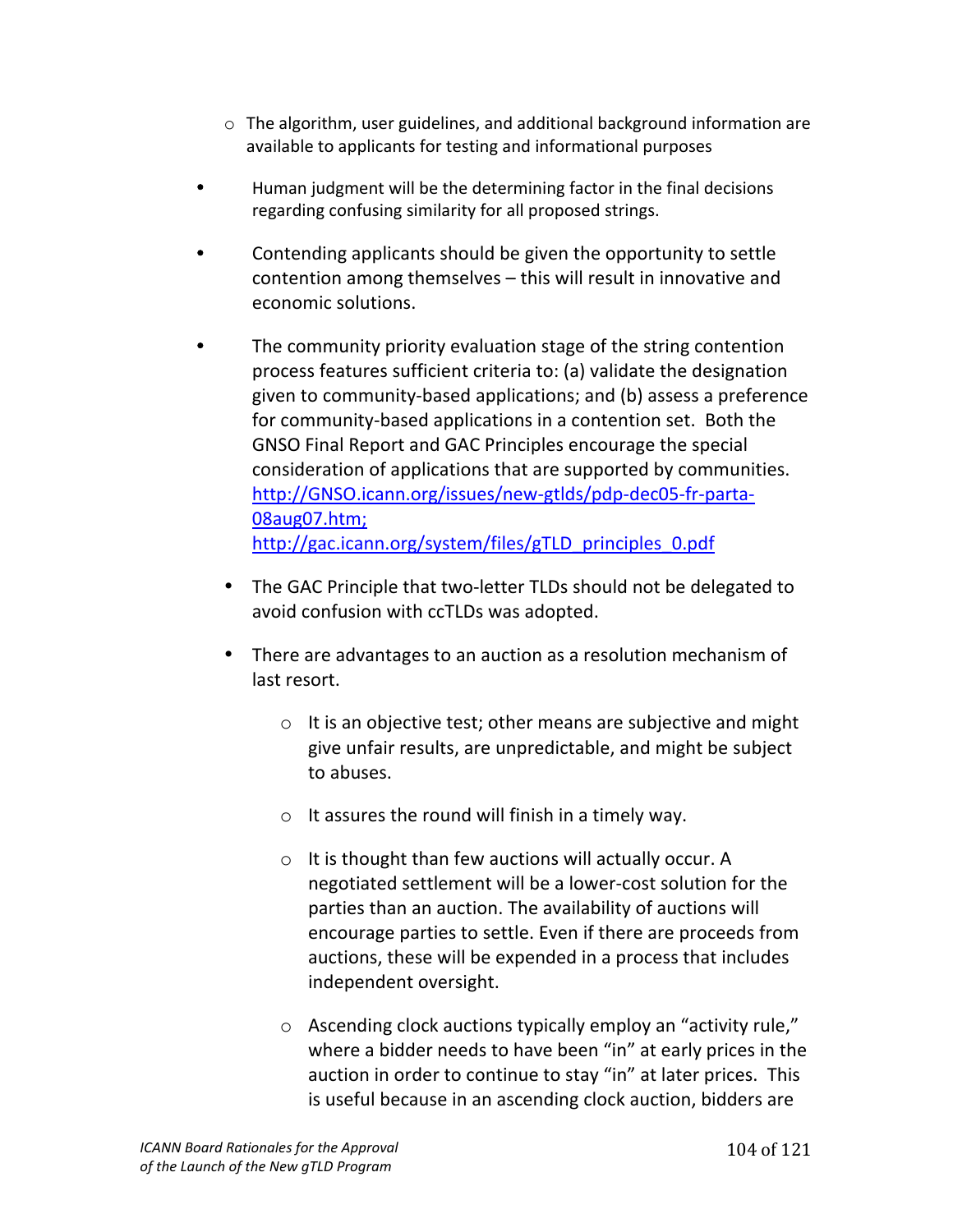informed of the number of contending applications that have remained "in" after each round, but not their identities. With the specified activity rule, this demand information has real significance, as a competitor who has exited the auction cannot later re-enter.

 $\circ$  The auctioneer in ascending clock auctions has the ability to pace the speed at which prices increase. This facet has greatest importance if related items are auctioned simultaneously, as their prices can then be paced to increase together in relation to the level of demand. This has the advantage of providing bidders with information about the level of demand for other new gTLDs—and hence the value of a new gTLD—while the auction is still in progress.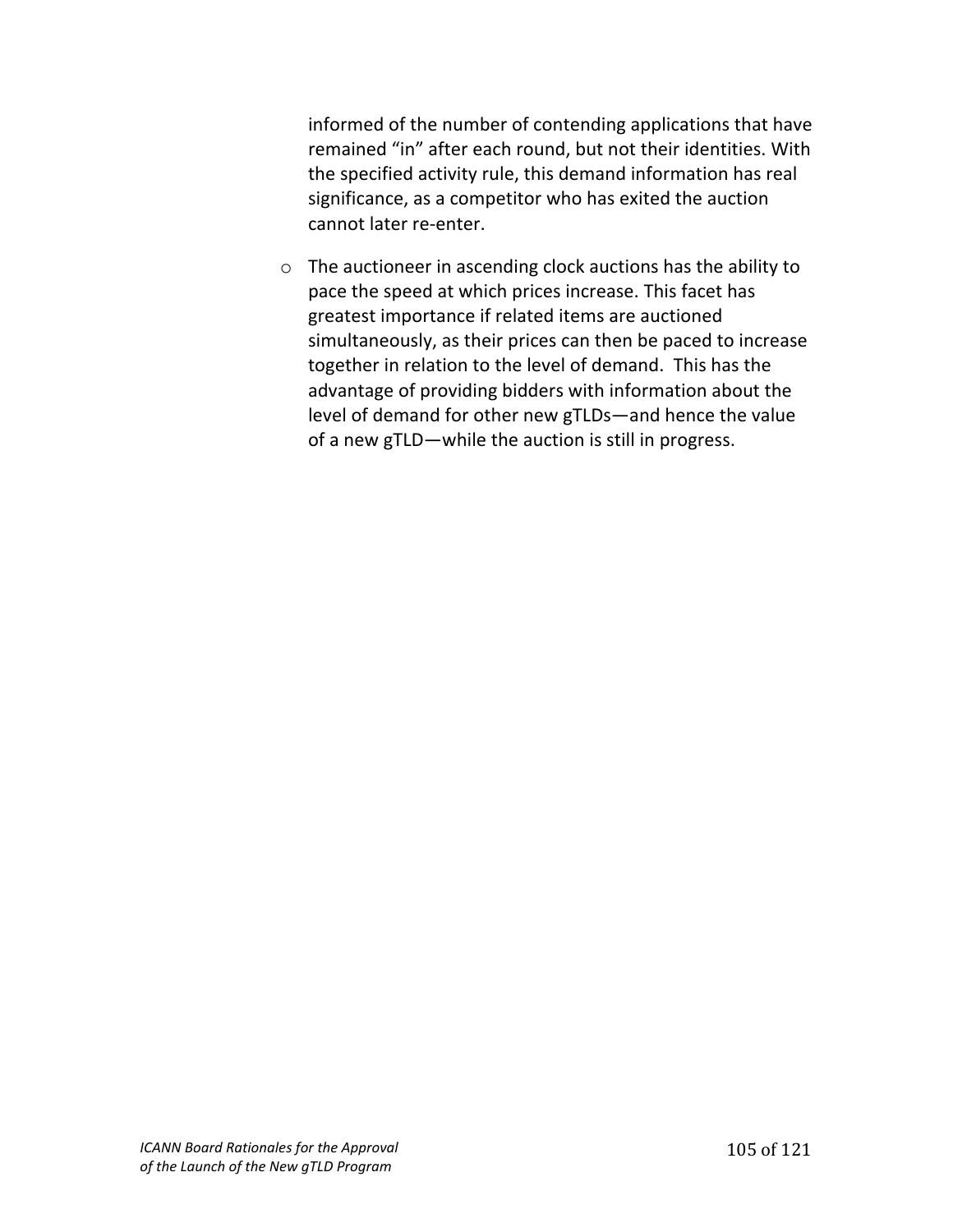# 9. ICANN Board Rationale On Trademark Protection in the New gTLD Program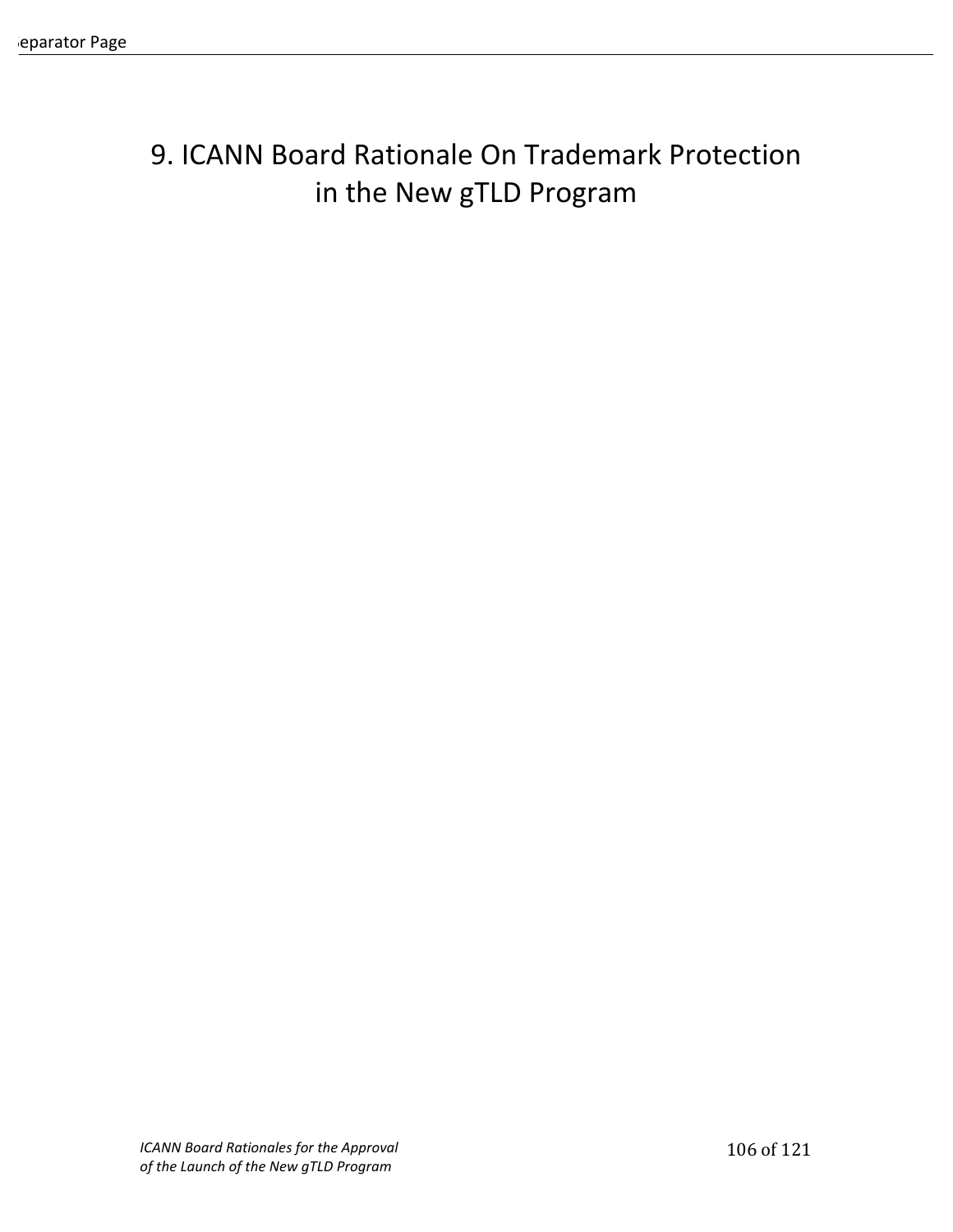# 9. ICANN Board Rationale On Trademark Protection in the New gTLD Program

#### **I. Introduction**

One of ICANN's core values is "[i]ntroducing and promoting competition in the registration of domain names where practicable and beneficial in the public interest." http://www.icann.org/en/general/bylaws.htm. In furtherance of this core value, ICANN is committed to ensuring that the concerns of all community members, including trademark holders, are considered and addressed to the extent practicable before launching the new generic top level domain ("gTLD") program.!!

ICANN has long recognized the importance of ensuring that the introduction of new gTLDs is conducted consistently with the protection of the rights of trademark holders, communities and other rights holders from abusive registration and infringement. In each previous expansion to the domain name system ("DNS"), the protection of legal rights of third parties was a feature of the application and evaluation process. For the new gTLD Program, ICANN has sought input from numerous stakeholders, including trademark holders, trademark lawyers, businesses, other constituencies and governments, to devise a multi-layered approach to protecting the rights of third parties. The approach includes a pre-delegation dispute resolution process for protecting existing legal rights at the top level. Also included in this approach are numerous rights protection mechanisms at the second level such as: (i) the establishment of a trademark clearinghouse to support both sunrise and trademark claims processes, a trademark post-delegation dispute resolution procedure (PDDRP), the Uniform Rapid Suspension System (URS) and the requirement for registries to maintain a thick Whois database. Of course, also available to all is the existing, long-standing and tested Uniform Domain Name Dispute Resolution Policy (UDRP).

#### **II.** History of the Board's Consideration of Trademark Protection

This section contains a brief history of significant actions taken to address trademark protection in the new gTLD program.

> • On 1 February 2007, the Generic Names Supporting Organization ("GNSO") Council approved a request to form a Working Group on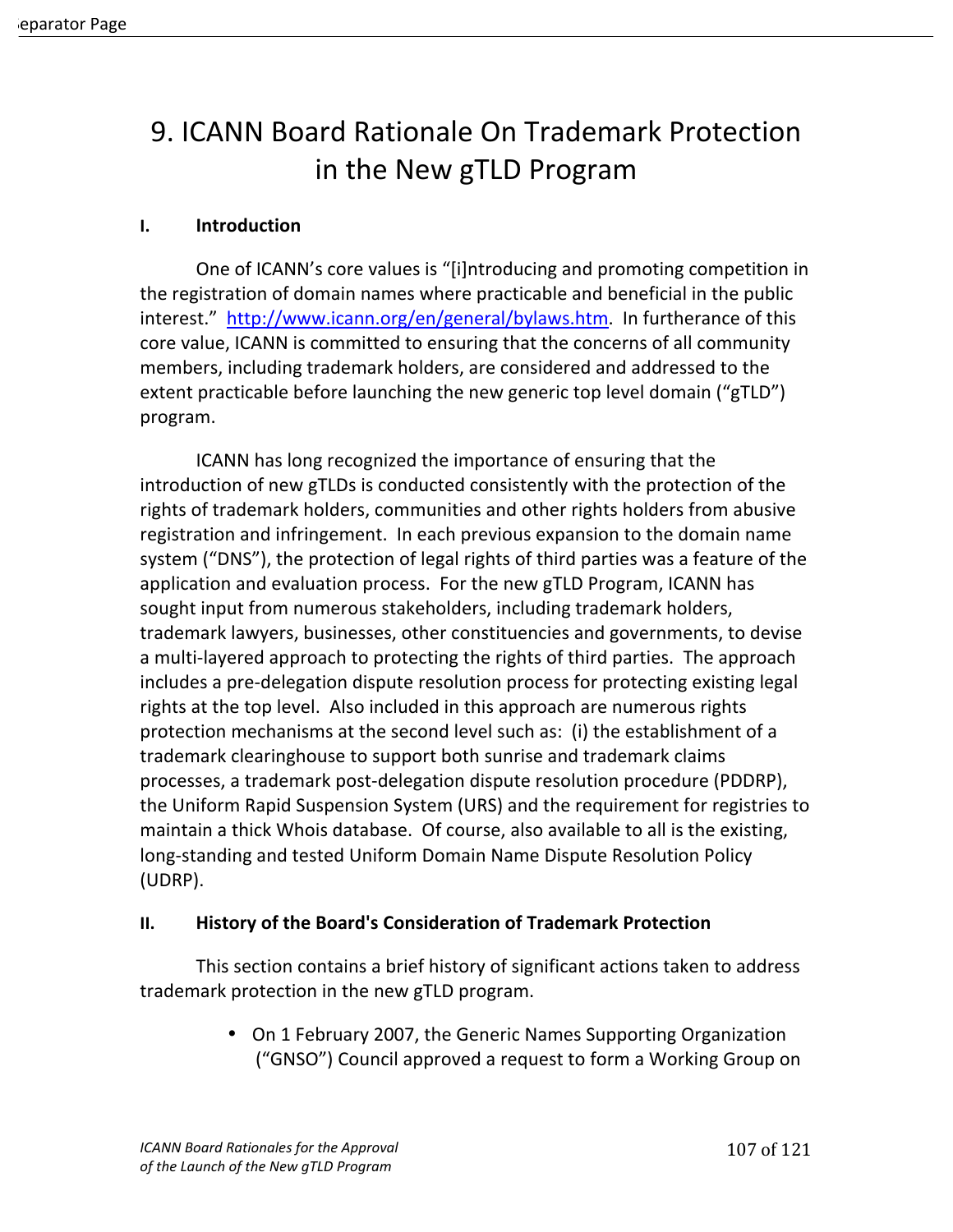Protecting the Rights of Others. http://gnso.icann.org/meetings/minutes-gnso-01feb07.html

- On 15 March 2007, the GNSO Council ratified a Statement of Work for the newly-formed GNSO Working Group on Protecting the Rights of Others. http://gnso.icann.org/meetings/minutes-gnso-15mar07.html!!
- On 26 June 2007, the GNSO Working Group on Protecting the Rights of Others published its Final Report. gnso.icann.org/drafts/pro-wg-final-report-26jun07.pdf
- On 8 August 2008, the GNSO issues its "Final Report Introduction of New Generic Top-Level Domains," including a recommendation that "Strings must not infringe the existing legal rights of others". http://gnso.icann.org/issues/new-gtlds/pdp-dec05-fr-parta-08aug07.htm
- On 21 December 2007, ICANN requested "expressions of interest from potential dispute resolution service providers for the new gTLD program." http://www.icann.org/en/topics/drsp-call-forexpressions-of-interest.pdf
- On 26 June 2008, the Board adopted the GNSO's Policy recommendations for the introduction of new gTLDs. See Board Resolution at http://www.icann.org/en/minutes/resolutions-26jun08.htm# Toc76113171; see Board Meeting Transcript at https://par.icann.org/files/paris/ParisBoardMeeting\_26June08.txt
- On 22 October 2008, ICANN published an Explanatory Memorandum on Protection of Rights of Others in New gTLDs and solicited comments. http://www.icann.org/en/topics/newgtlds/protection-rights-22oct08-en.pdf
- After receiving significant community input, on 6 March 2009, the Board recognized trademark protection in the new gTLD program as an issue requiring additional input and analysis, the resolution of which would benefit the new gTLD program. The Board requested that the GNSO's Intellectual Property Constituency convene an Implementation Recommendation Team ("IRT") to solicit input,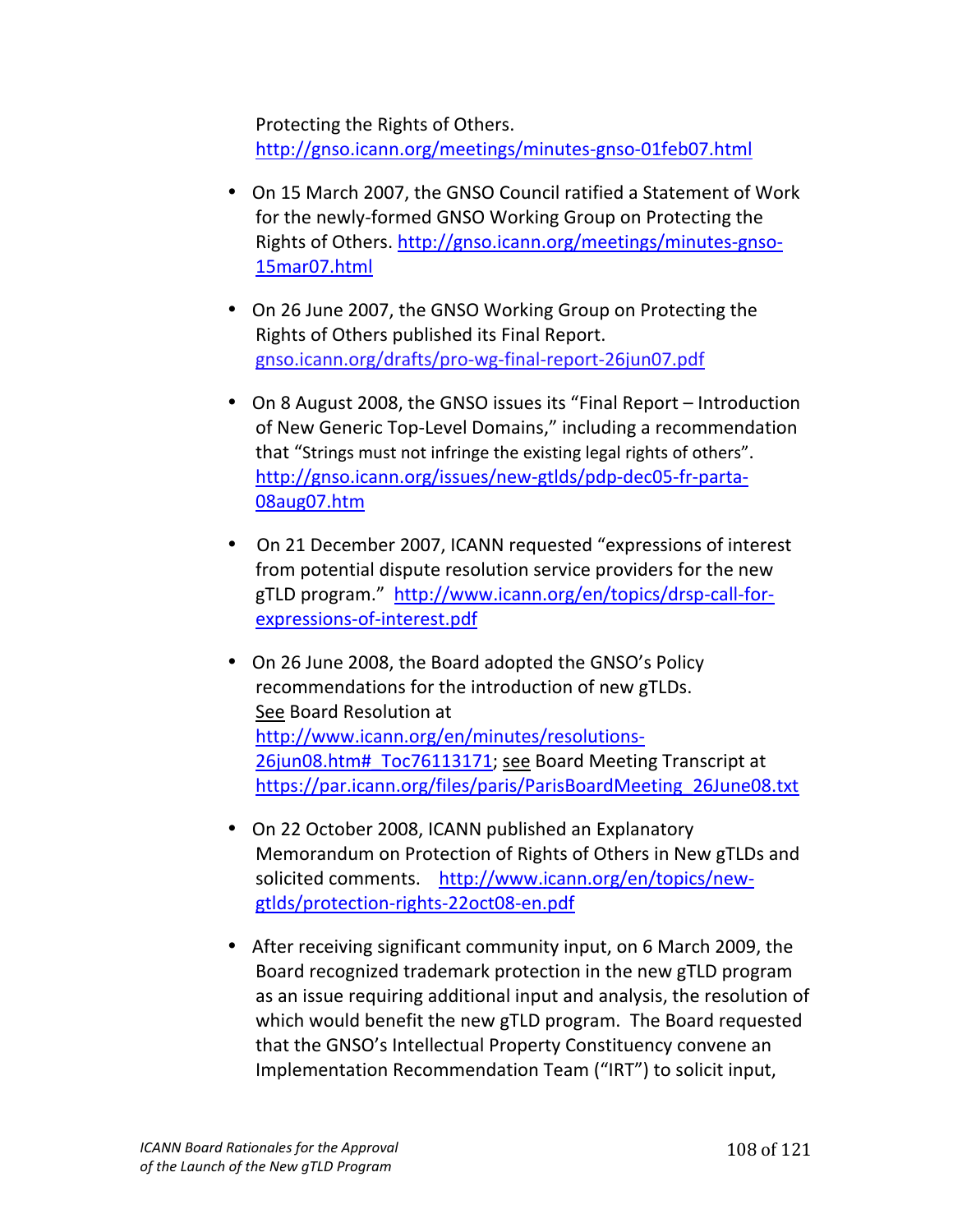analyze the issue, and prepare draft and final reports. http://www.icann.org/en/minutes/resolutions-06mar09.htm#07

- On 24 April 2009, the IRT published its Preliminary Report for public comment. http://www.icann.org/en/topics/new-gtlds/irt-draft-reporttrademark-protection-24apr09-en.pdf; see public comments at http://forum.icann.org/lists/irt-draft-report/
- On 16 May 2009, the Board participated in a workshop on issues related to the new gTLD program, including trademark protections in particular.
- On 29 May 2009, the IRT published its Final Report and an "Open" Letter from the IRT Introducing our Work." ICANN and the IRT recognized that a significant intersection exists in between strategies to facilitate trademark protection and strategies to mitigate the risk of increased malicious conduct on the Internet. http://www.icann.org/en/topics/new-gtlds/irt-final-reporttrademark-protection-29may09-en.pdf
- On 20 June 2009, the Board participated in another workshop on issues related to the new gTLD program, including trademark protection.
- On 21 June 2009, the IRT presented its Final Report to the ICANN Board at the ICANN Sydney Open Meeting and provided briefings to the GNSO, interested constituencies and others. http://syd.icann.org/full-sched
- On 26 June 2009, the Board acknowledged and thanked the IRT for its "intensive engagement" and its "detailed and articulate proposals." http://www.icann.org/en/minutes/resolutions-26jun09.htm
- Also on 26 June 2009, the Board acknowledged that ICANN staff had posted material on the new Draft Applicant Guidebook for public comment; thanked the community; and requested that all further comments be submitted by the close of the comment period on 20 July 2009. The Board also requested that the ICANN staff prepare a comprehensive set of implementation documents before the Board's meeting on 30 October 2009. See Board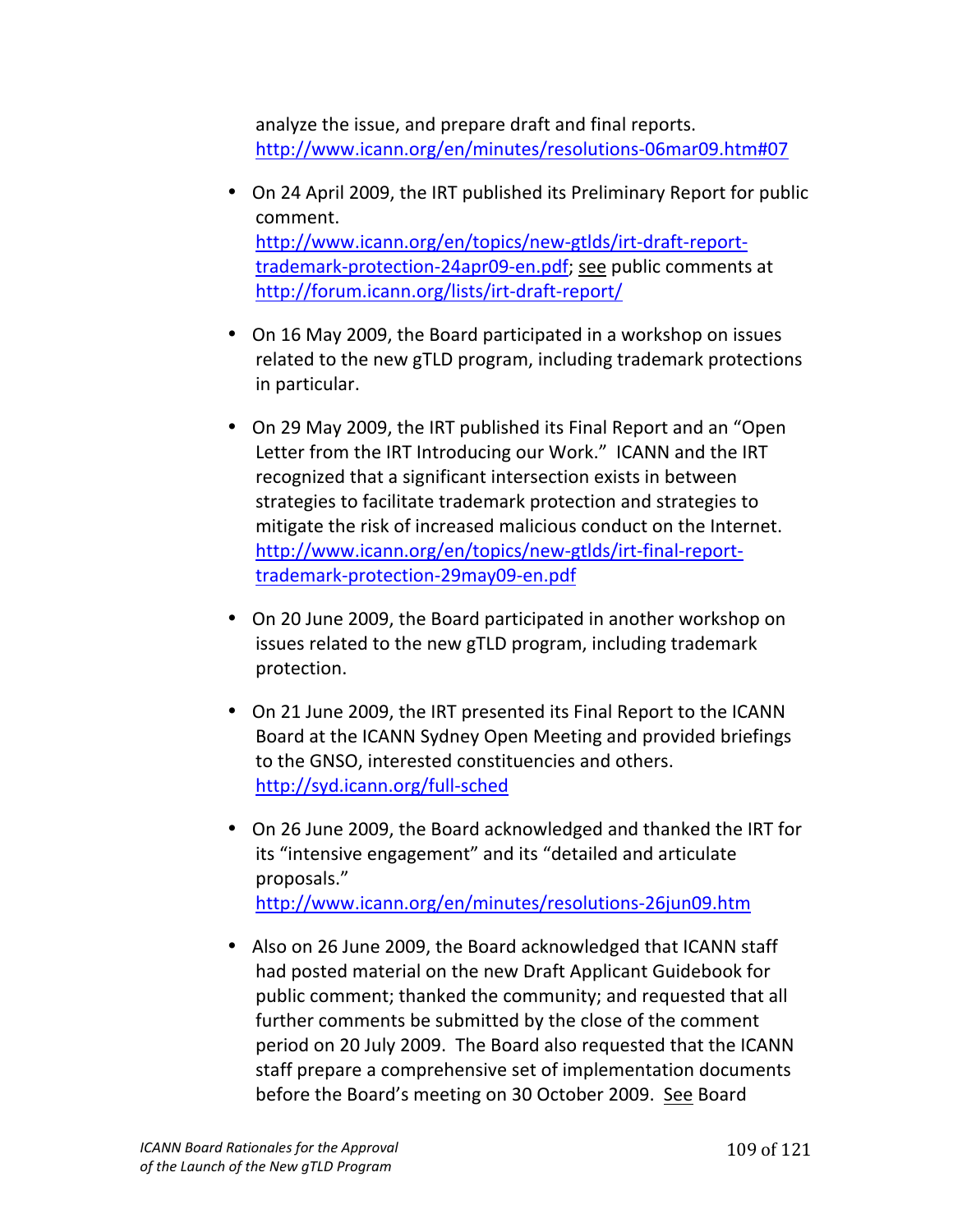Resolution at https://icann.org/en/minutes/resolutions-26jun09.htm; see Board Meeting Transcript at http://syd.icann.org/files/meetings/sydney2009/transcript-boardmeeting-26jun09-en.txt

- On 12 September 2009, the Board continued its discussion about trademark protection in new gTLDs at a Board Retreat.
- On 12 October 2009, the Board sent a letter to the GNSO, requesting that it review trademark protection policy for the new gTLD program as described in the Draft Applicant Guidebook and accompanying memoranda, including the proposals for a Trademark Clearinghouse and a Uniform Rapid Suspension System. http://www.gnso.icann.org/correspondence/beckstrom-to-gnsocouncil-12oct09-en.pdf
- On 28 October 2009, the GNSO adopted a resolution creating the Special Trademarks Issues review team ("STI"), which included representatives from each stakeholder group, the At-Large community, nominating committee appointees, and the Governmental Advisory Committee ("GAC"). http://gnso.icann.org/resolutions/#200910
- On 30 October 2009, the Board issued a resolution encouraging additional comments on the Draft Applicant Guidebook and new gTLD program. See Board Resolution at https://icann.org/en/minutes/resolutions-30oct09-en.htm; see Board Meeting Transcript at https://icann.org/en/minutes/index-2009.htm
- On 11 December 2009, the STI published its Report. See link to Report in http://gnso.icann.org/resolutions/#200912
- On 18 December 2009, the GNSO unanimously approved the recommendations contained in the STI's report. http://gnso.icann.org/resolutions/#200912
- On 15 February 2010, ICANN published for public comment proposals for trademark protection in the new gTLD program, including the Trademark Clearinghouse, a Uniform Rapid Suspension System, and a post-delegation dispute resolution procedure.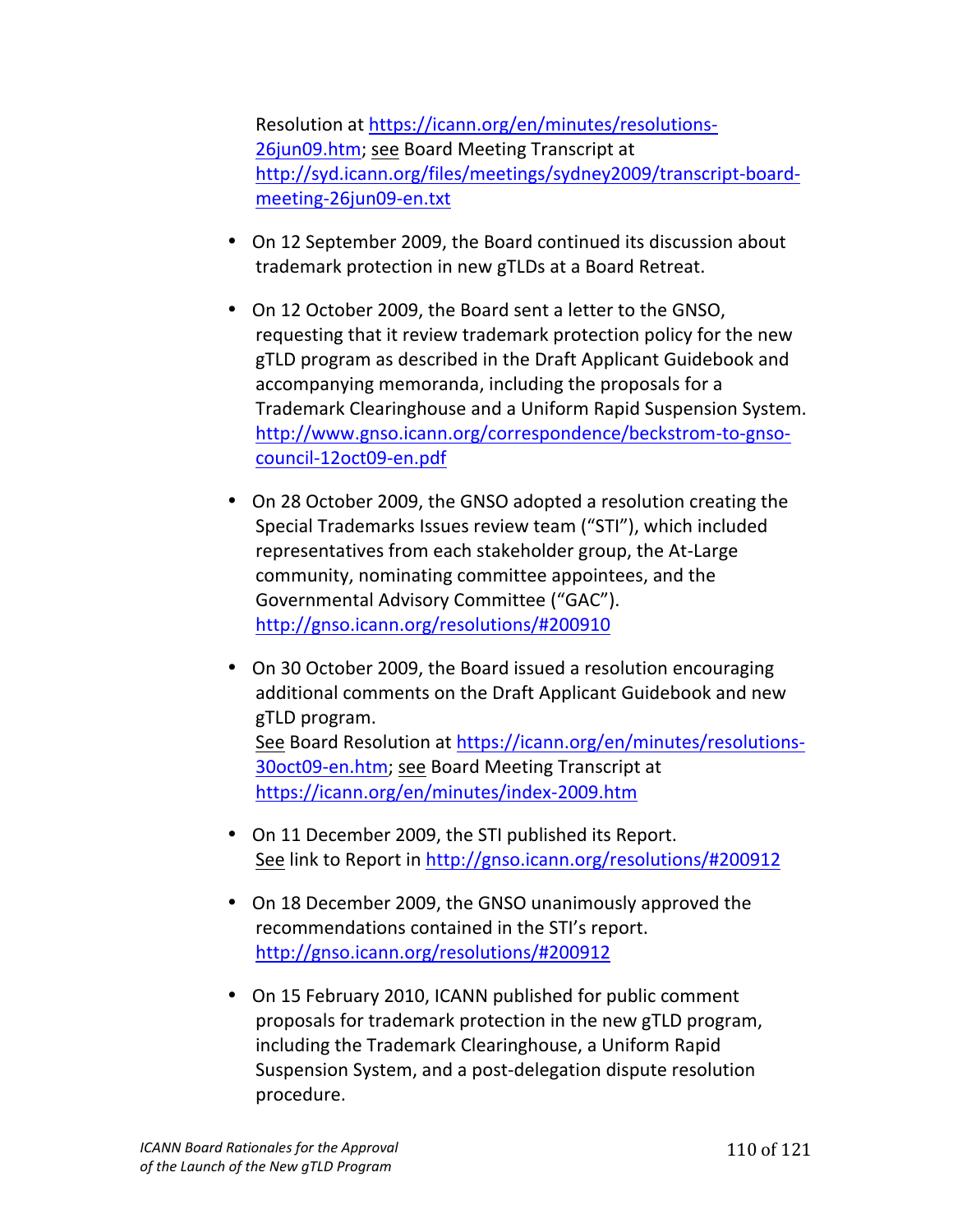http://www.icann.org/en/announcements/announcement-4-15feb10-en.htm

- On 10 March 2010, the GAC outlined to the Board some concerns and recommendations for the new gTLD program and its comments on version 3 of the Draft Applicant Guidebook. http://www.icann.org/en/correspondence/karklins-to-dengatethrush-10mar10-en.pdf
- On 12 March 2010, the Board acknowledged the community recommendations for trademark protections in the new gTLD program, including the development of a Trademark Clearinghouse and a Uniform Rapid Suspension System; resolved that the proposals for both be incorporated into version 4 of the Draft Applicant Guidebook; and directed ICANN staff to review any additional comments and develop final versions of the proposals for inclusion in the Draft Applicant Guidebook. http://www.icann.org/en/minutes/resolutions-12mar10-en.htm
- Also on 12 March 2010, the Board approved the concept of a postdelegation dispute resolution procedure; and directed ICANN staff to review any additional comments and synthesize them, as appropriate, into a final draft procedure, and include the procedure in version 4 of the Draft Applicant Guidebook. http://www.icann.org/en/minutes/resolutions-12mar10-en.htm
- On 28 May 2010, in response to further comments from the community, ICANN published for public comment revised proposals for the Trademark Clearinghouse, Uniform Rapid Suspension System, and a post-delegation dispute resolution procedure. http://www.icann.org/en/topics/new-gtlds/comments-4-en.htm
- On 5 August 2010, the Board responded to the GAC's comments on version 3 of the Draft Applicant Guidebook and described the steps it took to protect trademarks in version 4 of the Draft Applicant Guidebook. http://www.icann.org/en/correspondence/dengate-thrush-to-

dryden-05aug10-en.pdf

• On 23 September 2010, the GAC outlined to the Board its concerns and recommendations for the new gTLD program and its comments on version 4 of the Draft Applicant Guidebook.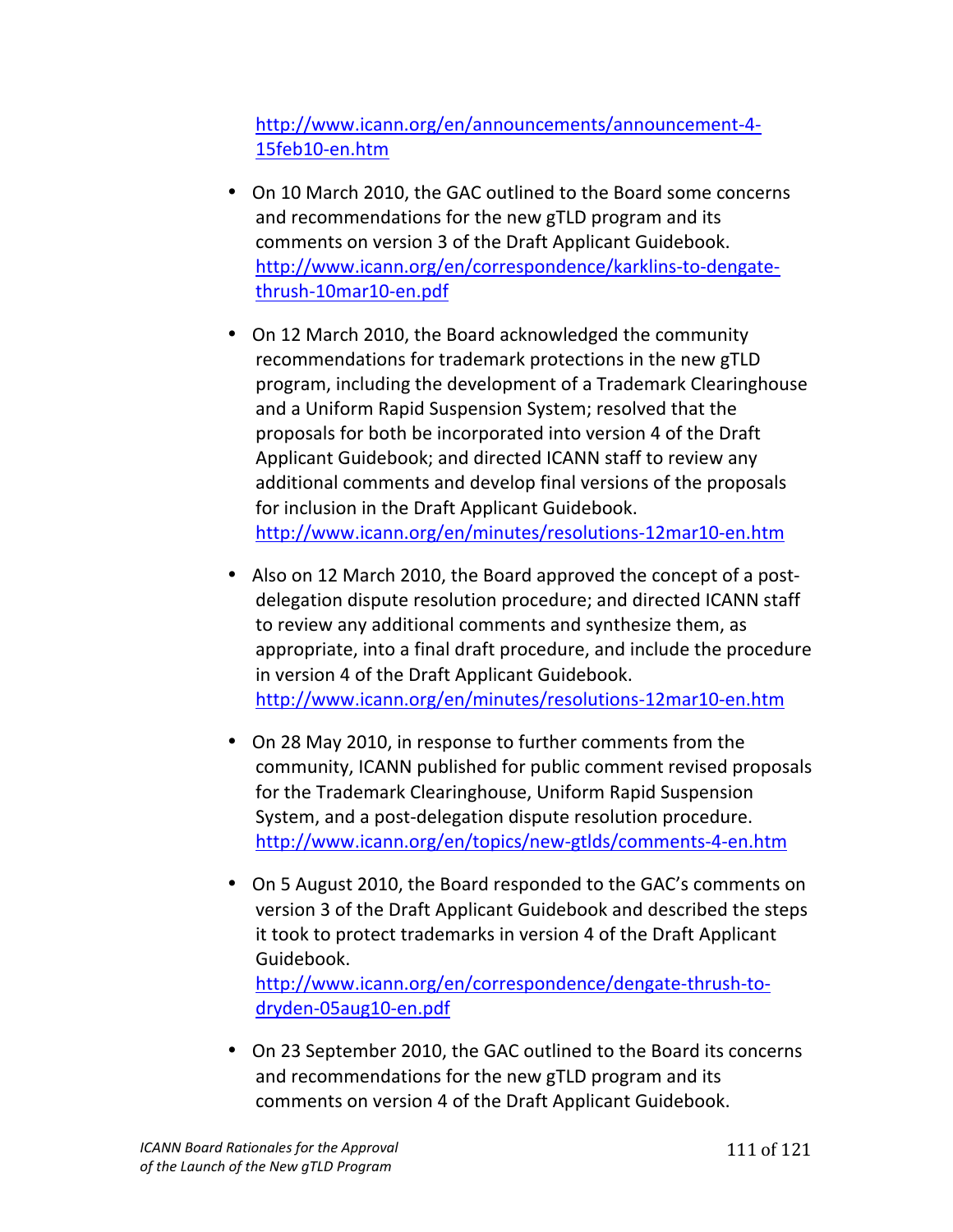http://www.icann.org/en/correspondence/dryden-to-dengatethrush-23sep10-en.pdf

- On 24-25 September 2010, the Board participated in another workshop on issues related to the new gTLD program, including trademark protections and passed some resolutions specifically addressing trademark protections. http://www.icann.org/en/minutes/resolutions-25sep10en.htm#2.6
- On 12 November 2010, ICANN posted for public comment version 5 of the Draft Applicant Guidebook, incorporating a number of protections for the rights of others, and a series of papers explaining certain aspects of the current proposals for the Trademark Clearinghouse, the Uniform Rapid Suspension System and related comments and analysis. http://www.icann.org/en/topics/new-gtlds/draft-rfp-clean-12nov10-en.pdf
- On 10 December 2010, the Board resolved that ICANN had addressed the issue of trademark protection in new gTLDs by adopting and implementing various measures, including the establishment of a Trademark Clearinghouse, the Uniform Rapid Suspension System and the Post-Delegation Dispute Resolution Procedure. The Board further stated that these solutions reflected the negotiated position of the ICANN community, but that ICANN would continue to take into account public comment and the advice of the GAC.

See Board Resolution at https://icann.org/en/minutes/resolutions-10dec10-en.htm; see Board Meeting Minutes at https://icann.org/en/minutes/minutes-10dec10-en.htm

- On 21 February 2011, ICANN published numerous briefing papers on the trademark issues the GAC had identified as "outstanding" in September 2010. http://www.icann.org/en/announcements/announcement-6-21feb11-en.htm
- On 23 February 2011, the GAC issued it "Indicative Scorecard" which included 30 specific recommendations relating to trademark protections on which it intended to consult with the.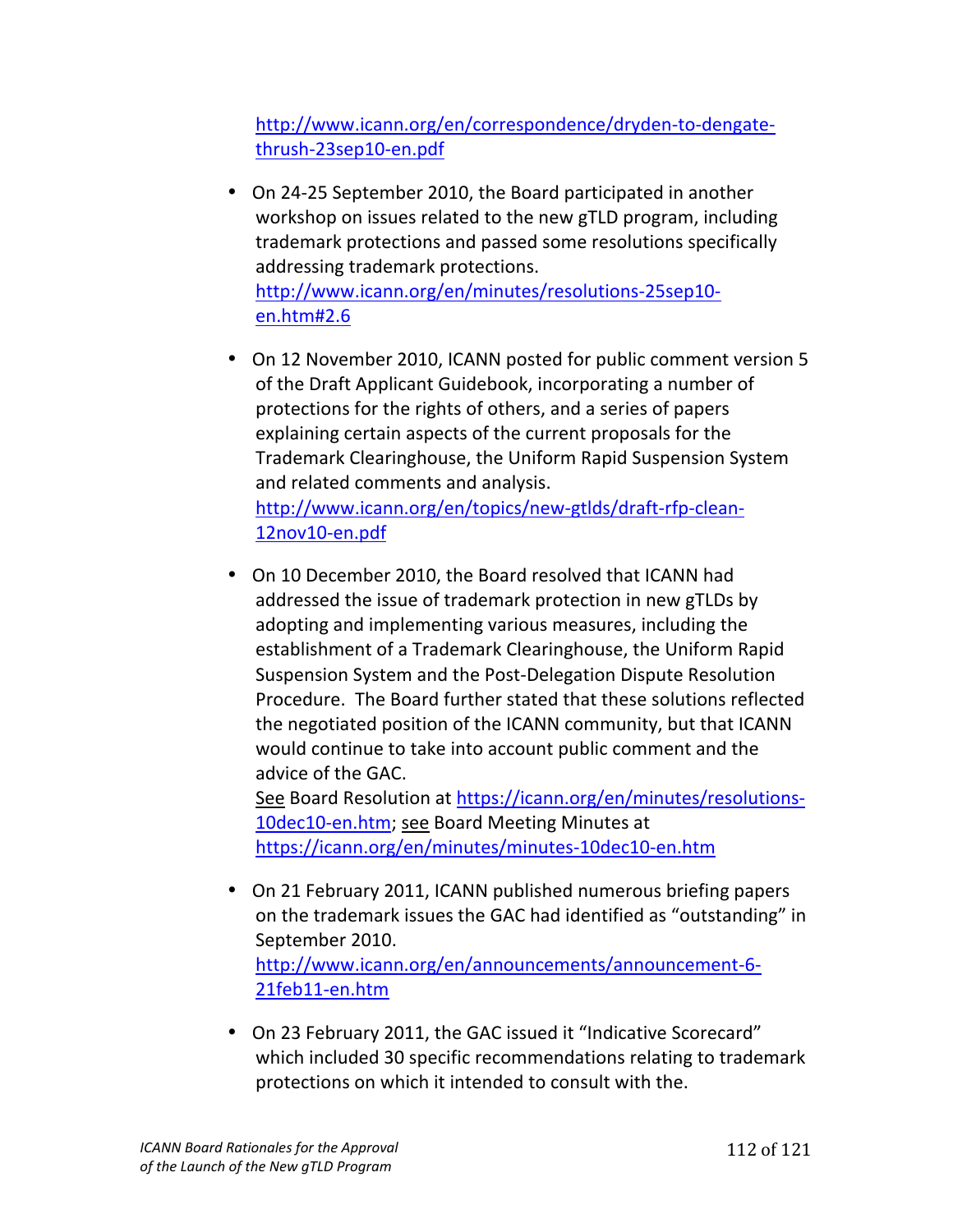http://www.icann.org/en/topics/new-gtlds/gac-scorecard-23feb11-en.pdf

- On 28 February 2011 and 1 March 2011, the GAC and the Board participated in a special two-day consultation to address the remaining outstanding issues related to the new gTLD program, including certain issues related to trademark protection. http://www.icann.org/en/announcements/announcement-23feb11-en.htm
- On 4 March 2011, the Board published its comments on the GAC Scorecard. http://www.icann.org/en/topics/new-gtlds/board-notes-gacscorecard-04mar11-en.pdf
- On 15 April 2011, ICANN published an Explanatory Memorandum on Trademark Protection in the new gTLD program. http://www.icann.org/en/topics/new-gtlds/trademark-protectionclaims-use-15apr11-en.pdf
- Also on 15 April 2011, ICANN posted for comment version 6 of the Draft Applicant Guidebook, incorporating additional protections for the rights of others. http://www.icann.org/en/topics/new-gtlds/comments-6-en.htm
- Also on 15 April 2011, ICANN issued "Revised ICANN Notes on: the GAC New gTLDs Scorecard, and GAC Comments to Board Response" http://www.icann.org/en/topics/new-gtlds/board-notes-gacscorecard-clean-15apr11-en.pdf
- On 19 April 2011, the GAC issued "Remaining points of difference between the ICANN Board and the Governmental Advisory Committee on New gTLD Rights Protection Mechanisms" http://gac.icann.org/system/files/20110419-GAC comments on NewgTLD Rights Protection.pdf
- On 26 May 2011, the GAC issued "GAC comments on the Applicant Guidebook (April 15th, 2011 version)" http://www.icann.org/en/topics/new-gtlds/gac-comments-newgtlds-26may11-en.pdf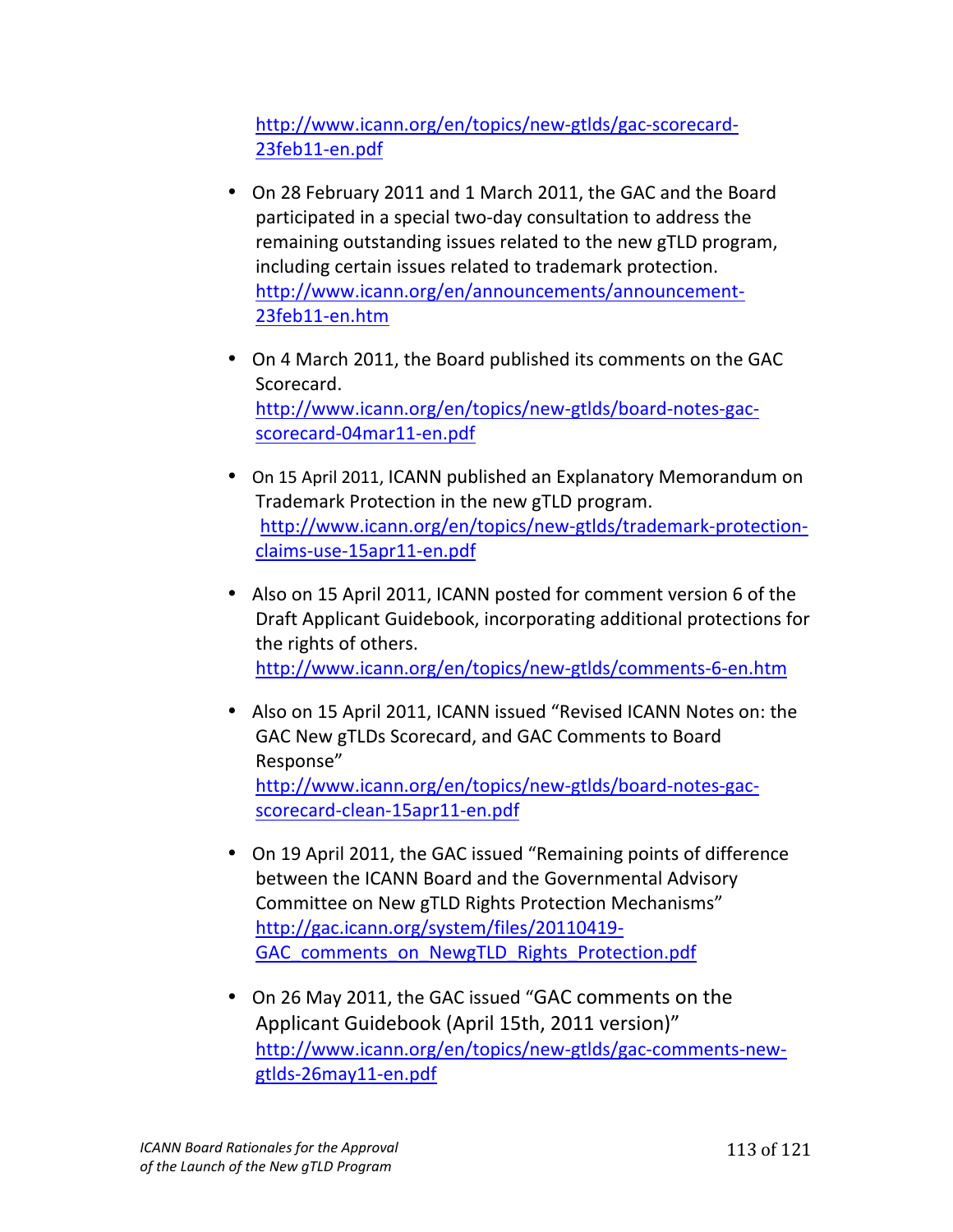• On 30 May 2011, ICANN posted the current version of the Applicant Guidebook. http://www.icann.org/en/topics/new-gtlds/comments-7-en.htm

## **III.** The Board's Analysis of Trademark Protection in the New gTLD Program

### A. Why the Board is Addressing This Issue Now

• ICANN's mission statement and one of its founding principles is to promote competition. The expansion of gTLDs will allow for more innovation and choice in the Internet's addressing system. The ICANN Board seeks to implement the new gTLD program together with measures designed to protect the rights of others on the Internet.

http://www.icann.org/en/documents/affirmation-of-commitments-30sep09-en.htm

- The Board endorsed GNSO policy recommendation states that gTLD strings should not infringe the rights of others. The Board took that recommendation as an emphasis on the need to protect intellectual property rights.
- ICANN committed to the Internet community and governments, including the U.S. Department of Commerce that it would address trademark protection in new gTLDs prior to implementing the program.
- The ICANN Board is committed to making decisions based on solid factual investigation and expert analysis.

## **B. Who the Board Consulted**

- The GNSO  $http://gnso.icann.org/$
- The GAC http://gac.icann.org/
- The ICANN Implementation Recommendation Team ("IRT") https://st.icann.org/data/workspaces/new-gtld-overarchingissues/attachments/trademark\_protection:20090407232008-0-9336/original/IRT-Directory.pdf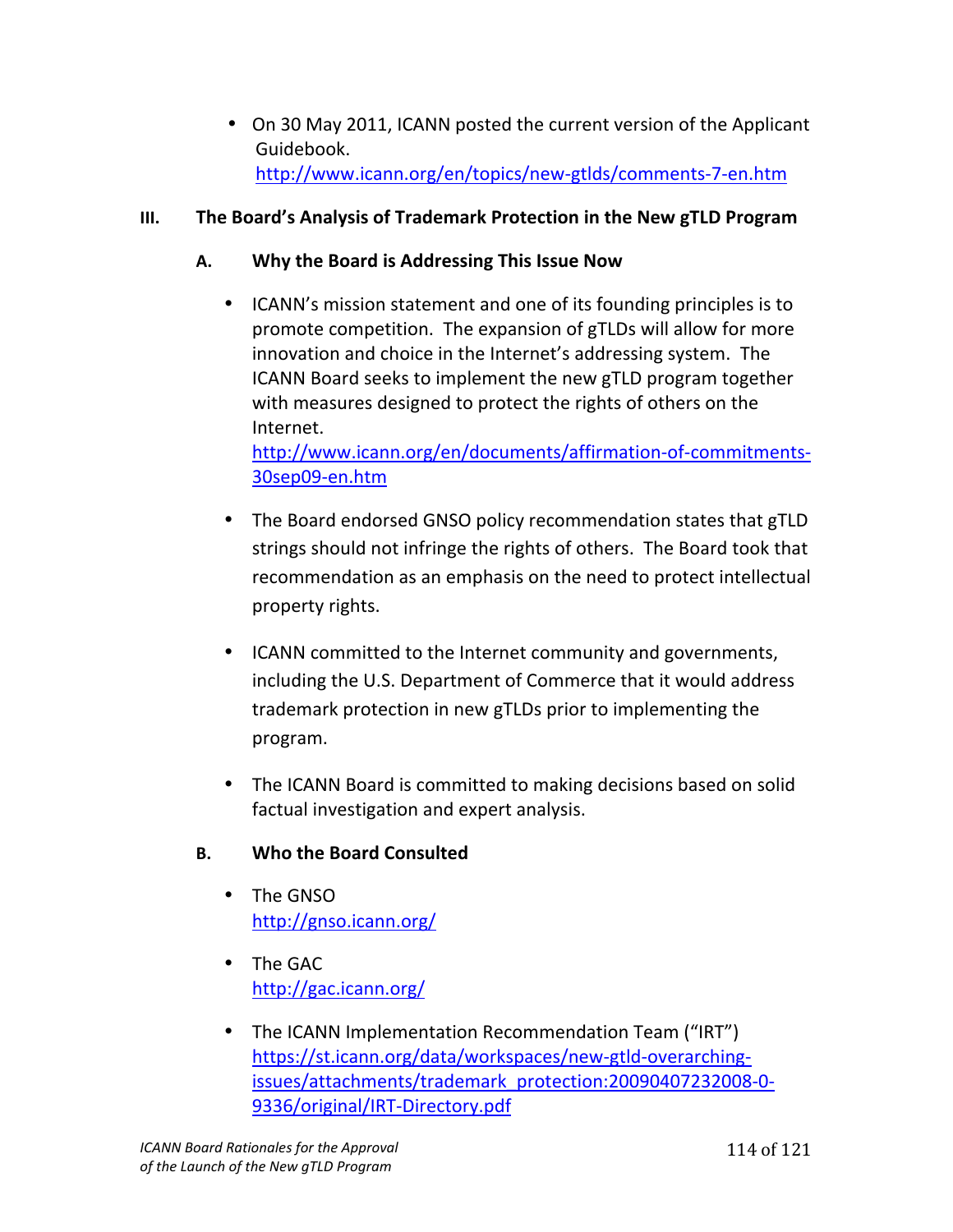- The GNSO's Special Trademark Issues Working Team ("STI")
- The At-Large Advisory Committee ("ALAC") http://www.icann.org/en/committees/alac/
- All other stakeholders and members of the community
- Legal counsel

## **C.** What Significant Non-Privileged Materials the Board Reviewed

- In addition to all public comments received on all versions of the Applicant!Guidebook,!as!well!as!all!relevant!GAC!Communiqués!(*see* http://gac.icann.org/communiques), the ICANN Board reviewed the following reports from Stakeholders:
	- $\circ$  1 June 2007 GNSO Working Group on Protecting the Rights of Others' Final Report http://www.gnso.icann.org/drafts/GNSO-PRO-WG-final-01Jun07.pdf
	- $\circ$  8 August 2007 GNSO Final Report Introduction of New Generic Top Level Domains. http://gnso.icann.org/issues/new-gtlds/pdp-dec05-fr-parta-08aug07.htm
	- o 24 April 2009 IRT Draft Report and Public Comment **Summary** http://forum.icann.org/lists/irt-draftreport/pdfuyqR57X82f.pdf!!!
	- $\circ$  24 April 2009 IRT Preliminary Report, and public comment thereon! http://www.icann.org/en/topics/new-gtlds/irt-draft-reporttrademark-protection-24apr09-en.pdf; see public comments at http://forum.icann.org/lists/irt-draft-report/
	- $\circ$  29 May 2009 IRT Final Report http://www.icann.org/en/topics/new-gtlds/irt-final-reporttrademark-protection-29may09-en.pdf
	- $\circ$  29 May 2009 Implementation Recommendation Team Final Draft Report to ICANN Board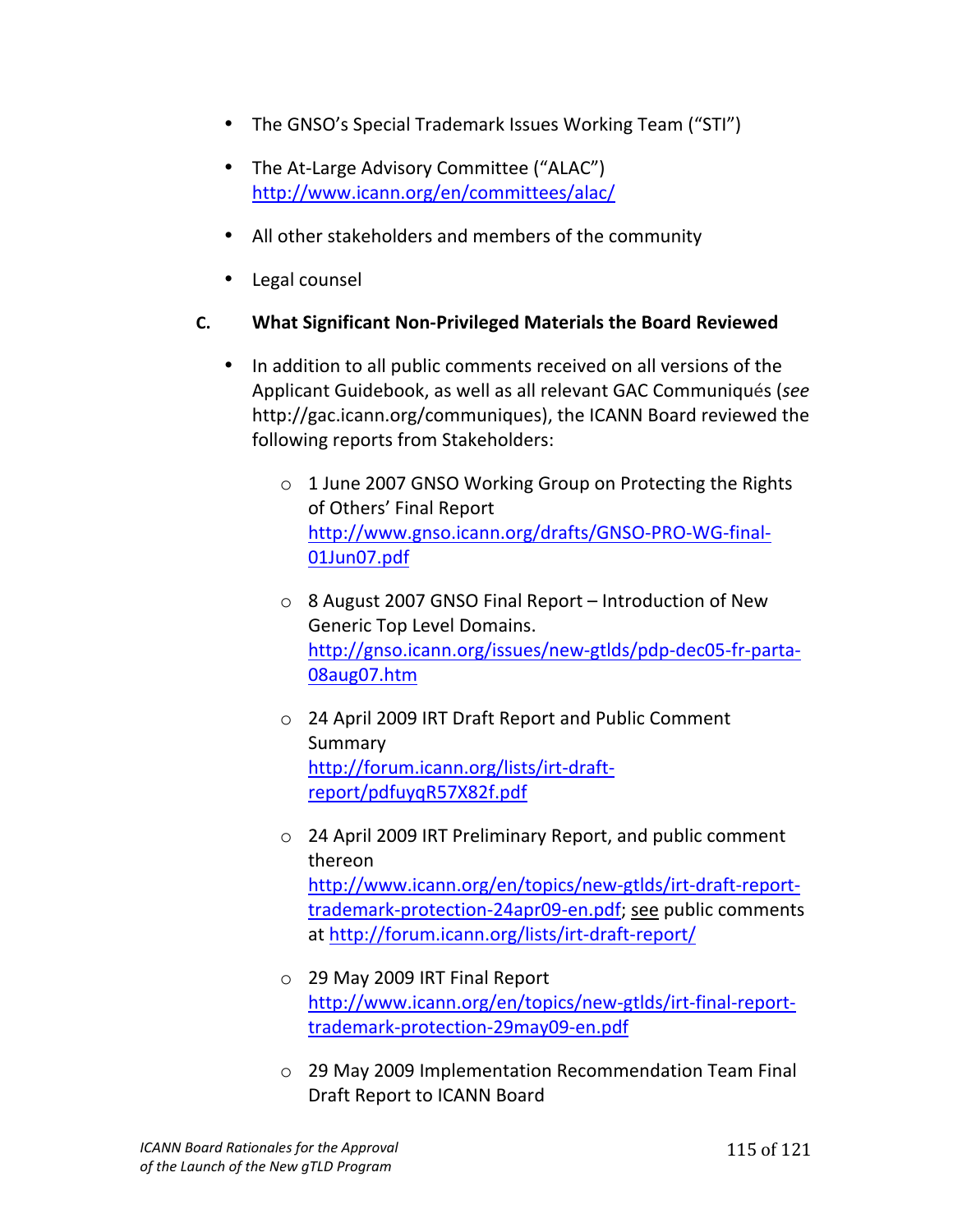http://www.icann.org/en/topics/new-gtlds/irt-final-reporttrademark-protection-29may09-en.pdf

- $\circ$  4 October 2009 ICANN Comment and Analysis on IRT Report: Post-Delegation Dispute Mechanism and Other Topics http://www.icann.org/en/topics/new-gtlds/summaryanalysis-irt-final-report-04oct09-en.pdf
- o 11 December 2009, STI Report See link to Report in http://gnso.icann.org/resolutions/#200912
- $\circ$  12 December 2009 letter from the members of the former IRT to ICANN unanimously supporting the work of the STI process and recommendations concerning a trademark clearinghouse and a mandatory Uniform Rapid Suspension system http://www.icann.org/en/correspondence/irt-groupto-dengate-thrush-15dec09-en.pdf
- o 23 February 2011 GAC "Indicative Scorecard" http://www.icann.org/en/topics/new-gtlds/gac-scorecard-23feb11-en.pdf
- $\circ$  19 April 2011 GAC issued "Remaining points of difference between the ICANN Board and the Governmental Advisory Committee on New gTLD Rights Protection Mechanisms" http://gac.icann.org/system/files/20110419-GAC comments on NewgTLD Rights Protection.pdf
- o 26 May 2011, the GAC issued "GAC comments on the Applicant Guidebook (April 15th, 2011 version)" http://www.icann.org/en/topics/new-gtlds/gac-commentsnew-gtlds-26may11-en.pdf
- ICANN prepared materials
	- $\circ$  Each version of the Applicant Guidebook, including all ICANN created explanatory memoranda and the specific proposals for trademark protections, along with hundreds of pages of public comment summaries and analysis related to trademark protections.

(i) http://www.icann.org/en/topics/new-gtlds/comments-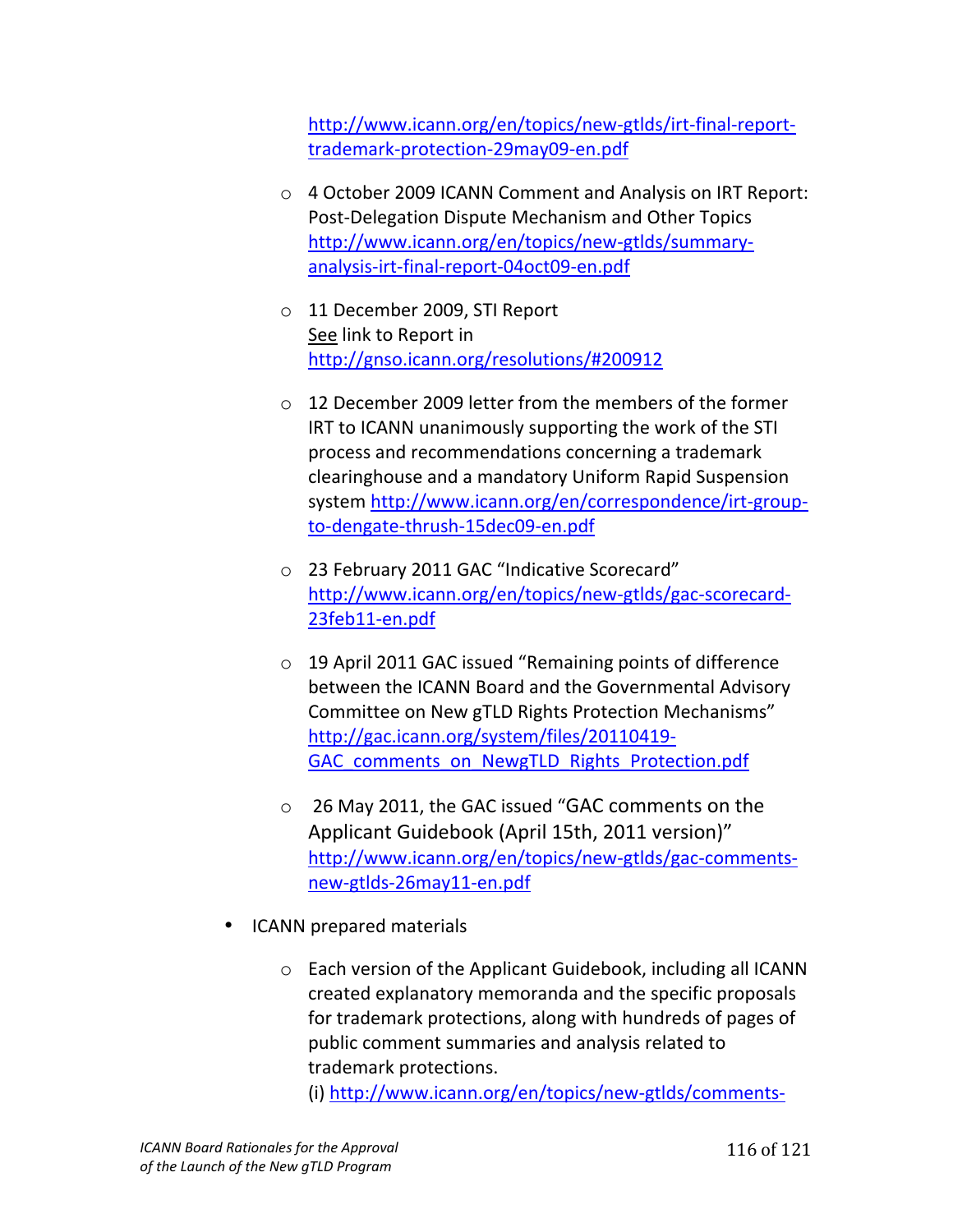en.htm; (ii) http://www.icann.org/en/topics/newgtlds/comments-2-en.htm#expmem; (iii) http://www.icann.org/en/topics/new-gtlds/comments-een.htm; (iv) http://www.icann.org/en/topics/newgtlds/comments-3-en.htm; (v) http://www.icann.org/en/topics/new-gtlds/gnsoconsultations-reports-en.htm; (vi) http://www.icann.org/en/announcements/announcement-4-15feb10-en.htm; (vii) http://www.icann.org/en/topics/new-gtlds/summaries-4en.htm; (viii) http://www.icann.org/en/topics/newgtlds/comments-5-en.htm; (ix) http://www.icann.org/en/topics/new-gtlds/commentsanalysis-en.htm; (x) http://www.icann.org/en/topics/newgtlds/dag-en.htm; (xi) http://www.icann.org/en/topics/newgtlds/comments-6-en.htm; and (xii) http://www.icann.org/en/topics/new-gtlds/comments-7en.htm

#### **D.** What Concerns the Community Raised

- There is a need for adequate protection of intellectual property rights in new and existing gTLDs.
- If the introduction of new gTLDs leads to increased malicious conduct on the Internet, then trademark owners may pay a disproportionate percentage of costs associated with enforcing standards of behavior.
- Defensive domain name registrations in new gTLDs generate substantial costs for trademark owners.
- Registry behavior may cause or materially contribute to trademark abuse, whether through a TLD or through domain name registrations in the TLD.
- Legal rights that a party seeks to protect through Rights Protection Mechanisms should be capable of being authenticated, at least if the authenticity of such rights is challenged.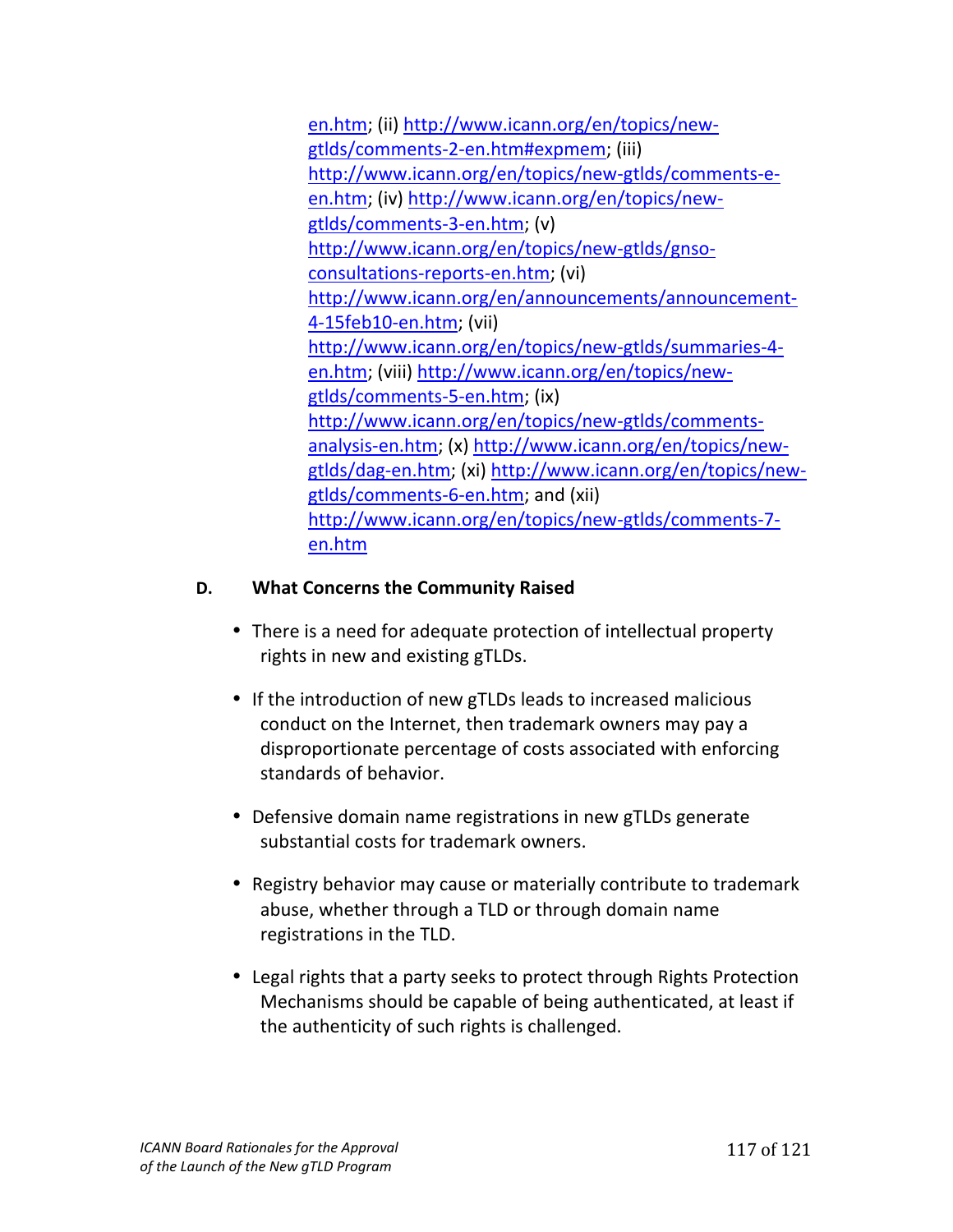- Administrative dispute resolution procedures provide trademark owners with relatively swift and inexpensive alternatives to arbitration and litigation.
- Recurring sanctions may not be a sufficient remedy for wrongful conduct; suspension and termination may be necessary remedies.
- Policies developed to prevent and remedy trademark abuses in the DNS are expected to build upon the framework of existing intellectual property laws to minimize burdens on trademark owners and contribute to the orderly functioning of the DNS.
- The introduction of new gTLDs may lead to consumer confusion if one trademark owner registers its mark in one gTLD while another registers an identical or similar mark in another gTLD. To the extent that Internet users are unable (or become unaccustomed) to associate one mark with a specific business origin, the distinctive character of the mark will be diluted.

## **E.** What Steps ICANN Has Taken or Is Taking to Protect the Rights of **Others in New gTLDs**

The Board believes the following measures will significantly help to protect the rights of others on the Internet. ICANN has incorporated the majority of these measures into the current version of the Applicant Guidebook and the registry agreement, and its efforts to implement the remaining measures are ongoing:

- Pre-delegation objection procedures.
- Mandatory publication by new gTLDs of policy statements on rights protection mechanisms, including measures that discourage registration of domain names that infringe intellectual property rights, reservation of specific names to prevent inappropriate name registrations, minimization of abusive registrations, compliance with applicable trademark and anti-cyber squatting legislation, protections for famous name and trademark owners and other measures.
- Mandatory maintenance of thick Whois records to ensure greater accessibility and improved stability of records.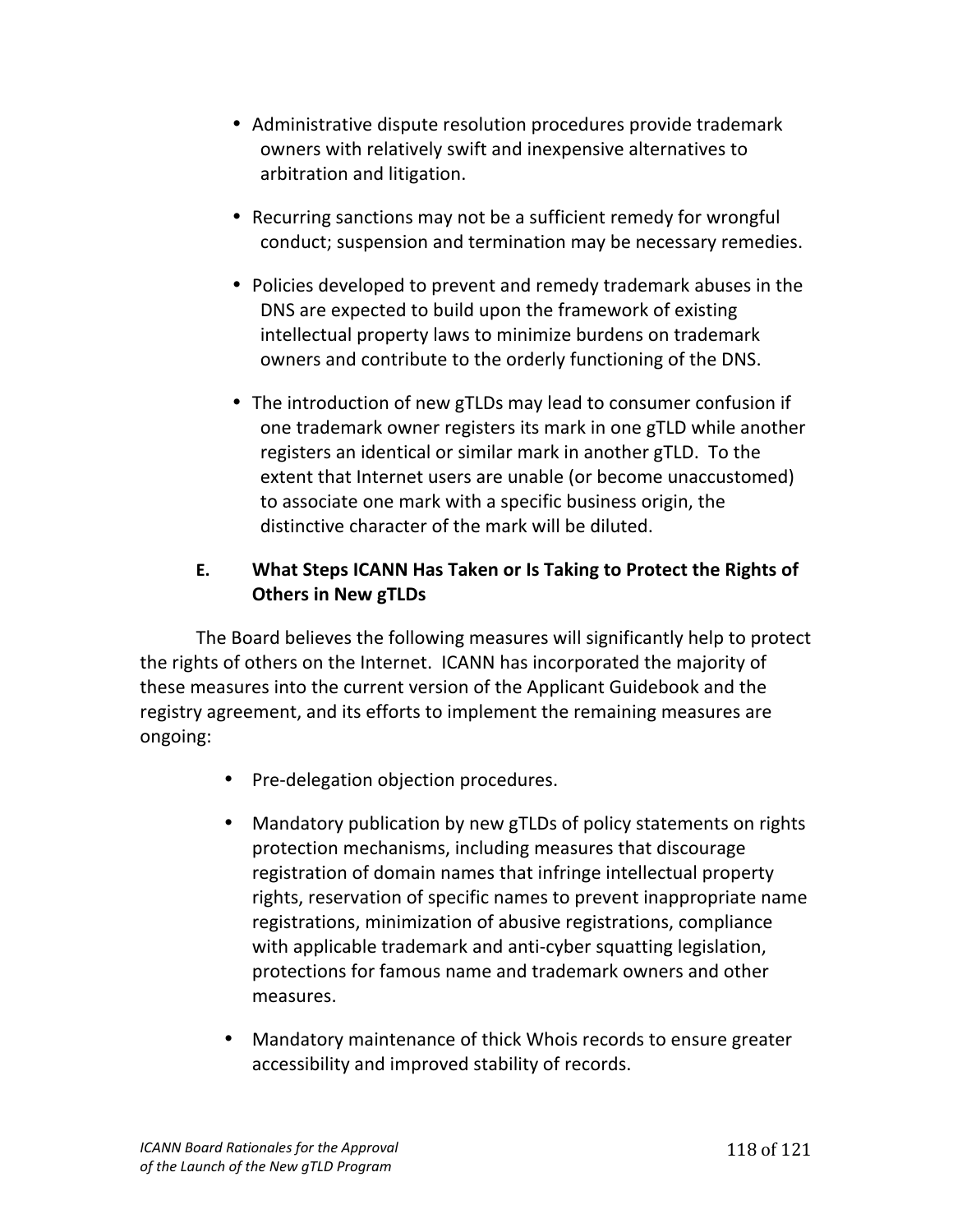- The establishment of a Trademark Clearinghouse as a central repository for rights information, creating efficiencies for trademark holders, registries, and registrars
- The requirement for all new registries to offer both a Trademarks Claims service and a Sunrise period.
- Post-delegation dispute resolution procedures that allow rights holders to address infringing activity by a registry operator that may be taking place after delegation.
- Implementation of the Uniform Rapid Suspension System that provides a streamline, lower-cost mechanism to suspend infringing names
- The continued application of the Uniform Domain Name Dispute Resolution Policy on all new gTLDs.

# **F.** What Factors the Board Found to Be Significant

The Board considered numerous factors in its analysis of trademark protection in the new gTLD program. The Board found the following factors to be significant:

- The GNSO's Working Group on Protecting the Rights of Others was not able to reach consensus on "best practices" for Rights Protection Mechanisms;
- While economic studies revealed that there will be both benefits and cost to trademark holders associated with new gTLDs, no determination could be made that the costs outweigh the benefits.
- New gTLDs would promote consumer welfare.
- The availability and efficacy of dispute resolution mechanisms and appropriately-designed modifications of ICANN procedures for protecting intellectual property.
- The need for dispute resolution mechanisms to be comprehensive enough to expand with the addition of new gTLDs.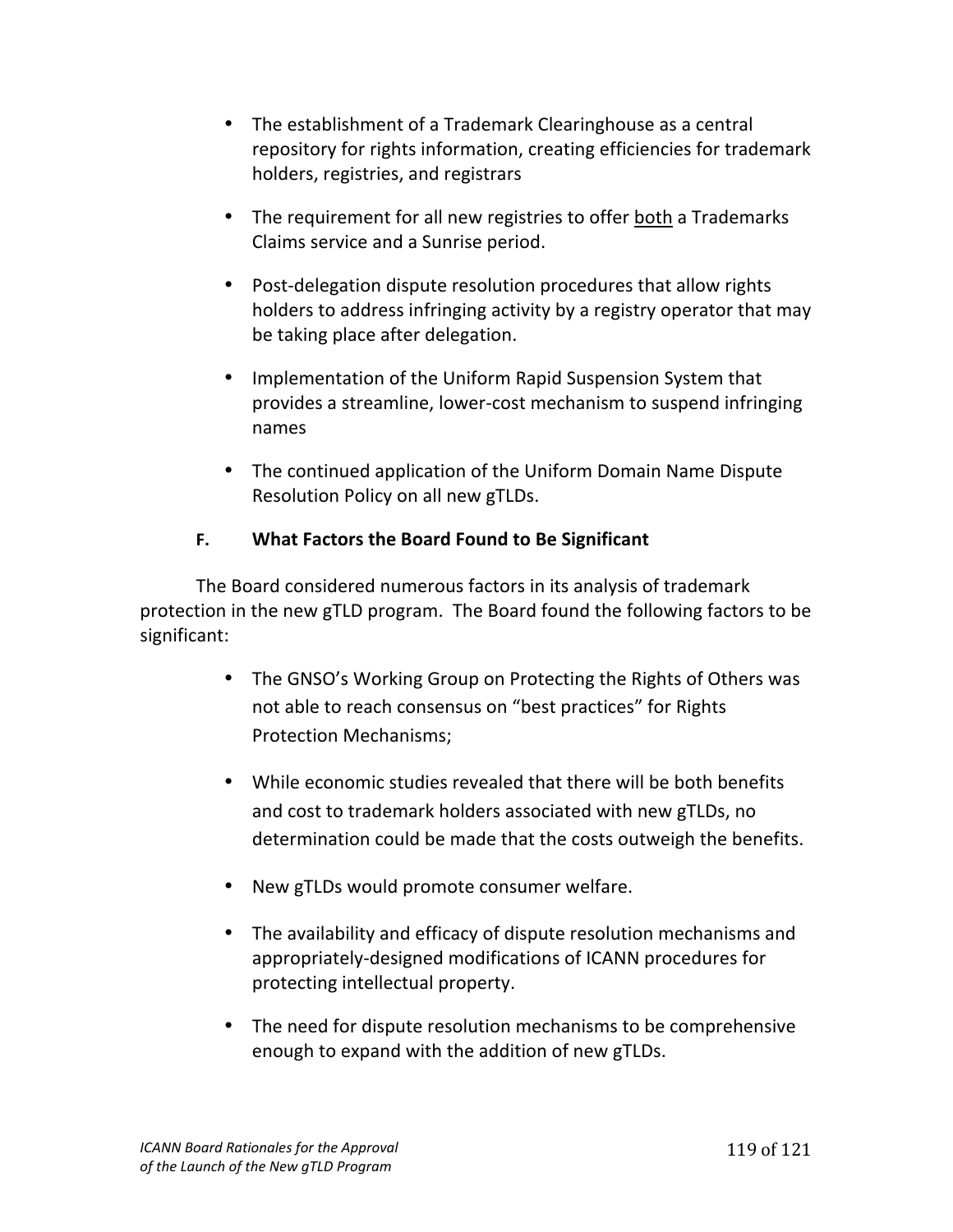- The need to balance the protection of trademark rights with the practical interests of compliant registry operators to minimize operational burdens and the legitimate expectations of good faith domain name registrants.
- The risk of increasing exposure of participants to litigation.
- The lack of reported problems with ICANN's previous introductions of new TLDs.

#### **IV.** The Board's Reasons for Proceeding to Launch the New gTLD Program **While Implementing Measures to Protect Trademarks and Other Rights**

- ICANN's "default" position should be for creating more competition as opposed to having rules that restrict the ability of Internet stakeholders to innovate.
- New gTLDs offer new and innovative opportunities to Internet stakeholders.
- Brand owners might more easily create consumer awareness around their brands as a top-level name, reducing the effectiveness of phishing and other abuses.
- Revised applicant procedures and agreements reflecting the measures to mitigate the risk of malicious conduct will permit ICANN to address certain risks of abuse contractually and also will permit ICANN to refer abuses to appropriate authorities. ICANN can amend contracts and the applicant guidebook to address harms that may arise as a direct or indirect result of the new gTLD program.
- ICANN has addressed the principal concerns raised by stakeholders about the potential for proliferation of malicious conduct in the new gTLD space by implementing measures to mitigate that risk, including centralized zone file access, a high security TLD designation and other mechanisms. A combination of verified security measures and the implementation of DNSSEC will allow users to find and use more trusted DNS environments within the TLD market.
- ICANN has addressed the principal concerns raised by stakeholders about the protection of trademarks in the new gTLD space by